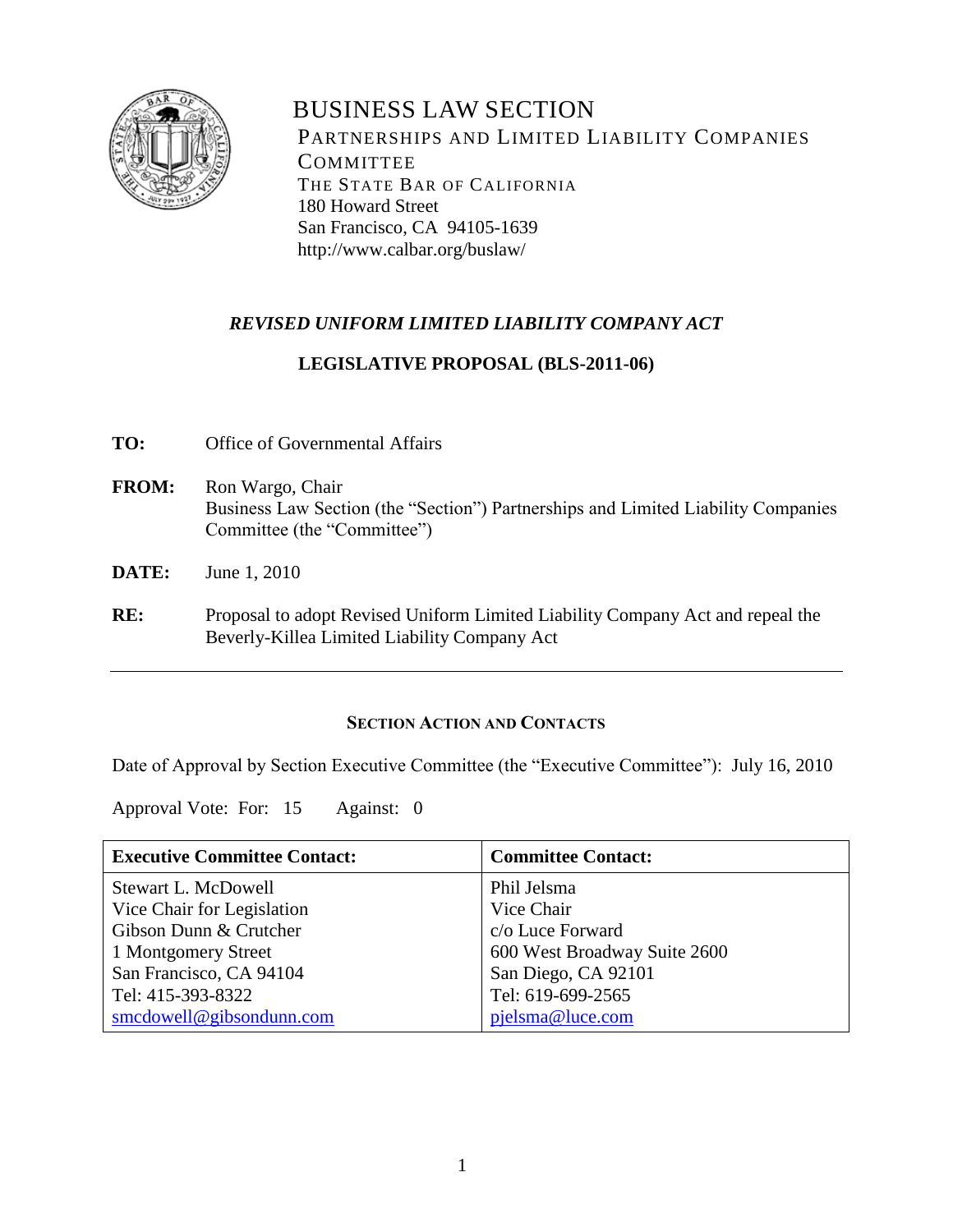#### **HISTORY, DIGEST AND PURPOSE**

This Proposal seeks to adopt the National Conference of Commissioners on Uniform State Laws' ("NCCUSL") Revised Uniform Limited Liability Company Act ("RULLCA") with certain modifications under California law. Idaho, Iowa, Nebraska and Wyoming have already adopted RULLCA. The District of Columbia has introduced RULLCA. Next year it is anticipated that Alabama, Arkansas, Minnesota, Montana, New Jersey, South Carolina and the Virgin Islands will introduce RULLCA.

### **History**

The Beverly-Killea Limited Liability Company Act became effective in 1994. Some of the code sections affected by this Proposal have been amended since their original codification. Our Committee was involved with certain technical corrections included in SB 141 which was chaptered in 1996 (Chap. 57).

#### **Proposal and Reasons for the Proposal**

The Uniform Limited Liability Company Act ("ULLCA") was conceived in 1992 and first adopted by NCCUSL in 1994. By that time California and nearly every state had adopted an LLC statute, and those statutes varied considerably in both form and substance.

ULLCA's drafting relied substantially on the then recently adopted Revised Uniform Partnership Act ("RUPA"), and this reliance was especially heavy with regard to membermanaged LLCs. ULLCA's provisions for manager-managed LLCs comprised an amalgam fashioned from the 1985 Revised Uniform Limited Partnership Act ("RULPA") and the Model Business Corporation Act ("MBCA"). ULLCA's provisions were also significantly influenced by the then-applicable federal tax classification regulations, which classified an unincorporated organization as a corporation if the organization more nearly resembled a corporation than a partnership. Those same regulations also made the tax classification of single-member LLCs problematic.

Much has changed. All states including California have adopted LLC statutes, and many LLC statutes have been substantially amended several times. LLC filings are significant in every U.S. jurisdiction, and in many states new LLC filings approach or even outnumber new corporate filings on an annual basis. Manager-managed LLCs have become a significant factor in non-publicly-traded capital markets, and increasing numbers of states provide for mergers and conversions involving LLCs and other unincorporated entities.

In 1997, the tax classification context changed radically, when the IRS' "check-the-box" regulations became effective. Under these regulations, an "unincorporated" business entity is taxed either as a partnership or disregarded entity (depending upon the number of owners) unless it elects to be taxed as a corporation. Exceptions exist (e.g., entities whose interests are publicly-traded), but, in general, tax classification concerns no longer constrain the structure of LLCs and the content of LLC statutes. Single-member LLCs, once suspect because novel and of uncertain tax status, are now popular both for sole proprietorships and as corporate subsidiaries.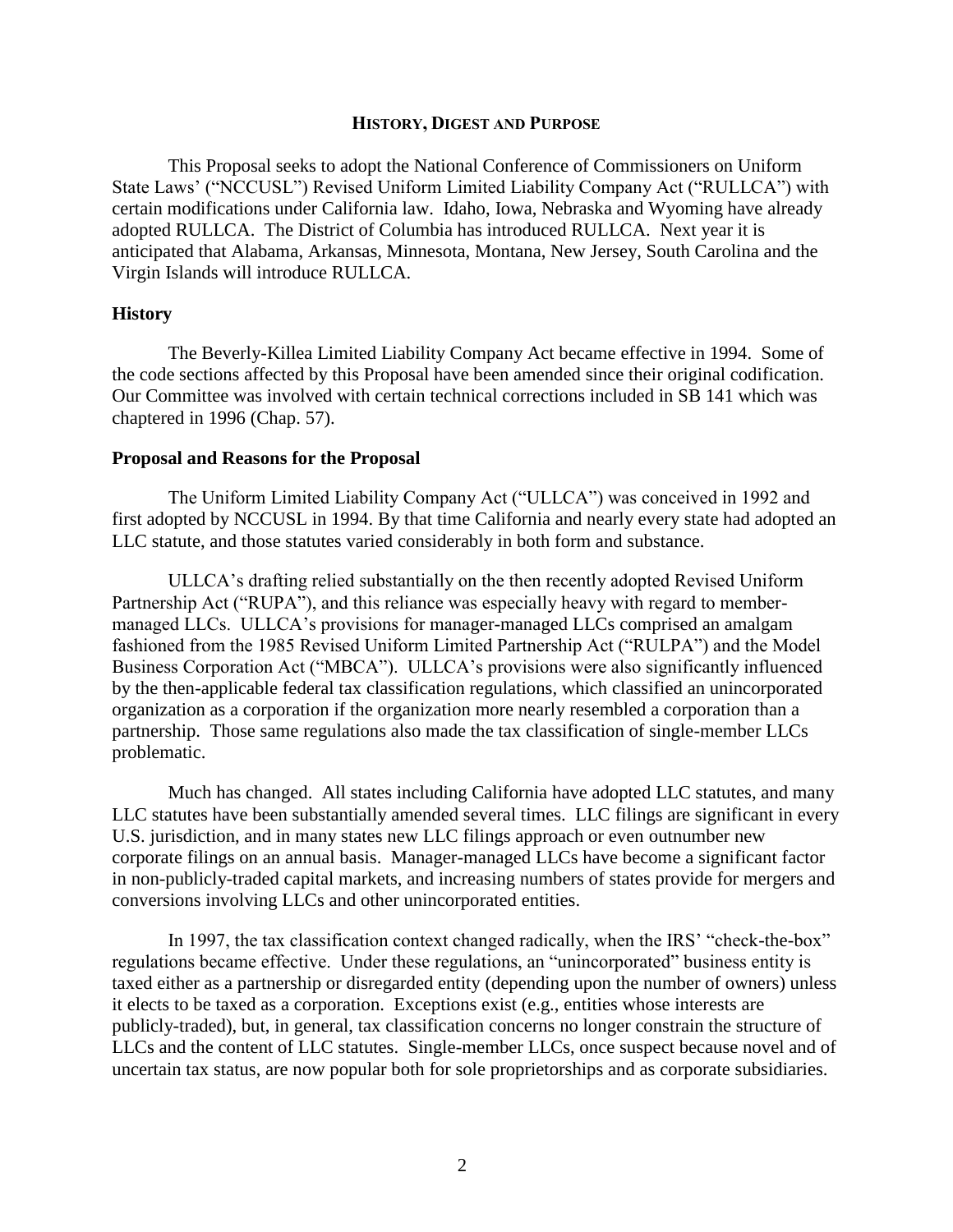In 1995, NCCUSL amended RUPA to add "full-shield" LLP provisions, and today every state has some form of LLP legislation (either through a RUPA adoption or shield-related revisions to a UPA-based statute). While some states like California still provide only a "partial shield" for LLPs, many states have adopted "full shield" LLP provisions.

ULLCA was revised in 1996 in anticipation of the "check the box" regulations and has been adopted in a number of states. In many non-ULLCA states, the LLC statute includes RUPA-like provisions. However, state LLC laws are far from uniform.

Twenty-two years have passed since the IRS issued its gate-opening Revenue Ruling 88- 76, declaring that a Wyoming LLC would be taxed as a partnership despite the entity's corporate-like liability shield. More than eight years have passed since the IRS opened the gate still further with the "check the box" regulations. Sixteen years have passed since the adoption of the Beverly-Killea Limited Liability Company Act. It is an opportune moment to identify the best elements of the myriad "first generation" LLC statutes and to infuse those elements into a new, "second generation" uniform act.

### *Noteworthy Provisions of the New Act*

The Revised Uniform Limited Company Act is drafted to replace a state's current LLC statute, whether or not that statute is based on ULLCA. The new Act's noteworthy provisions concern:

- the operating agreement
- the ability to "pre-file" a certificate of organization without having a member at the time of the filing
- the power of a member or manager to bind the limited liability company
- default rules on management structure
- charging orders
- a remedy for oppressive conduct
- special litigation committees

The Operating Agreement: Like the partnership agreement in a general or limited partnership, an LLC's operating agreement serves as the foundational contract among the entity's owners. RUPA pioneered the notion of centralizing all statutory provisions pertaining to the foundational contract, and – like ULLCA and ULPA (2001) – the new Act continues that approach. However, because an operating agreement raises issues too numerous and complex to include easily in a single section, the new Act uses three related sections to address the operating agreement:

- o Section 17701.10 scope, function, and limitations;
- o Section 17701.11 effect on limited liability company and persons becoming members; pre-formation agreement; and
- o Section 17701.12 effect on third parties and relationship to records effective on behalf of limited liability company.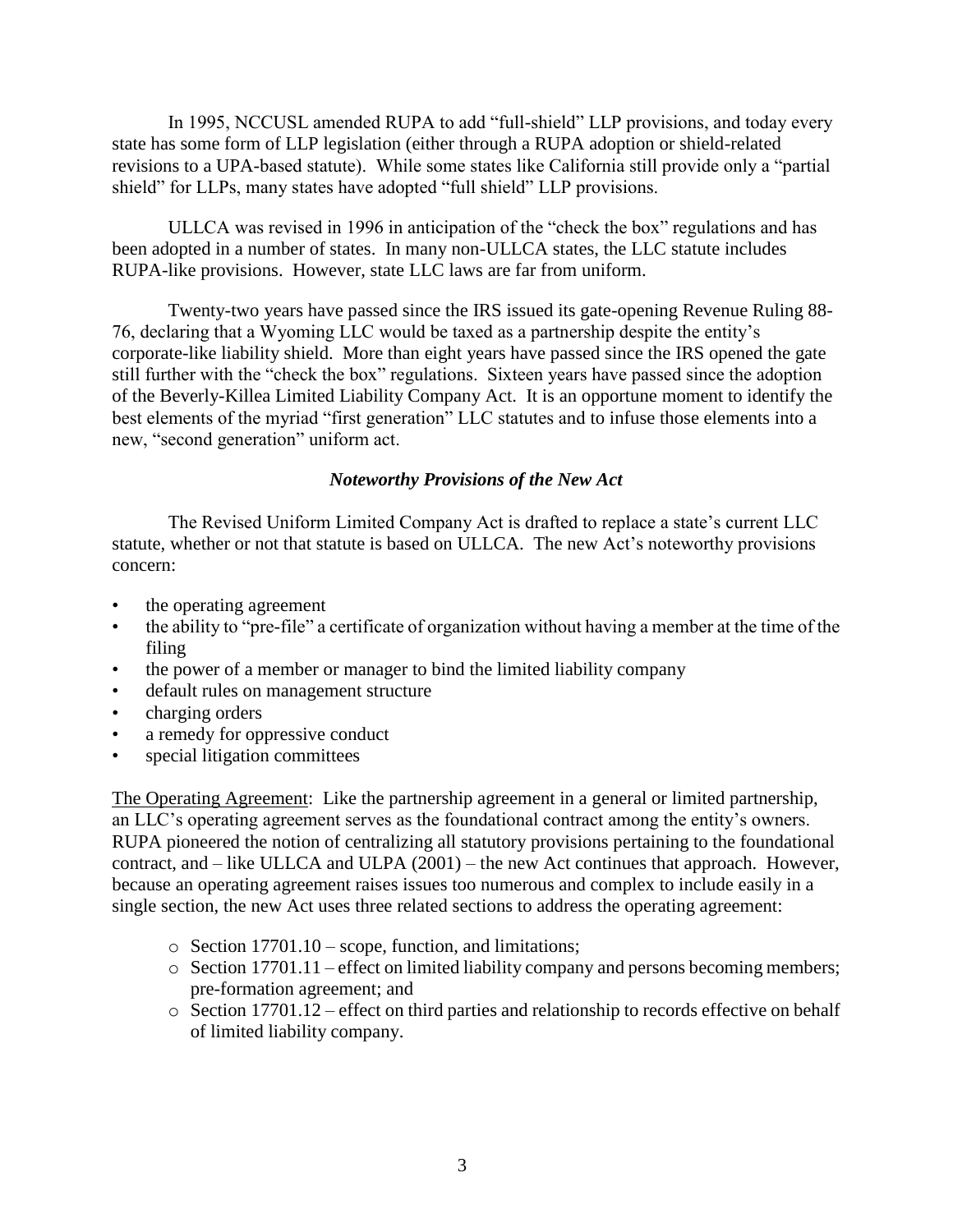The new Act also contains a number of substantive innovations concerning the operating agreement, including:

- o better delineating the extent to which the operating agreement can define, alter, or even eliminate aspects of fiduciary duty;
- o expressly authorizing the operating agreement to relieve members and managers from liability for money damages arising from breach of duty, subject to specific limitations; and
- o stating specific rules for applying the statutory phrase "manifestly unreasonable" and thereby providing clear guidance for courts considering whether to invalidate operating agreement provisions that address fiduciary duty and other sensitive matters.

The Ability to "Pre-File" a Certificate of Organization: The new Act authorizes the creation of a "shelf LLC" – i.e., an LLC formed without having at least one member upon formation. In short, the Act: (i) permits an organizer to file a certificate of organization without a person "waiting in the wings" to become a member upon formation; but (ii) provides that the LLC is not formed until and unless at least one person becomes a member and the organizer makes a second filing stating that the LLC has at least one member.

The Power of a Member or Manager to Bind the Limited Liability Company: In 1914, the original Uniform Partnership Act codified a particular type of apparent authority by position, providing that "[t]he act of every partner ... for apparently carrying on in the usual way the business of the partnership binds the partnership ...." This concept of "statutory apparent authority" applies by linkage in the 1916 Uniform Limited Partnership Act and the 1976/85 Revised Uniform Limited Partnership Act and appears in RUPA, ULLCA, ULPA (2001), and almost every LLC statute in the United States.

The concept makes good sense for general and limited partnerships. A third party dealing with either type of partnership can know by the formal name of the entity and by a person's status as general or limited partner whether the person has the power to bind the entity.

The concept does not make sense for modern LLC law, because: (i) an LLC's status as member-managed or manager-managed is not apparent from the LLC's name (creating traps for unwary third parties); and (ii) although most LLC statutes provide templates for membermanagement and manager-management, variability of management structure is a key strength of the LLC as a form of business organization.

The new Act recognizes that "statutory apparent authority" is an attribute of partnership formality that does not belong in an LLC statute. Section 17703.01(a) provides that "a member is not an agent of the limited liability company solely by reason of being a member." Other law – most especially the law of agency – will handle power-to-bind questions.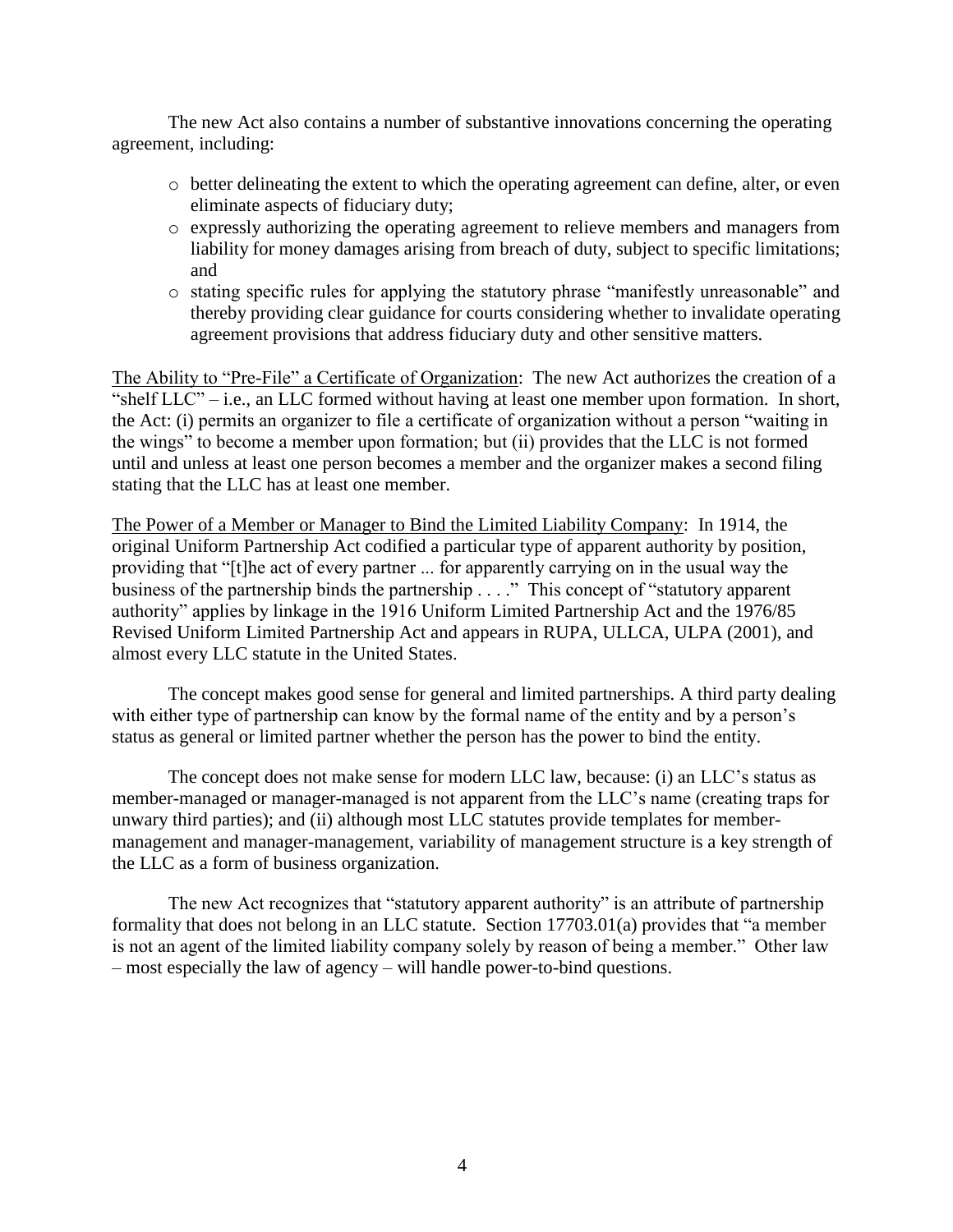Although conceptually innovative, this approach will not significantly alter the commercial reality that exists between limited liability companies and third parties, because:

- 1. The vast majority of interactions between limited liability companies and "third parties" are quotidian and transpire without agency law issues being recognized by the parties, let alone disputed.
- 2. When a limited liability company enters into a major transaction with a sophisticated third party, the third party never relies on statutory apparent authority to determine that the person purporting to act for the limited liability company has the authority to do so.
- 3. Most LLCs use employees to carry out most of the LLC's dealings with third parties. In that context, the agency power of members and managers is usually irrelevant. (If an employee's authority is contested and the employee "reports to" a member or manager, the member or manager's authority will be relevant to determining the employee's authority. However, in that situation, agency law principles will suffice to delineate the manager or member's supervisory authority.)
- 4. Very few current LLC statutes contain rules for attributing to an LLC the wrongful acts of the LLC's members or managers. Compare RUPA § 305. In this realm, this Act merely acknowledges pre-existing reality.
- 5. Existing agency law principles are well-suited to the tasks resulting from the "decodification" of apparent authority by position.

The moment is opportune for this reform. The newly-issued Restatement (Third) of Agency gives substantial attention to the power of an enterprise's participants to bind the enterprise. In addition, the new Act has "souped up" RUPA's statement of authority to permit an LLC to publicly file a statement of authority for a position (not merely a particular person). Statements of authority will enable LLCs to provide reliable documentation of authority to enter into transactions without having to disclose to third parties the entirety of the operating agreement. (The new Act also has eliminated prolix provisions that sought to restate agency law rules on notice and knowledge.)

Default Rules on Management Structure: The new Act retains the manager-managed and member-managed constructs as options for members to use in configuring their inter se relationship, and the operating agreement is the vehicle by which the members make and state their choice of management structure. Given the elimination of statutory apparent authority, it is unnecessary and could be confusing to require the certificate of organization to state the members' determination on this point.

Special Litigation Committees: The new Act contains modern provisions addressing special litigation committees and subjecting their composition and conduct to judicial review. The Drafting Committee choose to continue existing California corporate law with respect to direct and derivative actions.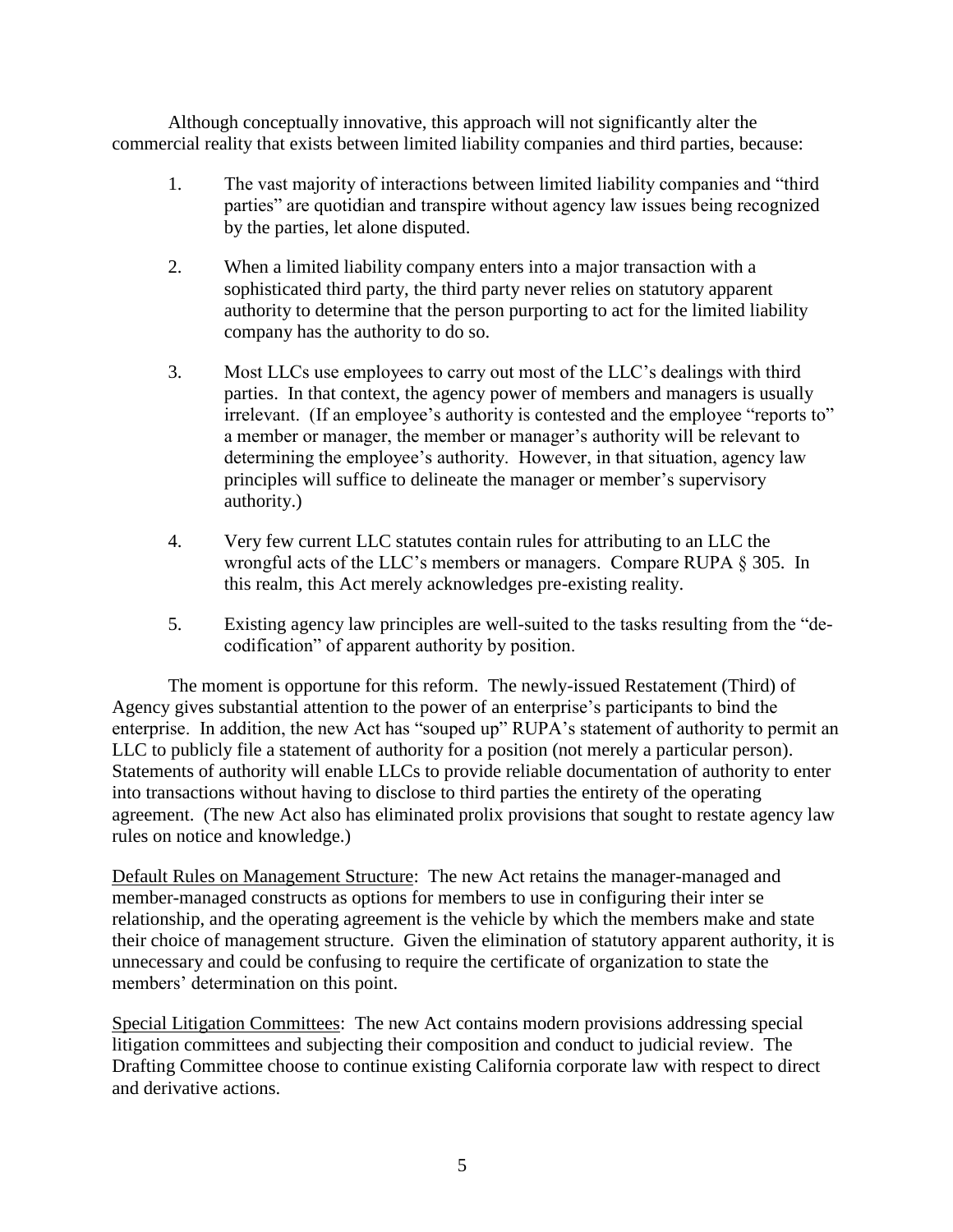Fiduciary Duties. NCCUSL elected to change the default rule for fiduciary duties to an ordinary negligence standard, measured by the business judgment rule. The Drafting Committee elected to continue existing California law which defaults to a gross negligence standard. Consistent with existing law, the operating agreement may raise or lower fiduciary duties as agreed by the members.

Series Provisions. NCCUSL did not include series provisions in RULLCA. In 2006, NCCUSL believed that the uncertain status of series for tax purposes and bankruptcy made series LLCs too speculative. However, the IRS is intending to issue guidance on series LLCs this year and the Franchise Tax Board has already issued guidance on series LLCs. Last year NCCUSL changed its mind and adopted the Uniform Statutory Trust Act which included series provisions. Currently seven states, Delaware, Illinois, Iowa, Nevada, Oklahoma, Tennessee, Texas and Utah, recognize series LLCs. The Drafting Committee elected to include series provisions based on the ABA Revised Prototype LLC Act.

#### **APPLICATION**

The proposed legislation would become effective in 2013.

### **PENDING LITIGATION**

We are not aware of any specific pending litigation that would be affected by this Proposal.

#### **LIKELY SUPPORT AND OPPOSITION**

We anticipate support from the California Chamber of Commerce and the California Manufacturers Association. We are unaware of any specific segments that might oppose this Proposal but it (or portions of it) possibly could be opposed by the Consumer Attorneys of California ("CAOC"), at least as initially proposed. In the past, CAOC has opposed LLC legislation, but our Committee has worked with CAOC and other interested parties, and resolved the differences in connection with that LLC legislation. With this Proposal, the Committee plans to work with CAOC and other interested parties in an effort to resolve any differences that may exist.

### **FISCAL IMPACT**

None anticipated.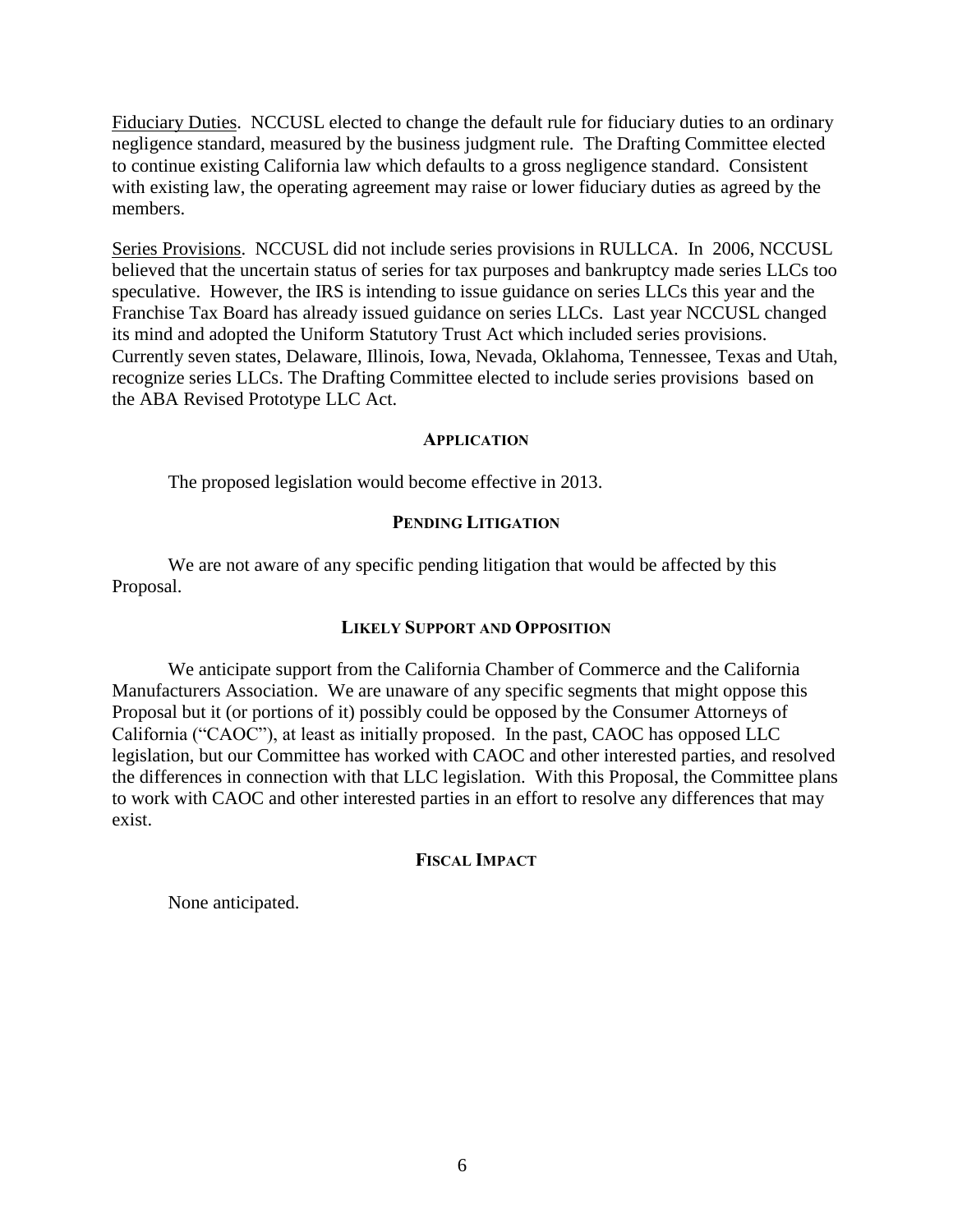#### **GERMANENESS**

The matters addressed in this Proposal require the special knowledge, training, experience or technical expertise of the Section and of members of the Committee. The position advanced would promote clarity, consistency, and comprehensiveness in the law.

#### **EXPLANATION OF PROPOSAL**

The proposed changes would repeal the existing Beverley-Killea Limited Liability Company Act, Corporations Code Section 17000 – 17656 and adopt the Revised Uniform Limited Liability Company Act. Specific changes and comparison to existing law is set forth below.

*Section 17701.02(a)*: Section 17701.02(a) would change certain key definitions. "Articles of organization" would be replaced with "certificate of organization."

*Section 17701.02(j)*: Section 17701.02(j) includes the definition of a "low profit limited liability company", or "L3C," which is an LLC designed to accomplish certain charitable purposes.

*Section 17701.02(p) and (q)*: These sections would draw distinctions between "managermanaged" limited liability companies and "member-managed" limited liability companies, imposing fiduciary duties only on those in control of the limited liability company.

*Section 17701.02(r)*: This section recognizes an operating agreement can be in writing, oral, in a record, implied or a combination thereof. This is broader than current law that provides that an operating agreement can be in writing or oral.

*Section 17701.02(x)*: Existing law would change by recognizing the existence of series LLCs, which are LLCs who identify certain assets and liabilities which are separate from the assets and liabilities of the other series of the LLC.

*Section 17701.03*: Section 17701.03 defines knowledge and notice which are not part of the current LLC Act. Generally, a person has both actual knowledge and constructive knowledge of certain facts which are a part of the public record.

*Section 17701.04*: Section 17701.04 generally provides that a limited liability company has perpetual duration and is an entity distinct from its members with perpetual existence. This section contains provisions of existing Section 17002 by providing that the LLC may be engaged in any lawful business, whether for profit or not.

*Section 17701.05*: Section 17701.05 provides the powers granted to an LLC or a series of an LLC, including the ability to sue or be sued, contract, hold assets, and grant liens and security interests.

*Section 17701.06*: Section 17701.06 provides that California law would govern the internal affairs of the LLC, liability for debts of the LLC, authority of members and agents and the availability of LLC assets to satisfy creditors' claims.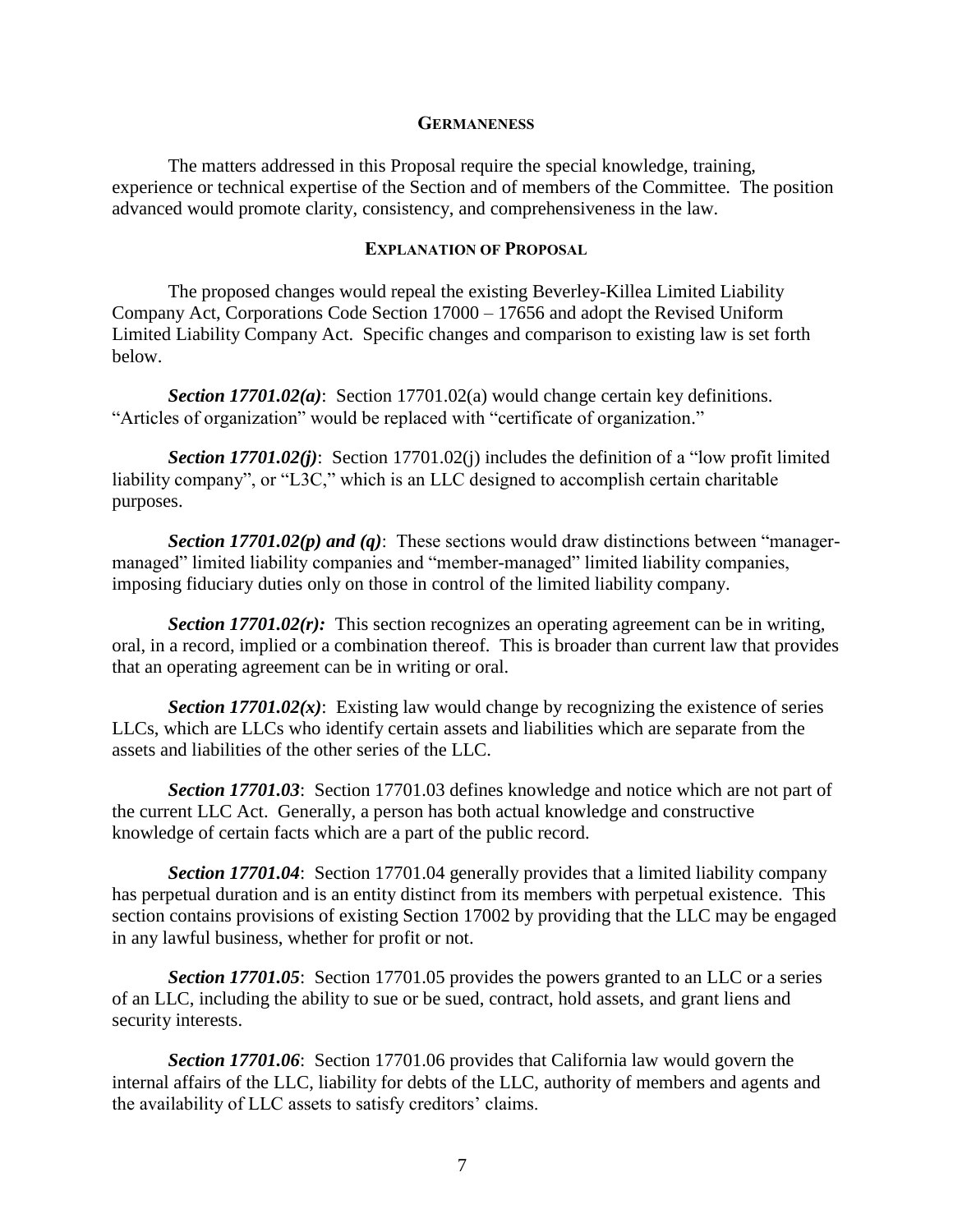*Section 17701.07*: Section 17701.07 includes rules of construction, including the directive that courts give maximum effect to the principals of contract and to the enforceability of operating agreements.

*Section 17701.08*: Section 17701.08 replaces existing Section 17052 concerning the LLC's name. Similar to the requirement of the California Revised Uniform Limited Partnership Act, the name of an LLC must be distinguishable in the records of the Secretary of State from the name of any other LLC.

*Section 17701.09*: Section 17701.09 allows an LLC to reserve a name for up to two consecutive 90-day periods, which is longer than the current two consecutive 60-day periods set forth in Corporations Code Section 17053.

*Section 17701.10*: Section 17701.10 replaces the existing Section 17005 by providing which portions of the Act may be overridden by an operating agreement. It generally continues the existing restrictions on changing fiduciary duties under California law. Further, the Act would include the current law sanctions on members who fail to make capital contributions.

*Section 17701.11*: Section 17701.11 would allow an LLC to enforce both its operating agreement and a pre-formation agreement that may have been executed prior to the LLC filing its certificate of organization.

*Section 17701.12*: Section 17701.12 allows the operating agreement to require approval of the parties that are not members, such as lenders, who would otherwise not be parties to the operating agreement.

*Section 17701.13*: Section 17701.13 maintains the existing requirements of Section 17057 requiring the designation of an office within the state and the appointment of an agent for service of process.

*Sections 17701.14, 17701.15 and 17701.16*: Sections 17701.14, 17701.15 and 17701.16 deal with changing the designated officer, agent, resignation of the agent and how service of process is accomplished by an LLC.

*Section 17701.17*: Section 17701.17 is new by allowing the LLC to be subject to the non-exclusive jurisdiction of courts in another state or the exclusive jurisdiction of California courts. In addition, it encourages arbitration by providing that arbitration clauses are enforceable in California.

*Section 17702.01*: Section 17702.01 amends the existing Section 17050 by allowing a certificate of organization to be filed up to 90 days before the identification of the members and managers of the LLC. A certificate of organization lapses and is void unless within 90 days after the date of filing, the organizer signs and delivers to the Secretary of State a notice that the LLC has at least one member. Thus, the Act allows for the creation of shelf LLCs similar to corporations.

*Section 17702.02*: Section 17702.02 replaces existing Section 17054 concerning the amendment or restatement of a certificate of organization.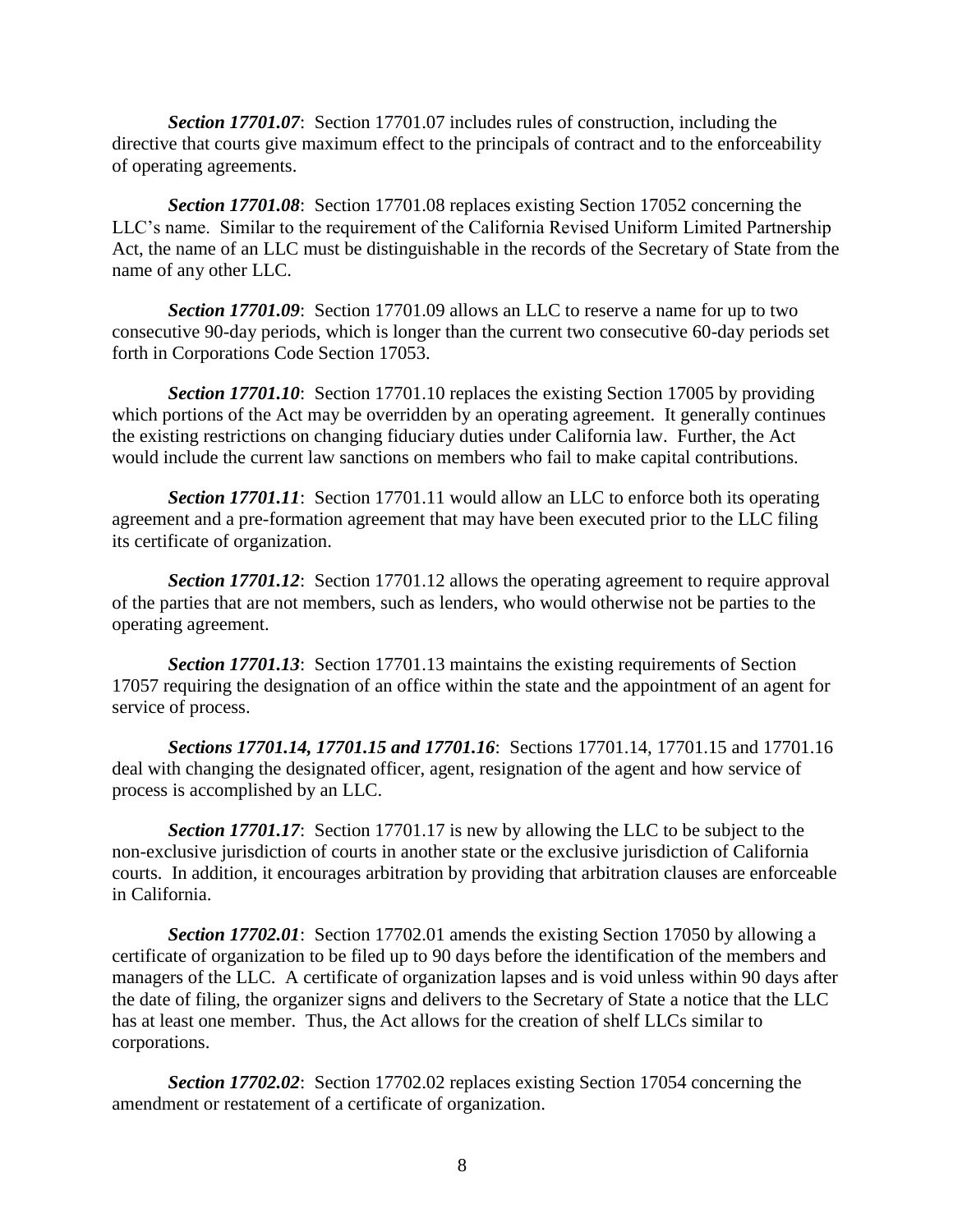*Section 17702.03*: Section 17702.03 generally provides that any person may be authorized by the LLC to deliver documents.

*Section 17702.04*: Section 17702.04 provides that certain documents may be signed and filed pursuant to a court order.

*Section 17702.05*: Section 17702.05 provides that generally documents delivered to the Secretary of State are effective upon filing, unless the LLC requests a delayed filing date.

*Section 17702.06*: Section 17702.06 provides rules on correcting a filed record.

*Section 17702.07*: Section 17702.07 creates liability for the managers and members inaccurate information in a filed record.

**Section 17702.08**: Section 17702.08 is new by providing that the Secretary of State may provide a certificate of existence or good standing. Further, the Secretary of State may also provide a certificate of authorization for a foreign limited liability company.

*Section 17702.09*: Section 17702.09 replaces Section 17060 by providing an annual report as opposed to statement of information. As under existing law, the annual report is filed bi-annually.

**Section 17703.01**: Section 17703.01 provides that a member is not an agent of an LLC merely by being a member.

*Section 17703.02*: Section 17703.02 provides that an LLC or a series may deliver a statement of authority identifying the individual who have the ability to execute documents and bind the LLC. This changes existing law, which created authority in the manager for a managermanaged LLC or the members in a member-managed LLC. The statement of authority lets the LLC identify the titles of the persons that have authority to bind the LLC.

*Section 17703.03*: Under Section 17703.03, an individual named in a statement of authority may negate their authority by filing a statement of denial.

*Section 17703.04*: Section 17703.04 continues the provisions of existing Section 17101(c) by providing that members or managers are generally not liable for the debts of the LLC. The proposal does not change the current application of piercing the LLC veil under existing law.

*Section 17704.01*: Section 17704.01 replaces existing Section 17100 concerning the ability to become a member. Consistent with existing law, a person can become a member as provided in the operating agreement, as a result of a merger or conversion, with the consent of all the members or if designated by an appropriate person.

*Section 17704.02*: Section 17704.02 is consistent with existing law and provides that the form of contribution can be money, services, promissory notes or agreements to contribute any of these items.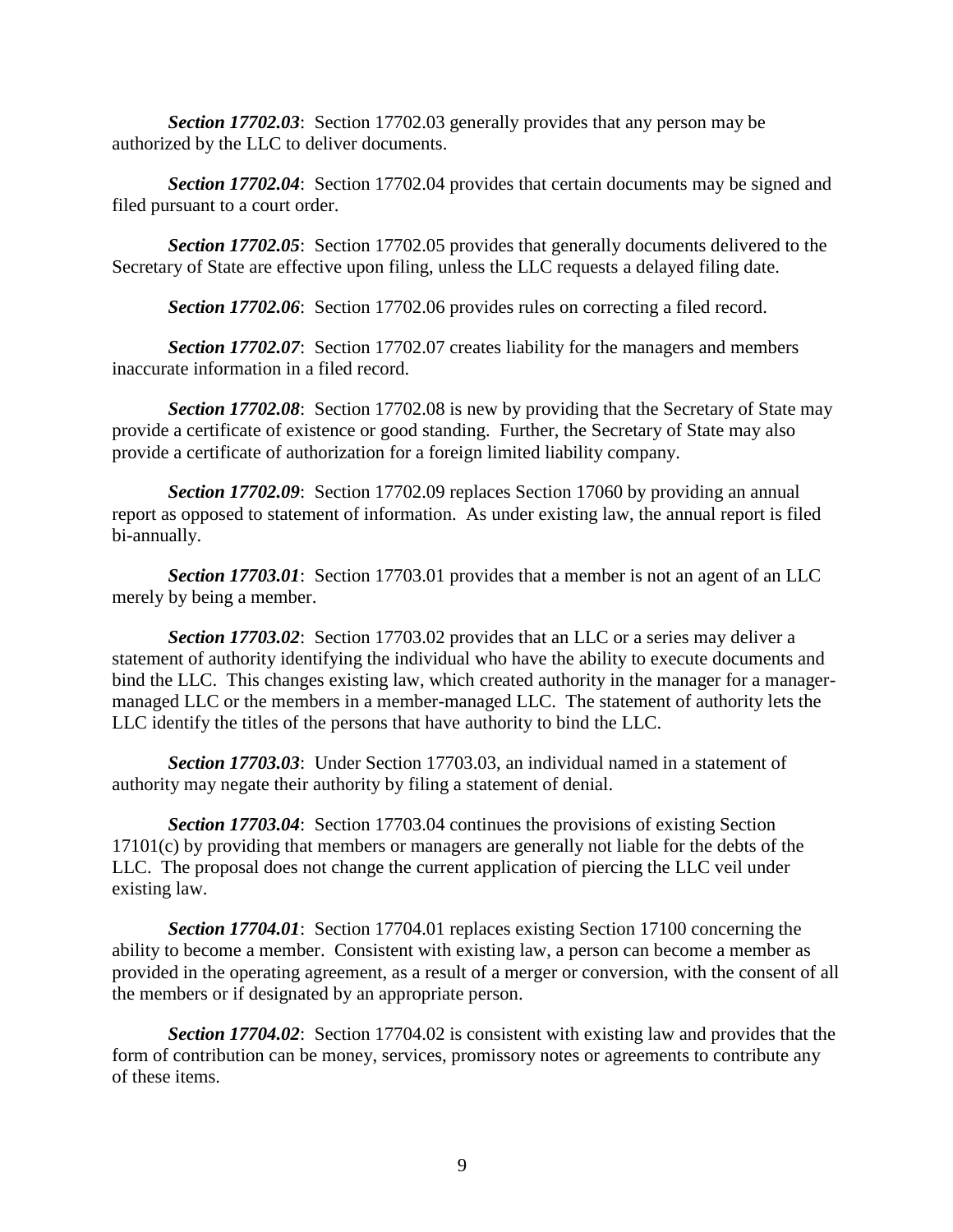*Section 17704.03*: Section 17704.03 continues the provisions of existing Section 17101 creating liability for a member who is obligated to contribute property or capital consistent with existing Section 17201.

*Section 17704.04*: Section 17704.04 provides that in the absence of an agreement, profits and losses are divided equally and consistent with existing Section 17252, and provides that a withdrawing member generally does not have the ability to withdraw property or capital from the LLC.

*Section 17704.05*: Section 17704.05 imposes limitations on distributions similar to existing Section 17254. Generally, an LLC may not make a distribution if it is unable to pay its debts as they come due in the ordinary course of its trade or business, or its total assets are less than the amount of its total liabilities.

*Section 17704.06*: Section 17704.06 continues the liability to a member or manager who votes for a distribution in violation of either one of Section 17704.05's requirements.

*Section 17704.07*: Section 17704.07 continues existing law under Code Section 17150 by providing that in a manager-managed LLC, management is vested in the managers and in a member-managed LLC, management is vested in the members. Unless otherwise provided in the operating agreement, certain fundamental decisions, such a sale of all of the assets, or amending the operating agreement, requires the consent of a majority of the members.

*Section 17704.08*: Section 17704.08 continues the existing rules of Code Section 17155 by providing that an LLC or a series may indemnify any manager or member but does not permit indemnification certain activities, such as breach of fiduciary duties.

*Section 17704.09*: Section 17704.09 continues the existing fiduciary duties set forth in Section 17153, but rather than merely referring to them by cross reference to Corporations Code Section 16404 restates the same obligations in the statute. Generally, California law sets forth a duty of care, duty of loyalty and obligation of good faith and fair dealing.

*Section 17704.10*: Section 17704.10 continues the rights of members to obtain information and inspect records set forth in existing Section 17106.

*Section 17705.01*: Section 17705.01 continues existing Section 17300 by providing that the interest in the LLC is personal property.

*Section 17705.02*: Section 17705.02 continues the provisions of existing Section 17301 concerning the transferability of membership interests.

*Section 17705.03*: Section 17705.03 continues the existing charging order provisions of existing Section 17302.

*Section 17705.04*: Section 17705.04 empowers the personal representative of a deceased member to exercise the rights of the former member.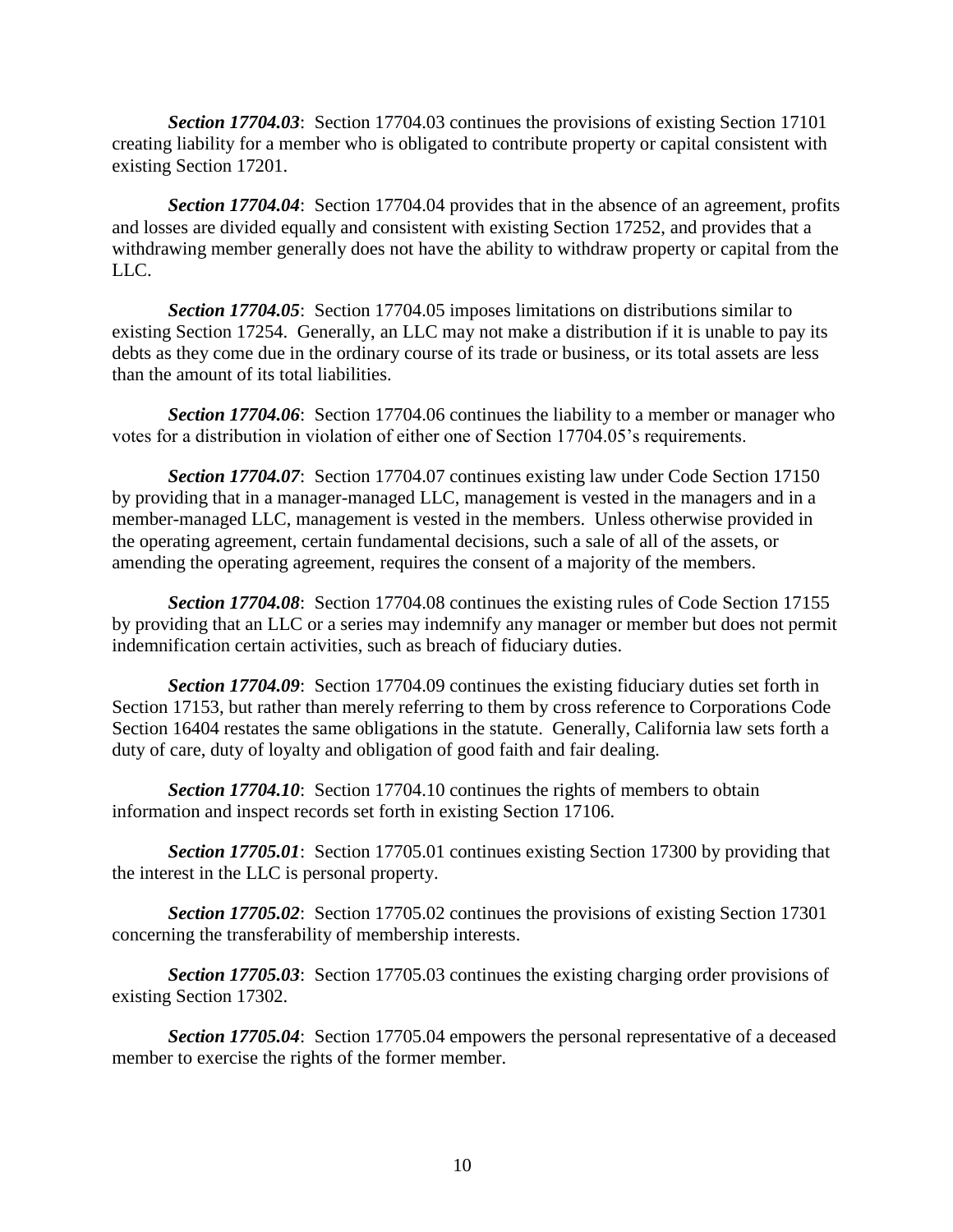*Section 17706.01*: Section 17706.01 is new and provides when a member has been disassociated from the LLC and the effects of dissociation on the member. This is similar to the requirements set forth in the California Revised Uniform Limited Partnership Act.

*Section 17706.02:* Section 17706.02 lists the events that cause dissolution.

*Section 17707.01*: Section 17707.01 continues the existing rules of Section 17350 concerning dissolution of an LLC.

*Section 17707.02*: Section 17707.02 continues the rules of existing Section 17350.5 concerning cancelling the certificate of organization.

*Section 17707.03*: Section 17707.03 provides for judicial dissolution and avoidance of dissolution consistent with Corporations Code Section 17351.

*Section 17707.04*: Section 17707.04 continues the existing rules of Section 17352 and does not change the dissolution provisions under existing law. However, Section 17707.10 provides for revival of an LLC if it makes all prior filings and pays back taxes, similar to the revival of California limited partnerships.

*Section 17708*: Section 17708 continues the existing rules found in existing Section 17450 concerning the registration of foreign limited liability companies.

*Section 17709.01*: Section 17709.01 clarifies the distinction between direct actions and derivative actions.

*Section 17709.03*: Section 17709.03 provides for the creation of special litigation committee to investigate derivative actions filed by members.

*Section 17710.01 et al*: Article 10, beginning with Section 17710.01 continues existing law on mergers and conversion, including dissenters' rights.

Article 12, which deals with series LLCs is new. Generally, an operating agreement may provide for the establishment of one or more series and the liabilities of that series are limited to the assets of the series. If LLC has series, Section 17712.06 requires it include a statement to that effect in its certificate of organization, operating agreement and imposes certain recordkeeping requirements on the LLC.

Article 13 generally provides that the new Act takes effect on January 1, 2013. New LLCs would be governed by the new act and on January 1, 2015, the existing Beverley-Killea Limited Liability Company Act would be repealed requiring that all LLCs be covered by the new act.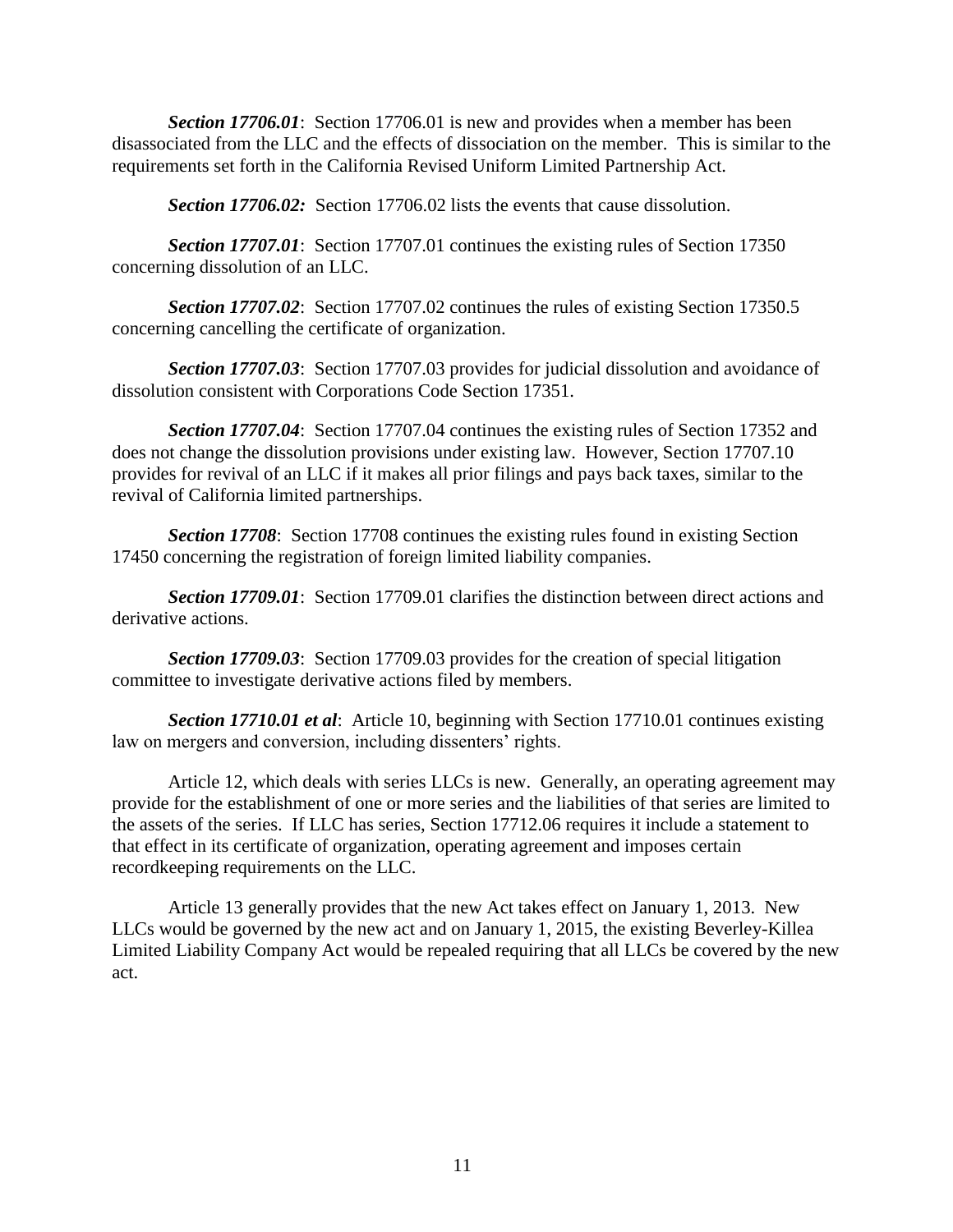# REVISED UNIFORM LIMITED LIABILITY COMPANY ACT

## TABLE OF CONTENTS

| <b>SECTION 17701.01</b> |                                                            |     |
|-------------------------|------------------------------------------------------------|-----|
| <b>SECTION 17701.02</b> |                                                            |     |
| <b>SECTION 17701.03</b> |                                                            |     |
| <b>SECTION 17701.04</b> | NATURE, PURPOSE, AND DURATION OF                           |     |
|                         |                                                            |     |
| <b>SECTION 17701.05</b> |                                                            |     |
| <b>SECTION 17701.06</b> |                                                            |     |
| <b>SECTION 17701.07</b> |                                                            |     |
| <b>SECTION 17701.08</b> |                                                            |     |
| <b>SECTION 17701.09</b> |                                                            |     |
| <b>SECTION 17701.10</b> | OPERATING AGREEMENT; SCOPE,                                |     |
|                         |                                                            |     |
| <b>SECTION 17701.11</b> | <b>OPERATING AGREEMENT; EFFECT ON</b>                      |     |
|                         | <b>LIMITED LIABILITY COMPANY AND</b>                       |     |
|                         | PERSONS BECOMING MEMBERS;                                  |     |
|                         | PREFORMATION AGREEMENT11                                   |     |
| <b>SECTION 17701.12</b> | <b>OPERATING AGREEMENT; EFFECT ON</b>                      |     |
|                         | THIRD PARTIES AND RELATIONSHIP TO                          |     |
|                         | <b>RECORDS EFFECTIVE ON BEHALF OF</b>                      |     |
|                         | LIMITED LIABILITY COMPANY11                                |     |
| <b>SECTION 17701.13</b> | OFFICE AND AGENT FOR SERVICE OF                            |     |
|                         |                                                            |     |
| <b>SECTION 17701.14</b> | <b>CHANGE OF DESIGNATED OFFICE OR</b>                      |     |
|                         | <b>AGENT FOR SERVICE OF PROCESS. 13</b>                    |     |
| <b>SECTION 17701.15</b> | <b>RESIGNATION OF AGENT FOR SERVICE</b>                    |     |
|                         |                                                            |     |
| <b>SECTION 17701.16</b> |                                                            |     |
| <b>SECTION 17701.17</b> | <b>JURISDICTION; ARBITRATION; SERVICE</b>                  |     |
|                         |                                                            |     |
|                         |                                                            |     |
|                         | ARTICLE 2 FORMATION; CERTIFICATE OF ORGANIZATION AND OTHER |     |
| FILINGS                 |                                                            | .15 |
| <b>SECTION 17702.01</b> | <b>FORMATION OF LIMITED LIABILITY</b>                      |     |
|                         | <b>COMPANY; CERTIFICATE OF</b>                             |     |
|                         |                                                            |     |
| <b>SECTION 17702.02</b> | <b>AMENDMENT OR RESTATEMENT OF</b>                         |     |
|                         | <b>CERTIFICATE OF ORGANIZATION.</b> 16                     |     |
| <b>SECTION 17702.03</b> | <b>SIGNING OF RECORDS TO BE DELIVERED</b>                  |     |
|                         | FOR FILING TO SECRETARY OF STATE17                         |     |
| <b>SECTION 17702.04</b> | SIGNING AND FILING PURSUANT TO                             |     |
|                         |                                                            |     |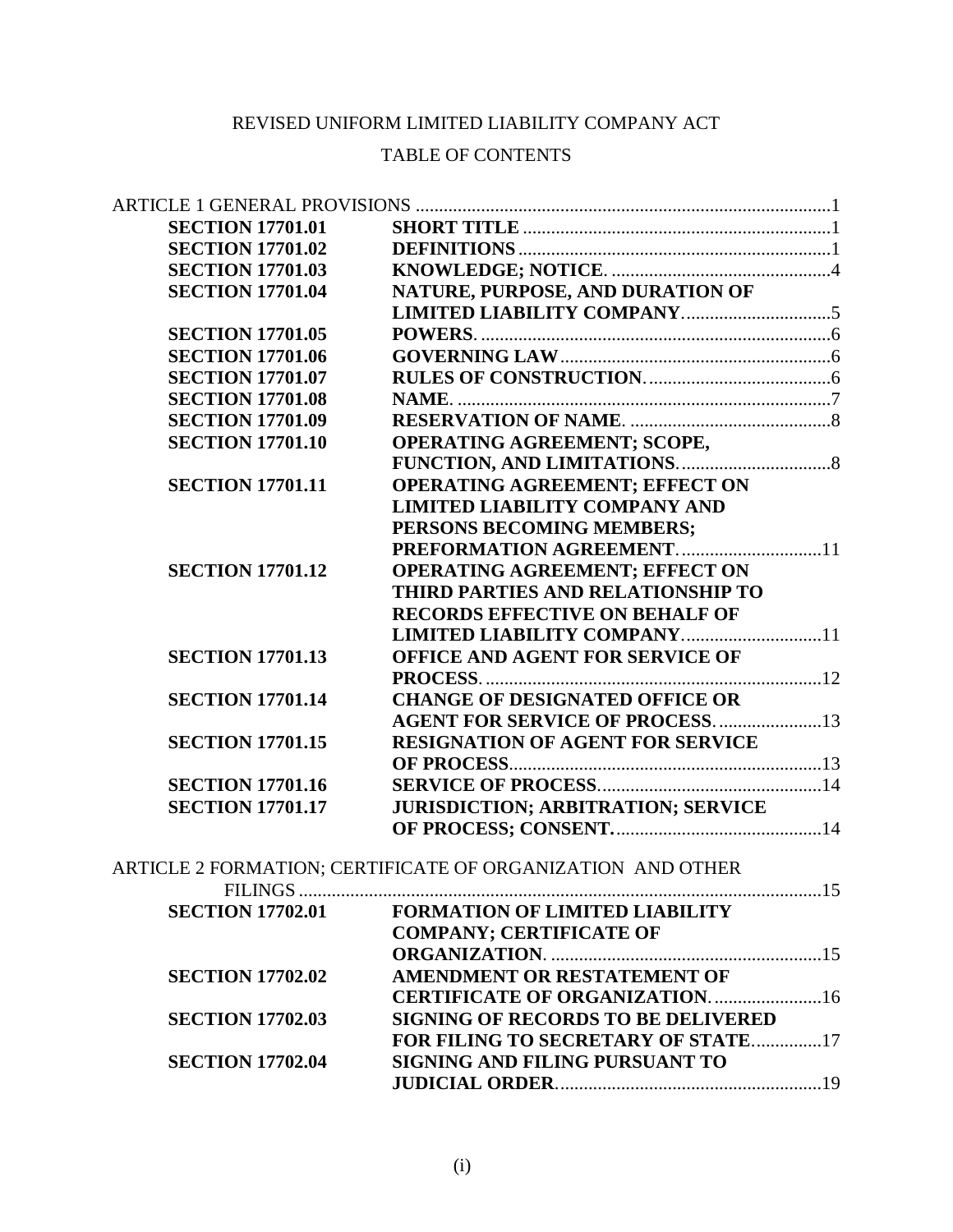| <b>SECTION 17702.05</b> | <b>DELIVERY TO AND FILING OF RECORDS</b>                                    |  |
|-------------------------|-----------------------------------------------------------------------------|--|
|                         | BY SECRETARY OF STATE; EFFECTIVE                                            |  |
|                         |                                                                             |  |
| <b>SECTION 17702.06</b> |                                                                             |  |
| <b>SECTION 17702.07</b> | <b>LIABILITY FOR INACCURATE</b>                                             |  |
|                         | <b>INFORMATION IN FILED RECORD20</b>                                        |  |
| <b>SECTION 17702.08</b> | <b>CERTIFICATE OF EXISTENCE OR</b>                                          |  |
|                         |                                                                             |  |
| <b>SECTION 17702.09</b> | <b>BI-ANNUAL REPORT FOR SECRETARY OF</b>                                    |  |
|                         |                                                                             |  |
| <b>SECTION 17702.10</b> | FILING OF INSTRUMENTS; DATE OF                                              |  |
|                         |                                                                             |  |
|                         |                                                                             |  |
|                         | ARTICLE 3 RELATIONS OF MEMBERS AND MANAGERS TO PERSONS                      |  |
|                         |                                                                             |  |
| <b>SECTION 17703.01</b> | <b>NO AGENCY POWER OF MEMBER AS</b>                                         |  |
|                         |                                                                             |  |
| <b>SECTION 17703.02</b> |                                                                             |  |
|                         |                                                                             |  |
|                         | SECTION 17703.04 LIABILITY OF MEMBERS AND                                   |  |
|                         |                                                                             |  |
|                         |                                                                             |  |
|                         | ARTICLE 4 RELATIONS OF MEMBERS TO EACH OTHER AND TO LIMITED                 |  |
|                         |                                                                             |  |
| <b>SECTION 17704.01</b> |                                                                             |  |
| <b>SECTION 17704.02</b> |                                                                             |  |
|                         |                                                                             |  |
| <b>SECTION 17704.04</b> | <b>SHARING OF AND RIGHT TO</b><br><b>DISTRIBUTIONS BEFORE DISSOLUTION30</b> |  |
| <b>SECTION 17704.05</b> | LIMITATIONS ON DISTRIBUTION. 31                                             |  |
|                         |                                                                             |  |
| <b>SECTION 17704.06</b> | <b>LIABILITY FOR IMPROPER</b>                                               |  |
|                         |                                                                             |  |
| <b>SECTION 17704.07</b> | <b>MANAGEMENT OF LIMITED LIABILITY</b>                                      |  |
|                         |                                                                             |  |
| <b>SECTION 17704.08</b> | <b>INDEMNIFICATION AND INSURANCE36</b>                                      |  |
| <b>SECTION 17704.09</b> | <b>STANDARDS OF CONDUCT FOR MEMBERS</b>                                     |  |
|                         |                                                                             |  |
| <b>SECTION 17704.10</b> | RIGHT OF MEMBERS, MANAGERS, AND                                             |  |
|                         | <b>DISSOCIATED MEMBERS TO</b>                                               |  |
|                         |                                                                             |  |
|                         | ARTICLE 5 TRANSFERABLE INTERESTS AND RIGHTS OF TRANSFEREES                  |  |
|                         |                                                                             |  |
| <b>SECTION 17705.01</b> | <b>NATURE OF TRANSFERABLE INTEREST 40</b>                                   |  |
|                         | <b>SECTION 17705.02 TRANSFER OF TRANSFERABLE INTEREST40</b>                 |  |
|                         |                                                                             |  |
|                         |                                                                             |  |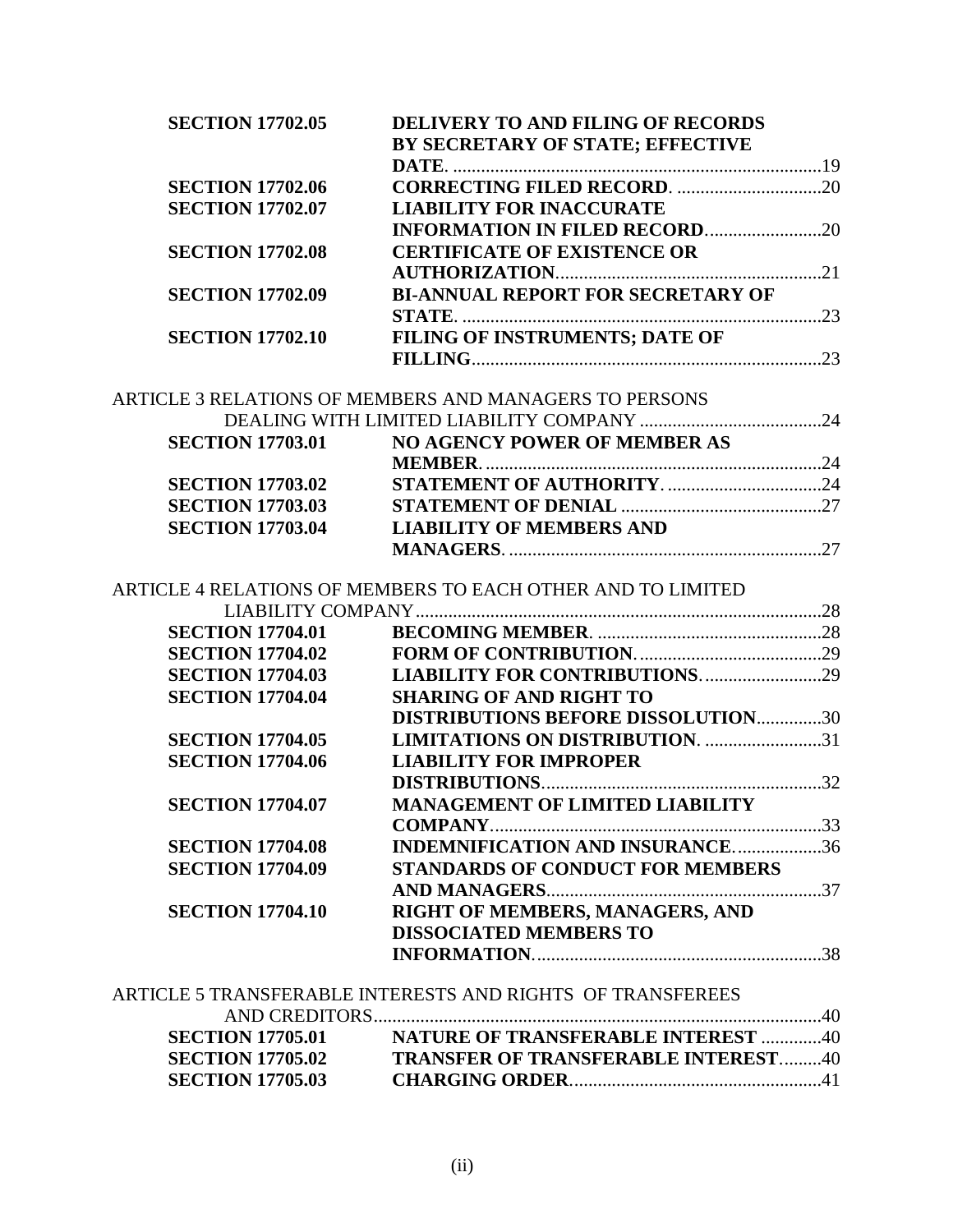| <b>SECTION 17705.04</b> | POWER OF PERSONAL REPRESENTATIVE          |  |
|-------------------------|-------------------------------------------|--|
|                         |                                           |  |
|                         |                                           |  |
| <b>SECTION 17706.01</b> | <b>MEMBER'S POWER TO DISSOCIATE;</b>      |  |
|                         |                                           |  |
| <b>SECTION 17706.02</b> | <b>EVENTS CAUSING DISSOCIATION 43</b>     |  |
| <b>SECTION 17706.03</b> | <b>EFFECT OF PERSON'S DISSOCIATION AS</b> |  |
|                         |                                           |  |
|                         |                                           |  |
|                         |                                           |  |
| <b>SECTION 17707.02</b> | <b>CANCELLATION OF CERTIFICATE OF</b>     |  |
|                         | <b>ORGANIZATION WHERE DOMESTIC</b>        |  |
|                         | <b>LIMITED LIABILITY COMPANY HAS NOT</b>  |  |
|                         | <b>CONDUCTED ANY BUSINESS; TIME FOR</b>   |  |
|                         | <b>FILING CERTIFICATE OF</b>              |  |
|                         |                                           |  |
| <b>SECTION 17707.03</b> | DECREE OF DISSOLUTION UPON                |  |
|                         | <b>SPECIFIED EVENT; AVOIDANCE OF</b>      |  |
|                         |                                           |  |
| <b>SECTION 17707.04</b> | WINDING UP OF COMPANY'S AFFAIRS;          |  |
|                         | NOTICE TO CREDITORS AND CLAIMANTS;        |  |
|                         | DECREE ORDERING WINDING UP OF             |  |
|                         | <b>COMPANY; COMPENSATION OF</b>           |  |
|                         |                                           |  |
| <b>SECTION 17707.05</b> | <b>DISTRIBUTION OF REMAINING ASSETS:</b>  |  |
|                         |                                           |  |
| <b>SECTION 17707.06</b> | <b>CONTINUATION OF DISSOLVED</b>          |  |
|                         | <b>COMPANY FOR SPECIFIED PURPOSES;</b>    |  |
|                         | <b>DISTRIBUTION OF ASSETS PREVIOUSLY</b>  |  |
|                         | <b>OMITTED; POWER TO BIND LIMITED</b>     |  |
|                         | <b>LIABILITY COMPANY AFTER</b>            |  |
|                         |                                           |  |
| <b>SECTION 17707.07</b> | <b>CAUSES OF ACTION AGAINST DISSOLVED</b> |  |
|                         | <b>COMPANY; SERVICE OF PROCESS;</b>       |  |
|                         | <b>CONTINUATION OF COMPANY IN QUIET</b>   |  |
|                         |                                           |  |
| <b>SECTION 17707.08</b> | <b>CERTIFICATE OF DISSOLUTION;</b>        |  |
|                         | <b>CERTIFICATE OF CANCELLATION OF</b>     |  |
|                         |                                           |  |
| <b>SECTION 17707.09</b> | <b>CERTIFICATE OF CONTINUATION. 55</b>    |  |
| <b>SECTION 17707.10</b> | <b>REVIVAL OF LIMITED LIABILITY</b>       |  |
|                         |                                           |  |
| <b>SECTION 17707.11</b> | REVIVAL AFTER DISSOLUTION OF A            |  |
|                         |                                           |  |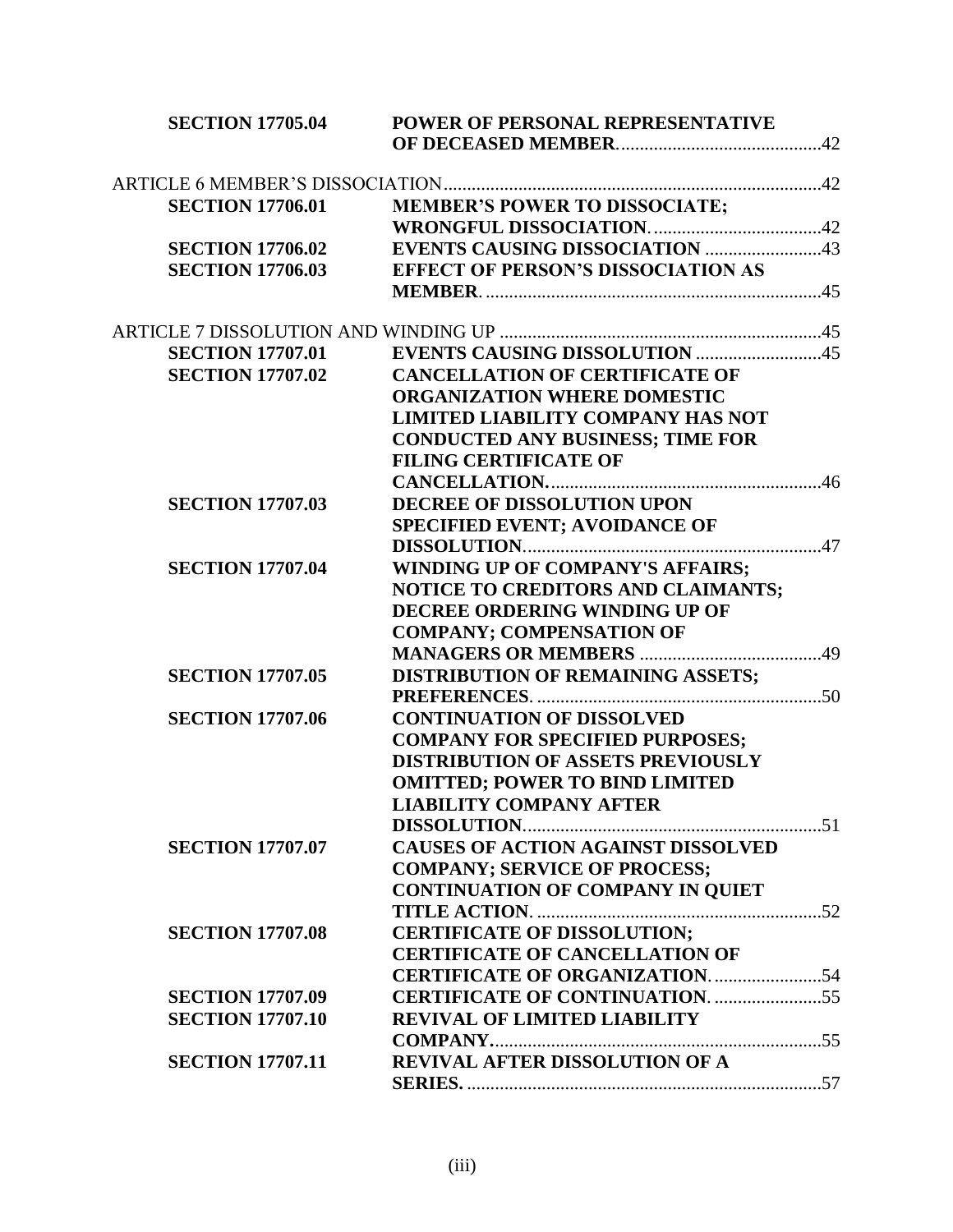| <b>SECTION 17708.01</b> |                                          |  |
|-------------------------|------------------------------------------|--|
| <b>SECTION 17708.02</b> | <b>APPLICATION FOR CERTIFICATE OF</b>    |  |
|                         |                                          |  |
| <b>SECTION 17708.03</b> | <b>ACTIVITIES NOT CONSTITUTING</b>       |  |
|                         |                                          |  |
| <b>SECTION 17708.04</b> | FILING OF CERTIFICATE OF AUTHORITY  62   |  |
| <b>SECTION 17708.05</b> | NONCOMPLYING NAME OF FOREIGN             |  |
|                         |                                          |  |
| <b>SECTION 17708.06</b> | <b>REVOCATION OF CERTIFICATE OF</b>      |  |
|                         |                                          |  |
| <b>SECTION 17708.07</b> | <b>CANCELLATION OF CERTIFICATE OF</b>    |  |
|                         |                                          |  |
| <b>SECTION 17708.08</b> | <b>EFFECT OF FAILURE TO HAVE</b>         |  |
|                         |                                          |  |
| <b>SECTION 17708.09</b> |                                          |  |
|                         |                                          |  |
|                         |                                          |  |
| <b>SECTION 17709.01</b> |                                          |  |
|                         |                                          |  |
| <b>SECTION 17709.03</b> |                                          |  |
|                         |                                          |  |
| <b>SECTION 17710.01</b> |                                          |  |
| <b>SECTION 17710.02</b> | <b>CONVERSION INTO FOREIGN, OTHER</b>    |  |
|                         | <b>ENTITIES OR FOREIGN LIMITED</b>       |  |
|                         | <b>LIABILITY COMPANIES: CONDITIONS70</b> |  |
| <b>SECTION 17710.03</b> |                                          |  |
| <b>SECTION 17710.04</b> |                                          |  |
|                         |                                          |  |
| <b>SECTION 17710.05</b> | <b>COMPLIANCE WITH OTHER LAWS;</b>       |  |
|                         |                                          |  |
| <b>SECTION 17710.06</b> | <b>CERTIFICATE OR STATEMENT OF</b>       |  |
|                         |                                          |  |
| <b>SECTION 17710.07</b> | REAL PROPERTY; ESTABLISHMENT OF          |  |
|                         |                                          |  |
| <b>SECTION 17710.08</b> | <b>CONVERSION TO A DOMESTIC LIMITED</b>  |  |
|                         |                                          |  |
| <b>SECTION 17710.09</b> | <b>CONVERSION TO ANOTHER ENTITY.</b> 77  |  |
| <b>SECTION 17710.10</b> |                                          |  |
| <b>SECTION 17710.11</b> |                                          |  |
| <b>SECTION 17710.12</b> | <b>AGREEMENT; APPROVAL; PARTIES;</b>     |  |
|                         | <b>CONTRACTS; LIMITED LIABILITY</b>      |  |
|                         | <b>COMPANY MEMBERSHIP INTERESTS;</b>     |  |
|                         | DISTRIBUTIONS; CONVERSIONS;              |  |
|                         | AMENDMENTS; ABANDONMENT;                 |  |
|                         |                                          |  |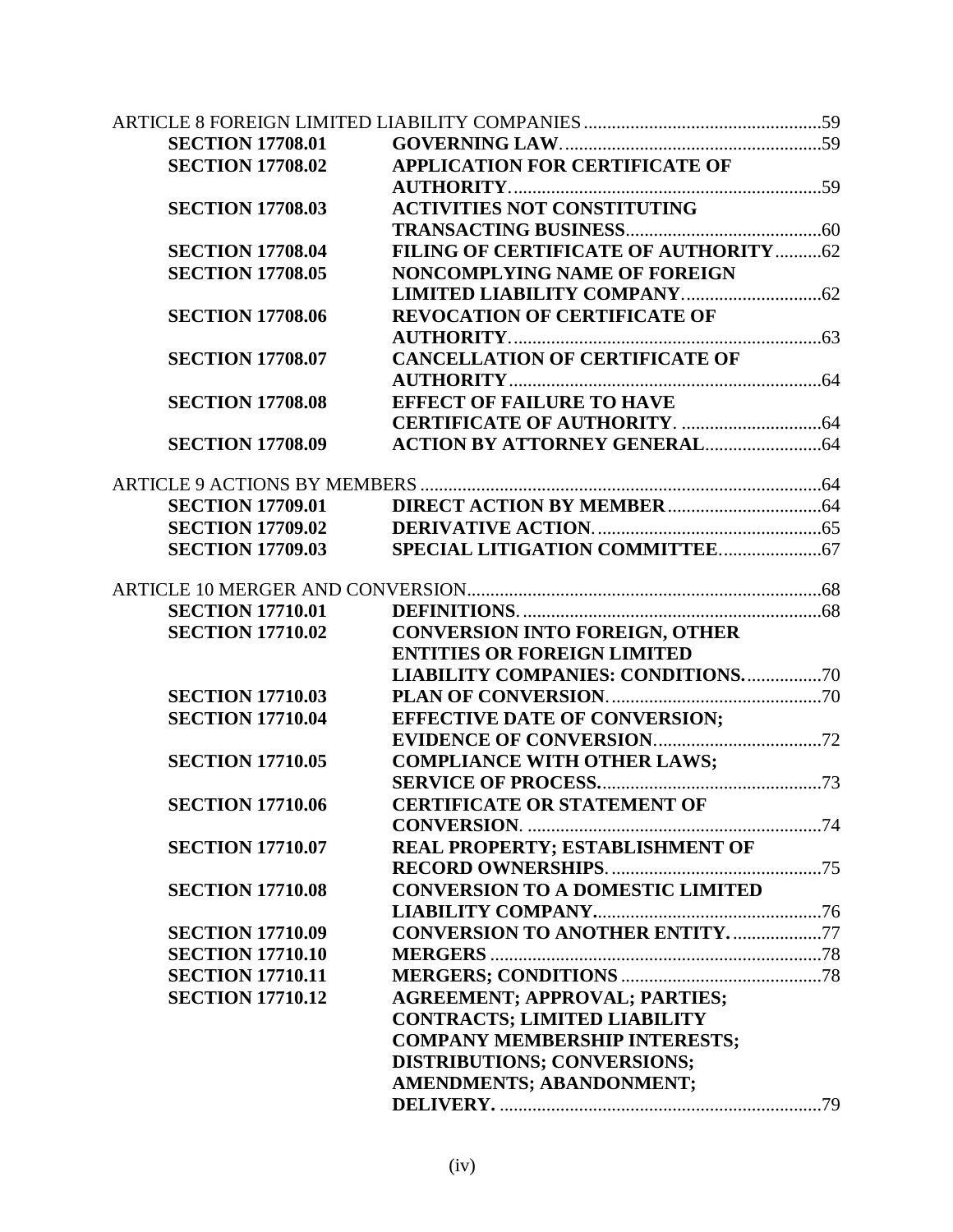| <b>SECTION 17710.13</b> | <b>APPROVAL OF TERMS AND CONDITIONS</b>     |  |
|-------------------------|---------------------------------------------|--|
|                         | OF TRANSACTION BY COMMISSIONER IN           |  |
|                         | <b>APPLICATION OF SUBDIVISION (b) OF</b>    |  |
|                         |                                             |  |
| <b>SECTION 17710.14</b> | <b>CERTIFICATE OF MERGER; FILING;</b>       |  |
|                         | <b>EXECUTION; CONTENTS; EFFECT;</b>         |  |
|                         |                                             |  |
| <b>SECTION 17710.15</b> | <b>EFFECTIVE DATE OF MERGER;</b>            |  |
|                         | <b>CONCLUSIVE EVIDENCE OF MERGER;</b>       |  |
|                         | <b>CERTIFIED COPY OF MERGER</b>             |  |
|                         |                                             |  |
| <b>SECTION 17710.16</b> | <b>SURVIVING LIMITED LIABILITY</b>          |  |
|                         | <b>COMPANY SUCCESSION TO RIGHTS AND</b>     |  |
|                         | PROPERTY AND DEBT AND LIABILITIES           |  |
|                         | OF DISAPPEARING ENTITY LIENS ON             |  |
|                         |                                             |  |
| <b>SECTION 17710.17</b> | FOREIGN LIMITED LIABILITY COMPANY;          |  |
|                         | <b>MERGER WITH DOMESTIC ENTITIES;</b>       |  |
|                         | <b>CONDITIONS; SURVIVING ENTITIES; LAW</b>  |  |
|                         |                                             |  |
| <b>SECTION 17710.18</b> | <b>REAL PROPERTY RIGHTS; RECORD OF</b>      |  |
|                         | <b>OWNERSHIP; FILING REQUIREMENTS87</b>     |  |
| <b>SECTION 17710.19</b> | <b>RECORDING OF CERTIFICATE;</b>            |  |
|                         | <b>CONCLUSIVE PRESUMPTIVE OF MERGER  88</b> |  |
|                         |                                             |  |
| <b>SECTION 17711.01</b> |                                             |  |
| <b>SECTION 17711.02</b> | <b>MEMBERS' RIGHT TO REQUIRE LIMITED</b>    |  |
|                         | <b>LIABILITIES COMPANIES TO PURCHASE</b>    |  |
|                         |                                             |  |
| <b>SECTION 17711.03</b> | PURCHASE OF DISSENTING INTERESTS -          |  |
|                         |                                             |  |
| <b>SECTION 17711.04</b> | <b>PURCHASE OF DISSENTING INTERESTS -</b>   |  |
|                         | <b>SUBMISSION OF CERTIFICATE OR</b>         |  |
|                         | <b>WRITTEN NOTICE OF MEMBERSHIP</b>         |  |
|                         |                                             |  |
| <b>SECTION 17711.05</b> | <b>AGREEMENT ON PURCHASE OF</b>             |  |
|                         | <b>DISSENTING MEMBERSHIP INTEREST91</b>     |  |
| <b>SECTION 17711.06</b> | <b>DISAGREEMENT ON PURCHASE OF</b>          |  |
|                         | DISSENTING MEMBERSHIP INTEREST -            |  |
|                         |                                             |  |
| <b>SECTION 17711.07</b> | <b>APPRAISAL OF FAIR MARKET VALUE OF</b>    |  |
|                         | <b>MEMBERSHIP INTEREST; JUDGMENT;</b>       |  |
|                         |                                             |  |
| <b>SECTION 17711.08</b> | WITHHOLDING OF CERTAIN PAYMENTS             |  |
|                         |                                             |  |
|                         |                                             |  |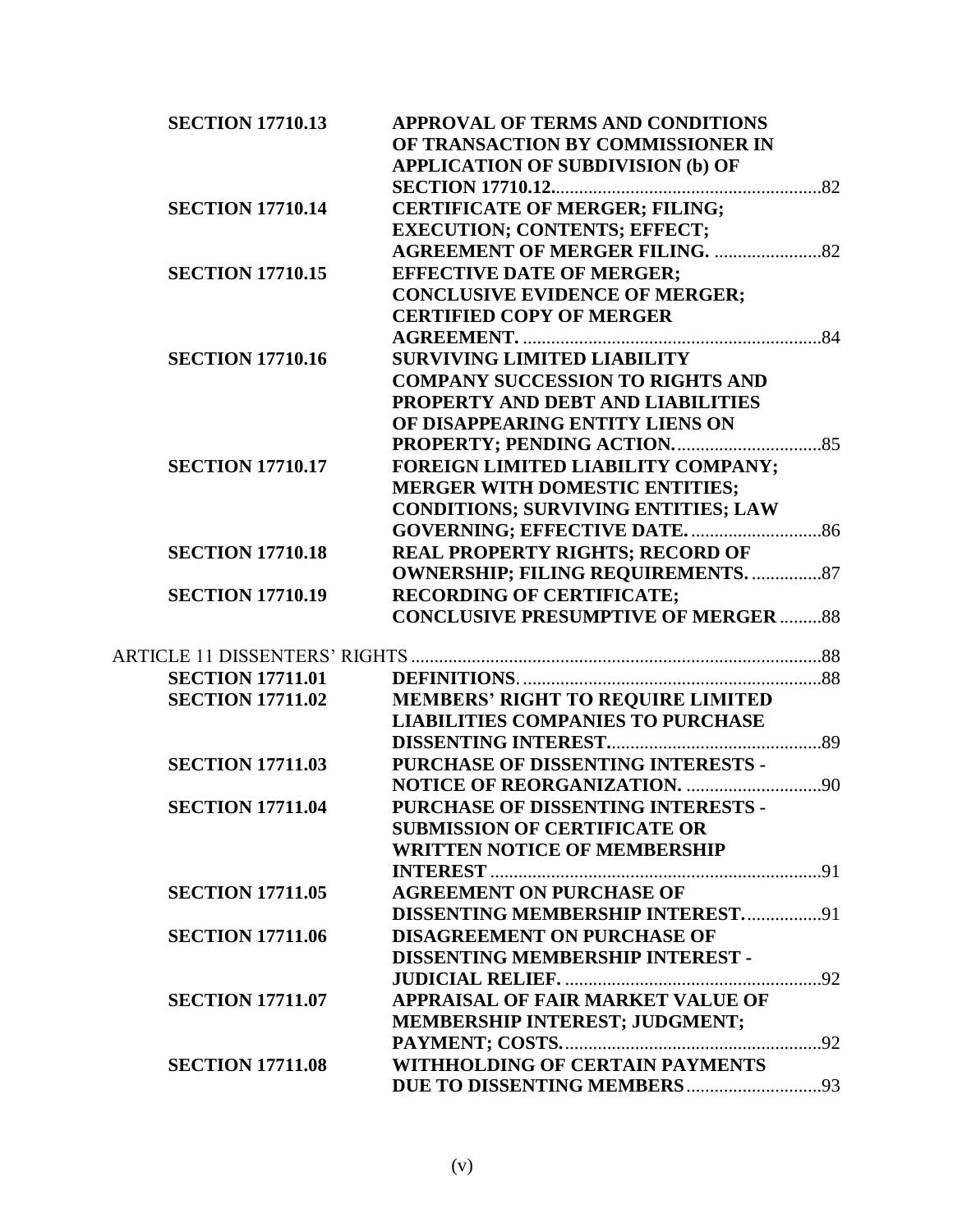| <b>SECTION 17711.09</b> | <b>CASH DISTRIBUTIONS CREDITED</b>                    |      |
|-------------------------|-------------------------------------------------------|------|
|                         | <b>AGAINST AMOUNT TO BE PAID FOR</b>                  |      |
|                         |                                                       |      |
| <b>SECTION 17711.10</b> | <b>RIGHTS AND PRIVILEGES OF DISSENTING</b>            |      |
|                         | <b>MEMBERS; NO RIGHT TO WITHDRAWAL</b>                |      |
|                         |                                                       |      |
| <b>SECTION 17711.11</b> | <b>LOSS OF STATUS AS DISSENTING</b>                   |      |
|                         |                                                       |      |
| <b>SECTION 17711.12</b> | SUSPENSION OF PROCEEDINGS PENDING                     |      |
|                         |                                                       |      |
| <b>SECTION 17711.13</b> | <b>LIMITED LIABILITY COMPANIES</b>                    |      |
|                         |                                                       |      |
| <b>SECTION 17711.14</b> | <b>RIGHTS OF MEMBERS TO CHALLENGE</b>                 |      |
|                         |                                                       |      |
|                         |                                                       |      |
|                         |                                                       |      |
| <b>SECTION 17712.01</b> |                                                       |      |
| <b>SECTION 17712.02</b> | <b>ENFORCEABILITY OF OBLIGATIONS AND</b>              |      |
|                         | <b>EXPENSES OF SERIES AGAINST ASSETS97</b>            |      |
| <b>SECTION 17712.03</b> |                                                       |      |
| <b>SECTION 17712.04</b> | STATEMENT OF LIMITATION ON                            |      |
|                         |                                                       |      |
| <b>SECTION 17712.05</b> | <b>MEMBER'S POWER TO DISSOCIATE AS A</b>              |      |
|                         | <b>MEMBER ASSOCIATED WITH A SERIES;</b>               |      |
|                         |                                                       |      |
| <b>SECTION 17712.06</b> | <b>EVENTS CAUSING DISSOCIATION OF A</b>               |      |
|                         | <b>MEMBER ASSOCIATED WITH A SERIES98</b>              |      |
| <b>SECTION 17712.07</b> | <b>EFFECT OF PERSON'S DISSOCIATION AS A</b>           |      |
|                         |                                                       |      |
|                         |                                                       |      |
|                         |                                                       |      |
|                         | <b>SECTION 17713.01 UNIFORMITY OF APPLICATION AND</b> |      |
|                         | <b>CONSTRUCTION</b>                                   | .101 |
| <b>SECTION 17713.02</b> | <b>RELATION TO ELECTRONIC SIGNATURES</b>              |      |
|                         | IN GLOBAL AND NATIONAL COMMERCE                       |      |
|                         |                                                       |      |
| <b>SECTION 17713.03</b> |                                                       |      |
| <b>SECTION 17713.04</b> | <b>APPLICATION TO EXISTING</b>                        |      |
|                         |                                                       |      |
| <b>SECTION 17713.05</b> |                                                       |      |
| <b>SECTION 17713.06</b> |                                                       |      |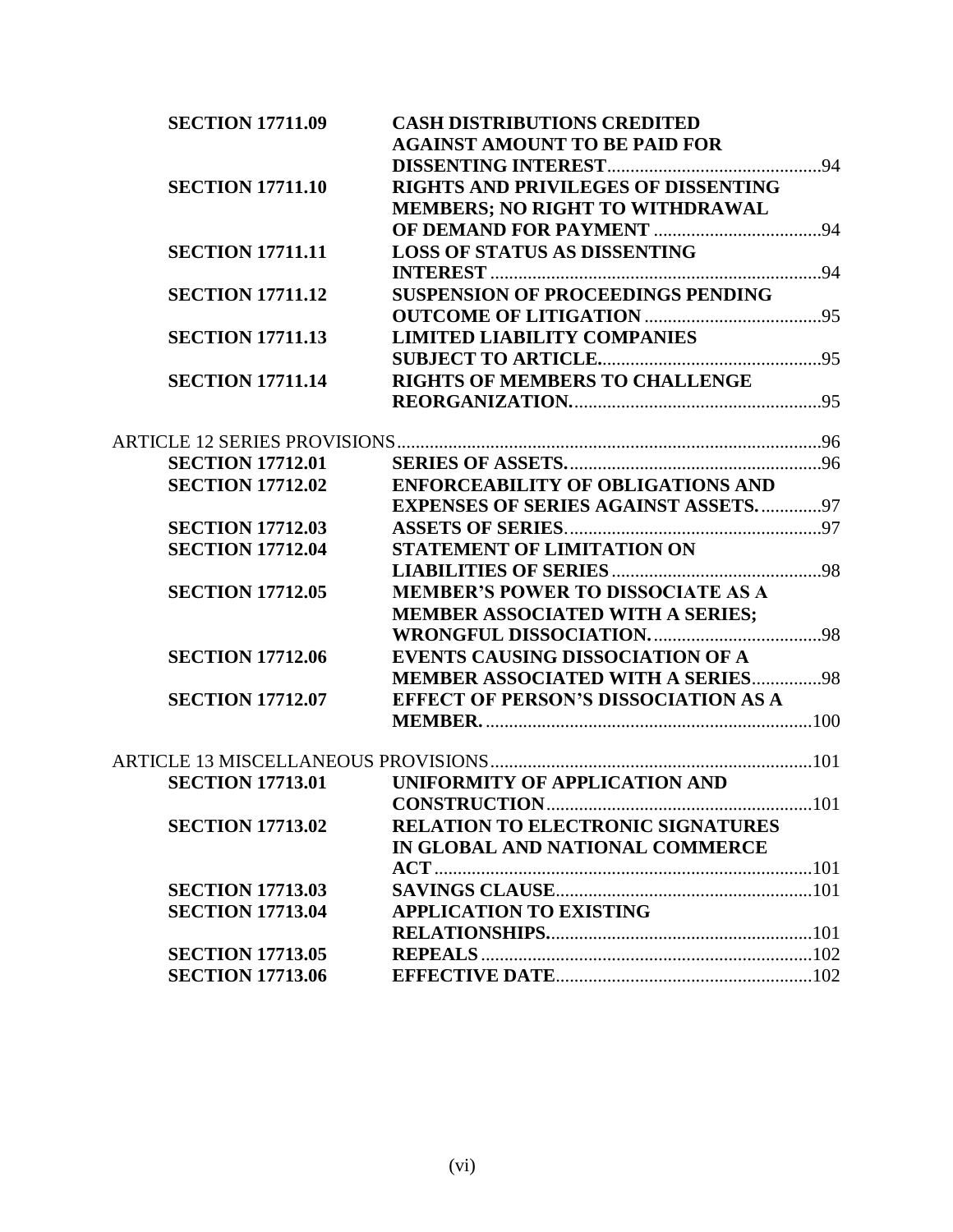# **REVISED UNIFORM LIMITED LIABILITY COMPANY ACT ARTICLE 1**

### **GENERAL PROVISIONS**

<span id="page-17-1"></span><span id="page-17-0"></span>**SECTION 17701.01 SHORT TITLE**. This title may be cited as the California Revised Uniform Limited Liability Company Act.

**SECTION 17701.02 DEFINITIONS**. In this title:

<span id="page-17-2"></span>(a) "Certificate of organization" means the certificate required by Section 17702.01. The term includes the certificate as amended or restated.

(b) "Contribution" means any benefit provided by a person to a limited liability company:

(1) in order to become a member upon formation of the limited liability company and in accordance with an agreement between or among the persons that have agreed to become the initial members of the limited liability company;

(2) in order to become a member after formation of the limited liability company and in accordance with an agreement between the person and the limited liability company; or

(3) in the person's capacity as a member and in accordance with the operating agreement or an agreement between the member and the limited liability company.

(c) "Debtor in bankruptcy" means a person that is the subject of:

(1) an order for relief under Title 11 of the United States Code or a successor statute of general application; or

(2) a comparable order under federal, state, or foreign law governing bankruptcy or insolvency, an assignment for the benefit of creditors; or an order appointing a trustee, receiver, or liquidator of the person or of all or substantially all of the person's property.

(d) "Designated office" means:

(1) the office that a limited liability company is required to designate and maintain under Section 17701.13; or

(2) the principal office of a foreign limited liability company.

(e) "Distribution", except as otherwise provided in Section 17704.05(g), means a transfer of money or other property from a limited liability company to another person on account of a transferable interest.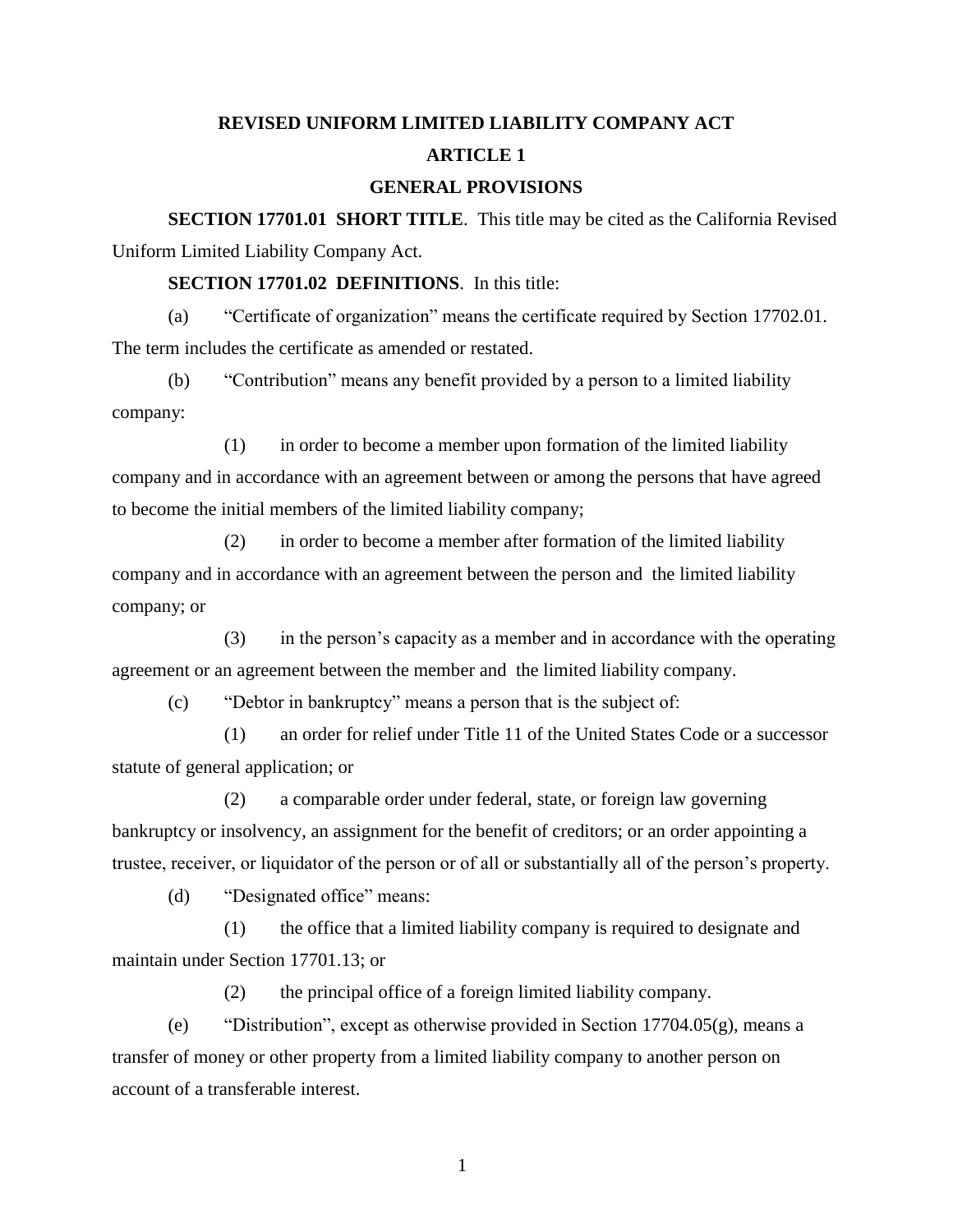(f) "Domestic" means organized under the laws of this state when used in relation to any limited liability company, other business entity or person(other than a natural person).

(g) "Effective", with respect to a record required or permitted to be delivered to the Secretary of State for filing under this title, means effective under Section 17702.05(c).

(h) "Foreign limited liability company" means an unincorporated entity formed under the law of a jurisdiction other than this state and denominated by that law as a limited liability company.

(i) "Limited liability company", except in the phrase "foreign limited liability company", means an entity formed under this title.

(j) "Low-profit limited liability company" means a limited liability company that has set forth in its certificate of organization a business purpose that satisfies, and which limited liability company is at all times operated to satisfy each of the following requirements:

(1) The entity (i) significantly furthers the accomplishment of one or more charitable or educational purposes within the meaning of section  $170(c)(2)(B)$  of the Internal Revenue Code, and (ii) would not have been formed but for the entity's relationship to the accomplishment of charitable or educational purposes.

(2) No significant purpose of the entity is the production of income or the appreciation of property; provided however, that the fact that an entity produces significant income or capital appreciation shall not, in the absence of other factors, be conclusive evidence of a significant purpose involving the production of income or the appreciation of property; and

(3) No purpose of the entity is to accomplish one or more political or legislative purposes within the meaning of section 170(c)(2)(D) of the Internal Revenue Code.

(k) "Majority of the managers" unless otherwise provided in the operating agreement, means more than 50 percent of the interests of managers in current profits of the limited liability company.

(l) "Majority of the members" unless otherwise provided in the operating agreement, means more than 50 percent of the membership interests of members in current profits of the limited liability company.

(m) "Manager" means a person that under the operating agreement of a managermanaged limited liability company is responsible, alone or in concert with others, for performing the management functions stated in Section 17704.07(c).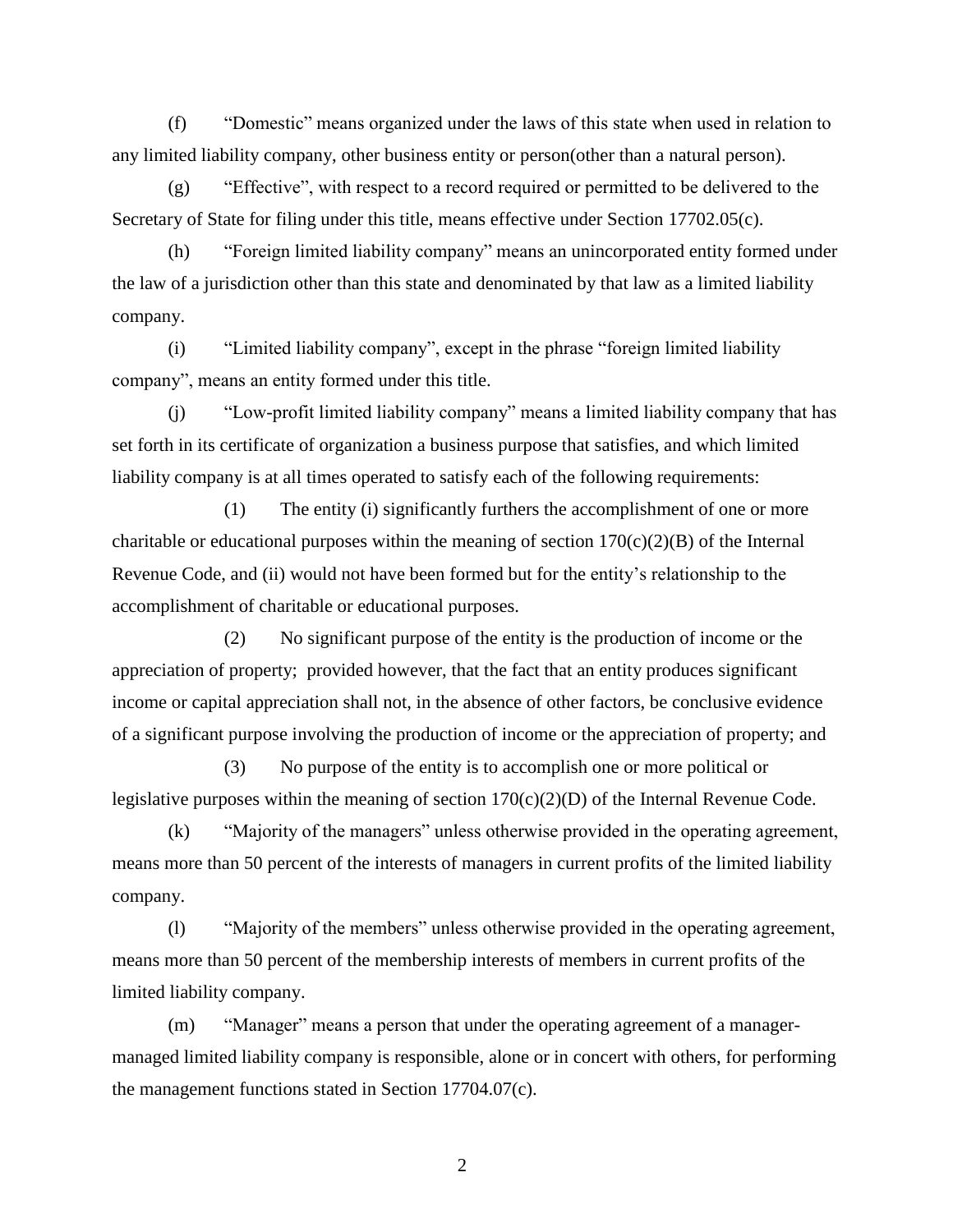(n) "Manager-managed limited liability company" means a limited liability company that qualifies under Section 17704.07(a).

(o) "Member" means a person that has become a member of a limited liability company under Section 17704.01 and has not dissociated under Section 17706.02.

(p) "Member-managed limited liability company" means a limited liability company that is not a manager-managed limited liability company.

(q) "Membership Interest" means a member's rights in the limited liability company, including the member's transferrable interest, any right to vote or participate in management, and any right to information concerning the business and affairs of the limited liability company provided by this title.

(r) "Operating agreement" means the agreement, whether or not referred to as an operating agreement and whether oral, in a record, implied, or in any combination thereof, of all the members of a limited liability company, including a sole member, concerning the matters described in Section 17701.10(a). An operating agreement of a limited liability company having only one member shall not be unenforceable by reason of there being only one person who is a party to the operating agreement. The term includes the agreement as amended or restated.

(s) "Organization" means (whether domestic or foreign): a partnership (whether general or limited), limited liability company, association, corporation, professional corporation, professional association, nonprofit corporation, business trust, statutory business trust having a governing statute.

(t) "Organizer" means a person that acts under Section 17702.01 to form a limited liability company.

(u) "Person" means an individual, corporation, business trust, estate, trust, partnership, limited liability company, association, joint venture, public corporation, government or governmental subdivision, agency, or instrumentality, or any other legal or commercial entity.

(v) "Principal office" means the principal executive office of a limited liability company or foreign limited liability company, whether or not the office is located in this state.

(w) "Record" means information that is inscribed on a tangible medium or that is stored in an electronic or other medium and is retrievable in perceivable form.

(x) "Series" means one or more designated series of assets of a limited liability company established in accordance with Section 17712.01.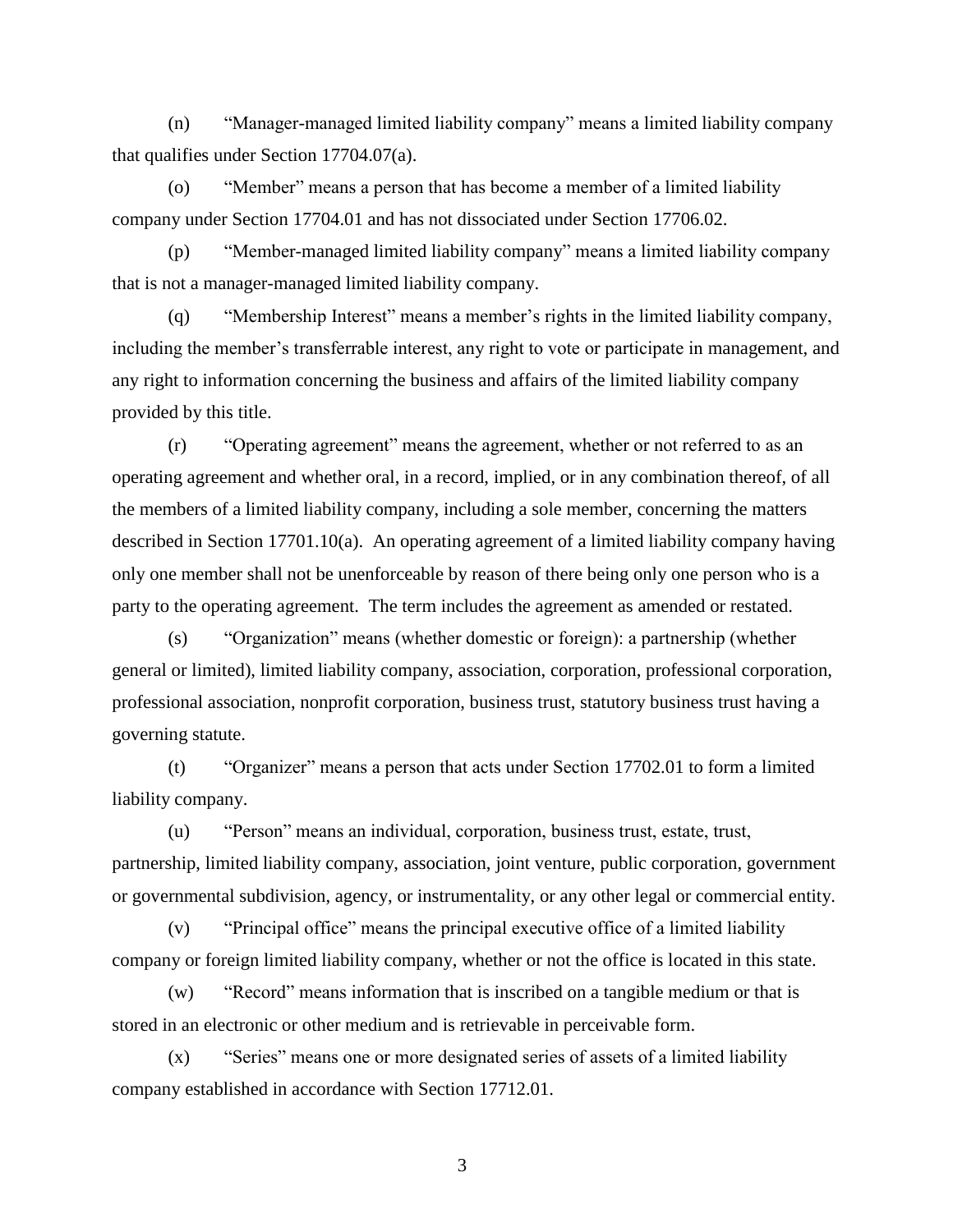(y) "Sign" means, with the present intent to authenticate or adopt a record:

(1) to execute or adopt a tangible symbol; or

(2) to attach to or logically associate with the record an electronic symbol, sound, or process.

(z) "State" means a state of the United States, the District of Columbia, Puerto Rico, the United States Virgin Islands, or any territory or insular possession subject to the jurisdiction of the United States.

(aa) "Transfer" includes an assignment, conveyance, deed, bill of sale, lease, mortgage, security interest, encumbrance, gift, and transfer by operation of law.

(bb) "Transferable interest" means the right, as originally associated with a person's capacity as a member, to receive distributions from a limited liability company in accordance with the operating agreement, whether or not the person remains a member or continues to own any part of the right.

(cc) "Transferee" means a person to which all or part of a transferable interest has been transferred, whether or not the transferor is a member.

### <span id="page-20-0"></span>**SECTION 17701.03 KNOWLEDGE; NOTICE**.

(a) A person knows a fact when the person:

- (1) has actual knowledge of it; or
- (2) is deemed to know it under subsection  $(d)(1)$  or law other than this title.

(b) A person has notice of a fact when the person:

(1) has reason to know the fact from all of the facts known to the person at the time in question; or

(2) is deemed to have notice of the fact under subsection  $(d)(2)$ ;

(c) A person notifies another of a fact by taking steps reasonably required to inform the other person in ordinary course, whether or not the other person knows the fact.

(d) A person that is not a member is deemed:

(1) to know of a limitation on authority to transfer real property as provided in Section 17703.02(g); and

(2) to have notice of a limited liability company's:

(A) dissolution, 90 days after a certificate of dissolution under Section 17707.08(a) has been filed;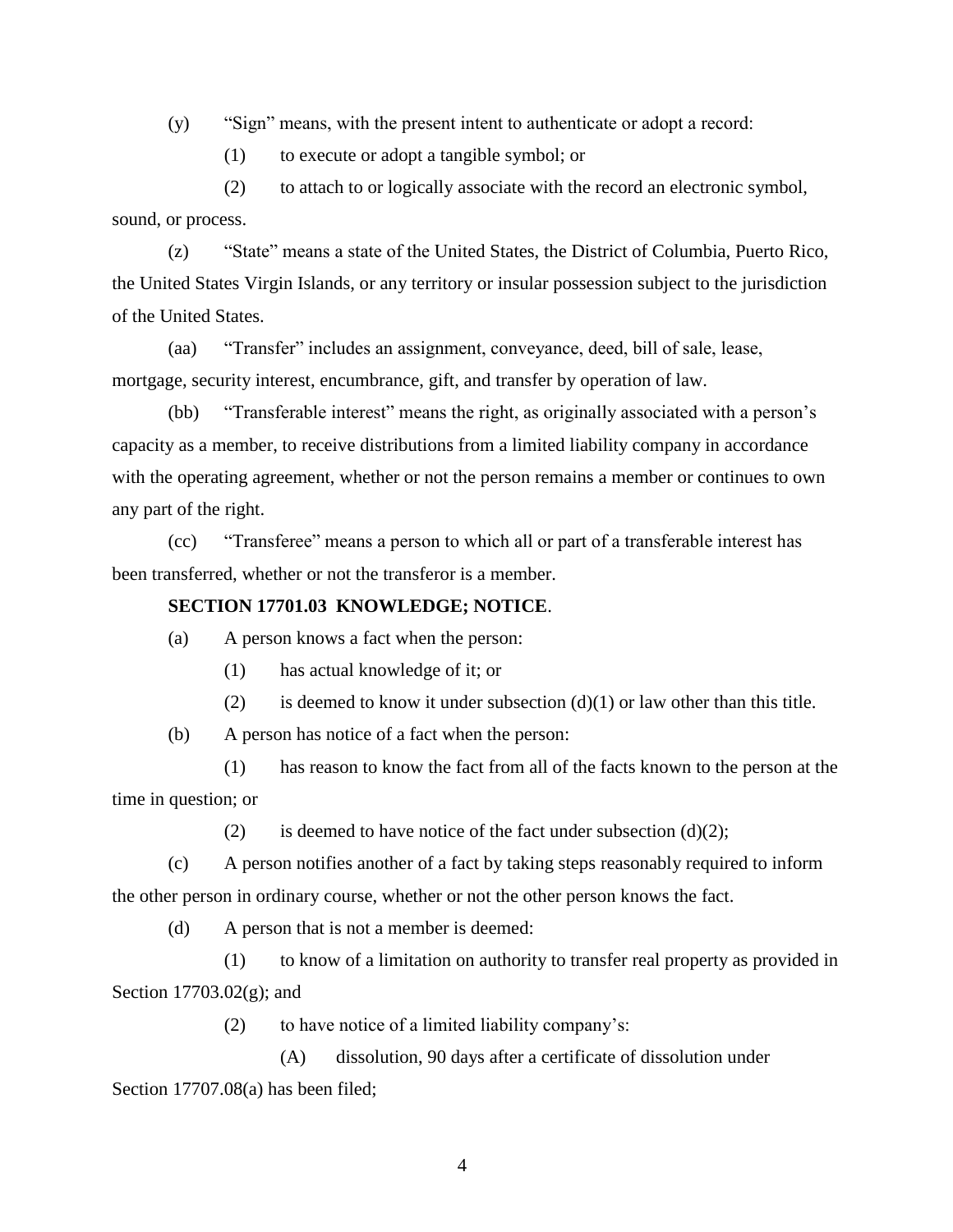(B) termination, 90 days after a certificate of cancellation under either Section 17707.02 or Section 17707.08(b) has been filed;

(C) merger or conversion, 90 days after certificate of merger or conversion under Article 10 becomes effective; and

(D) revival, 90 days after a certificate of revival under Section 17707.10 has been filed.

(e) A member's knowledge, notice or receipt of a notification of a fact relating to the limited liability company is not knowledge, notice or receipt of a notification of a fact by the limited liability company solely by reason of the member's capacity as a member.

# <span id="page-21-0"></span>**SECTION 17701.04 NATURE, PURPOSE, AND DURATION OF LIMITED LIABILITY COMPANY**.

(a) A limited liability company is an entity distinct from its members.

(b) A limited liability company may have any lawful purpose, regardless of whether for profit, except the banking business, the business of issuing policies of insurance and assuming insurance risks, or the trust company business. A domestic or foreign limited liability company may render services that may be lawfully rendered only pursuant to a license, certificate, or registration authorized by the Business and Professions Code, the Chiropractic Act, the Osteopathic Act or the Yacht and Shipbrokers Act, if the applicable provisions of the Business and Professions Code, the Chiropractic Act, the Osteopathic Act or the Yacht and Shipbrokers Act authorize a limited liability company to hold that license, certificate or registration.

(c) A limited liability company has perpetual duration.

(d) If the limited liability company is a low-profit limited liability company described in Section 17701.02(j), that the limited liability company is a low-profit limited liability company.

(e) Notwithstanding subdivision (a) and as specifically provided in this subdivision, a limited liability company may operate as a health care service plan licensed pursuant to Chapter 2.2 (commencing with Section 1340) of Division 2 of the Health and Safety Code if the limited liability company is a subsidiary of a health care service plan licensed pursuant to those provisions and the limited liability company is established to serve an existing line of business of the parent health care service plan. Notwithstanding any other provision of law, the tort or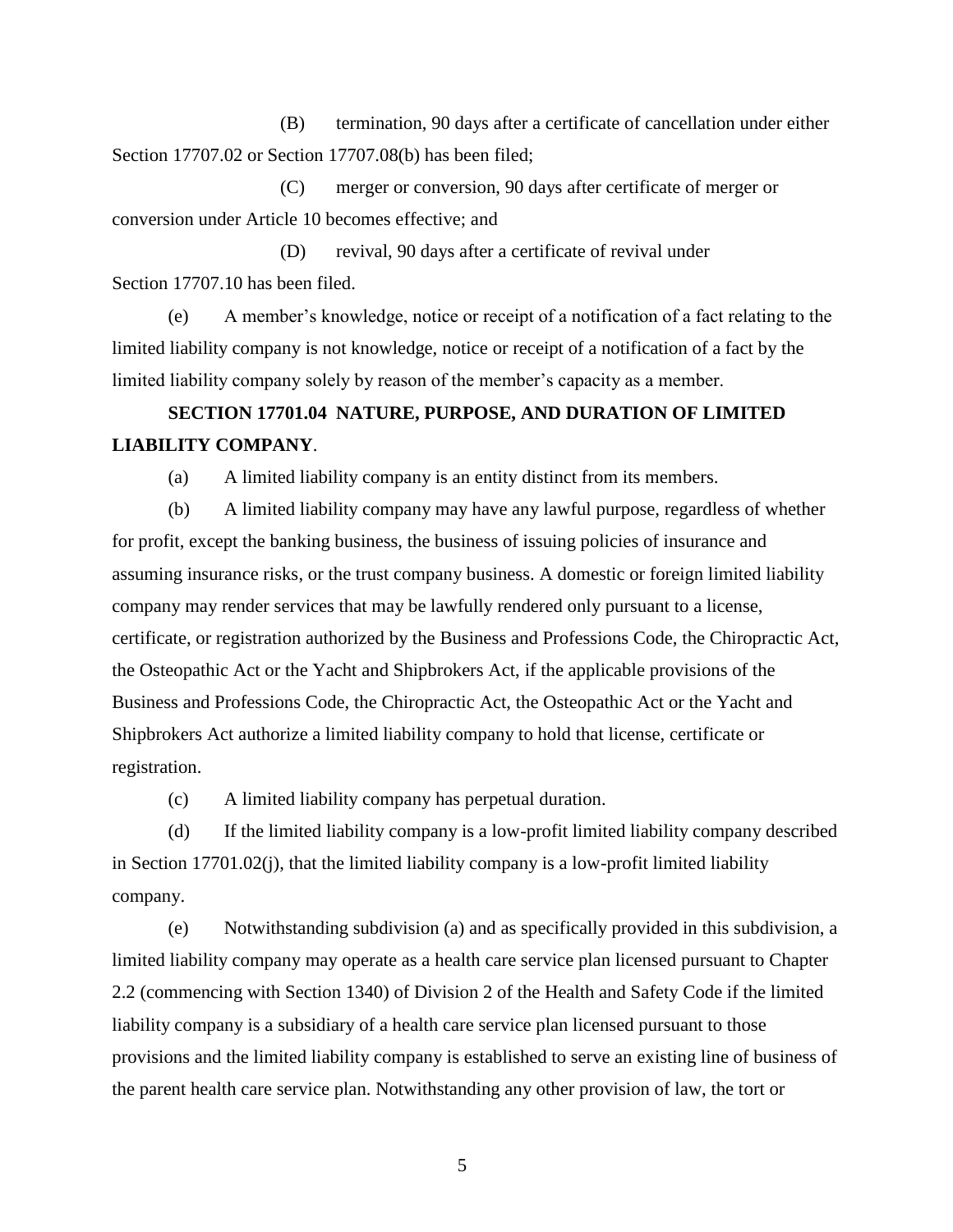contract liability of a limited liability company created to operate as a health care service plan under this subdivision and its members is not limited or restricted in any manner because of the limited liability company status of the health care service plan.

### **SECTION 17701.05 POWERS**.

<span id="page-22-0"></span>(a) A limited liability company established under this title has the power and capacity in the limited liability company's own name to:

(1) sue and be sued;

(2) contract;

(3) hold and convey title to assets of the limited liability company, including real property, personal property and intangible property; and

(4) grant lien and security interests in the assets of the limited liability

company.

(b) A series established under this title has the power and capacity in the series' own name to:

- (1) sue and be sued;
- (2) contract;
- (3) hold and convey title to assets of the series, including real property,

personal property, and intangible property; and

(4) grant liens and security interests in assets of the series.

<span id="page-22-1"></span>**SECTION 17701.06 GOVERNING LAW**. The law of this state governs:

(a) the internal affairs of a limited liability company;

(b) the liability of a member as member and a manager as manager for the debts,

obligations, or other liabilities of a limited liability company;

(c) the authority of the members and agents of a limited liability company; and

(d) the availability of the assets of a series or the obligations of another series or the limited liability company.

### **SECTION 17701.07 RULES OF CONSTRUCTION**.

<span id="page-22-2"></span>(a) It is the policy of this title and this state to give maximum effect to the principles of freedom of contract and to the enforceability of operating agreements.

(b) Unless displaced by particular provisions of this title, the principles of law and equity supplement this title.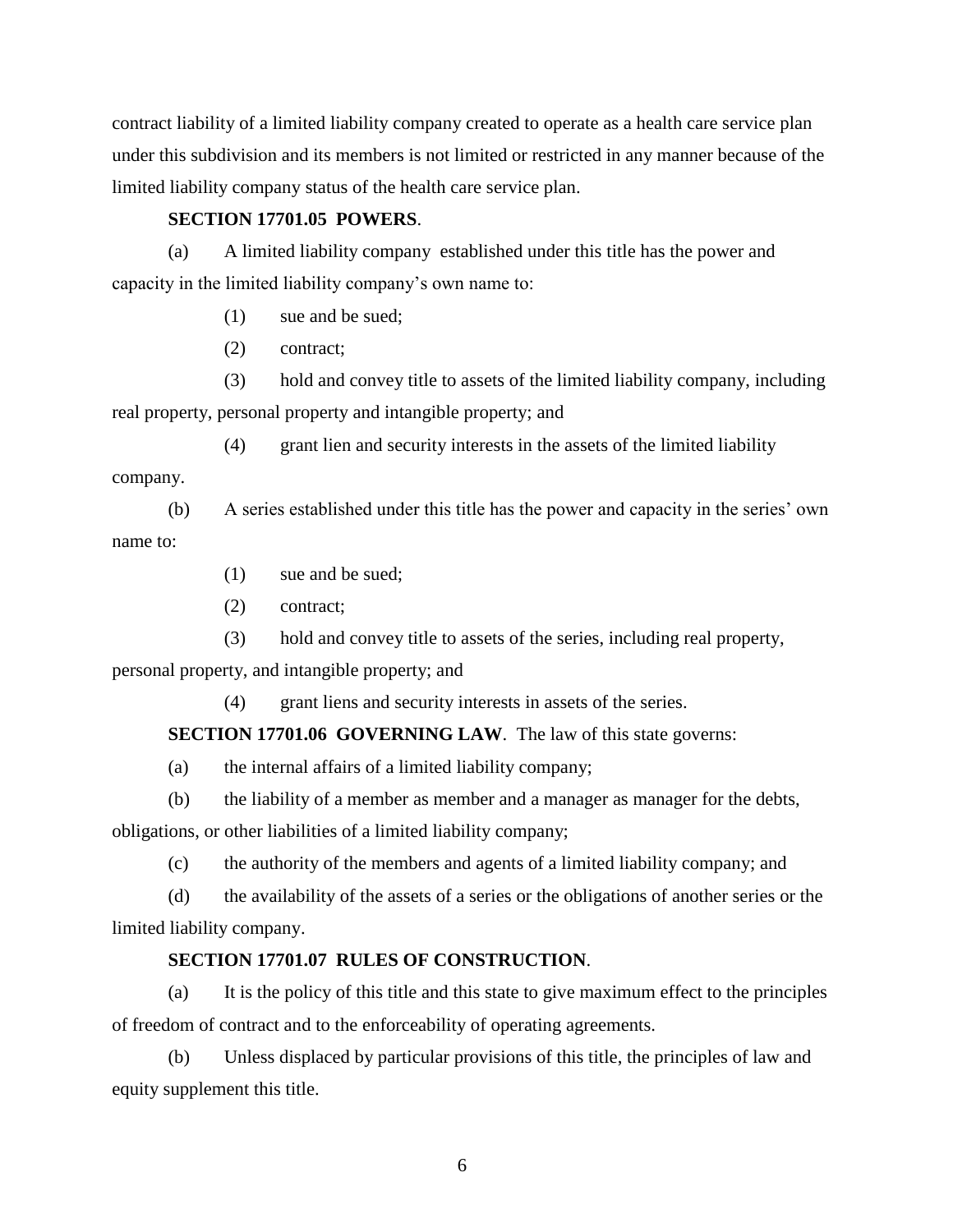(c) Rules that statutes in derogation of the common law are to be strictly construed shall have no application to this title.

(d) Unless the context otherwise requires, as used in this title, the singular shall include the plural and the plural may refer to only the singular. The use of any gender shall be applicable to all genders. The captions contained in this title are for purposes of convenience only and shall not control or affect the construction of this title.

### **SECTION 17701.08 NAME**.

<span id="page-23-0"></span>(a) The name of a limited liability company shall contain the words "limited liability company" or "limited company" or the abbreviation "L.L.C.", "LLC", "L.C.", or "LC". "Limited" may be abbreviated as "Ltd.", and "company" may be abbreviated as "Co.", provided, however, that if the limited liability company is a low-profit limited liability company described in Section 17701.02(j), the last words of its name shall contain either the words "low-profit limited liability company" or the abbreviation "L3C" or "L.3.C.".

(b) Unless authorized by subsection (c), the name of a limited liability company shall be distinguishable in the records of the Secretary of State from:

(1) the name of each person that is not an individual and that is incorporated, organized, or authorized to transact business in this state;

(2) the limited liability company name stated in each certificate of organization that contains the statement as provided in Section 17702.01(b)(3) and that has not lapsed; and

(3) each name reserved under Section 17701.09.

(c) A limited liability company may apply to the Secretary of State for authorization to use a name that does not comply with subsection (b). The Secretary of State shall authorize use of the name applied for if, as to each noncomplying name:

(1) the present user, registrant, or owner of the noncomplying name consents in a signed record to the use and submits an undertaking in a form satisfactory to the Secretary of State to change the noncomplying name to a name that complies with subsection (b) and is distinguishable in the records of the Secretary of State from the name applied for; or

(2) the applicant delivers to the Secretary of State a certified copy of the final judgment of a court establishing the applicant's right to use in this state the name applied for.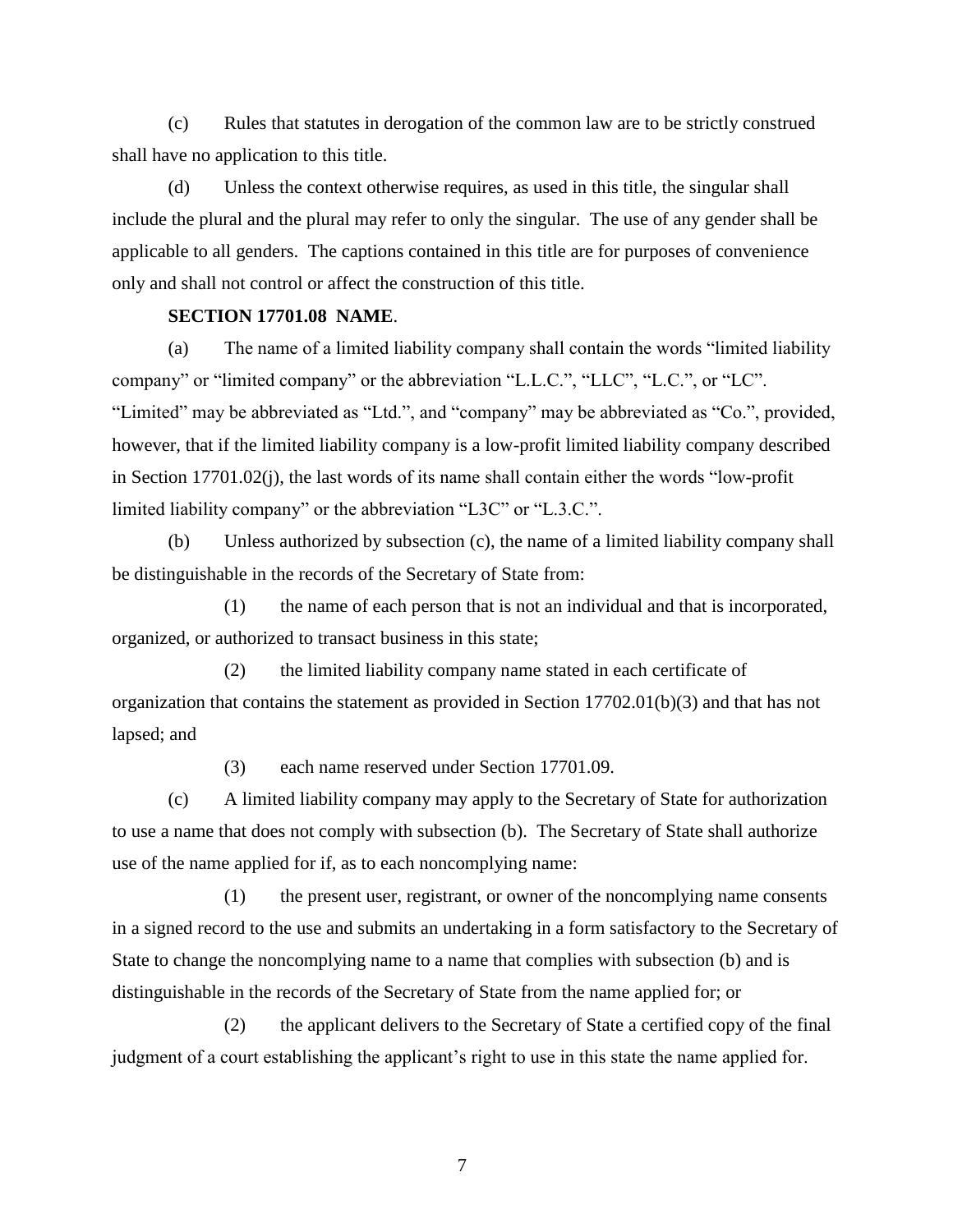(d) Subject to Section 17708.04, this section applies to a foreign limited liability company transacting business in this state which has a certificate of authority to transact business in this state or which has applied for a certificate of authority.

#### **SECTION 17701.09 RESERVATION OF NAME**.

<span id="page-24-0"></span>(a) A person may reserve the exclusive use of the name of a limited liability company, including a fictitious or assumed name for a foreign limited liability company whose name is not available, by delivering an application to the Secretary of State for filing. The application shall state the name and address of the applicant and the name proposed to be reserved. If the Secretary of State finds that the name applied for is available, it shall be reserved for the applicant's exclusive use for up to 2 consecutive 90-day periods.

(b) The owner of a name reserved for a limited liability company may transfer the reservation to another person by delivering to the Secretary of State for filing a signed notice of the transfer which states the name and address of the transferee.

# <span id="page-24-1"></span>**SECTION 17701.10 OPERATING AGREEMENT; SCOPE, FUNCTION, AND LIMITATIONS**.

(a) Except as otherwise provided in subsections (b) and (c), the operating agreement governs:

(1) relations among the members as members and between the members and the limited liability company;

(2) the rights and duties under this title of a person in the capacity of manager;

(3) the activities of the limited liability company and the conduct of those

activities; and

(4) the means and conditions for amending the operating agreement.

(b) To the extent the operating agreement does not otherwise provide for a matter described in subsection (a), this title governs the matter.

(c) An operating agreement may not:

(1) vary a limited liability company's capacity, or a series thereof, under Section 17701.05 to sue and be sued in its own name;

- (2) vary the law applicable under Section 17701.06;
- (3) vary the power of the court under Section 17702.04;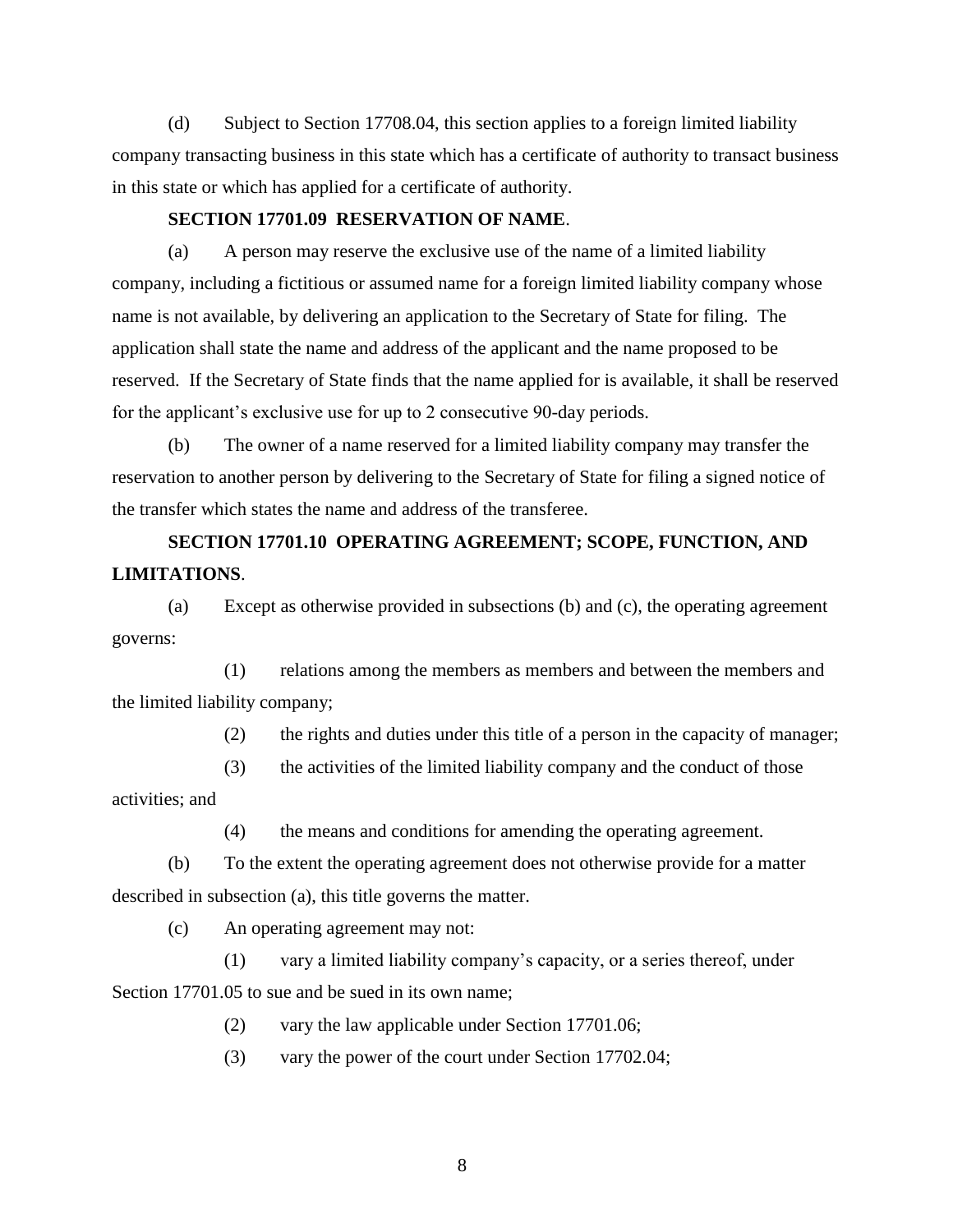(4) subject to subsections (d) through (g), eliminate the duty of loyalty, the duty of care, or any other fiduciary duty;

(5) subject to subsections (d) through (g), eliminate the contractual obligation of good faith and fair dealing under Section 17704.09(d);

(6) unreasonably restrict the duties and rights stated in Section 17704.10;

(7) vary the power of a court to decree dissolution in the circumstances specified in Section 17707.03(a) or the provisions for avoidance of dissolution in Section 17707.03(b);

(8) except as otherwise expressly provided therein, vary the requirements of Section 17707.04 through 17707.08;

(9) unreasonably restrict the right of a member to maintain an action under Article 9;

(10) restrict the right to approve a merger, conversion, or domestication under Section 17710.14 to a member that will have personal liability with respect to a surviving, converted, or domesticated organization;

(11) except as otherwise provided in Section 17701.12(b), restrict the rights under this title of a person other than a member or manager;

(12) vary any provision under Article 10; or

(13) vary any provision under Article 12.

(d) Eliminate the duty of loyalty under Section 17704.09(b), but the operating agreement may:

(1) identify specific types or categories of activities that do not violate the duty of loyalty, if not manifestly unreasonable; and

(2) specify the number or percentage of members which may authorize or ratify, after full disclosure to all members of all material facts, a specific act or transaction that otherwise would violate the duty of loyalty;

(e) Unreasonably reduce the duty of care under subdivision (c) of Section 17704.09.

(f) Eliminate the obligation of good faith and fair dealing under subdivision (d) of Section 17704.09, but the operating agreement may prescribe the standards by which the performance of the obligation is to be measured, if the standards are not manifestly unreasonable.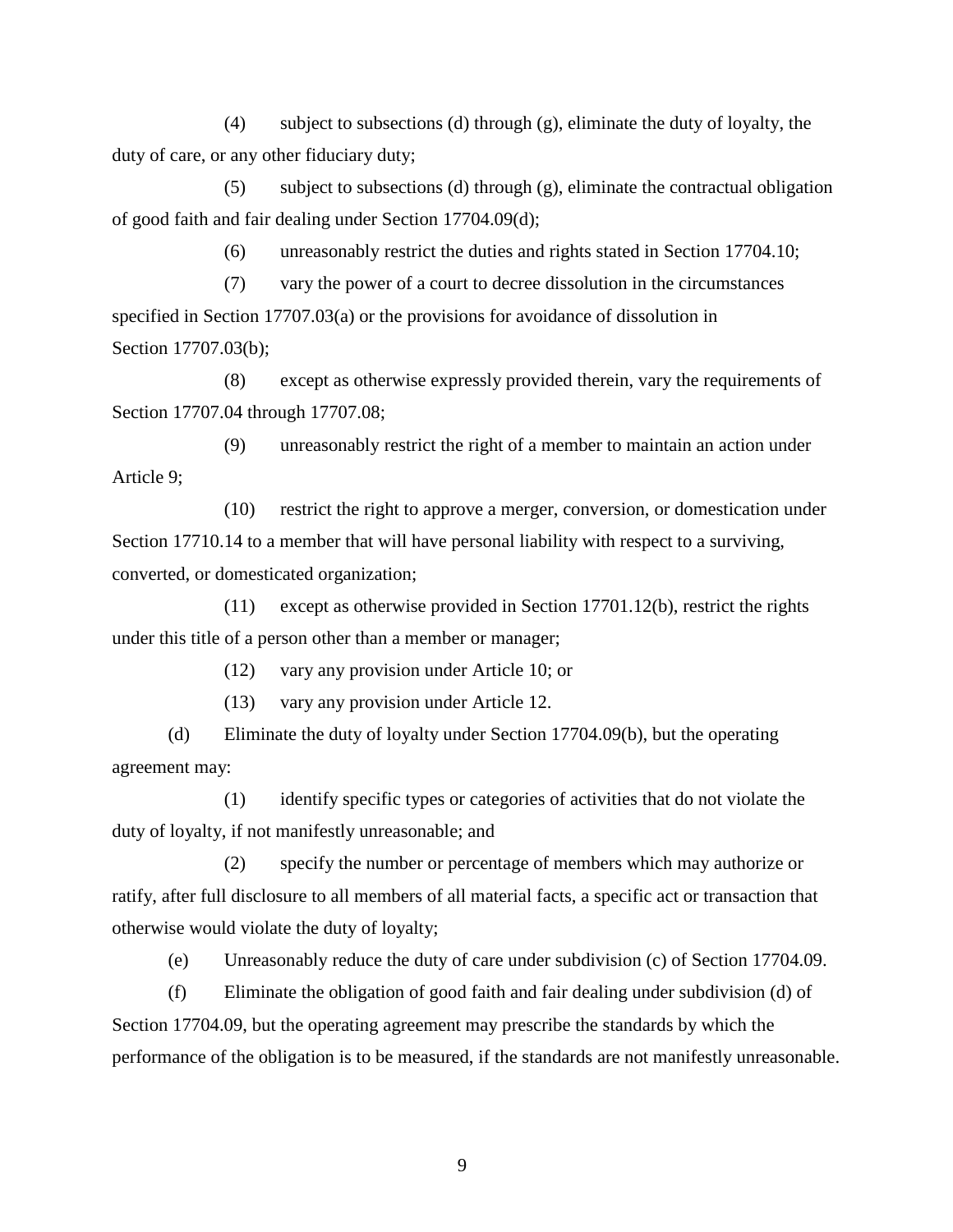(g) To the extent the operating agreement of a member-managed limited liability company expressly relieves a member of a responsibility that the member would otherwise have under this title and imposes the responsibility on one or more other members, the operating agreement may, to the benefit of the member that the operating agreement relieves of the responsibility, also eliminate or limit any fiduciary duty that would have pertained to the responsibility.

(h) The operating agreement may alter or eliminate the indemnification for a member or manager provided by Section 17704.08(a) and may eliminate or limit a member or manager's liability to the limited liability company and members for money damages, except for:

(1) breach of the duty of loyalty;

(2) a financial benefit received by the member or manager to which the member or manager is not entitled;

(3) a breach of a duty under Section 17704.06;

(4) intentional infliction of harm on the limited liability company or a

member; or

(5) an intentional violation of criminal law.

(i) The court shall decide any claim under subsection (d) that a term of an operating agreement is manifestly unreasonable. The court:

(1) shall make its determination as of the time the challenged term became part of the operating agreement and by considering only circumstances existing at that time; and

(2) may invalidate the term only if, in light of the purposes and activities of the limited liability company, it is readily apparent that:

(A) the objective of the term is unreasonable; or

(B) the term is an unreasonable means to achieve the provision's

objective.

(j) An operating agreement may provide that:

(1) A member or transferee who fails to perform in accordance with, or to comply with the terms and conditions of, the operating agreement shall be subject to specified penalties or specified consequences; and

(2) At the time or upon the happening of events specified in the operating agreement, a member or transferee may be subject to specified penalties or specified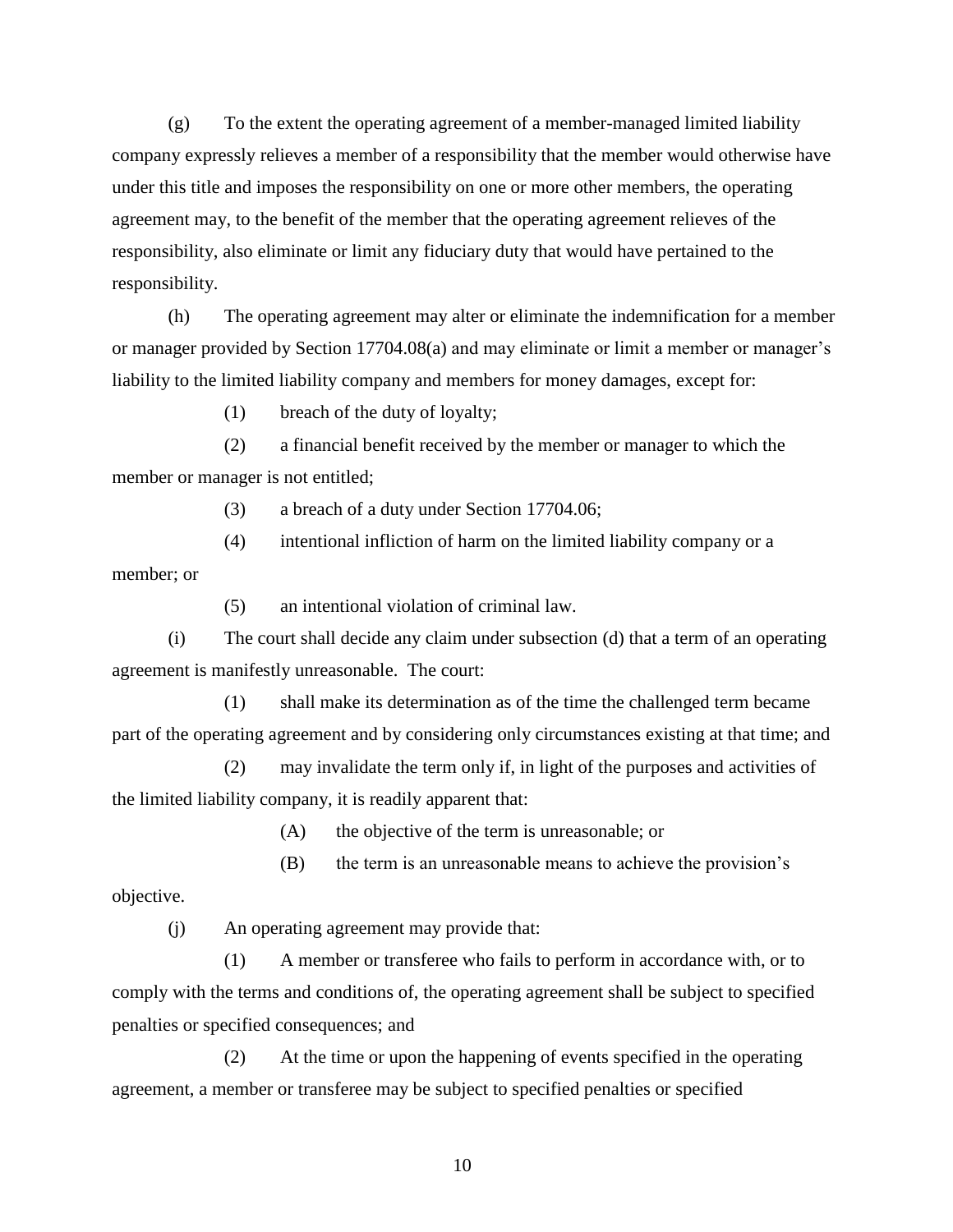consequences. The penalty or consequence may include and take the form of reducing or eliminating the defaulting member's or transferee's proportionate interest in a limited liability company, subordinating the member's or transferee's membership interest to that of nondefaulting members or transferees, forcing a sale of that membership interest, forfeiting the defaulting member's or transferee's membership interest, the lending by other members or transferees of the amount necessary to meet the defaulting member's or transferee's commitment, a fixing of the value of the defaulting member's or transferee's membership interest by appraisal or by formula and redemption or sale of the membership interest at that value, or other penalty or consequence.

# <span id="page-27-0"></span>**SECTION 17701.11 OPERATING AGREEMENT; EFFECT ON LIMITED LIABILITY COMPANY AND PERSONS BECOMING MEMBERS; PREFORMATION AGREEMENT**.

(a) A limited liability company is bound by and may enforce the operating agreement, whether or not the limited liability company has itself manifested assent to the operating agreement.

(b) A person that becomes a member of a limited liability company is deemed to assent to the operating agreement.

(c) Two or more persons intending to become the initial members of a limited liability company may make an agreement providing that upon the formation of the limited liability company the agreement will become the operating agreement. One person intending to become the initial member of a limited liability company may assent to terms providing that upon the formation of the limited liability company the terms will become the operating agreement.

# <span id="page-27-1"></span>**SECTION 17701.12 OPERATING AGREEMENT; EFFECT ON THIRD PARTIES AND RELATIONSHIP TO RECORDS EFFECTIVE ON BEHALF OF LIMITED LIABILITY COMPANY**.

(a) An operating agreement may specify that its amendment requires the approval of a person that is not a party to the operating agreement or the satisfaction of a condition. An amendment is ineffective if its adoption does not include the required approval or satisfy the specified condition.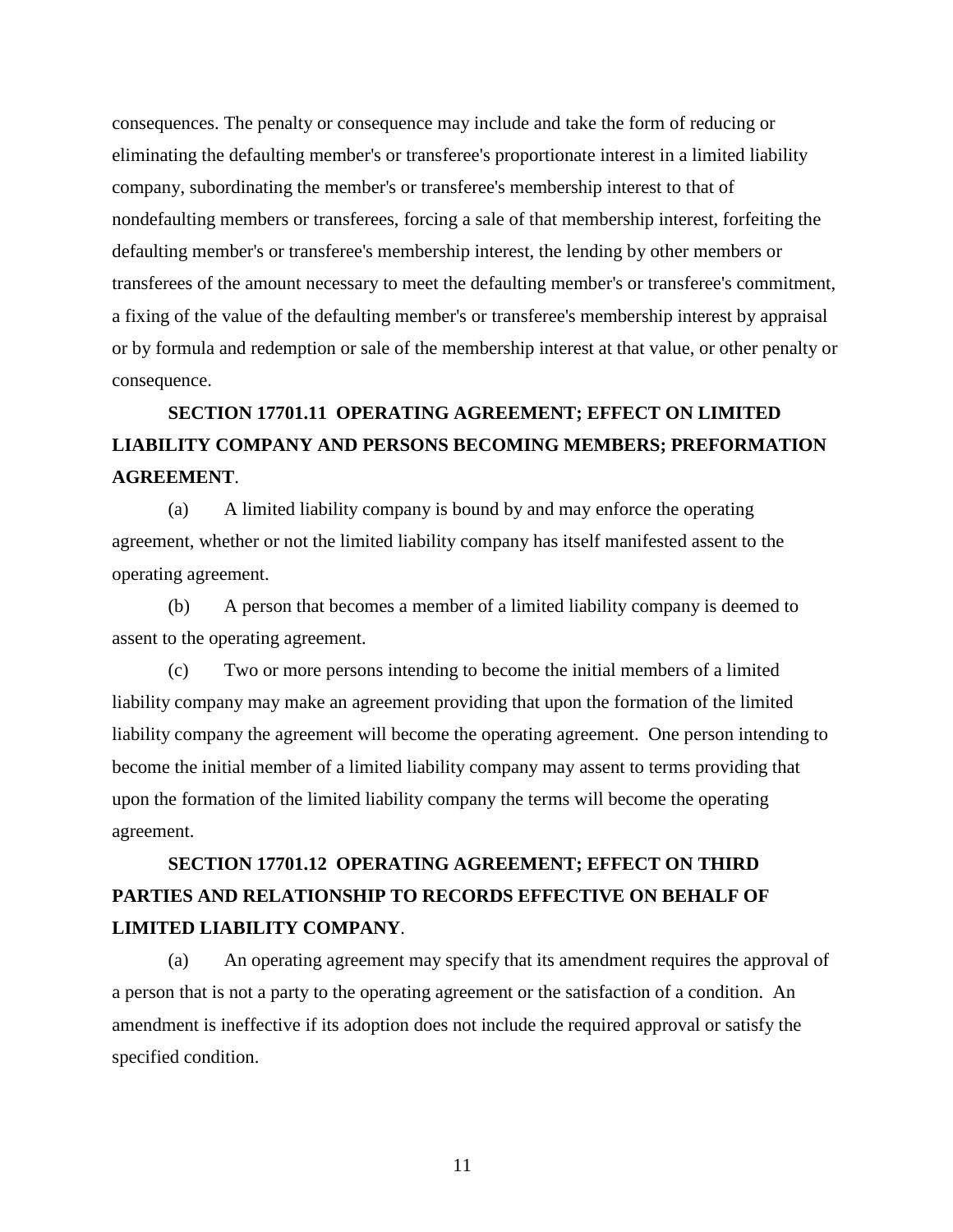(b) The obligations of a limited liability company and its members to a person in the person's capacity as a transferee or dissociated member are governed by the operating agreement. Subject only to any court order issued under Section 17705.03(b)(2) to effectuate a charging order, an amendment to the operating agreement made after a person becomes a transferee or dissociated member is effective with regard to any debt, obligation, or other liability of the limited liability company or its members to the person in the person's capacity as a transferee or dissociated member.

(c) If a record that has been delivered by a limited liability company to the Secretary of State for filing and has become effective under this title contains a provision that would be ineffective under Section 17701.10(c) if contained in the operating agreement, the provision is likewise ineffective in the record.

(d) Subject to subsection (c), if a record that has been delivered by a limited liability company to the Secretary of State for filing and has become effective under this title conflicts with a provision of the operating agreement:

(1) the operating agreement prevails as to members, dissociated members, transferees, and managers; and

(2) the record prevails as to other persons to the extent they reasonably rely on the record.

### **SECTION 17701.13 OFFICE AND AGENT FOR SERVICE OF PROCESS**.

<span id="page-28-0"></span>(a) A limited liability company shall designate and continuously maintain in this state:

- (1) an office, which need not be a place of its activity in this state; and
- (2) an agent for service of process.

(b) A foreign limited liability company that has a certificate of authority under Section 17708.02 shall designate and continuously maintain in this state an agent for service of process.

(c) An agent for service of process of a limited liability company or foreign limited liability company shall be an individual who is a resident of this state or other person with authority to transact business in this state.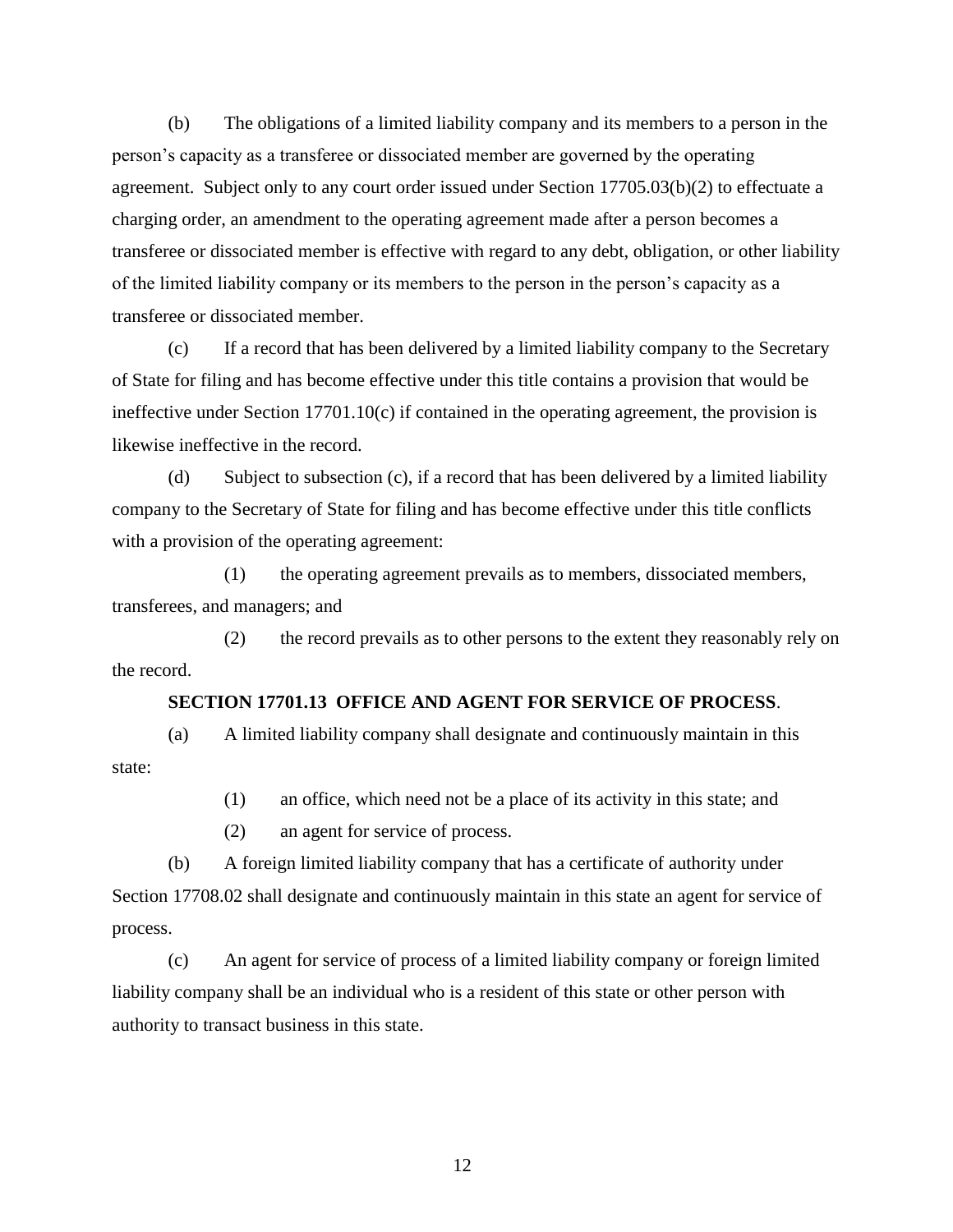# <span id="page-29-0"></span>**SECTION 17701.14 CHANGE OF DESIGNATED OFFICE OR AGENT FOR SERVICE OF PROCESS**.

(a) A limited liability company or foreign limited liability company may change its designated office, its agent for service of process, or the address of its agent for service of process by delivering to the Secretary of State for filing a statement of change containing:

(1) the name of the limited liability company;

(2) the street and mailing addresses of its current designated office;

(3) if the current designated office is to be changed, the street and mailing addresses of the new designated office;

(4) the name and street and mailing addresses of its current agent for service of process; and

(5) if the current agent for service of process or an address of the agent is to be changed, the new information.

(b) Subject to Section 17702.05(c), a statement of change is effective when filed by the Secretary of State.

#### **SECTION 17701.15 RESIGNATION OF AGENT FOR SERVICE OF PROCESS**.

<span id="page-29-1"></span>(a) To resign as an agent for service of process of a limited liability company or foreign limited liability company, the agent shall deliver to the Secretary of State for filing a statement of resignation containing the limited liability company name and stating that the agent is resigning.

(b) The Secretary of State shall file a statement of resignation delivered under subsection (a) and mail or otherwise provide or deliver a copy to the designated office of the limited liability company or foreign limited liability company and another copy to the principal office of the limited liability company if the mailing addresses of the principal office appears in the records of the Secretary of State and is different from the mailing address of the designated office.

(c) An agency for service of process terminates on the earlier of:

(1) the 31st day after the Secretary of State files the statement of resignation;

(2) when a record designating a new agent for service of process is delivered to the Secretary of State for filing on behalf of the limited liability company and becomes effective.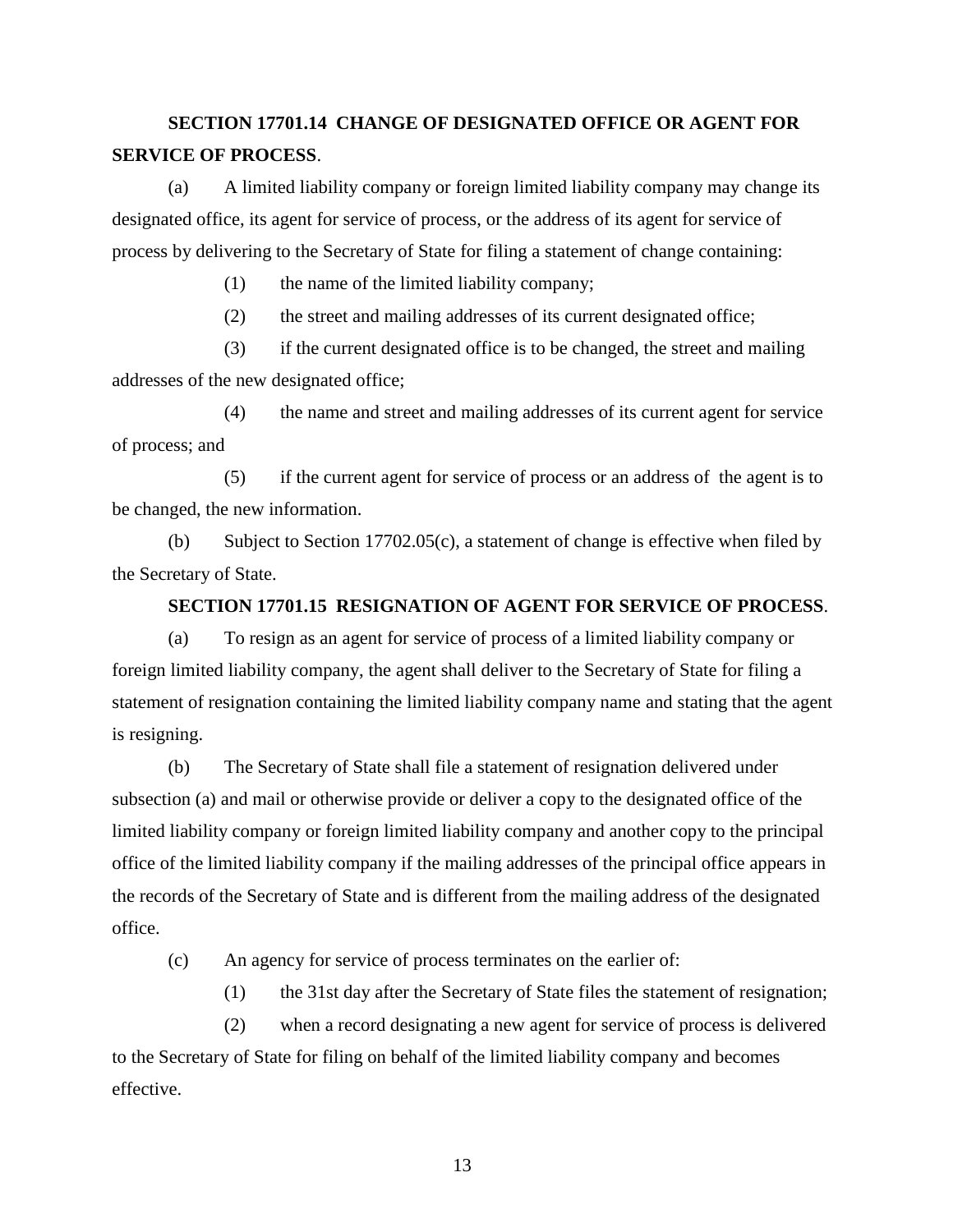#### **SECTION 17701.16 SERVICE OF PROCESS**.

<span id="page-30-0"></span>(a) An agent for service of process appointed by a limited liability company or foreign limited liability company is an agent of the limited liability company for service of any process, notice, or demand required or permitted by law to be served on the limited liability company.

(b) If a limited liability company or foreign limited liability company does not appoint or maintain an agent for service of process in this state or the agent for service of process cannot with reasonable diligence be found at the agent's street address, the Secretary of State is an agent of the limited liability company upon whom process, notice, or demand may be served.

(c) Service of any process, notice, or demand on the Secretary of State as agent for a limited liability company or foreign limited liability company may be made by delivering to the Secretary of State duplicate copies of the process, notice, or demand. If a process, notice, or demand is served on the Secretary of State, the Secretary of State shall forward one of the copies by registered or certified mail, return receipt requested, to the limited liability company at its designated office.

(d) Service is effected under subsection (c) at the earliest of:

(1) the date the limited liability company or foreign limited liability company receives the process, notice, or demand;

(2) the date shown on the return receipt, if signed on behalf of the limited liability company; or

(3) five days after the process, notice, or demand is deposited with the United States Postal Service, if correctly addressed and with sufficient postage.

(e) The Secretary of State shall keep a record of each process, notice, and demand served pursuant to this section and record the time of, and the action taken regarding, the service.

(f) This section does not affect the right to serve process, notice, or demand in any other manner provided by law.

# <span id="page-30-1"></span>**SECTION 17701.17 JURISDICTION; ARBITRATION; SERVICE OF PROCESS; CONSENT.**

(a) A member may, in a written operating agreement or other writing, consent to be subject to the nonexclusive jurisdiction of the courts of a specified jurisdiction, or the exclusive jurisdiction of the courts of this state.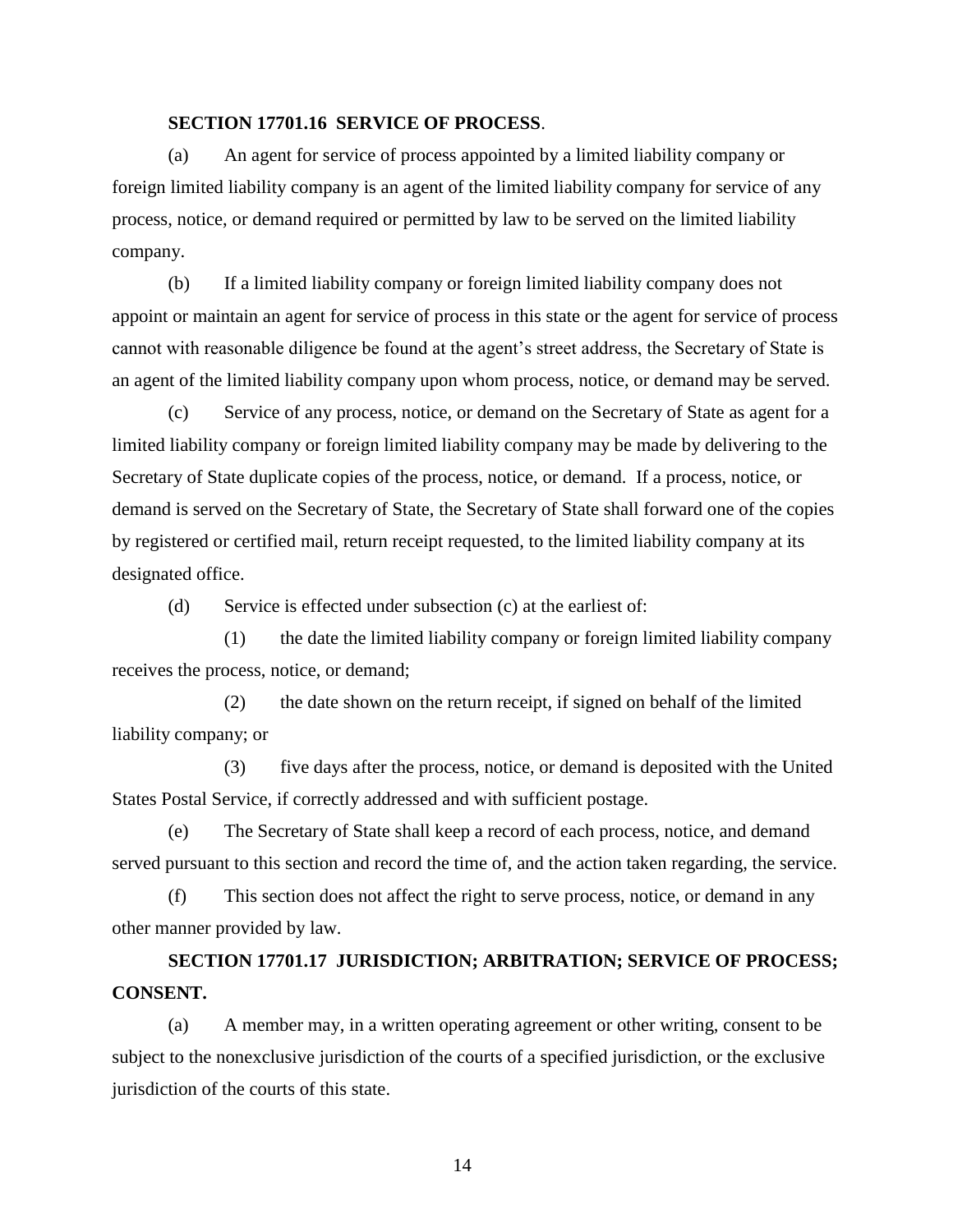(b) If a member desires to use the arbitration process, that member may, in a written operating agreement or other writing, consent to be nonexclusively subject to arbitration in a specified state, or to be exclusively subject to arbitration in this state.

(c) Along with this consent to the jurisdiction of courts or arbitration, a member may consent to be served with legal process in the manner prescribed in the operating agreement or other writing.

#### **ARTICLE 2**

# **FORMATION; CERTIFICATE OF ORGANIZATION AND OTHER FILINGS**

# <span id="page-31-1"></span><span id="page-31-0"></span>**SECTION 17702.01 FORMATION OF LIMITED LIABILITY COMPANY; CERTIFICATE OF ORGANIZATION**.

(a) One or more persons may act as organizers to form a limited liability company by signing and delivering to the Secretary of State for filing a certificate of organization.

(b) A certificate of organization shall state:

(1) the name of the limited liability company, which shall comply with Section 17701.08;

(2) the street and mailing addresses of the initial designated office and the name and street and mailing addresses of the initial agent for service of process of the limited liability company;

(3) if the limited liability company will have no members when the Secretary of State files the certificate, a statement to that effect; and

(4) if the limited liability company will have one or more designated series of assets subject to limitations on liabilities, a statement to that effect.

(c) Subject to Section 17701.12(c), a certificate of organization may also contain statements as to matters other than those required by subsection (b). However, a statement in a certificate of organization is not effective as a statement of authority.

(d) Unless the filed certificate of organization contains the statement as provided in subsection  $(b)(3)$ , the following rules apply:

(1) A limited liability company is formed when the Secretary of State has filed the certificate of organization and the limited liability company has at least one member, unless the certificate states a delayed effective date pursuant to Section 17702.05(c).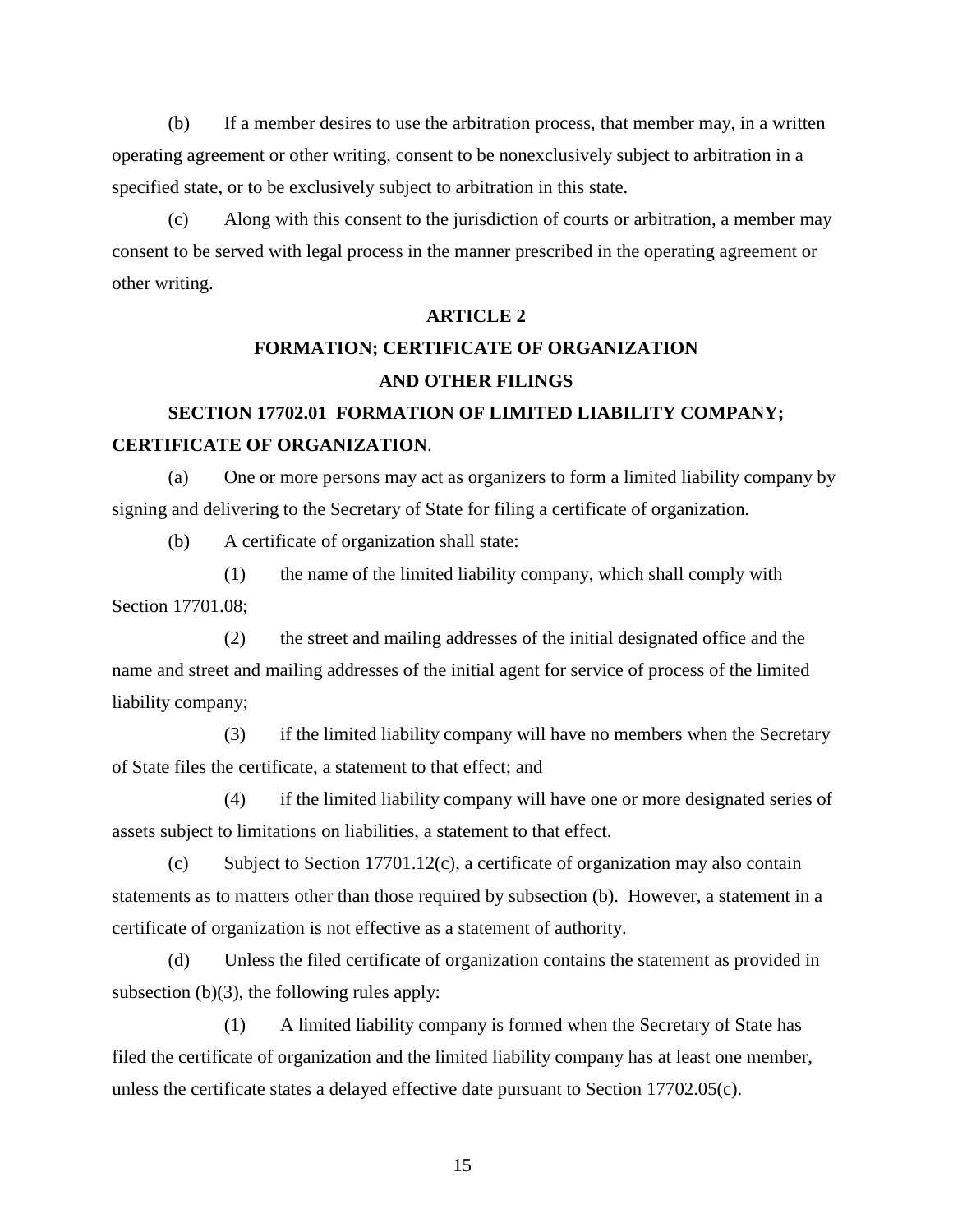(2) If the certificate states a delayed effective date, a limited liability company is not formed if, before the certificate takes effect, a statement of cancellation is signed and delivered to the Secretary of State for filing and the Secretary of State files the certificate.

(3) Subject to any delayed effective date and except in a proceeding by this state to dissolve a limited liability company, the filing of the certificate of organization by the Secretary of State is conclusive proof that the organizer satisfied all conditions to the formation of a limited liability company.

(e) If a filed certificate of organization contains a statement as provided in subsection  $(b)(3)$ , the following rules apply:

(1) The certificate lapses and is void unless, within 90 days from the date the Secretary of State files the certificate, an organizer signs and delivers to the Secretary of State for filing a notice stating:

(A) that the limited liability company has at least one member; and

(B) the date on which a person or persons became the limited liability company's initial member or members.

(2) If an organizer complies with paragraph (1), a limited liability company is deemed formed as of the date of initial membership stated in the notice delivered pursuant to paragraph (1).

(3) Except in a proceeding by this state to dissolve a limited liability company, the filing of the notice described in paragraph (1) by the Secretary of State is conclusive proof that the organizer satisfied all conditions to the formation of a limited liability company.

# <span id="page-32-0"></span>**SECTION 17702.02 AMENDMENT OR RESTATEMENT OF CERTIFICATE OF ORGANIZATION**.

(a) A certificate of organization may be amended or restated at any time.

(b) To amend its certificate of organization, a limited liability company shall deliver to the Secretary of State for filing an amendment stating:

(1) the name of the limited liability company;

(2) the date of filing of its certificate of organization; and

(3) the changes the amendment makes to the certificate as most recently amended or restated.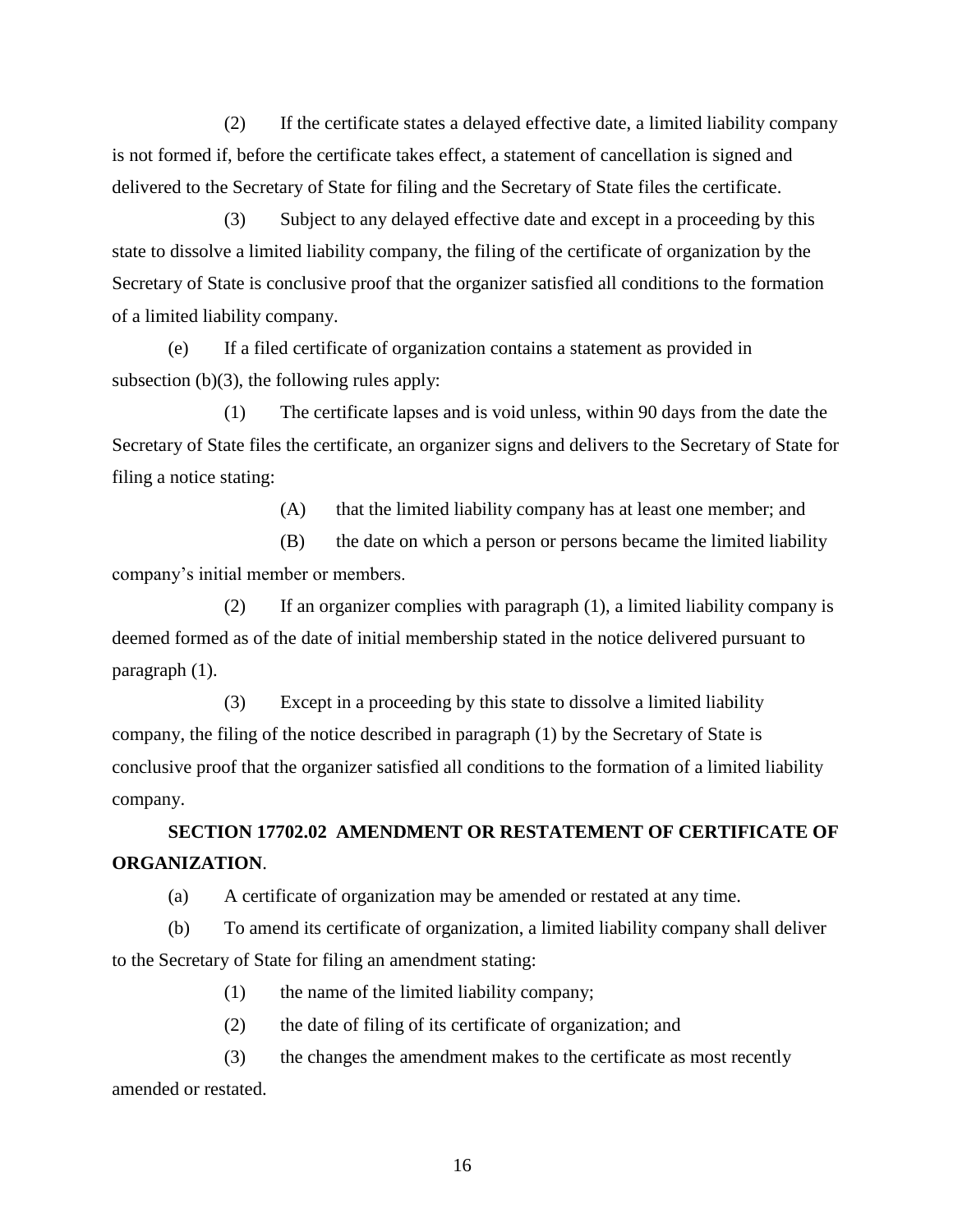(c) To restate its certificate of organization, a limited liability company shall deliver to the Secretary of State for filing a restatement, designated as such in its heading, stating:

(1) in the heading or an introductory paragraph, the limited liability company's present name and the date of the filing of the limited liability company's initial certificate of organization;

(2) if the limited liability company's name has been changed at any time since the limited liability company's formation, each of the limited liability company's former names; and

(3) the changes the restatement makes to the certificate as most recently amended or restated.

(d) Subject to Sections 17701.12(c) and 17702.05(c), an amendment to or restatement of a certificate of organization is effective when filed by the Secretary of State.

(e) If a member of a member-managed limited liability company, or a manager of a manager-managed limited liability company, knows that any information in a filed certificate of organization was inaccurate when the certificate was filed or has become inaccurate owing to changed circumstances, the member or manager shall promptly:

(1) cause the certificate to be amended; or

(2) if appropriate, deliver to the Secretary of State for filing a statement of change under Section 17701.14 or a statement of correction under Section 17702.06.

(f) If the limited liability company is a low-profit limited liability company described in Section 17701.02(j) that has ceased to meet any of the requirements of Section 17701.02(j), the limited liability company shall file a certificate of amendment with the Secretary of State within thirty (30) days after ceasing to meet those requirements and amend its name to conform with the requirements in Section 17701.08 governing limited liability company names.

# <span id="page-33-0"></span>**SECTION 17702.03 SIGNING OF RECORDS TO BE DELIVERED FOR FILING TO SECRETARY OF STATE**.

(a) A record delivered to the Secretary of State for filing pursuant to this title shall be signed as follows:

(1) Except as otherwise provided in paragraphs (2) through (4), a record signed on behalf of a limited liability company shall be signed by a person authorized by the limited liability company.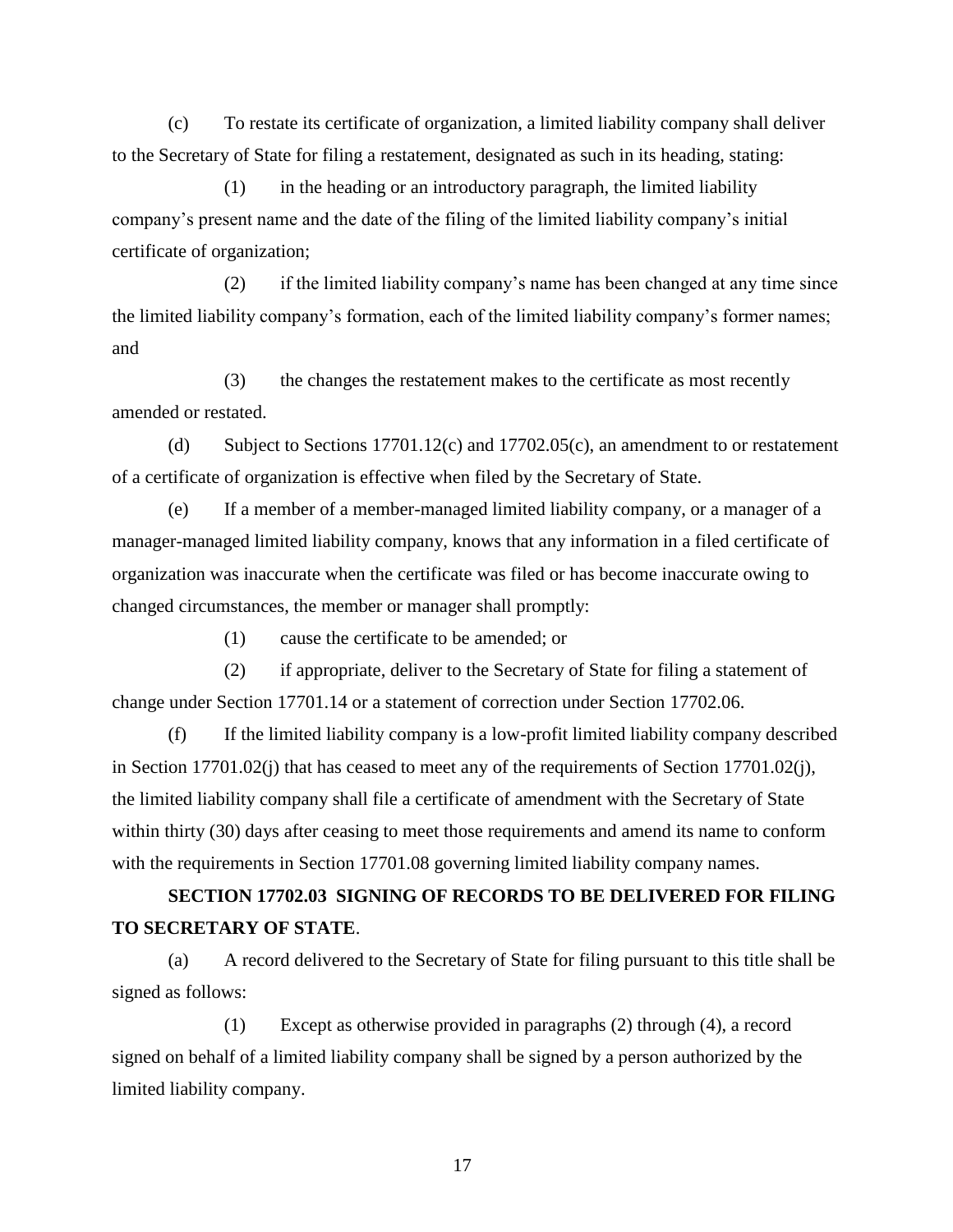(2) A limited liability company's initial certificate of organization shall be signed by at least one person acting as an organizer.

(3) A notice under Section 17702.01(e)(1) shall be signed by an organizer.

(4) A record filed on behalf of a dissolved limited liability company that has no members shall be signed by the person winding up the limited liability company's activities or a person appointed under Section 17707.04 to wind up those activities.

(5) A statement of cancellation under Section 17702.01(d)(2) shall be signed by each organizer that signed the initial certificate of organization, but a personal representative of a deceased or incompetent organizer may sign in the place of the decedent or incompetent.

(6) A statement of denial by a person under Section 17703.03 shall be signed by that person.

(7) Any other record shall be signed by the person on whose behalf the record is delivered to the Secretary of State.

(b) Any record filed under this title may be signed by an agent.

(c) A limited liability company may record in the office of the county recorder of any county in this state, and county recorders, on request, shall record a certified copy of the limited liability company certificate of organization and any exhibits or attachments, or any amendment or correction thereto, that has been filed in the office of the Secretary of State. A foreign limited liability company may record in the office of the county recorder of any county in the state a certified copy of the limited liability company certificate of authority, or any amendment thereto, that has been filed in the office of the Secretary of State. The recording shall create a conclusive presumption in favor of any bona fide purchaser or encumbrancer for value of the limited liability company real property located in the county in which the certified copy has been recorded, of the statements contained therein.

(d) If the Secretary of State determines that an instrument submitted for filing or otherwise submitted does not conform to the law and returns it to the person submitting it, the instrument may be resubmitted accompanied by a written opinion of a member of the State Bar of California submitting the instrument or representing the person submitting it, to the effect that the specific provisions of the instrument objected to by the Secretary of State does conform to law and stating the points and authorities upon which the opinion is based. The Secretary of State shall rely, with respect to any disputed point of law, other than the application of Sections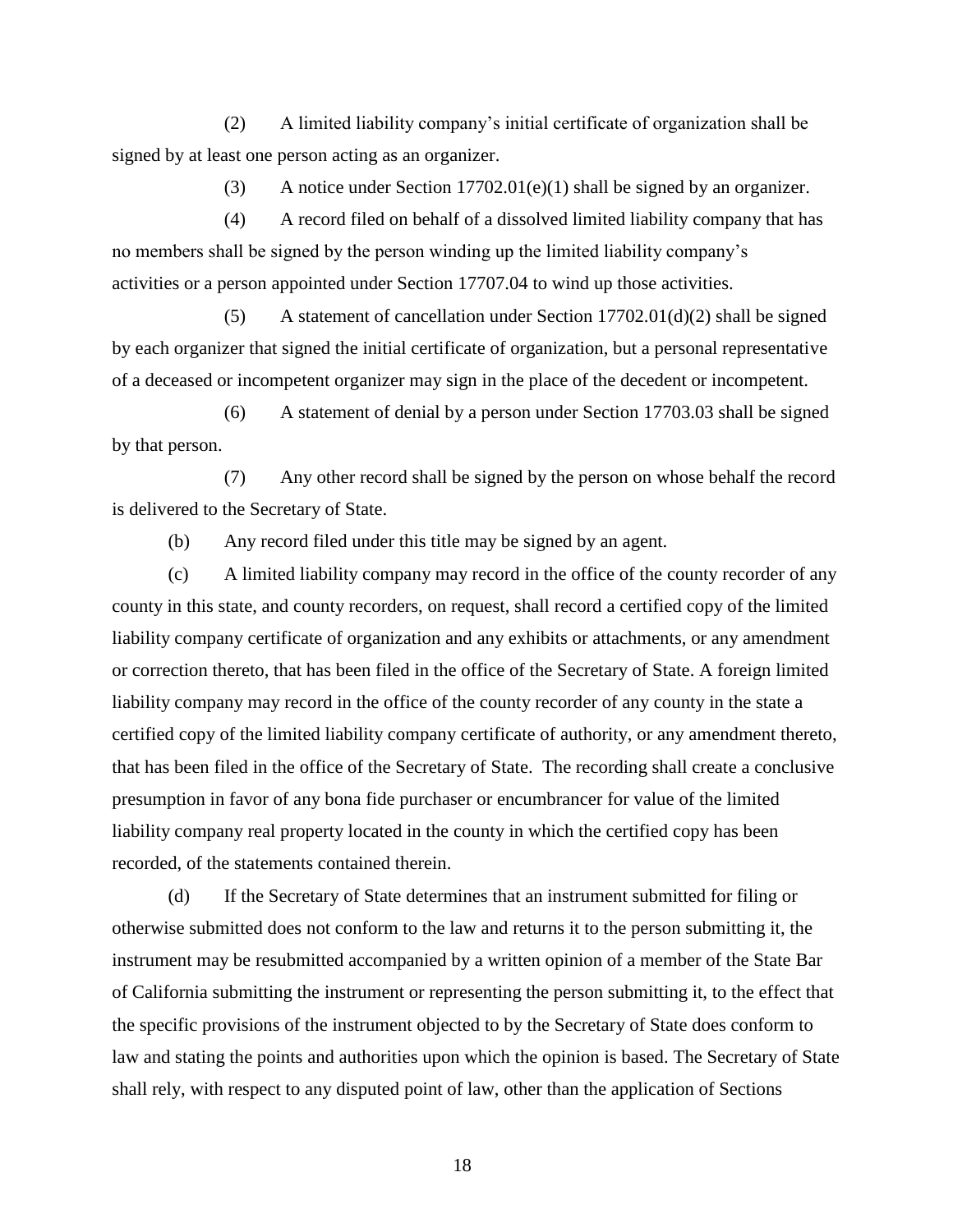17701.08, 17701.09, 17708.02, and 17708.03, upon that written opinion in determining whether the instrument conforms to law. The date of filing in that case shall be the date the instrument is received on resubmission.

# <span id="page-35-0"></span>**SECTION 17702.04 SIGNING AND FILING PURSUANT TO JUDICIAL ORDER**.

(a) If a person required by this title to sign a record or deliver a record to the Secretary of State for filing under this title does not do so, any other person that is aggrieved may petition the Superior Court to order:

- (1) the person to sign the record;
- (2) the person to deliver the record to the Secretary of State for filing; or
- (3) the Secretary of State to file the record unsigned.

(b) If a petitioner under subsection (a) is not the limited liability company or foreign limited liability company to which the record pertains, the petitioner shall make the limited liability company a party to the action.

# <span id="page-35-1"></span>**SECTION 17702.05 DELIVERY TO AND FILING OF RECORDS BY SECRETARY OF STATE; EFFECTIVE DATE**.

(a) A record authorized or required to be delivered to the Secretary of State for filing under this title shall be captioned to describe the record's purpose, be in a medium permitted by the Secretary of State, and be delivered to the Secretary of State. If the filing fees have been paid, unless the Secretary of State determines that a record does not comply with the filing requirements of this title, the Secretary of State shall file the record and:

(1) for a statement of denial under Section 17703.03, send a copy of the filed statement and a receipt for the fees to the person on whose behalf the statement was delivered for filing and to the limited liability company; and

(2) for all other records, send a copy of the filed record and a receipt for the fees to the person on whose behalf the record was filed.

(b) Upon request and payment of the requisite fee, the Secretary of State shall send to the requester a certified copy of a requested record.

(c) Except as otherwise provided in Sections 17701.15 and 17702.06 and except for a certificate of organization that contains a statement as provided in Section 17702.01(b)(3), a record delivered to the Secretary of State for filing under this title may specify a delayed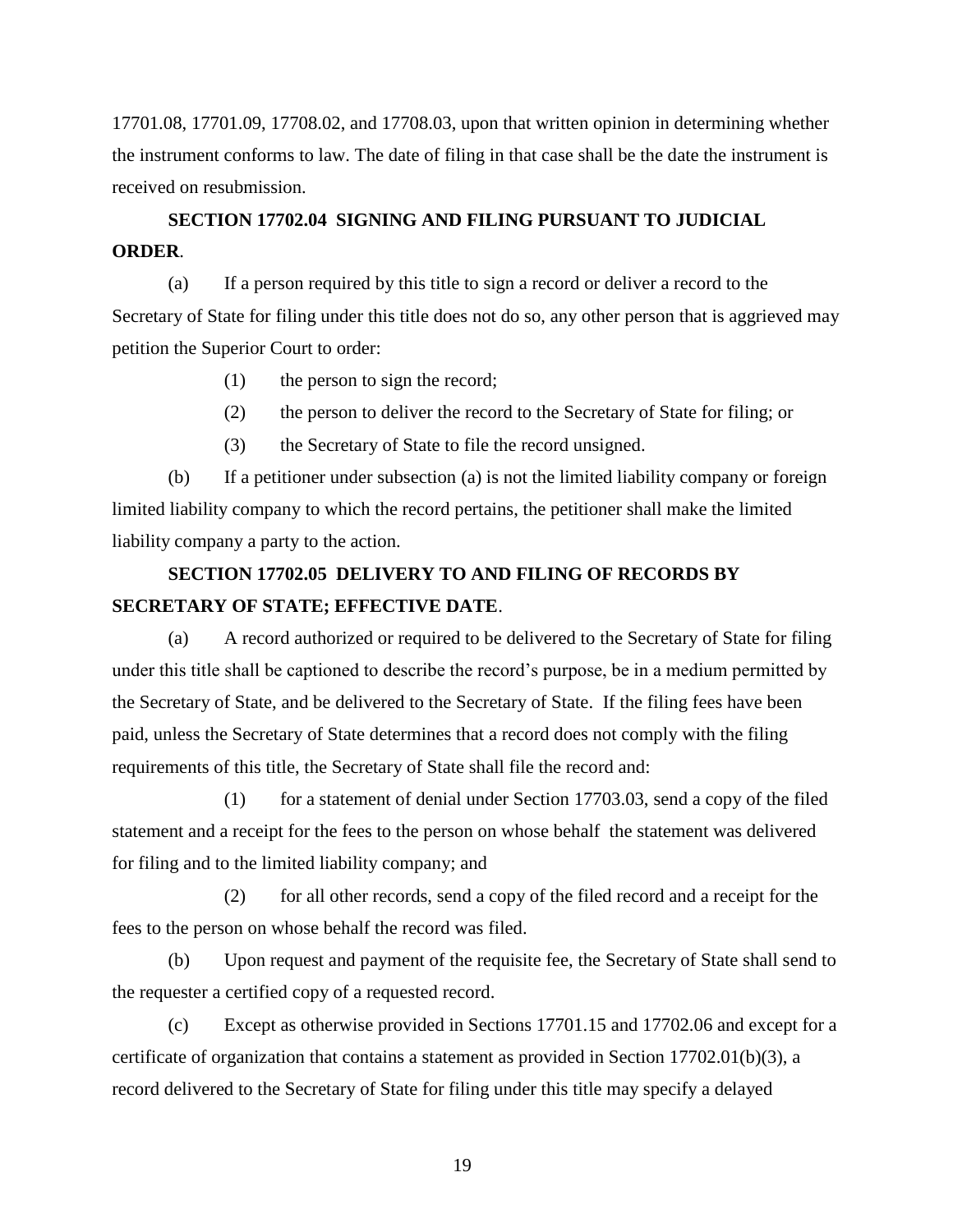effective date. Subject to Sections 17701.15, 17702.01(d)(1), and 17702.06, a record filed by the Secretary of State is effective:

(1) if the record does not specify a delayed effective date, on the date the record is filed as evidenced by the Secretary of State's endorsement of the date on the record;

- (2) if the record specifies a delayed effective date, on the earlier of:
	- (A) the specified date; or
	- (B) the 90th day after the record is filed.

#### **SECTION 17702.06 CORRECTING FILED RECORD**.

(a) A limited liability company or foreign limited liability company may deliver to the Secretary of State for filing a statement of correction to correct a record previously delivered by the limited liability company to the Secretary of State and filed by the Secretary of State, if at the time of filing the record contained inaccurate information or was defectively signed.

(b) A statement of correction under subsection (a) may not state a delayed effective date and shall:

(1) describe the record to be corrected, including its filing date, or attach a copy of the record as filed;

(2) specify the inaccurate information and the reason it is inaccurate or the manner in which the signing was defective; and

(3) correct the defective signature or inaccurate information.

(c) When filed by the Secretary of State, a statement of correction under subsection (a) is effective retroactively as of the effective date of the record the statement corrects, but the statement is effective when filed:

(1) for the purposes of Section  $17701.03(d)$ ; and

(2) as to persons that previously relied on the uncorrected record and would be adversely affected by the retroactive effect.

## **SECTION 17702.07 LIABILITY FOR INACCURATE INFORMATION IN FILED RECORD**.

(a) If a record delivered to the Secretary of State for filing under this title and filed by the Secretary of State contains inaccurate information, a person that suffers a loss by reliance on the information may recover damages for the loss from: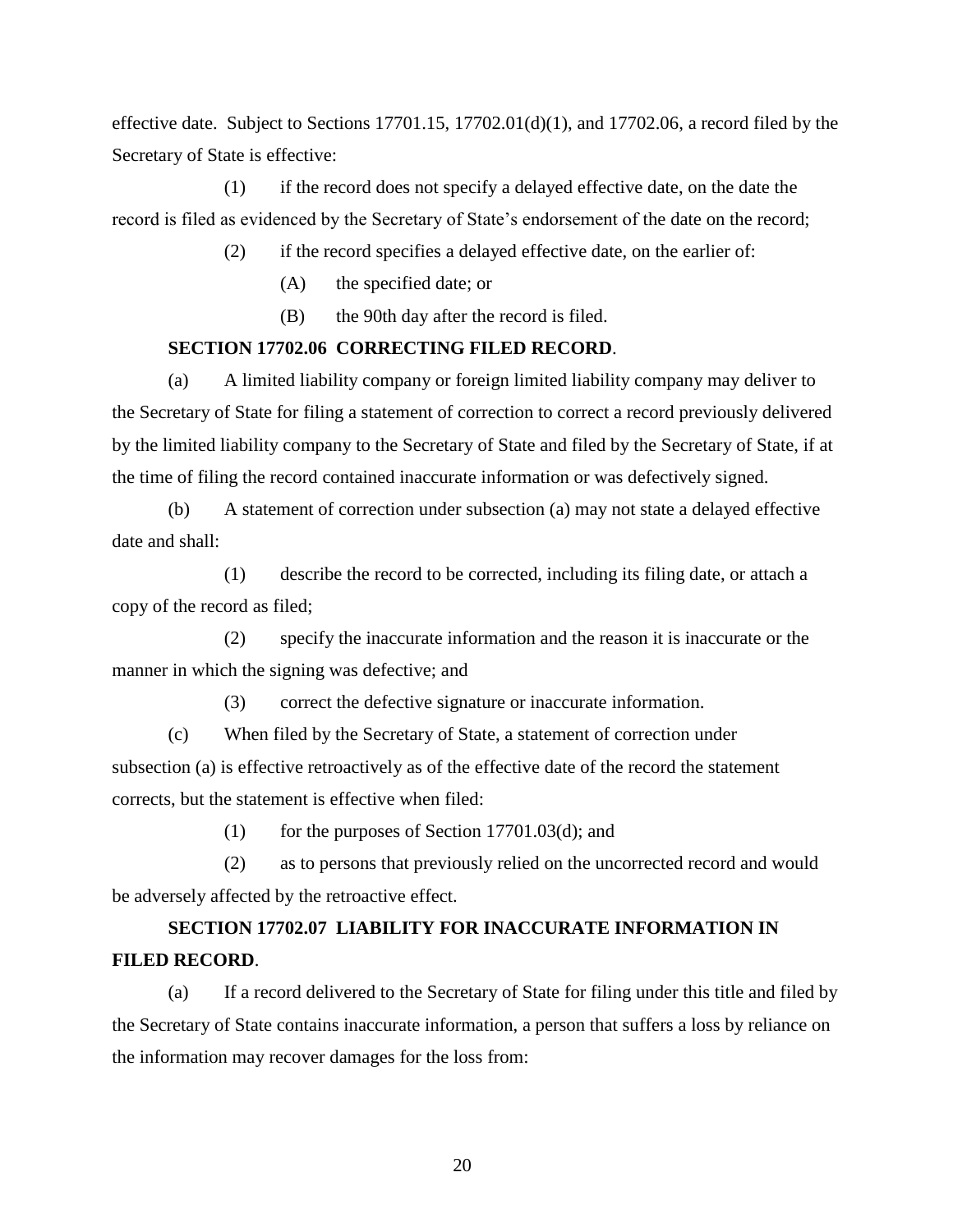(1) a person that signed the record, or caused another to sign it on the person's behalf, and knew the information to be inaccurate at the time the record was signed; and

(2) subject to subsection (b), a member of a member-managed limited liability company or the manager of a manager-managed limited liability company, if:

(A) the record was delivered for filing on behalf of the limited liability company; and

(B) the member or manager had notice of the inaccuracy for a reasonably sufficient time before the information was relied upon so that, before the reliance, the member or manager reasonably could have:

(i) effected an amendment under Section 17702.02;

(ii) filed a petition under Section 17702.04; or

(iii) delivered to the Secretary of State for filing a statement of change under Section 17701.14 or a statement of correction under Section 17702.06.

(b) To the extent that the operating agreement of a member-managed limited liability company expressly relieves a member of responsibility for maintaining the accuracy of information contained in records delivered on behalf of the limited liability company to the Secretary of State for filing under this title and imposes that responsibility on one or more other members, the liability stated in subsection (a)(2) applies to those other members and not to the member that the operating agreement relieves of the responsibility.

(c) An individual who signs a record authorized or required to be filed under this title affirms under penalty of perjury that the information stated in the record is accurate.

### **SECTION 17702.08 CERTIFICATE OF EXISTENCE OR AUTHORIZATION**.

(a) The Secretary of State, upon request and payment of the requisite fee, shall furnish to any person a certificate of existence for a limited liability company if the records filed in the office of the Secretary of State show that the limited liability company has been formed under Section 17702.01 and the Secretary of State has not filed a certificate of dissolution under Section 17707.08 pertaining to the limited liability company. A certificate of existence shall state:

(1) the limited liability company's name;

(2) that the limited liability company was duly formed under the laws of this state and the date of formation;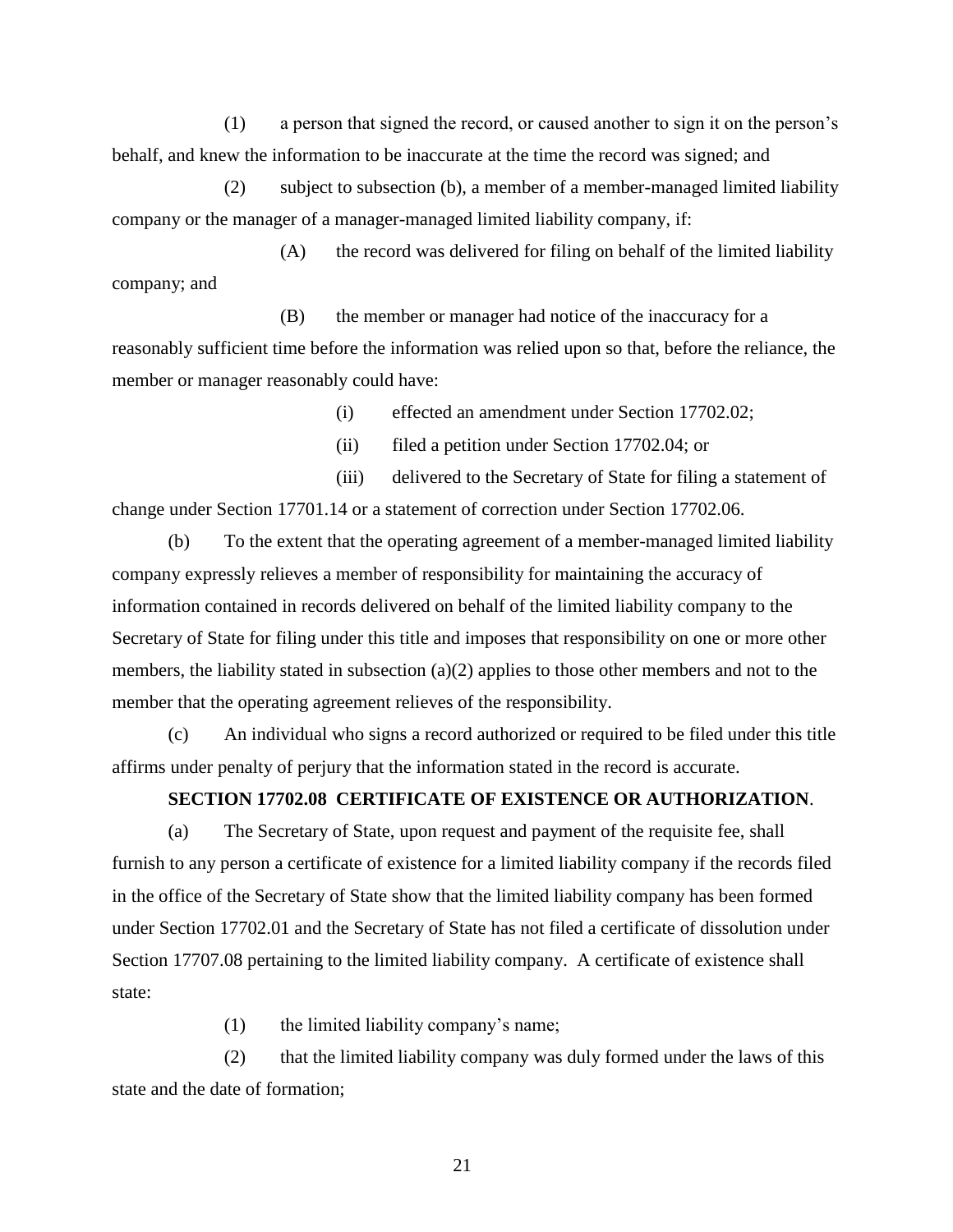(3) whether all fees, taxes, and penalties due under this title or other law to the Secretary of State have been paid;

(4) whether the limited liability company's most recent annual report required by Section 17702.09 has been filed by the Secretary of State; and

(5) other facts of record in the office of the Secretary of State which are specified by the person requesting the certificate.

(b) The Secretary of State, upon request and payment of the requisite fee, shall furnish to any person a certificate of authorization for a foreign limited liability company if the records filed in the office of the Secretary of State show that the Secretary of State has filed a certificate of authority under Section 17708.04 and has not revoked the certificate of authority. A certificate of authorization shall state:

(1) the limited liability company's name and any alternate name adopted under Section 17708.05(a) for use in this state;

(2) that the limited liability company is authorized to transact business in this state;

(3) whether all fees, taxes, and penalties due under this title or other law to the Secretary of State have been paid;

(4) whether the limited liability company's most recent annual report required by Section 17702.09 has been filed by the Secretary of State;

(5) that the Secretary of State has not revoked the limited liability company's certificate of authority; and

(6) other facts of record in the office of the Secretary of State which are specified by the person requesting the certificate.

(c) Subject to any qualification stated in the certificate, a certificate of existence or certificate of authorization issued by the Secretary of State is conclusive evidence that the limited liability company is in existence or the foreign limited liability company is authorized to transact business in this state.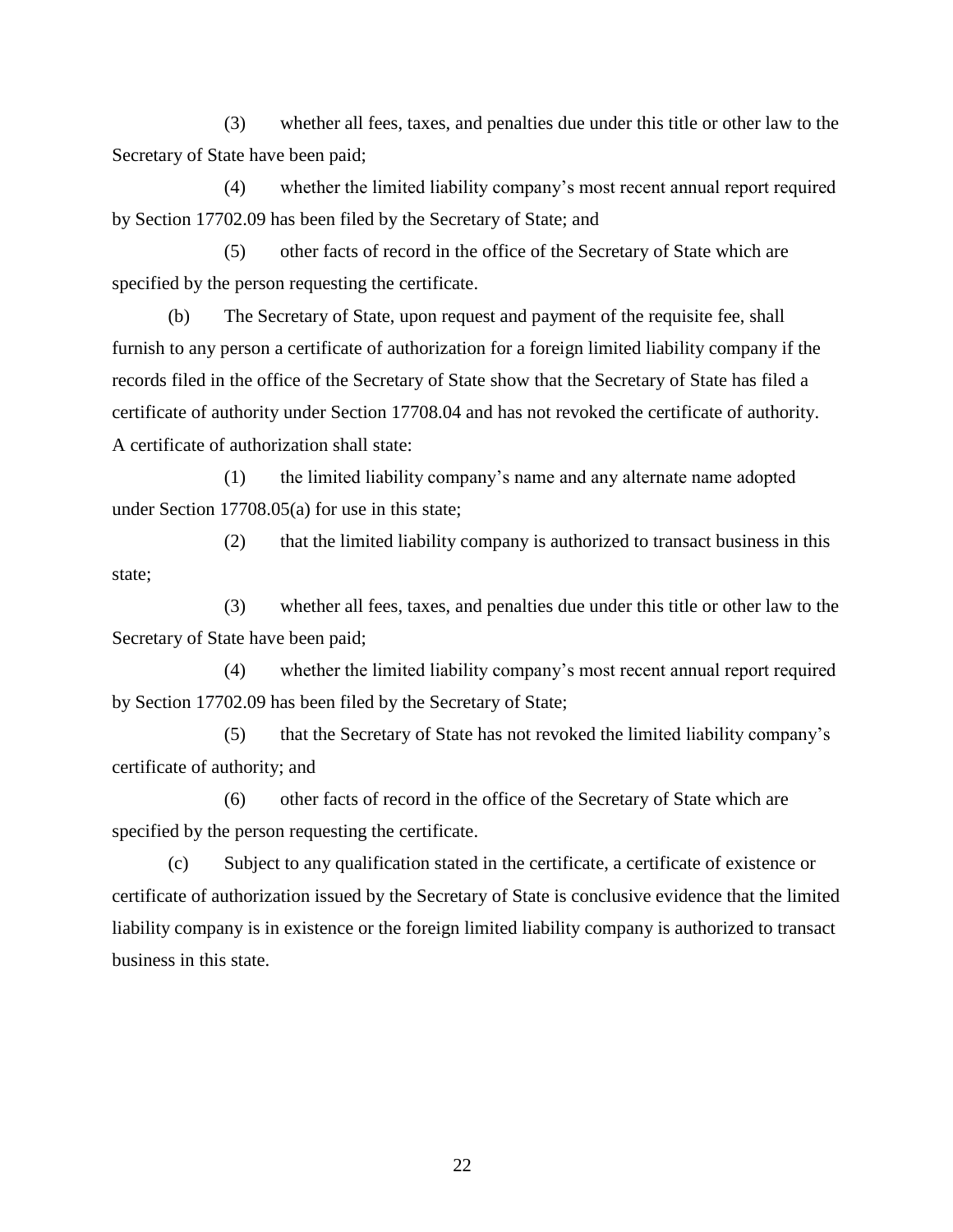#### **SECTION 17702.09 BI-ANNUAL REPORT FOR SECRETARY OF STATE**.

(a) Once every two years, a limited liability company or a foreign limited liability company authorized to transact business in this state shall deliver to the Secretary of State for filing a report that states:

(1) the name of the limited liability company;

(2) the street and mailing addresses of the limited liability company's designated office and the name and street and mailing addresses of its agent for service of process in this state;

(3) the street and mailing addresses of its principal office; and

(4) in the case of a foreign limited liability company, the state or other jurisdiction under whose law the limited liability company is formed and any alternate name adopted under Section 17708.05(a).

(b) Information in an annual report under this section shall be current as of the date the report is delivered to the Secretary of State for filing.

(c) The first annual report under this section shall be delivered to the Secretary of State within 90 days following the date on which a limited liability company was formed or a foreign limited liability company was authorized to transact business and bi-annually thereafter during the applicable filing period, on a form prescribed by the Secretary of State.

(d) If a bi-annual report under this section does not contain the information required in subsection (a), the Secretary of State shall promptly notify the reporting limited liability company or foreign limited liability company and return the report to it for correction. If the report is corrected to contain the information required in subsection (a) and delivered to the Secretary of State within 30 days after the effective date of the notice, it is timely delivered.

(e) If a bi-annual report under this section contains an address of a designated office or the name or address of an agent for service of process which differs from the information shown in the records of the Secretary of State immediately before the bi-annual report becomes effective, the differing information in the annual report is considered a statement of change under Section 17701.14.

**SECTION 17702.10 FILING OF INSTRUMENTS; DATE OF FILLING**. An instrument shall be deemed filed, and the date of filing endorsed thereon, upon receipt by the Secretary of State of any instrument accompanied by the fee prescribed in Chapter 15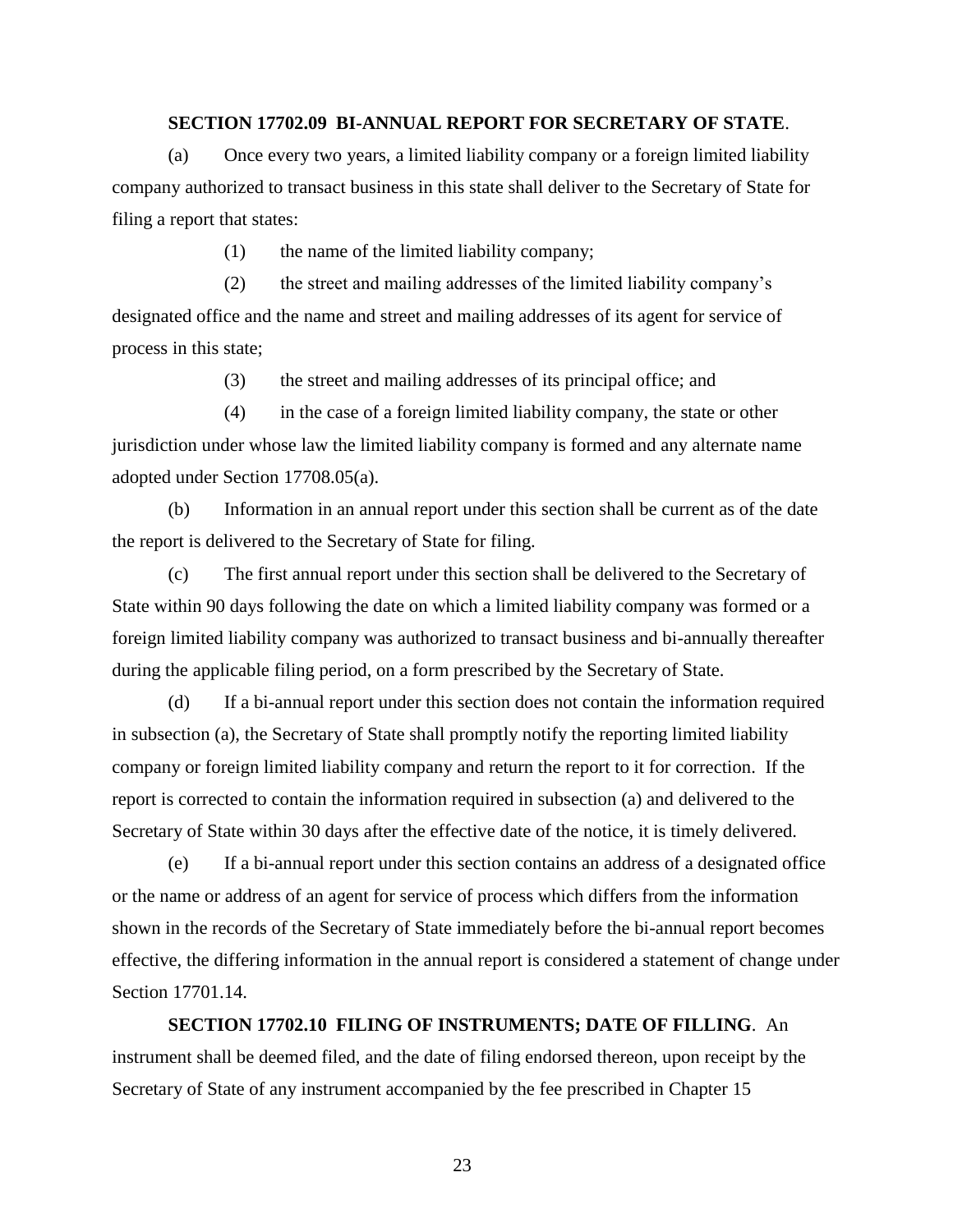(commencing with Section 17700). The date of filing shall be the date the instrument is received by the Secretary of State unless the instrument is withheld from filing for a period of time not to exceed 90 days pursuant to a request by the party submitting it for filing or unless, in the judgment of the Secretary of State, the filing is intended to be coordinated with the filing of some other document that cannot be filed. The Secretary of State shall file a document as of any requested future date not more than 90 days after its receipt, including a Saturday, Sunday, or legal holiday, if that document is received in the Secretary of State's office at least one business day prior to the requested date of filing. Upon receipt and after filing of any document under this title, the Secretary of State may microfilm or reproduce by other techniques any filings or documents and destroy the original filing or document. The microfilm or other reproduction of any document under the provision of this section shall be admissible in any court of law.

#### **ARTICLE 3**

# **RELATIONS OF MEMBERS AND MANAGERS TO PERSONS DEALING WITH LIMITED LIABILITY COMPANY**

### **SECTION 17703.01 NO AGENCY POWER OF MEMBER AS MEMBER**.

(a) A member is not an agent of a limited liability company solely by reason of being a member.

(b) A person's status as a member does not prevent or restrict law other than this title from imposing liability on a limited liability company because of the person's conduct.

#### **SECTION 17703.02 STATEMENT OF AUTHORITY**.

(a) A limited liability company on behalf of itself, or a series thereof, may deliver to the Secretary of State for filing a statement of authority. The statement:

(1) shall include the name of the limited liability company and the street and mailing addresses of its designated office;

(2) with respect to any position that exists in or with respect to the limited liability company, or a series thereof, may state the authority, or limitations on the authority, of all persons holding the position to:

(A) execute an instrument transferring real property held in the name of the limited liability company or a series thereof; or

(B) enter into other transactions on behalf of, or otherwise act for or bind, the limited liability company or a series thereof; and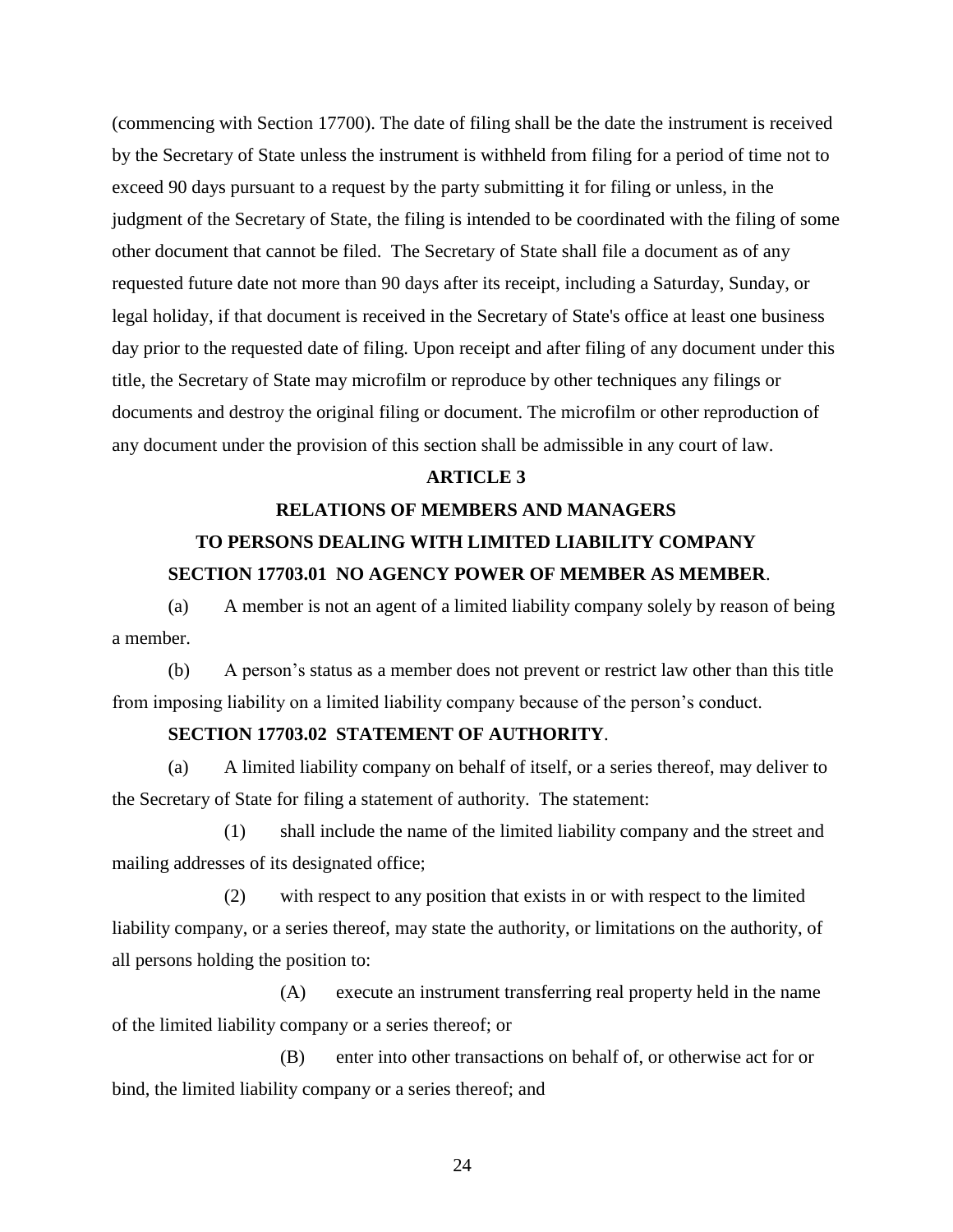(3) may state the authority, or limitations on the authority, of a specific person to:

(A) execute an instrument transferring real property held in the name of the limited liability company or a series thereof; or

(B) enter into other transactions on behalf of, or otherwise act for or bind, the limited liability company or a series thereof.

(b) To amend or cancel a statement of authority filed by the Secretary of State under Section 17702.05(a), a limited liability company, or a series thereof, shall deliver to the Secretary of State for filing an amendment or cancellation stating:

(1) the name of the limited liability company;

(2) the street and mailing addresses of the limited liability company's designated office;

(3) the caption of the statement being amended or canceled and the date the statement being affected became effective; and

(4) the contents of the amendment or a declaration that the statement being affected is canceled.

(c) A statement of authority affects only the power of a person to bind a limited liability company, or a series thereof, to persons that are not members.

(d) Subject to subsection (c) and Section 17701.03(d) and except as otherwise provided in subsections (f), (g), and (h), a limitation on the authority of a person or a position contained in an effective statement of authority is not by itself evidence of knowledge or notice of the limitation by any person.

(e) Subject to subsection (c), a grant of authority not pertaining to transfers of real property and contained in an effective statement of authority is conclusive in favor of a person that gives value in reliance on the grant, except to the extent that when the person gives value:

(1) the person has knowledge to the contrary;

(2) the statement has been canceled or restrictively amended under

subsection (b); or

(3) a limitation on the grant is contained in another statement of authority that became effective after the statement containing the grant became effective.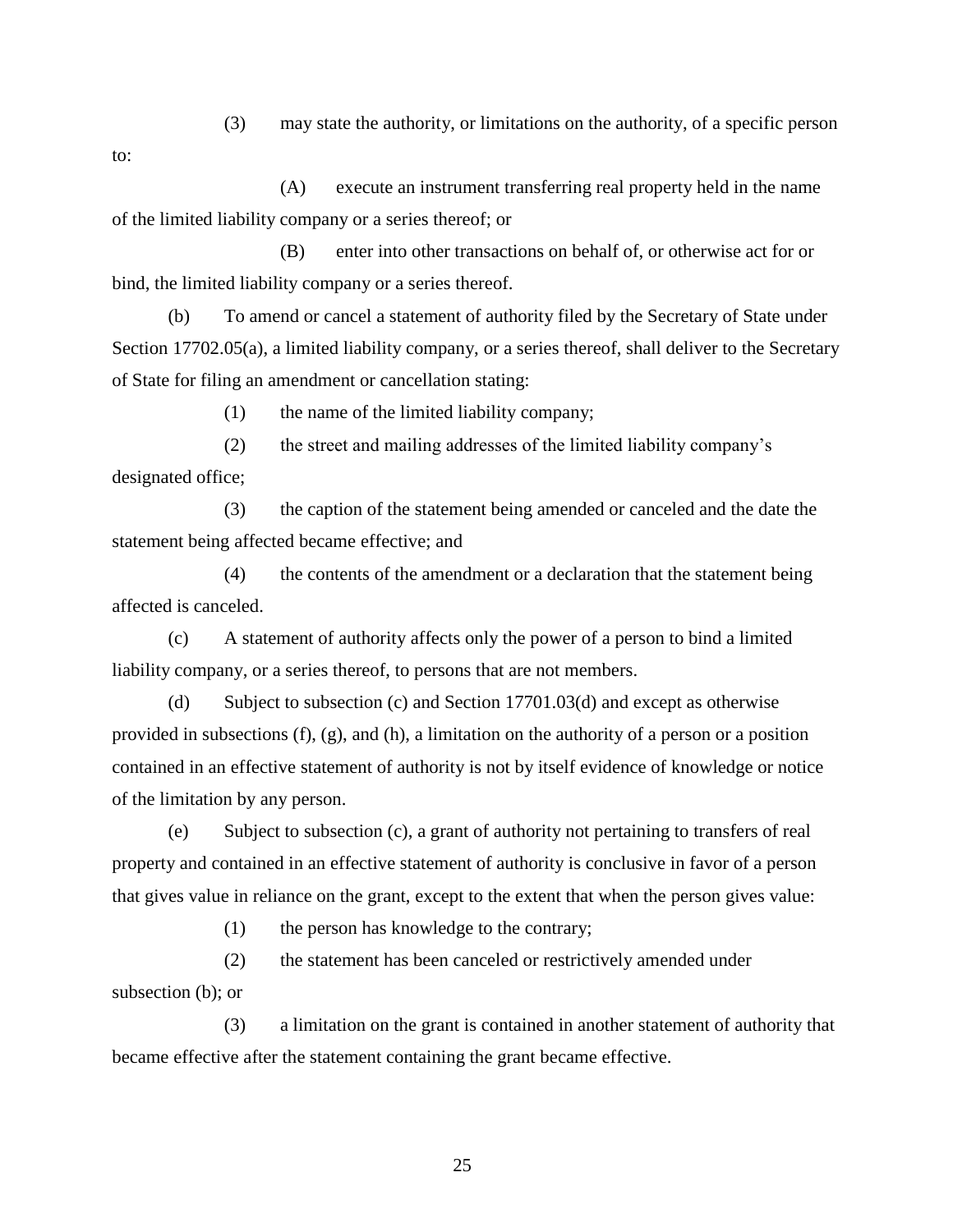(f) Subject to subsection (c), an effective statement of authority that grants authority to transfer real property held in the name of the limited liability company, or a series thereof, and that is recorded by certified copy in the office for recording transfers of the real property is conclusive in favor of a person that gives value in reliance on the grant without knowledge to the contrary, except to the extent that when the person gives value:

(1) the statement has been canceled or restrictively amended under subsection (b) and a certified copy of the certificate of cancellation or restrictive amendment has been recorded in the office for recording transfers of the real property; or

(2) a limitation on the grant is contained in another statement of authority that became effective after the statement containing the grant became effective and a certified copy of the later-effective statement is recorded in the office for recording transfers of the real property.

(g) Subject to subsection (c), if a certified copy of an effective statement containing a limitation on the authority to transfer real property held in the name of a limited liability company, or a series thereof, is recorded in the office for recording transfers of that real property, all persons are deemed to know of the limitation.

(h) Subject to subsection (i), an effective certificate of dissolution is a cancellation of any filed statement of authority for the purposes of subsection (f) and is a limitation on authority for the purposes of subsection (g).

(i) A limited liability company, or a series thereof, may deliver to the Secretary of State for filing and, if appropriate, may record a statement of authority that is designated as a post-dissolution statement of authority. The statement operates as provided in subsections (f) and (g).

(j) Unless earlier canceled, an effective statement of authority is canceled by operation of law five years after the date on which the statement, or its most recent amendment, becomes effective. This cancellation operates without need for any recording under subsection (f) or  $(g)$ .

(k) An effective statement of denial operates as a restrictive amendment under this section and may be recorded by certified copy for the purposes of subsection  $(f)(1)$ .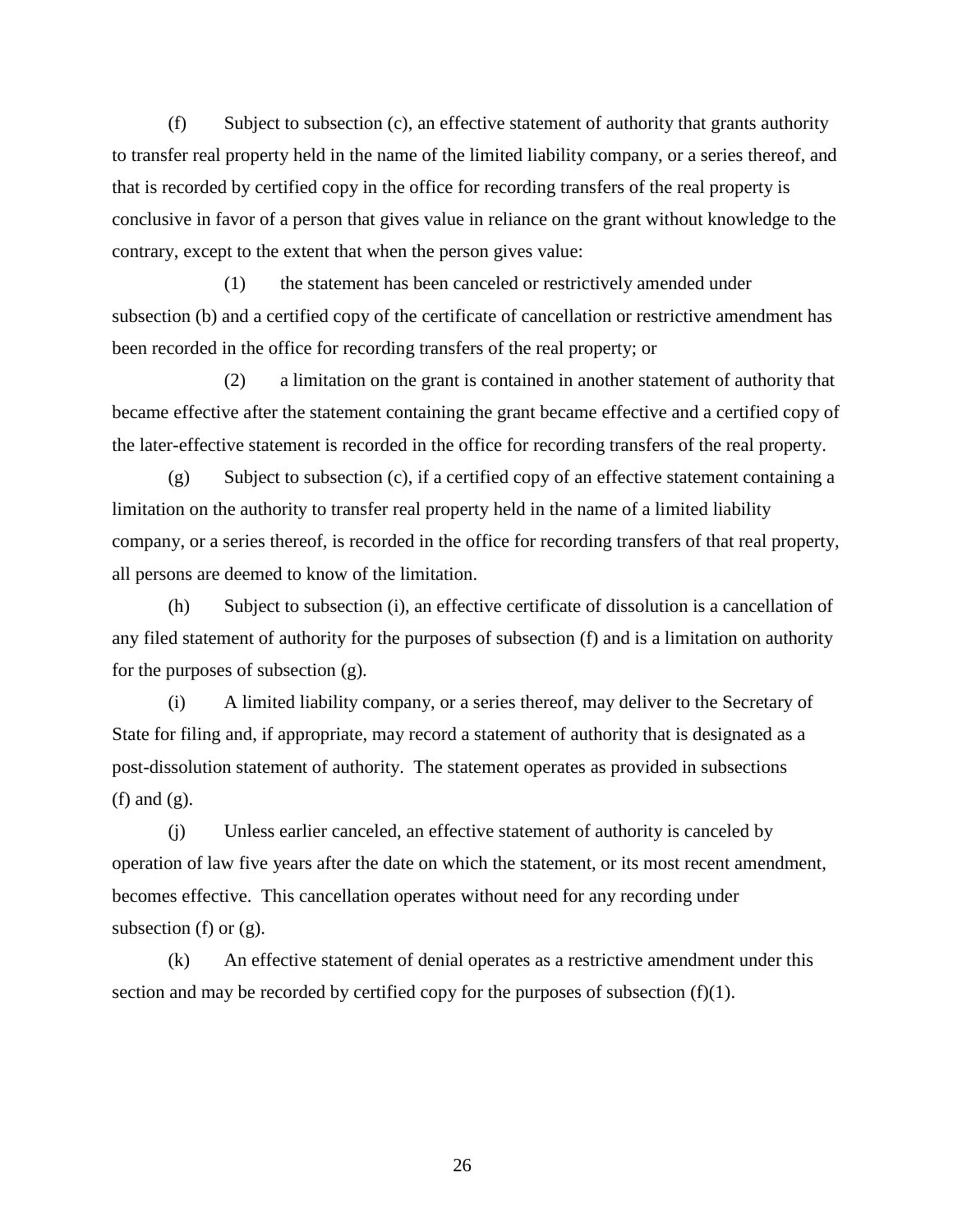**SECTION 17703.03 STATEMENT OF DENIAL**. A person named in a filed statement of authority granting that person authority may deliver to the Secretary of State for filing a statement of denial that:

(a) provides the name of the limited liability company and the caption of the statement of authority to which the statement of denial pertains; and

(b) denies the grant of authority.

#### **SECTION 17703.04 LIABILITY OF MEMBERS AND MANAGERS**.

(a) The debts, obligations, or other liabilities of a limited liability company, or a series thereof, whether arising in contract, tort, or otherwise:

(1) are solely the debts, obligations, or other liabilities of the limited liability company, or a series thereof; and

(2) do not become the debts, obligations, or other liabilities of a member or manager or any other series solely by reason of the member acting as a member or manager acting as a manager for the limited liability company or a series thereof.

(b) A member of a limited liability company shall be subject to liability under the common law governing alter ego liability, and shall also be personally liable under a judgment of a court or for any debt, obligation, or liability of the limited liability company, whether that liability or obligation arises in contract, tort, or otherwise, under the same or similar circumstances and to the same extent as a shareholder of a corporation may be personally liable for any debt, obligation, or liability of the corporation; except that the failure to hold meetings of members or managers or the failure to observe formalities pertaining to the calling or conduct of meetings shall not be considered a factor tending to establish that a member or the members have alter ego or personal liability for any debt, obligation, or liability of the limited liability company where the articles of organization or operating agreement do not expressly require the holding of meetings of members or managers.

(c) Nothing in this section shall be construed to affect the liability of a member of a limited liability company (1) to third parties for the member's participation in tortious conduct, or (2) pursuant to the terms of a written guarantee or other contractual obligation entered into by the member, other than an operating agreement.

(d) A limited liability company or foreign limited liability company shall carry insurance or provide an undertaking to the same extent and in the same amount as is required by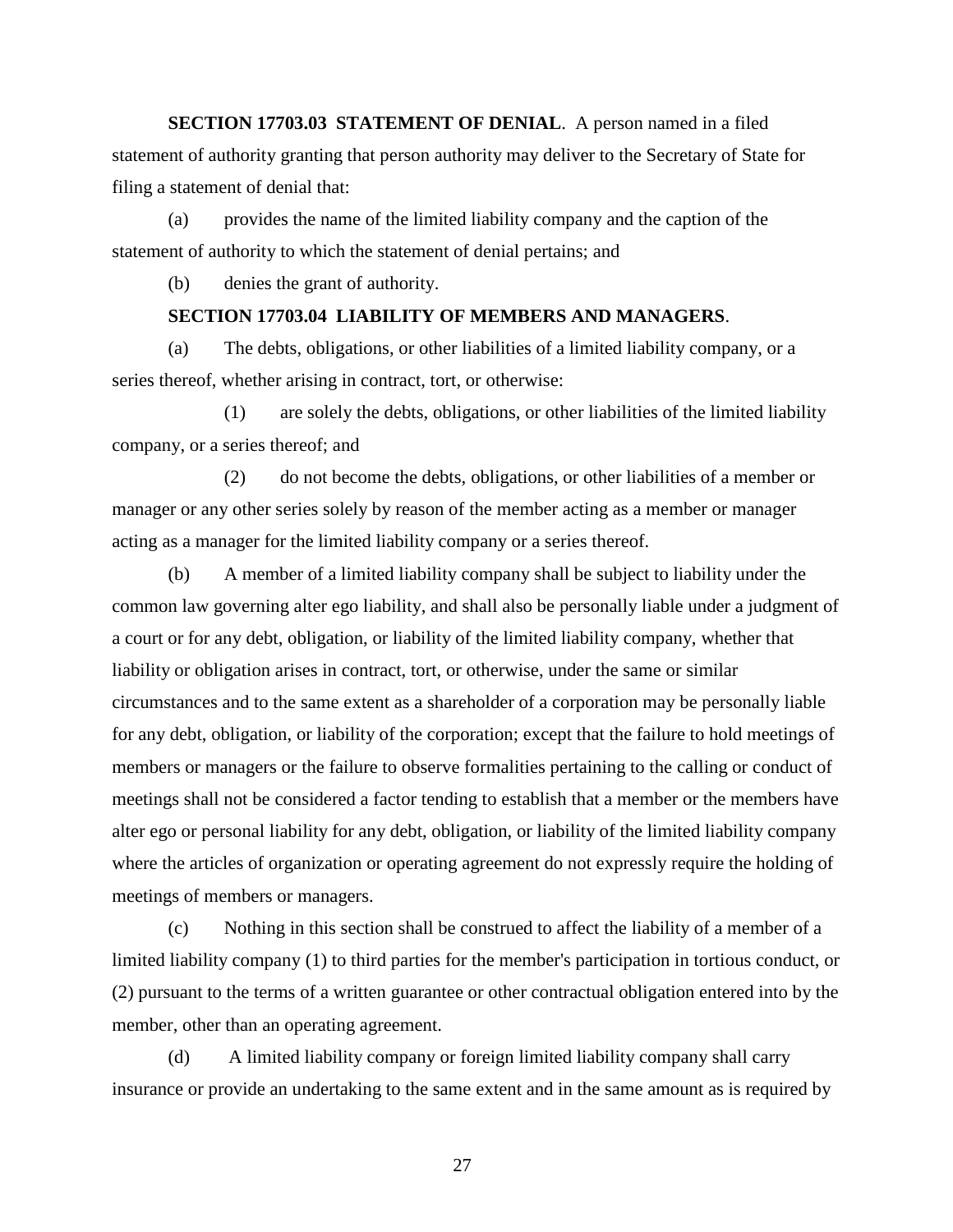any law, rule, or regulation of this state that would be applicable to the limited liability company or foreign limited liability company were it a corporation organized and existing or duly qualified for the transaction of intrastate business under the General Corporation Law.

(e) Notwithstanding subdivision (a), a member of a limited liability company may agree to be obligated personally for any or all of the debts, obligations, and liabilities of the limited liability company as long as the agreement to be so obligated is set forth in the certificate of organization or in a written operating agreement that specifically references this subdivision.

#### **ARTICLE 4**

# **RELATIONS OF MEMBERS TO EACH OTHER AND TO LIMITED LIABILITY COMPANY**

### **SECTION 17704.01 BECOMING MEMBER**.

(a) If a limited liability company is to have only one member upon formation, the person becomes a member as agreed by that person and the organizer of the limited liability company. That person and the organizer may be, but need not be, different persons. If different, the organizer acts on behalf of the initial member.

(b) If a limited liability company, or a series thereof, is to have more than one member upon formation, those persons become members as agreed by the persons before the formation of the limited liability company. The organizer acts on behalf of the persons in forming the limited liability company and may be, but need not be, one of the persons.

(c) If a filed certificate of organization contains the statement required by Section 17702.01(b)(3), a person becomes an initial member of the limited liability company, or a series thereof, with the consent of a majority of the organizers. The organizers may consent to more than one person simultaneously becoming the limited liability company's, or a series' thereof, initial members.

- (d) After formation of a limited liability company, a person becomes a member:
	- (1) as provided in the operating agreement;
	- (2) as the result of a transaction effective under Article 10;
	- (3) with the consent of all the members; or

(4) if, within 90 consecutive days after the limited liability company ceases to have any members: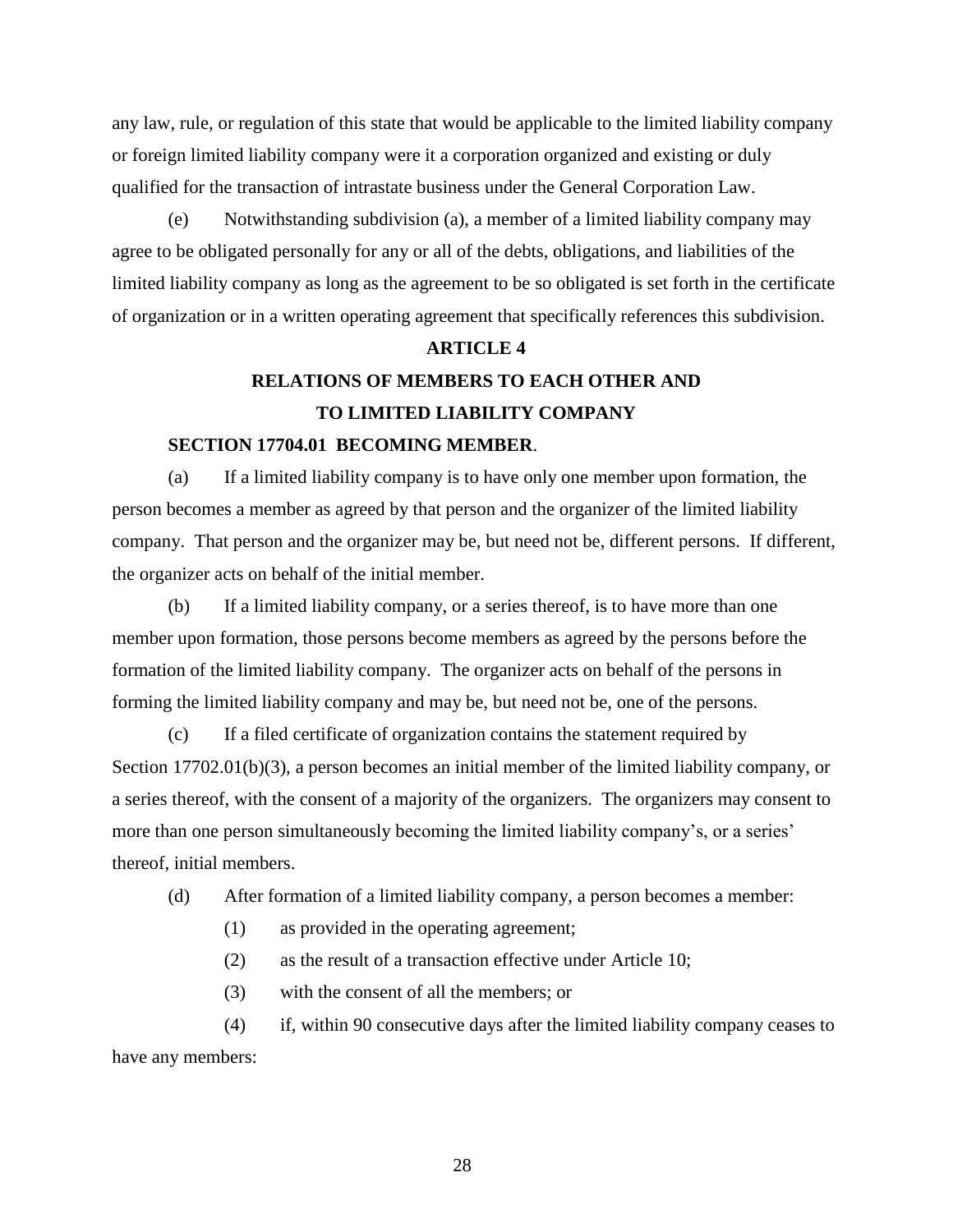(A) the last person to have been a member, or the legal representative of that person, designates a person to become a member; and

(B) the designated person consents to become a member.

(e) A person may become a member without acquiring a transferable interest and without making or being obligated to make a contribution to the limited liability company.

(f) A person may be admitted as the sole member without acquiring a membership interest and without making or being obligated to make a contribution to the limited liability company.

### **SECTION 17704.02 FORM OF CONTRIBUTION**.

(a) A contribution may consist of tangible or intangible property or other benefit to a limited liability company, or a series thereof, including money, services performed, promissory notes, other agreements to contribute money or property, and contracts for services to be performed.

### **SECTION 17704.03 LIABILITY FOR CONTRIBUTIONS**.

(a) A person's obligation to make a contribution to a limited liability company, or a series thereof, is not excused by the person's death, disability, or other inability to perform personally. If a person does not make a required contribution, the person or the person's estate is obligated to contribute money equal to the value of the part of the contribution which has not been made, at the option of the limited liability company or a series thereof.

(b) The foregoing election shall be in addition to, and not in lieu of, any other rights, including the right to specific performance, that the limited liability company, or a series thereof, may have under the operating agreement or applicable law.

(1) The obligation of a member to make a contribution to a limited liability company may be compromised only by consent of all the members. A conditional obligation of a member to make a contribution to a limited liability company may not be enforced unless the conditions of the obligation have been satisfied or waived as to or by that member. Conditional obligations include contributions payable upon a discretionary call of a limited liability company before the time the call occurs.

(2) The obligation of a member of a series to make a contribution to the series may be compromised only by consent of all the members of that series. A conditional obligation of a member to make a contribution to a series may not be enforced unless the conditions of the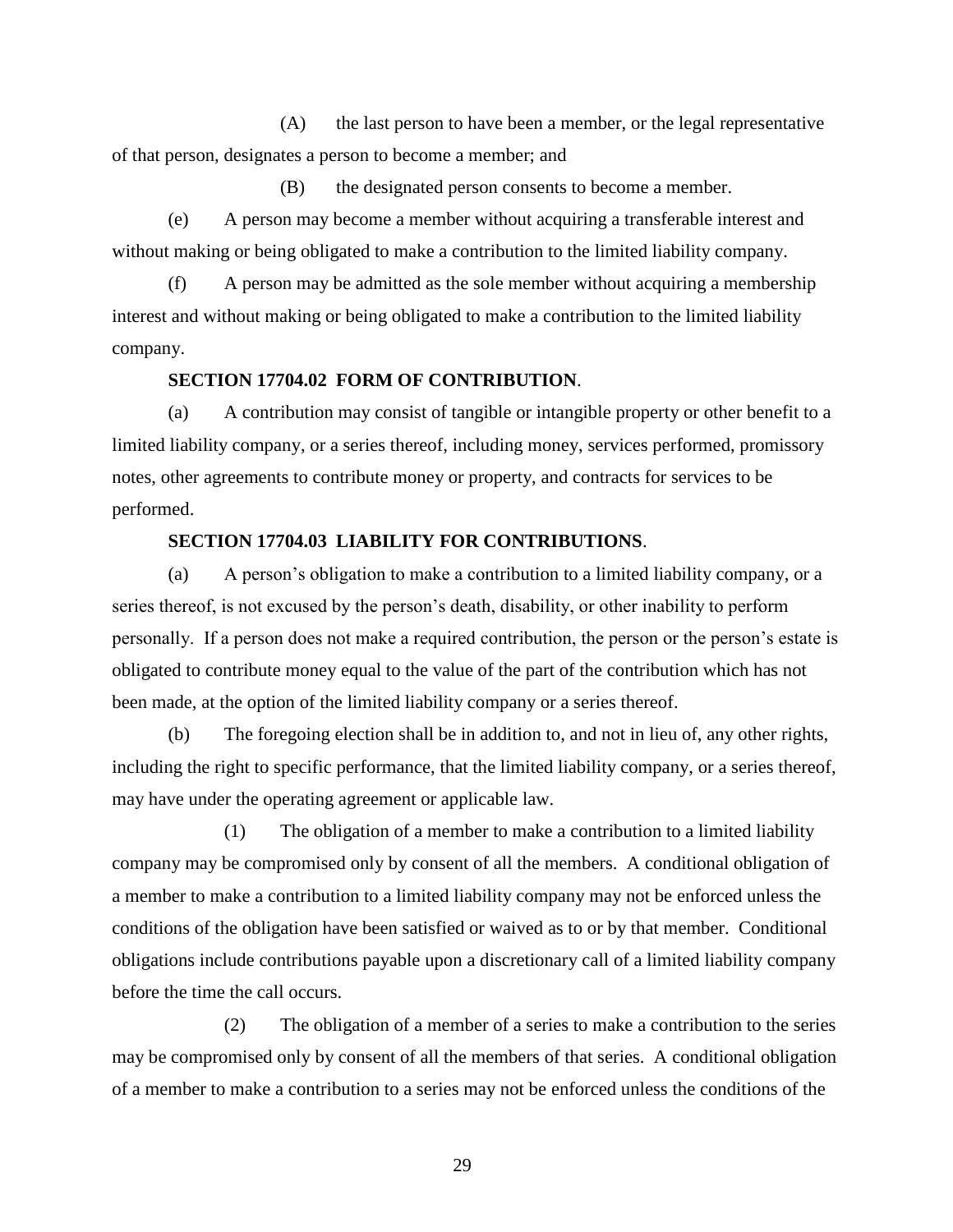obligation have been satisfied or waived as to or by that member. Conditional obligations include contributions payable upon a discretionary call of that series before the time the call occurs.

(3) Subsection  $(b)(1)$  shall not apply to a member's obligation to make a contribution to a series of a limited liability company.

(c) A creditor of a limited liability company which extends credit or otherwise acts in reliance on an obligation described in subsection (a) may enforce the obligation.

## **SECTION 17704.04 SHARING OF AND RIGHT TO DISTRIBUTIONS BEFORE DISSOLUTION**.

(a) Any distributions made by a limited liability company before its dissolution and winding up shall be in equal shares among members and dissociated members, except to the extent necessary to comply with any transfer effective under Section 17705.02 and any charging order in effect under Section 17705.03.

(b) A person has a right to a distribution before the dissolution and winding up of a limited liability company only if the limited liability company decides to make an interim distribution. A person's dissociation does not entitle the person to a distribution.

(c) A person does not have a right to demand or receive a distribution from a limited liability company in any form other than money. A limited liability company may distribute an asset in kind if each part of the asset is fungible with each other part and each person receives a percentage of the asset equal in value to the person's share of distributions.

(d) If a member or transferee becomes entitled to receive a distribution, the member or transferee has the status of, and is entitled to all remedies available to, a creditor of the limited liability company with respect to the distribution.

(e) (1) All members of a series shall share equally in any distributions made by the series before its dissolution and winding up.

(2) A member of a series has a right to a distribution before the dissolution and winding up of the series as provided in the operating agreement. A decision of the series to make a distribution before the dissolution and winding up of the series is a decision in the ordinary course of activities of the series. A member's dissociation from a series with which the member is associated does not entitle the dissociated member to a distribution from the series.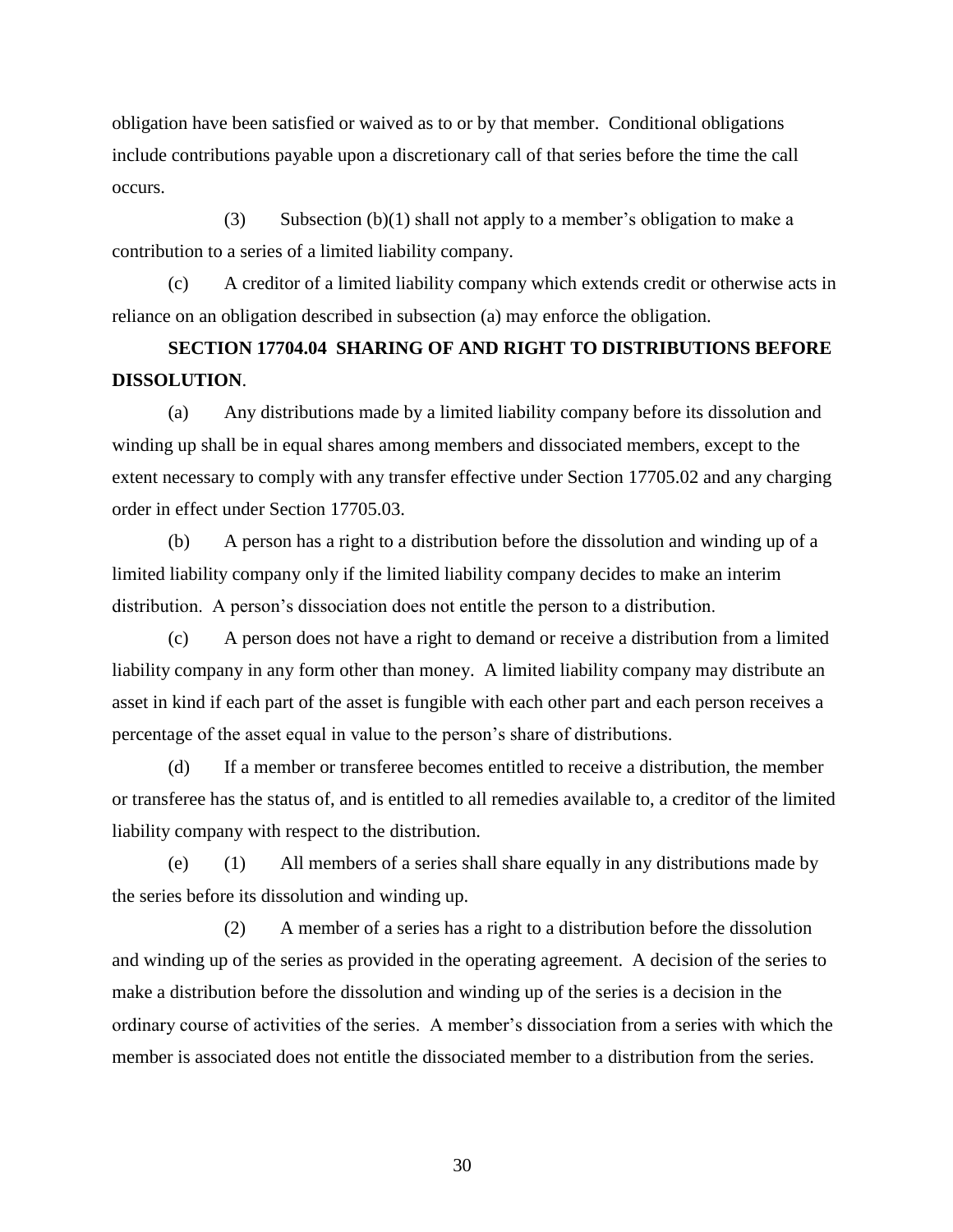(3) A member of a series does not have a right to demand and receive a distribution from the series in any form other than money. A series may distribute an asset in kind if each member of the series receives a percentage of the asset in proportion to the member's share of distributions from the series.

(4) If a member of a series becomes entitled to receive a distribution from the series, the member has the status of, and is entitled to all remedies available to, a creditor of the series with respect to the distribution.

(f) Subsection (a) shall not apply to a distribution made by a series.

### **SECTION 17704.05 LIMITATIONS ON DISTRIBUTION**.

(a) A limited liability company may not make a distribution if after the distribution:

(1) the limited liability company would not be able to pay its debts as they become due in the ordinary course of the limited liability company's activities; or

(2) the limited liability company's total assets would be less than the sum of its total liabilities plus the amount that would be needed, if the limited liability company were to be dissolved, wound up, and terminated at the time of the distribution, to satisfy the preferential rights upon dissolution, winding up, and termination of members whose preferential rights are superior to those of persons receiving the distribution.

(b) A limited liability company may base a determination that a distribution is not prohibited under subsection (a) on financial statements prepared on the basis of accounting practices and principles that are reasonable in the circumstances or on a fair valuation or other method that is reasonable under the circumstances.

(c) Except as otherwise provided in subsection (f), the effect of a distribution under subsection (a) is measured:

(1) in the case of a distribution by purchase, redemption, or other acquisition of a transferable interest in the limited liability company, as of the date money or other property is transferred or debt incurred by the limited liability company; and

(2) in all other cases, as of the date:

(A) the distribution is authorized, if the payment occurs within 120 days after that date; or

(B) the payment is made, if the payment occurs more than 120 days after the distribution is authorized.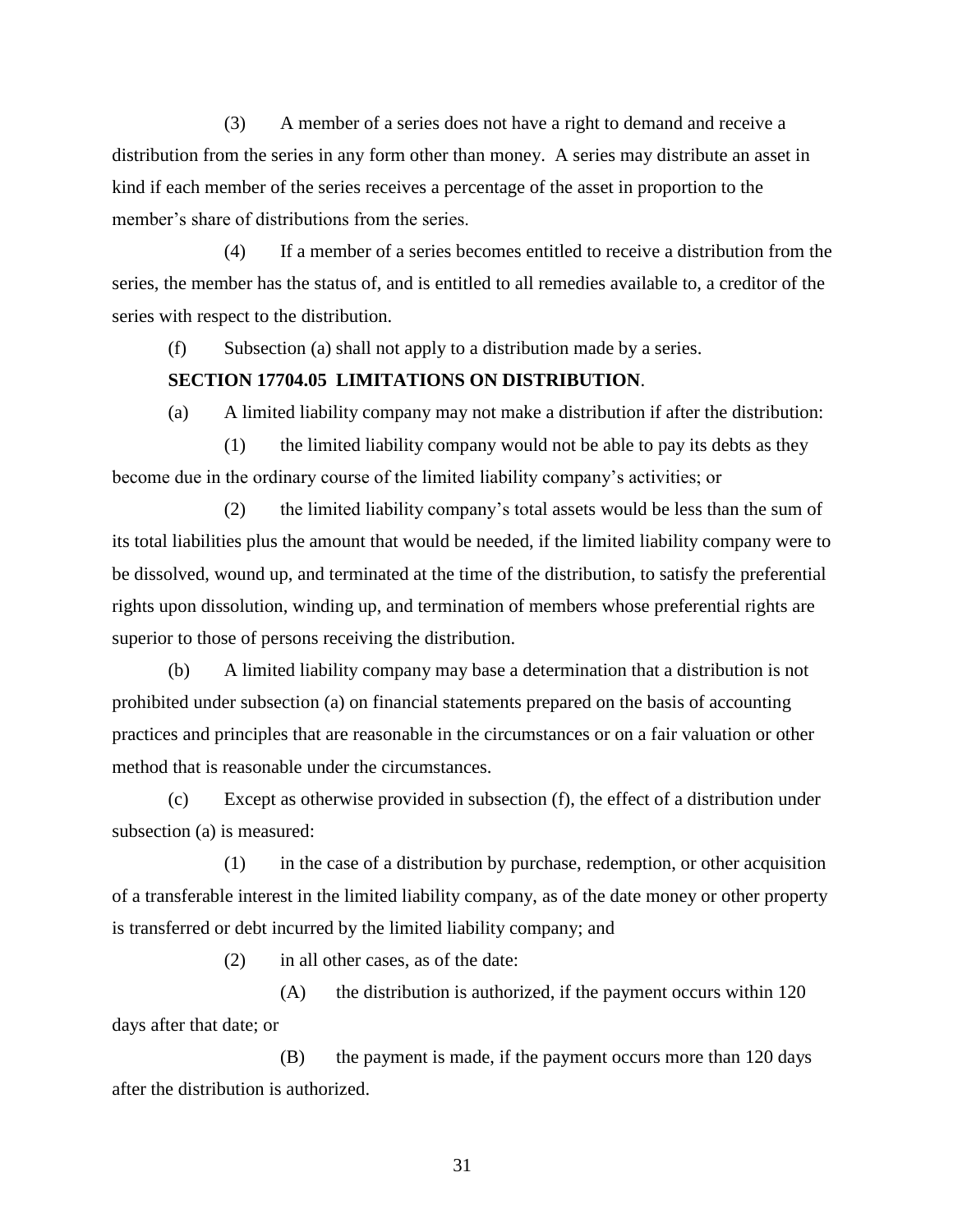(d) A limited liability company's indebtedness to a member incurred by reason of a distribution made in accordance with this section is at parity with the limited liability company's indebtedness to its general, unsecured creditors.

(e) A limited liability company's indebtedness, including indebtedness issued in connection with or as part of a distribution, is not a liability for purposes of subsection (a) if the terms of the indebtedness provide that payment of principal and interest are made only to the extent that a distribution could be made to members under this section.

(f) If indebtedness is issued as a distribution, each payment of principal or interest on the indebtedness is treated as a distribution, the effect of which is measured on the date the payment is made.

(g) In subsection (a), "distribution" does not include amounts constituting reasonable compensation for present or past services or reasonable payments made in the ordinary course of business under a bona fide retirement plan or other benefits program.

(h) (1) A series shall not make a distribution to a member of the series to the extent that at the time of the distribution, after giving effect to the distribution, all liabilities of the series, other than liabilities to members of the series on account of their membership interests and liabilities for which the recourse of creditors is limited to specific property of the series, exceed the fair value of the assets of the series, except that the fair value of the property that is subject to a liability for which recourse of creditors is limited shall be included in the assets of the series only to the extent that the fair value of the property exceeds that liability.

(2) A member of a series who receives a distribution in violation of subsection (h)(1) or the operating agreement, and who knew at the time of the distribution that the distribution violated subsection  $(h)(1)$  or the operating agreement, shall be personally liable to that series for the amount of the distribution. A member of a series who receives a distribution in violation of subsection (h)(1) or the limited liability company agreement, and who did not know at the time of the distribution that the distribution violated subsection (h)(1) or the operating agreement, shall not be liable for the amount of the distribution.

(3) Subsection (a) shall not apply to a distribution made by a series.

### **SECTION 17704.06 LIABILITY FOR IMPROPER DISTRIBUTIONS**.

(a) Except as otherwise provided in subsection (b) and Section 17704.05(h)(2), if a member of a member-managed limited liability company or manager of a manager-managed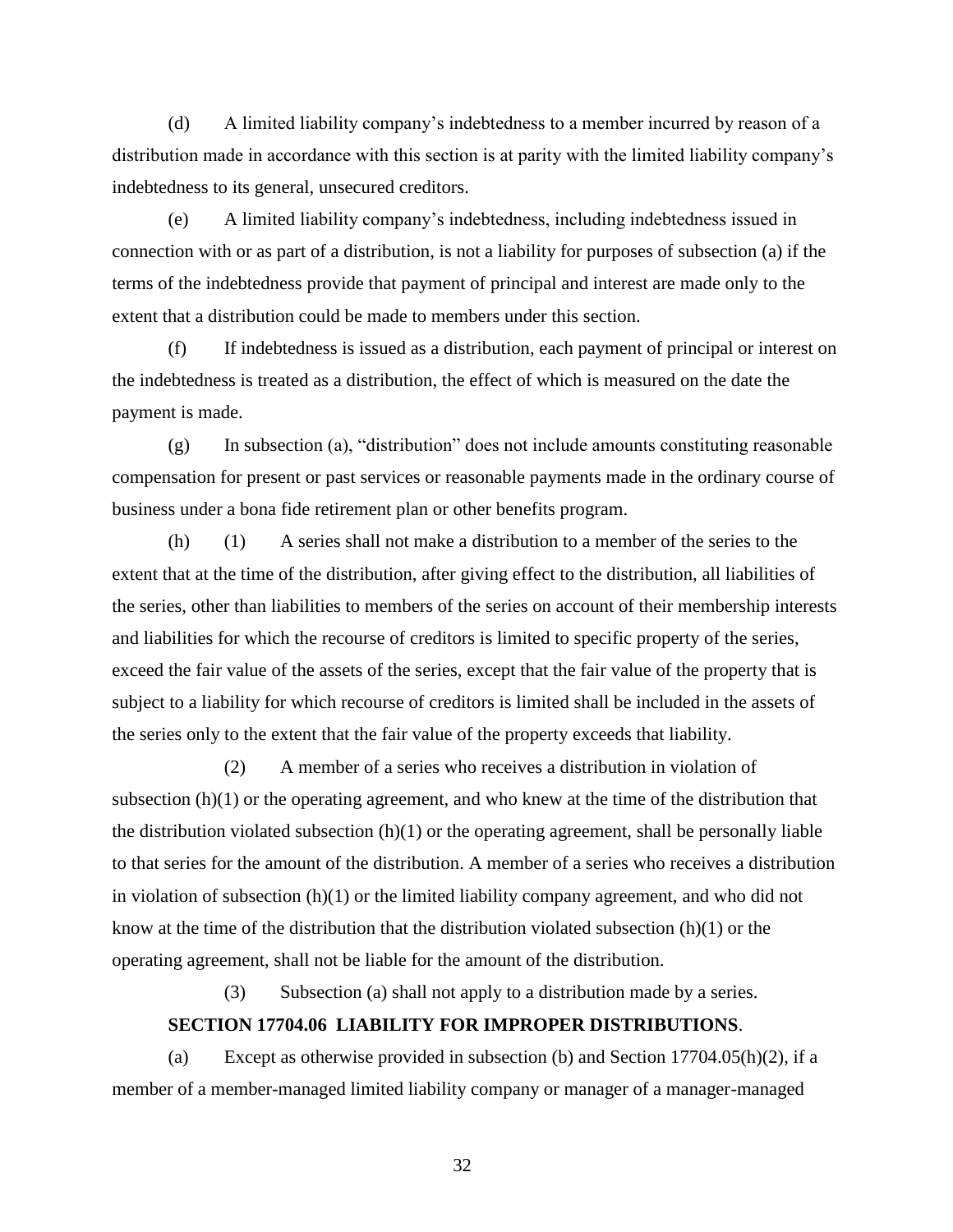limited liability company consents to a distribution made in violation of Section 17704.05 and in consenting to the distribution fails to comply with Section 17704.09, the member or manager is personally liable to the limited liability company for the amount of the distribution that exceeds the amount that could have been distributed without the violation of Section 17704.05.

(b) To the extent the operating agreement of a member-managed limited liability company expressly relieves a member of the authority and responsibility to consent to distributions and imposes that authority and responsibility on one or more other members, the liability stated in subsection (a) applies to the other members and not the member that the operating agreement relieves of authority and responsibility.

(c) A person that receives a distribution knowing that the distribution to that person was made in violation of Section 17704.05 is personally liable to the limited liability company but only to the extent that the distribution received by the person exceeded the amount that could have been properly paid under Section 17704.05.

(d) A person against which an action is commenced because the person is liable under subsection (a) may:

(1) implead any other person that is subject to liability under subsection (a) and seek to compel contribution from the person; and

(2) implead any person that received a distribution in violation of subsection (c) and seek to compel contribution from the person in the amount the person received in violation of subsection (c).

(e) An action under this section is barred if not commenced within four years after the distribution.

### **SECTION 17704.07 MANAGEMENT OF LIMITED LIABILITY COMPANY**.

(a) A limited liability company is a member-managed limited liability company unless the operating agreement:

- (1) expressly provides that:
	- (A) the limited liability company is or will be "manager-managed";
	- (B) the limited liability company is or will be "managed by managers";

or

(C) management of the limited liability company is or will be "vested

in managers"; or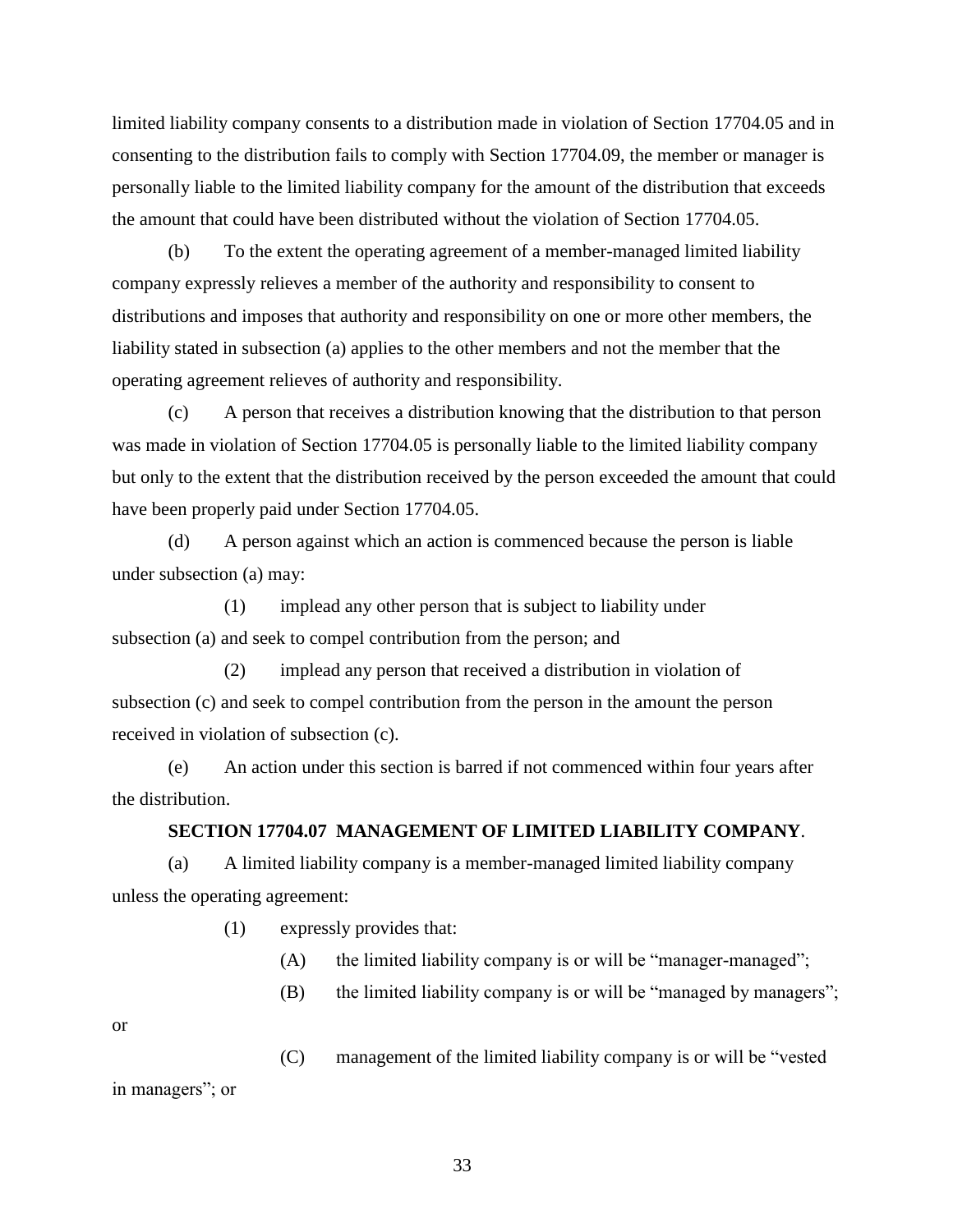(2) includes words of similar import.

(b) In a member-managed limited liability company, the following rules apply:

(1) The management and conduct of the limited liability company are vested in the members.

(2) The management and conduct of a series are vested in the members of that series.

(3) Subsection  $(b)(1)$  shall not apply to the management and conduct of a series.

(4) Each member has equal rights in the management and conduct of the limited liability company's activities.

(5) Each member of a series has equal rights in the management and conduct of the series' activities.

(6) Subsection (b)(4) shall not apply to the management and conduct of the series.

(7) A difference arising among members as to a matter in the ordinary course of the activities of the limited liability company shall be decided by a majority of the members of the limited liability company.

(8) An act outside the ordinary course of the activities of the limited liability company may be undertaken only with the consent of all members.

(9) The operating agreement may be amended only with the consent of all members.

(c) In a manager-managed limited liability company, the following rules apply:

(1) Except as otherwise expressly provided in this title, any matter relating to the activities of the limited liability company is decided exclusively by the managers.

(2) Except as otherwise expressly provided in this title, any matter related to the activity of the series is decided exclusively by the managers of the series.

(3) Subsection  $(c)(1)$  shall not apply to the activities of a series.

(4) Each manager has equal rights in the management and conduct of the activities of the limited liability company.

(5) Each manager of a series has equal rights in the management and conduct of the activity of the series.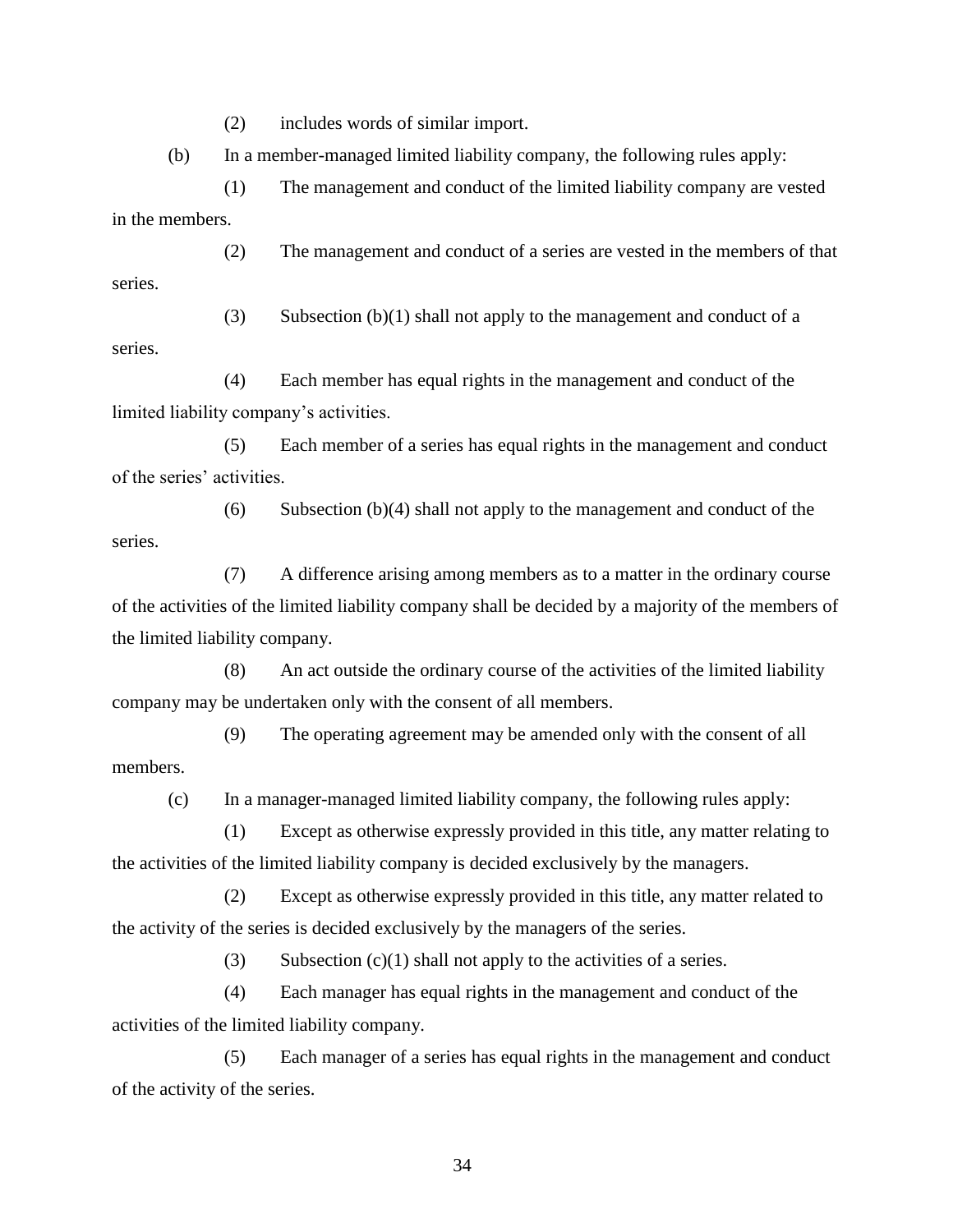(6) Subsection (c)(4) shall not apply to the management and conduct of the activity of the series.

(7) A difference arising among managers as to a matter in the ordinary course of the activities of the limited liability company may be decided by a majority of the managers of the limited liability company.

(8) The consent of all members of the limited liability company is required to:

(A) sell, lease, exchange, or otherwise dispose of all, or substantially all, of the limited liability company's property, with or without the goodwill, outside the ordinary course of the limited liability company's activities;

(B) approve a merger or conversion under Article 10;

(C) undertake any other act outside the ordinary course of the limited liability company's activities; and

(D) amend the operating agreement.

(9) The consent of all members of a series is required to:

(A) sell, lease, exchange, or afterward dispose of all or substantially all, of the series' property, with or without the goodwill, outside the ordinary course of the series activities;

(B) approve a merger or conversion of the series under Article 10;

(C) undertake any other act outside the ordinary course of the series'

activities; or

(D) amend the operating agreement with respect to the series.

(10) A manager may be chosen at any time by the consent of a majority of the members and remains a manager until a successor has been chosen, unless the manager at an earlier time resigns, is removed, or dies, or, in the case of a manager that is not an individual, terminates. A manager may be removed at any time by the consent of a majority of the members without notice or cause.

(11) A manager of a series may be chosen at any time by the consent of a majority of members of that series and remains a manager until a successor has been chosen, unless the manager at an earlier time resigns, is removed, or dies, or in the case of a manager that is not an individual, terminates. A manager of a series may be removed at any time by the consent of a majority of the members of that series without notice or cause.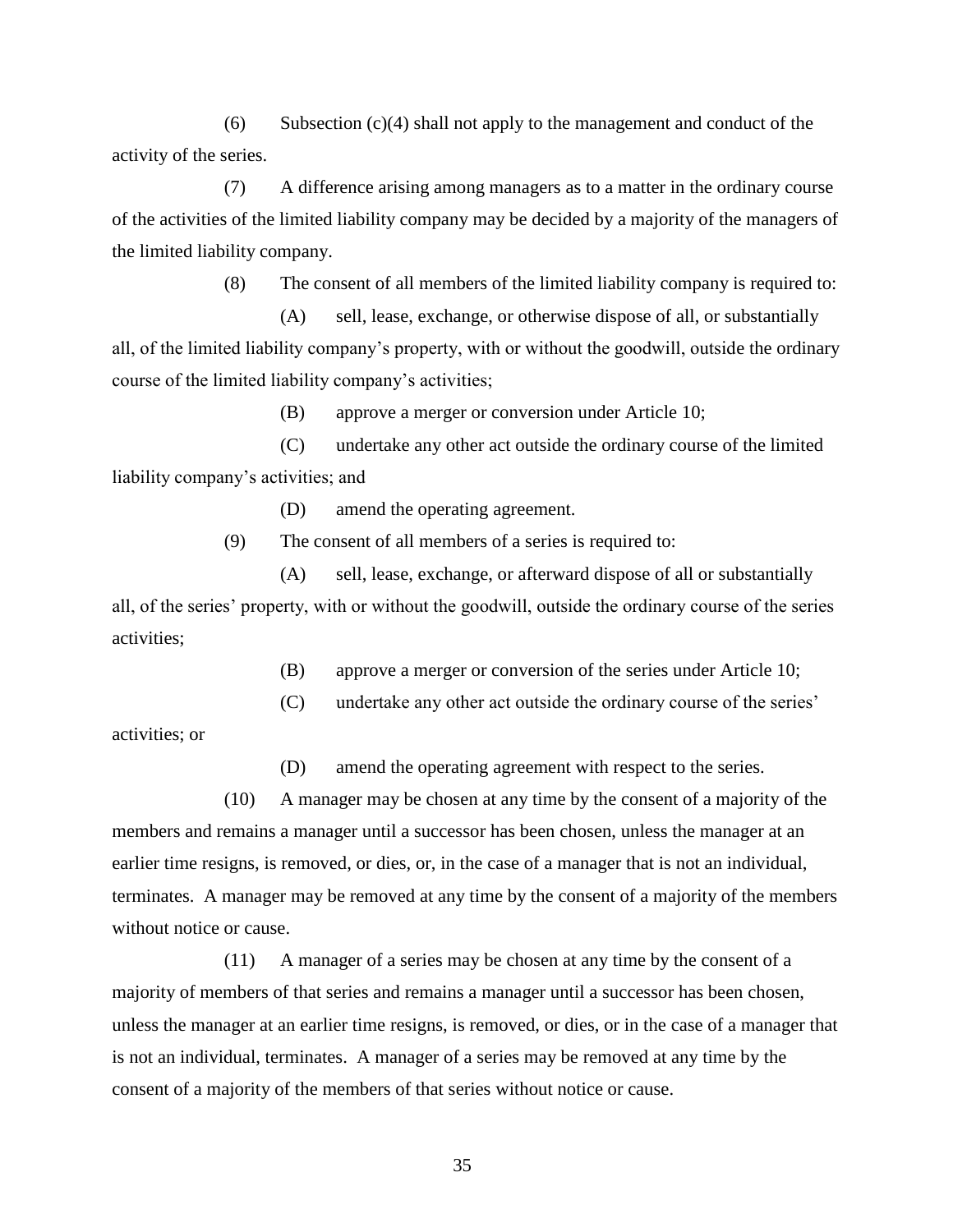(12) A person need not be a member to be a manager, but the dissociation of a member that is also a manager removes the person as a manager. If a person that is both a manager and a member ceases to be a manager, that cessation does not by itself dissociate the person as a member.

(13) A person's ceasing to be a manager does not discharge any debt, obligation, or other liability to the limited liability company or members which the person incurred while a manager.

(d) An action requiring the consent of members under this title may be taken without a meeting, and a member may appoint a proxy or other agent to consent or otherwise act for the member by signing an appointing record, personally or by the member's agent.

(e) The dissolution of a limited liability company, or a series thereof, does not affect the applicability of this section. However, a person that wrongfully causes dissolution of the limited liability company loses the right to participate in management as a member and a manager.

(f) This title does not entitle a member to remuneration for services performed for a member-managed limited liability company, except for reasonable compensation for services rendered in winding up the activities of the limited liability company.

#### **SECTION 17704.08 INDEMNIFICATION AND INSURANCE**.

(a) A limited liability company, or a series thereof, shall reimburse for any payment made and indemnify for any debt, obligation, or other liability incurred by a member of a member-managed limited liability company or the manager of a manager-managed limited liability company in the course of the member's or manager's activities on behalf of the limited liability company, if, in making the payment or incurring the debt, obligation, or other liability, the member or manager complied with the duties stated in Sections 17704.05 and 17704.09.

(b) A limited liability company, or a series thereof, may purchase and maintain insurance on behalf of a member or manager of the limited liability company against liability asserted against or incurred by the member or manager in that capacity or arising from that status even if, under Section 17701.10(g), the operating agreement could not eliminate or limit the person's liability to the limited liability company for the conduct giving rise to the liability.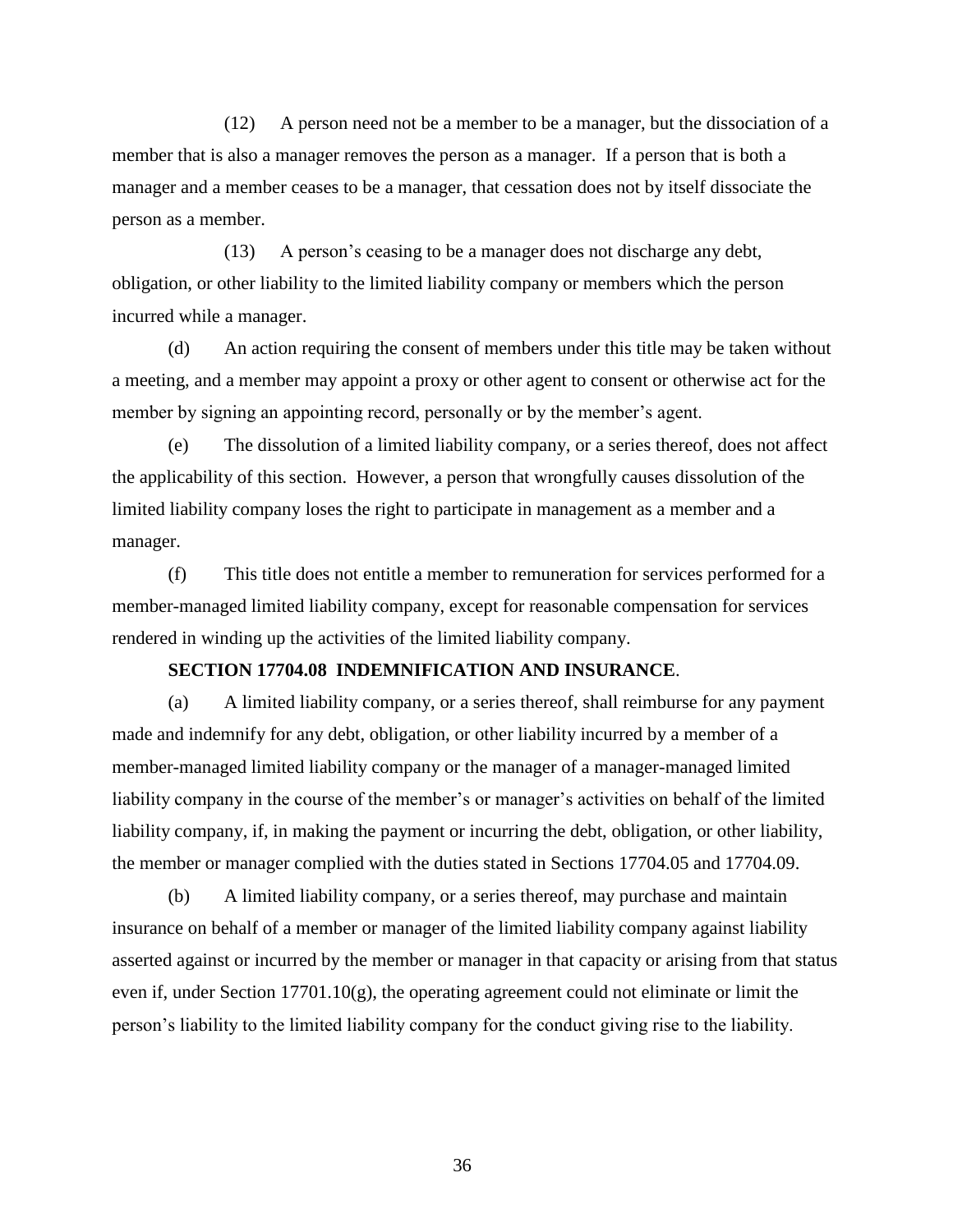# **SECTION 17704.09 STANDARDS OF CONDUCT FOR MEMBERS AND MANAGERS**.

(a) The fiduciary duties that a member owes to a member-managed limited liability company, or a series thereof, and the other members of the limited liability company, or a series thereof, are the duties of loyalty and care under subdivisions (b) and (c).

(b) A member's duty of loyalty to the limited liability company, or a series thereof, and the other members is limited to the following:

(1) to account to the limited liability company, or a series thereof, and hold as trustee for it any property, profit or benefit derived by the member in the conduct and winding up of the limited liability company's, or a series' thereof, activities or derived from a use by the member of limited liability company, or a series thereof, property, including the appropriation of a limited liability company, or a series thereof, opportunity;

(2) to refrain from dealing with the limited liability company, or a series thereof, in the conduct or winding up of the limited liability company's, or a series' thereof, activities as or on behalf of a party having an interest adverse to the limited liability company, or a series thereof; and

(3) to refrain from competing with the limited liability company, or a series thereof, in the conduct or winding up of the limited liability company's, or a series' thereof, activities.

(c) A member's duty of care to the limited liability company, or a series thereof, and the other members in the conduct and winding up of the limited liability company's, or a series' thereof, activities is limited to refraining from engaging in grossly negligent or reckless conduct, intentional misconduct, or a knowing violation of law.

(d) A member shall discharge the duties to the limited liability company, or a series thereof, and the other members under this title or under the operating agreement and exercise any rights consistently with the obligation of good faith and fair dealing.

(e) A member does not violate a duty or obligation under this chapter or under the operating agreement merely because the members' conduct furthers the members' own interest.

(f) In a manager-managed limited liability company, the following rules apply:

(1) Subsections (a), (b), (c), and (e) apply to the manager or managers and not the members.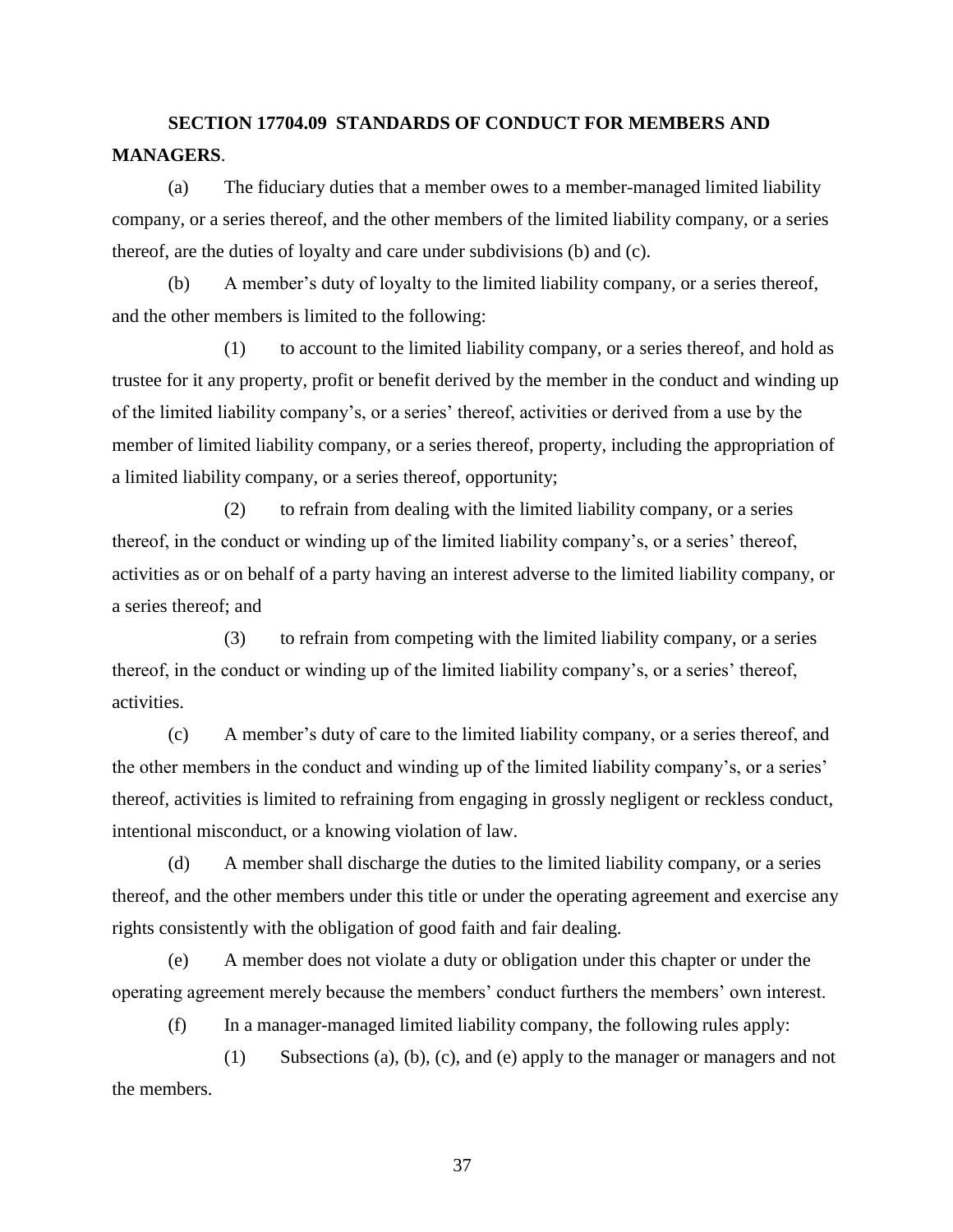(2) Subsection (d) applies to the members and managers.

(3) A member does not have any fiduciary duty to the limited liability company, or a series thereof, or to any other member solely by reason of being a member.

# **SECTION 17704.10 RIGHT OF MEMBERS, MANAGERS, AND DISSOCIATED MEMBERS TO INFORMATION**.

(a) In a member-managed limited liability company, the following rules apply:

(1) On reasonable notice, a member may inspect and copy during regular business hours, at a reasonable location specified by the limited liability company, any record maintained by the limited liability company regarding the limited liability company's activities, financial condition, and other circumstances, to the extent the information is material to the member's rights and duties under the operating agreement or this title.

(2) The limited liability company shall furnish to each member:

(A) without demand, any information concerning the limited liability company's activities, financial condition, and other circumstances which the limited liability company knows and is material to the proper exercise of the member's rights and duties under the operating agreement or this title, except to the extent the limited liability company can establish that it reasonably believes the member already knows the information; and

(B) on demand, any other information concerning the limited liability company's activities, financial condition, and other circumstances, except to the extent the demand or information demanded is unreasonable or otherwise improper under the circumstances.

(3) The duty to furnish information under paragraph (2) also applies to each member to the extent the member knows any of the information described in paragraph (2).

(b) In a manager-managed limited liability company, the following rules apply:

(1) The informational rights stated in subsection (a) and the duty stated in subsection (a)(3) apply to the managers and not the members.

(2) During regular business hours and at a reasonable location specified by the limited liability company, a member may obtain from the limited liability company and inspect and copy full information regarding the activities, financial condition, and other circumstances of the limited liability company as is just and reasonable if: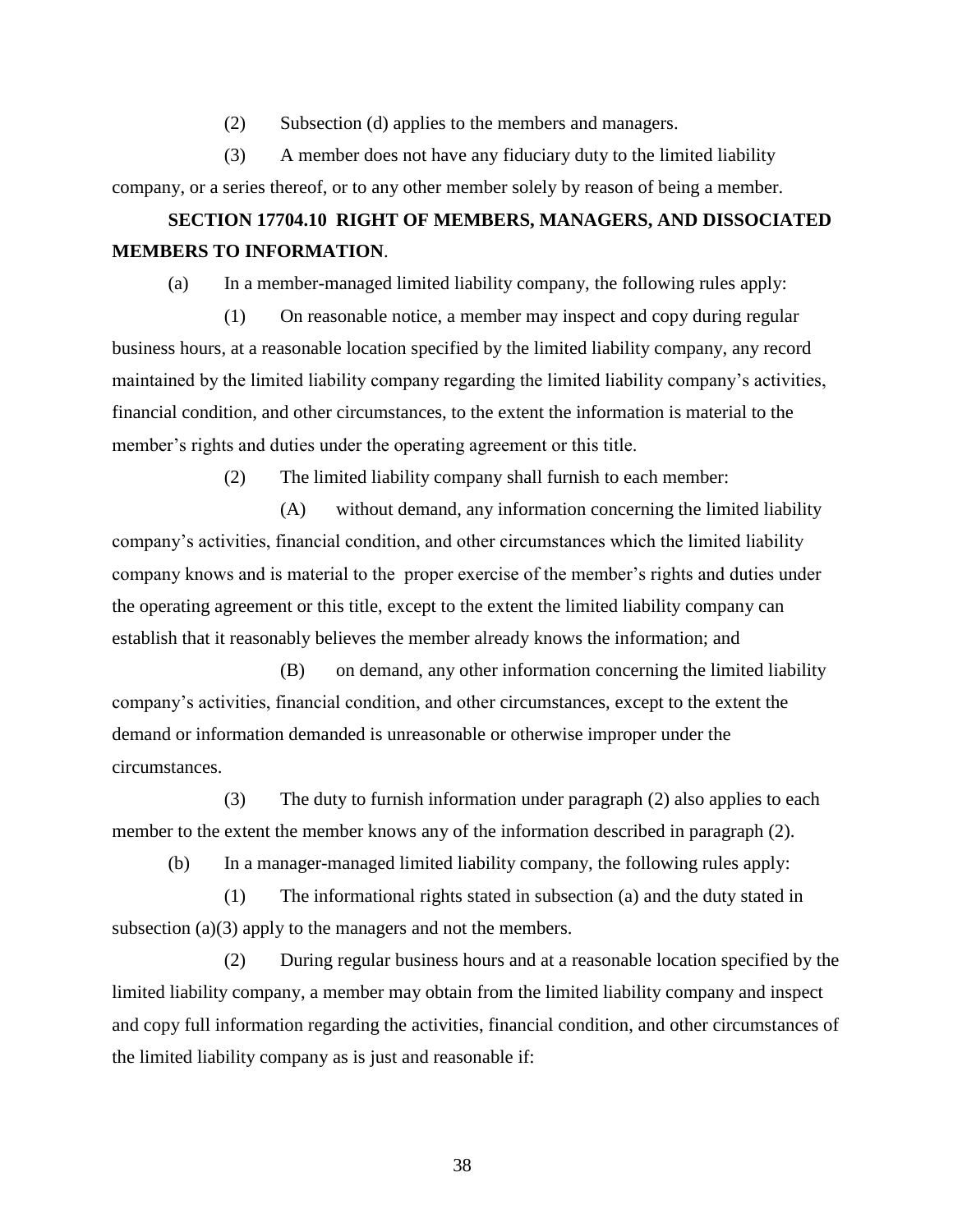(A) the member seeks the information for a purpose material to the member's interest as a member;

(B) the member makes a demand in a record received by the limited liability company, describing with reasonable particularity the information sought and the purpose for seeking the information; and

(C) the information sought is directly connected to the member's purpose.

(3) Within 10 days after receiving a demand pursuant to paragraph  $(2)(B)$ , the limited liability company shall in a record inform the member that made the demand:

(A) of the information that the limited liability company will provide in response to the demand and when and where the limited liability company will provide the information; and

(B) if the limited liability company declines to provide any demanded information, the limited liability company's reasons for declining.

(4) Whenever this title or an operating agreement provides for a member to give or withhold consent to a matter, before the consent is given or withheld, the limited liability company shall, without demand, provide the member with all information that is known to the limited liability company and is material to the member's decision.

(c) On 10 days' demand made in a record received by a limited liability company, a dissociated member may have access to information to which the person was entitled while a member if the information pertains to the period during which the person was a member, the person seeks the information in good faith, and the person satisfies the requirements imposed on a member by subsection  $(b)(2)$ . The limited liability company shall respond to a demand made pursuant to this subsection in the manner provided in subsection (b)(3).

(d) A limited liability company may charge a person that makes a demand under this section the reasonable costs of copying, limited to the costs of labor and material.

(e) A member or dissociated member may exercise rights under this section through an agent or, in the case of an individual under legal disability, a legal representative. Any restriction or condition imposed by the operating agreement or under subsection (g) applies both to the agent or legal representative and the member or dissociated member.

(f) The rights under this section do not extend to a person as transferee.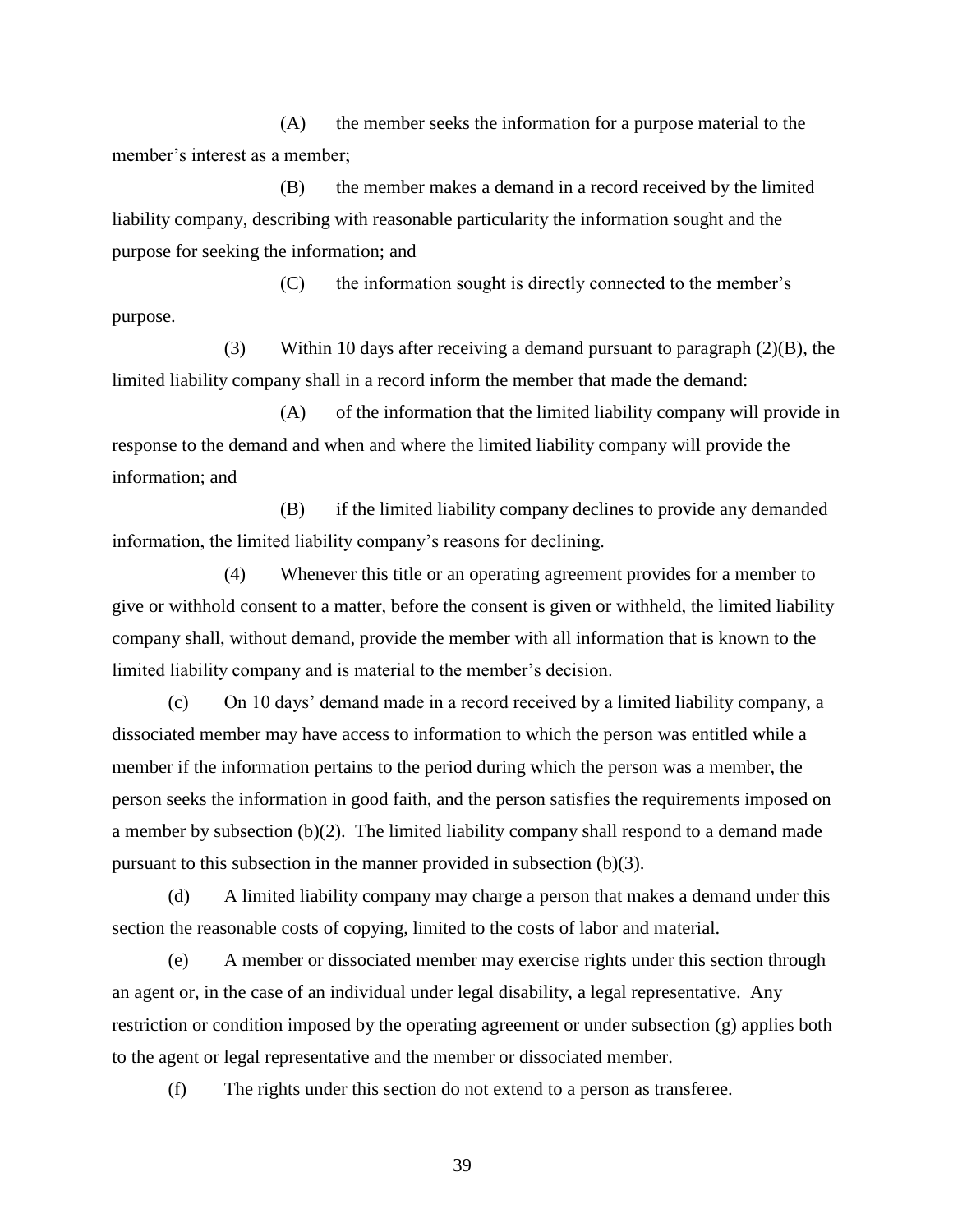(g) In addition to any restriction or condition stated in its operating agreement, a limited liability company, as a matter within the ordinary course of its activities, may impose reasonable restrictions and conditions on access to and use of information to be furnished under this section, including designating information confidential and imposing nondisclosure and safeguarding obligations on the recipient. In a dispute concerning the reasonableness of a restriction under this subsection, the limited liability company has the burden of proving reasonableness.

#### **ARTICLE 5**

## **TRANSFERABLE INTERESTS AND RIGHTS OF TRANSFEREES AND CREDITORS**

**SECTION 17705.01 NATURE OF TRANSFERABLE INTEREST**. A transferable interest is personal property.

### **SECTION 17705.02 TRANSFER OF TRANSFERABLE INTEREST**.

(a) A transfer, in whole or in part, of a transferable interest:

(1) is permissible;

(2) does not by itself cause a member's dissociation or a dissolution and winding up of the limited liability company's or a series thereof's activities; and

(3) subject to Section 17705.04, does not entitle the transferee to:

(A) participate in the management or conduct of the limited liability company's activities or series thereof; or

(B) except as otherwise provided in subsection (c), have access to records or other information concerning the limited liability company's or series' activities.

(b) A transferee has the right to receive, in accordance with the transfer, distributions to which the transferor would otherwise be entitled.

(c) In a dissolution and winding up of a limited liability company, a transferee is entitled to an account of the limited liability company's transactions only from the date of dissolution.

(d) A transferable interest may be evidenced by a certificate of the interest issued by the limited liability company, or a series thereof, in a record, and, subject to this section, the interest represented by the certificate may be transferred by a transfer of the certificate.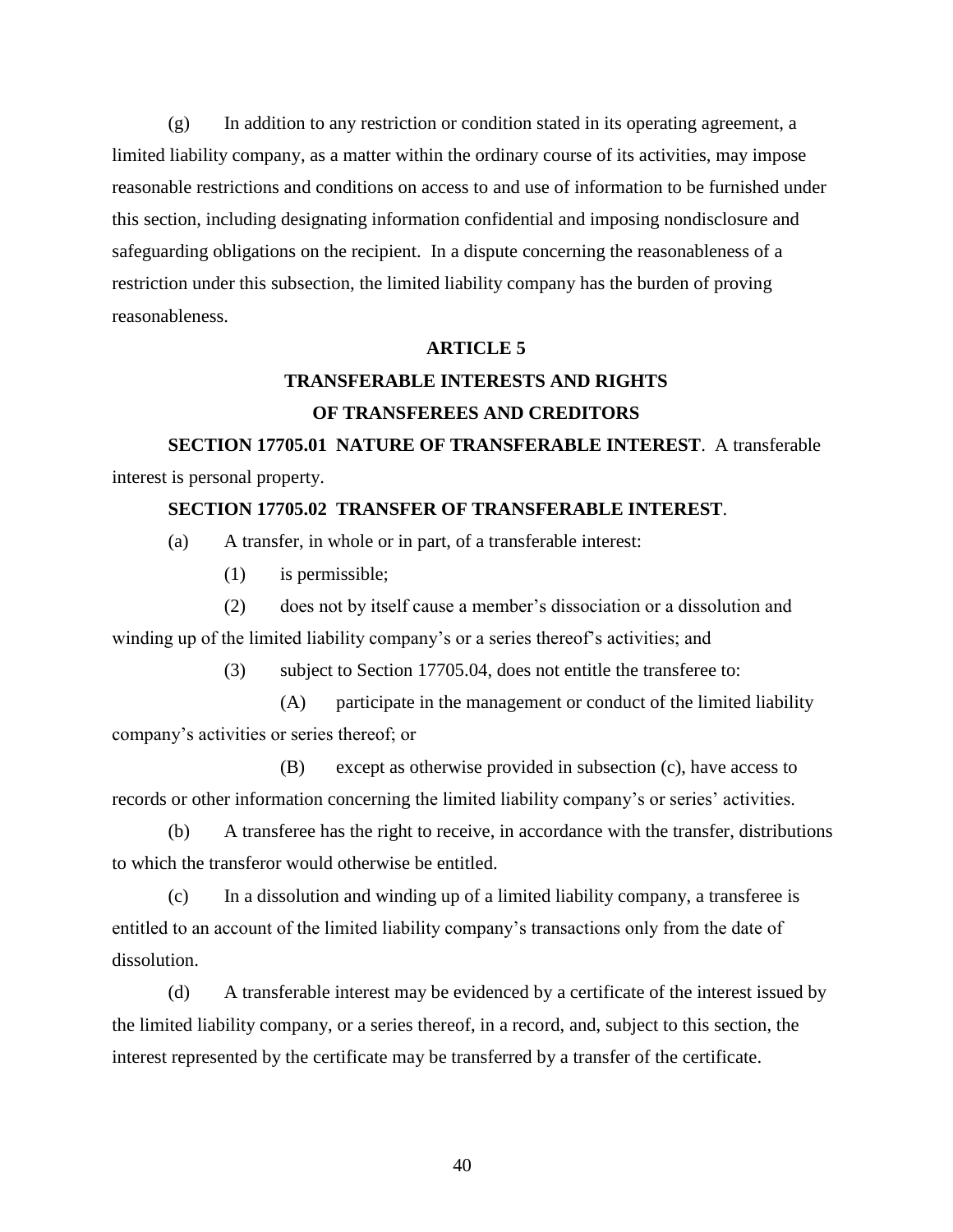(e) A limited liability company, or a series thereof, need not give effect to a transferee's rights under this section until the limited liability company, or a series thereof, has notice of the transfer.

(f) A transfer of a transferable interest in violation of a restriction on transfer contained in the operating agreement is ineffective as to a person having notice of the restriction at the time of transfer.

(g) Except as otherwise provided in Section 17706.02(4)(B), when a member transfers a transferable interest, the transferor retains the rights of a member other than the interest in distributions transferred and retains all duties and obligations of a member.

(h) When a member transfers a transferable interest to a person that becomes a member with respect to the transferred interest, the transferee is liable for the member's obligations under Sections 17704.03 and 17704.06(c) known to the transferee when the transferee becomes a member.

### **SECTION 17705.03 CHARGING ORDER**.

(a) On application by a judgment creditor of a member or transferee, a court may enter a charging order against the transferable interest of the judgment debtor for the unsatisfied amount of the judgment. A charging order constitutes a lien on a judgment debtor's transferable interest and requires the limited liability company to pay over to the person to which the charging order was issued any distribution that would otherwise be paid to the judgment debtor.

(b) To the extent necessary to effectuate the collection of distributions pursuant to a charging order in effect under subsection (a), the court may:

(1) appoint a receiver of the distributions subject to the charging order, with the power to make all inquiries the judgment debtor might have made; and

(2) make all other orders necessary to give effect to the charging order.

(c) Upon a showing that distributions under a charging order will not pay the judgment debt within a reasonable time, the court may foreclose the lien and order the sale of the transferable interest. The purchaser at the foreclosure sale only obtains the transferable interest, does not thereby become a member, and is subject to Section 17705.02.

(d) At any time before foreclosure under subsection (c), the member or transferee whose transferable interest is subject to a charging order under subsection (a) may extinguish the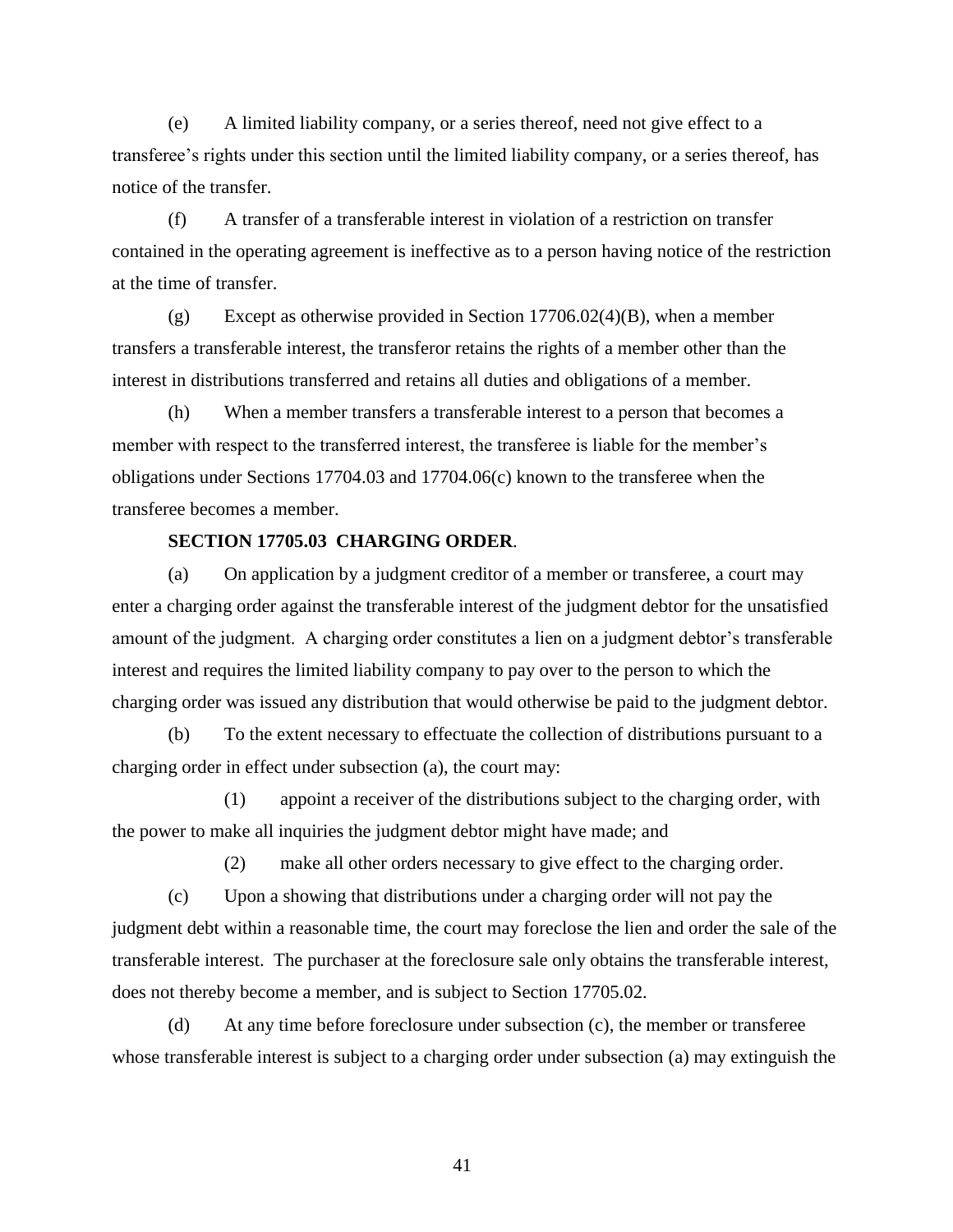charging order by satisfying the judgment and filing a certified copy of the satisfaction with the court that issued the charging order.

(e) At any time before foreclosure under subsection (c), a limited liability company or one or more members whose transferable interests are not subject to the charging order may pay to the judgment creditor the full amount due under the judgment and thereby succeed to the rights of the judgment creditor, including the charging order.

(f) This title does not deprive any member or transferee of the benefit of any exemption laws applicable to the member's or transferee's transferable interest.

(g) This section provides the exclusive remedy by which a person seeking to enforce a judgment against a member or transferee may, in the capacity of judgment creditor, satisfy the judgment from the judgment debtor's transferable interest.

# **SECTION 17705.04 POWER OF PERSONAL REPRESENTATIVE OF DECEASED MEMBER**.

(a) If a member dies, the deceased member's personal representative or other legal representative may exercise the rights of a transferee provided in Section 17705.02(c) and, for the purposes of settling the estate, the rights of a current member under Section 17704.10.

### **ARTICLE 6**

### **MEMBER'S DISSOCIATION**

## **SECTION 17706.01 MEMBER'S POWER TO DISSOCIATE; WRONGFUL DISSOCIATION**.

(a) A person has the power to dissociate as a member at any time, rightfully or wrongfully, by withdrawing as a member by express will under Section 17706.02(a)(1).

(b) A person's dissociation from a limited liability company is wrongful only if the dissociation:

(1) is in breach of an express provision of the operating agreement; or

(2) occurs before the termination of the limited liability company and:

(A) the person withdraws as a member by express will;

(B) the person is expelled as a member by judicial order under Section 17706.02(a)(5);

(C) the person is dissociated under Section  $17706.02(a)(7)(A)$  by becoming a debtor in bankruptcy; or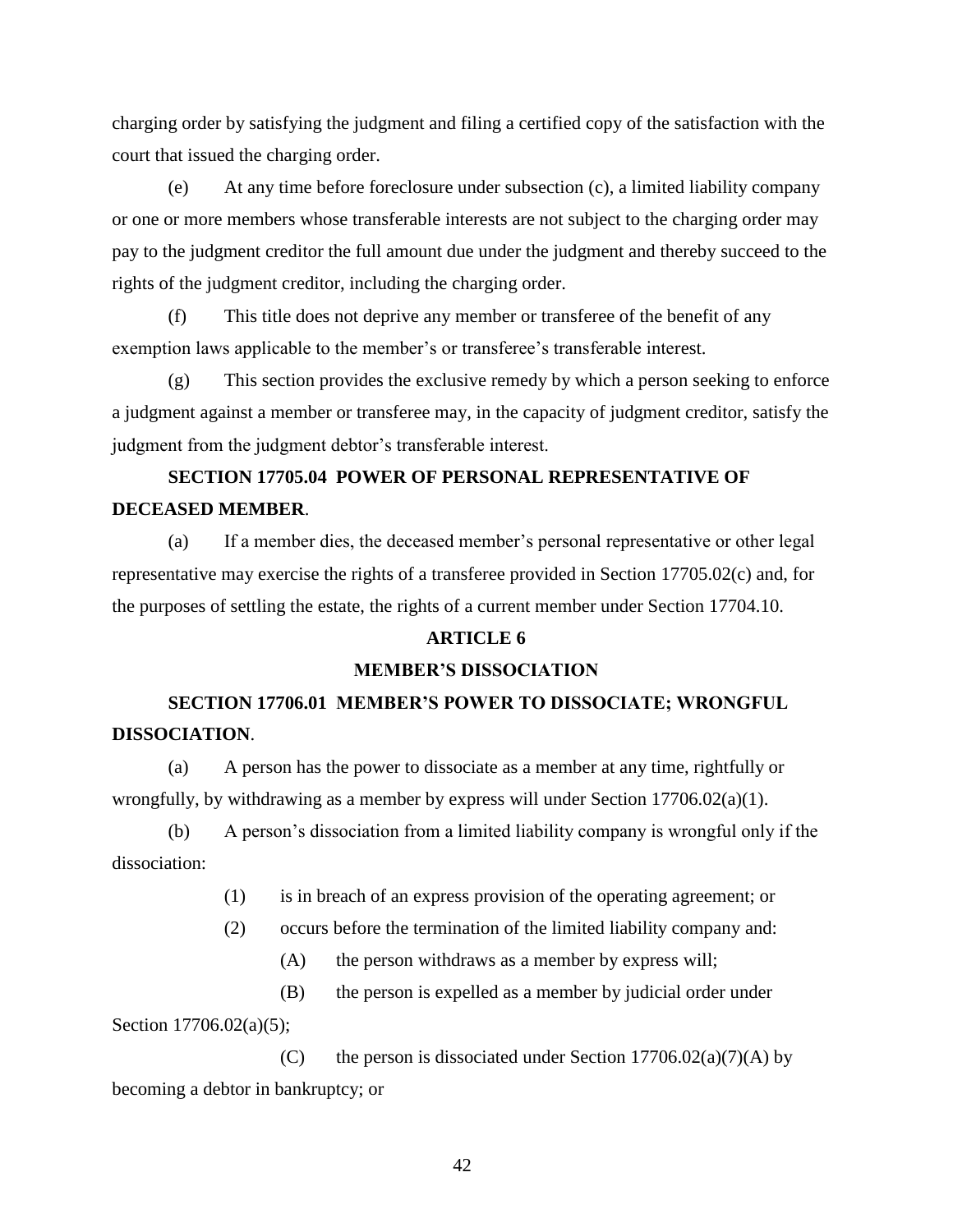(D) in the case of a person that is not a trust other than a business trust, an estate, or an individual, the person is expelled or otherwise dissociated as a member because it dissolved or terminated.

(c) A person that wrongfully dissociates as a member is liable to the limited liability company and, subject to Section 17709.01, to the other members for damages caused by the dissociation. The liability is in addition to any other debt, obligation, or other liability of the member to the limited liability company or the other members.

**SECTION 17706.02 EVENTS CAUSING DISSOCIATION**. A person is dissociated as a member from a limited liability company when:

(1) the limited liability company has notice of the person's express will to withdraw as a member, but, if the person specified a withdrawal date later than the date the limited liability company had notice, on that later date;

(2) an event stated in the operating agreement as causing the person's dissociation occurs;

(3) the person is expelled as a member pursuant to the operating agreement;

(4) the person is expelled as a member by the unanimous consent of the other members because:

 $(A)$  it is unlawful to carry on the limited liability company's activities with the person as a member;

(B) there has been a transfer of all of the person's transferable interest in the limited liability company, other than:

(i) a transfer for security purposes; or

(ii) a charging order in effect under Section 17705.03 which

has not been foreclosed;

(C) the person is a corporation and, within 90 days after the limited liability company notifies the person that it will be expelled as a member because the person has filed a certificate of dissolution or the equivalent, its charter has been revoked, or its right to conduct business has been suspended by the jurisdiction of its incorporation and the certificate of dissolution has not been revoked or its charter or right to conduct business has not been reinstated; or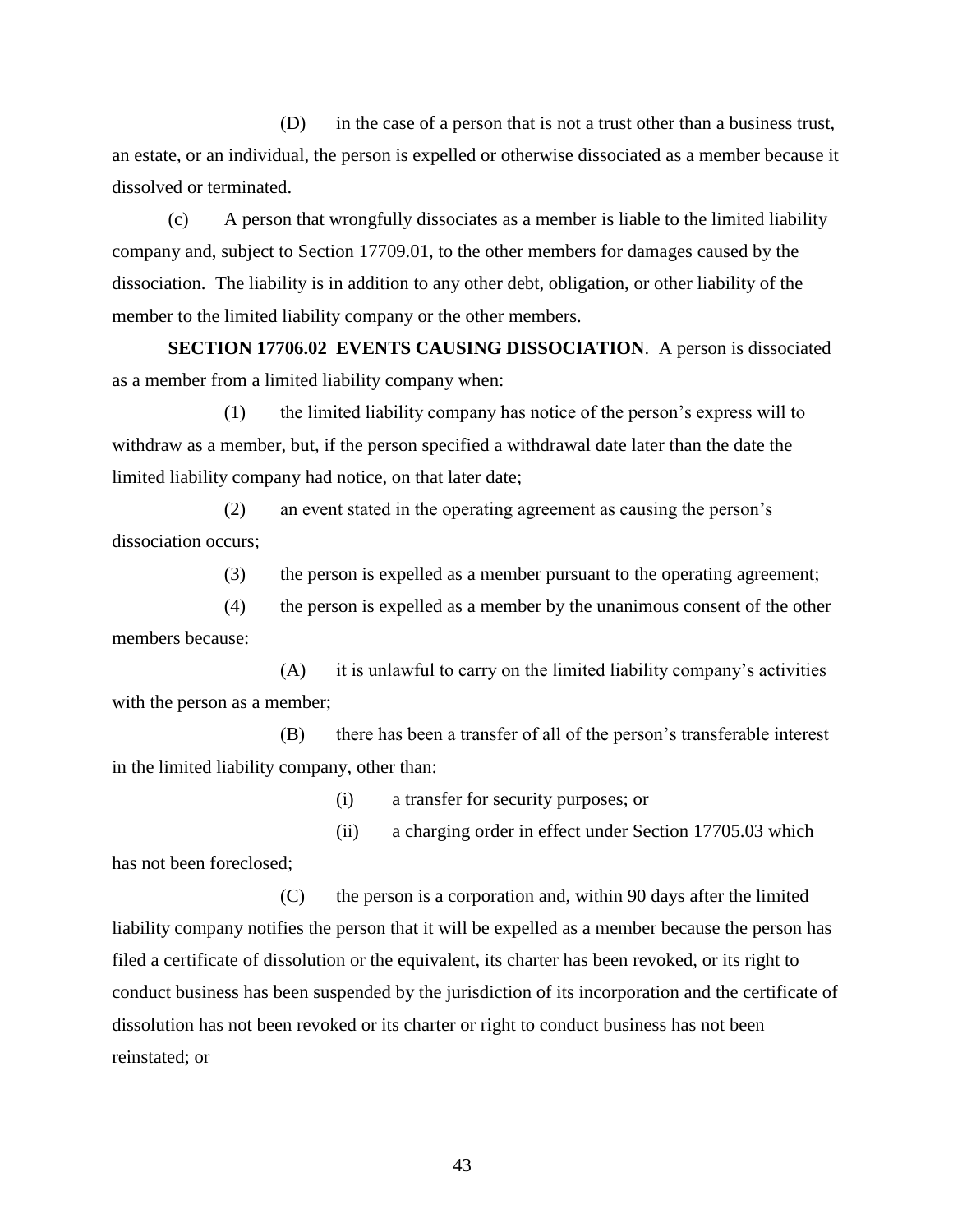(D) the person is a limited liability company or partnership that has been dissolved and whose business is being wound up;

(5) on application by the limited liability company, the person is expelled as a member by judicial order because the person:

(A) has engaged, or is engaging, in wrongful conduct that has adversely and materially affected, or will adversely and materially affect, the limited liability company's activities;

(B) has willfully or persistently committed, or is willfully and persistently committing, a material breach of the operating agreement or the person's duties or obligations under Section 17704.09; or

(C) has engaged in, or is engaging, in conduct relating to the limited liability company's activities which makes it not reasonably practicable to carry on the activities with the person as a member;

(6) in the case of a person who is an individual:

(A) the person dies; or

(B) in a member-managed limited liability company:

(i) a guardian or general conservator for the person is

appointed; or

(ii) there is a judicial order that the person has otherwise

become incapable of performing the person's duties as a member under this title or the operating agreement;

(7) in a member-managed limited liability company, the person becomes a debtor in bankruptcy;

(8) in the case of a person that is a trust or is acting as a member by virtue of being a trustee of a trust, the trust's entire transferable interest in the limited liability company is distributed but not solely by reason of a substitution of a successor trustee;

(9) in the case of a person that is an estate or is acting as a member by virtue of being a personal representative of an estate, the estate's entire transferable interest in the limited liability company is distributed but not solely by reason of a substitution of a successor personal representative;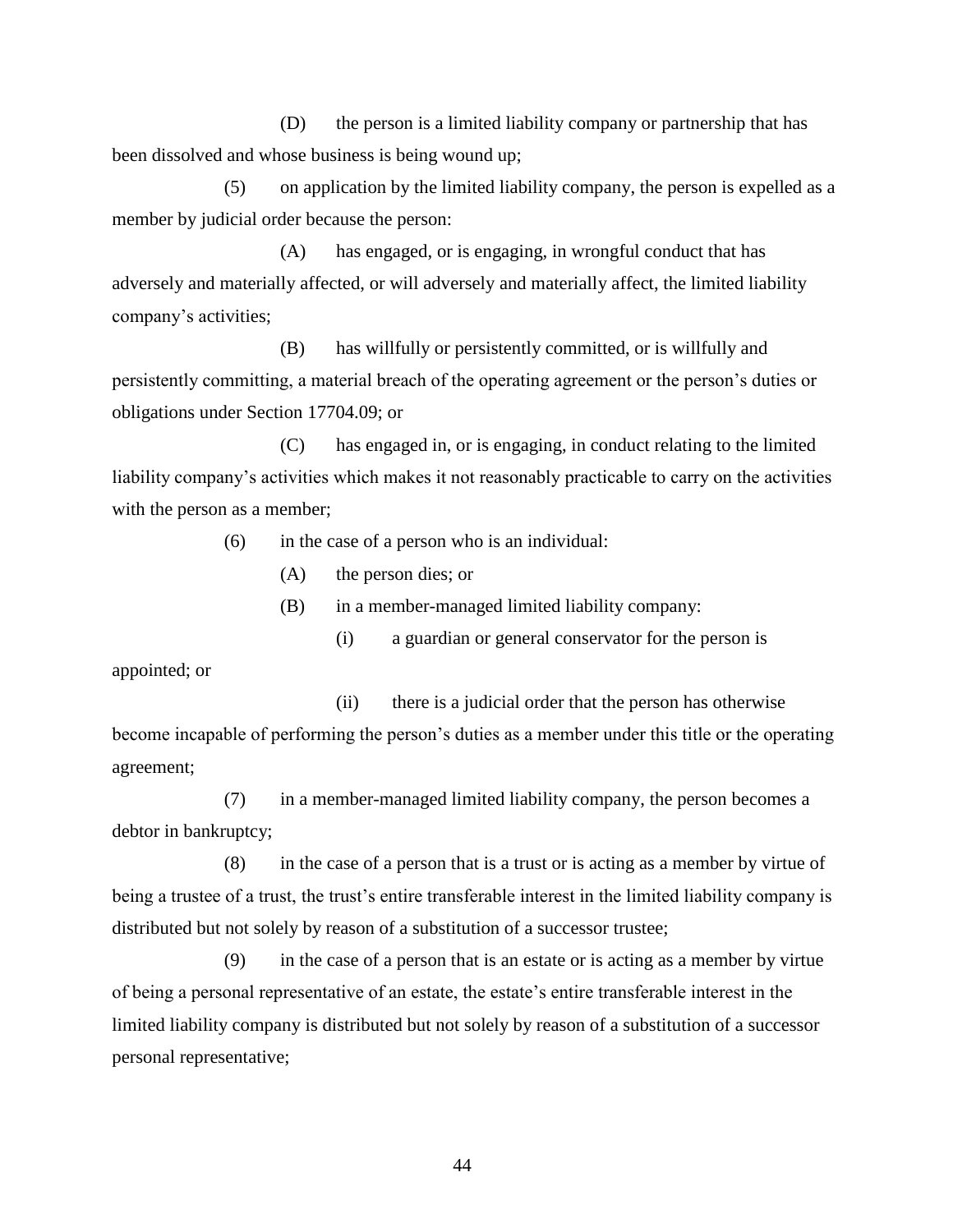(10) in the case of a member that is not an individual, partnership, limited liability company, corporation, trust, or estate, the termination of the member;

(11) the limited liability company participates in a merger under Article 10, if:

- (A) the limited liability company is not the surviving entity; or,
- (B) otherwise as a result of the merger, the person ceases to be a

member; or

(12) the limited liability company terminates.

#### **SECTION 17706.03 EFFECT OF PERSON'S DISSOCIATION AS MEMBER**.

(a) When a person is dissociated as a member of a limited liability company:

(1) the person's right to participate as a member in the management and conduct of the limited liability company's activities terminates;

(2) if the limited liability company is member-managed, the person's fiduciary duties as a member end with regard to matters arising and events occurring after the person's dissociation; and

(3) subject to Section 17705.04 and Article 10, any transferable interest owned by the person immediately before dissociation in the person's capacity as a member is owned by the person solely as a transferee.

(b) A person's dissociation as a member of a limited liability company does not of itself discharge the person from any debt, obligation, or other liability to the limited liability company or the other members which the person incurred while a member.

#### **ARTICLE 7**

### **DISSOLUTION AND WINDING UP**

**SECTION 17707.01 EVENTS CAUSING DISSOLUTION**. A limited liability company, or a series thereof, is dissolved, and its activities shall be wound up, upon the happening of the first to occur of the following:

(a) On the happening of an event set forth in a written operating agreement or the certificate of organization;

(b) By the vote of a majority in interest of the members of the limited liability company, or a series thereof, or a greater percentage of the voting interests of members as may be specified in the certificate of organization or a written operating agreement;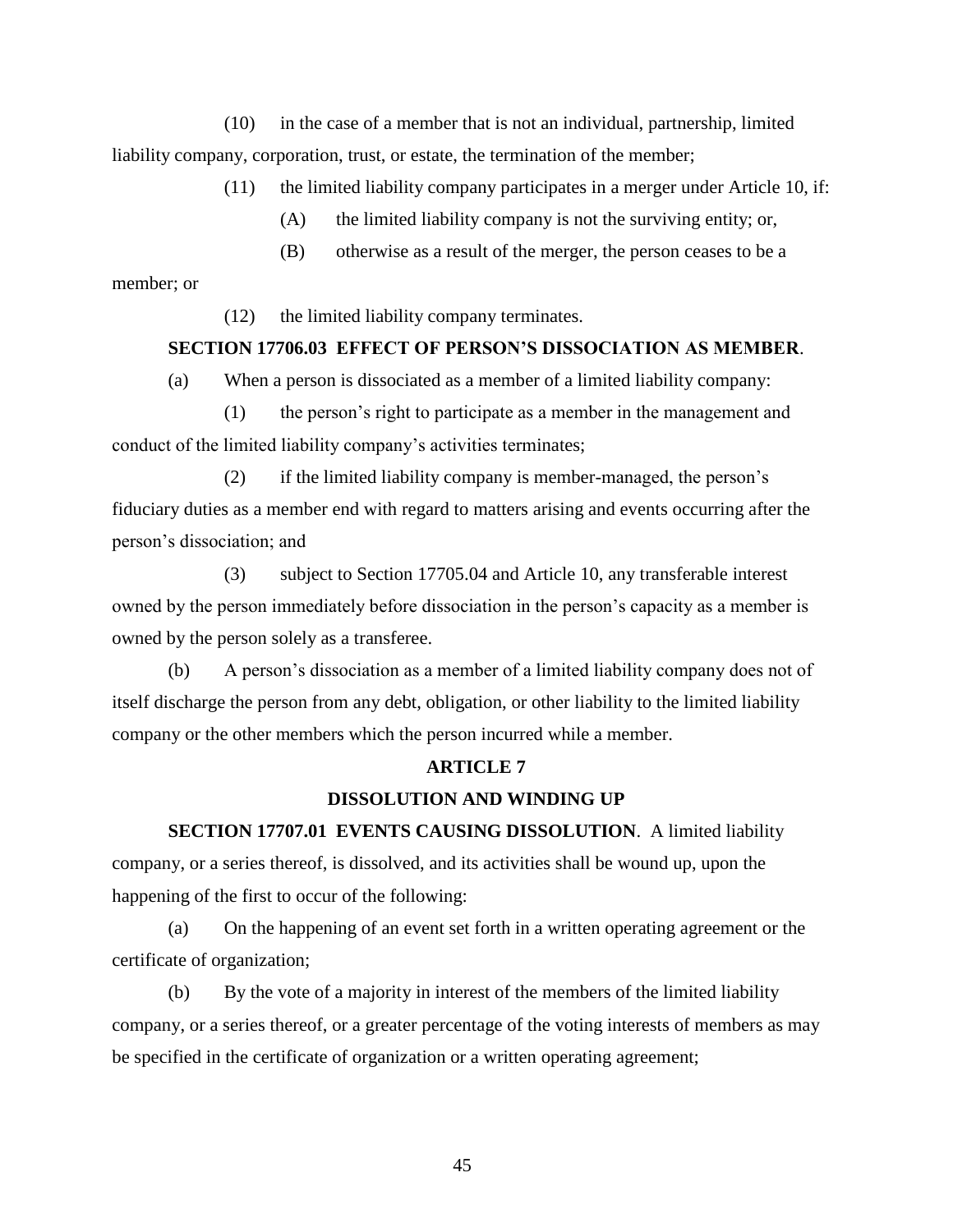(c) The passage of 90 consecutive days during which the limited liability company, or a series thereof, has no members except on the death of a natural person who is the sole member of a limited liability company, or a series thereof, the status of the member, including a membership interest, may pass to the heirs, successors and assigns of the member by will or applicable law. The heir, successor or assign of the member's interest becomes a substituted member pursuant to Section 17705.02, subject to administration as provided by applicable law, without the permission or consent of the heirs, successors or assigns or those administering the estate of the deceased member;

(d) Entry of a decree of judicial dissolution pursuant to Section 17707.03.

# **SECTION 17707.02 CANCELLATION OF CERTIFICATE OF ORGANIZATION WHERE DOMESTIC LIMITED LIABILITY COMPANY HAS NOT CONDUCTED ANY BUSINESS; TIME FOR FILING CERTIFICATE OF CANCELLATION.**

(a) Notwithstanding any other provision of this division, if a domestic limited liability company has not conducted any business, only a majority of the members, or, if there are no members, the majority of the managers, if any, or if no members or managers, the person or a majority of the persons signing the certificate of organization, may execute and acknowledge a certificate of cancellation of certificate of organization, on a form prescribed by the Secretary of State, stating all of the following:

(1) The name of the domestic limited liability company and the Secretary of State's file number.

(2) That the certificate of cancellation is being filed within 12 months from the date the certificate of organization were filed.

(3) That the limited liability company does not have any debts or other liabilities, except as provided in paragraph (4).

(4) That a final franchise tax return, as described by Section 23332 of the Revenue and Taxation Code, or a final annual tax return, as described by Section 17947 of the Revenue and Taxation Code, has been or will be filed with the Franchise Tax Board, as required under Part 10.2 (commencing with Section 18401) of Division 2 of the Revenue and Taxation Code.

(5) That the known assets of the limited liability company remaining after payment of, or adequately providing for, known debts and liabilities have been distributed to the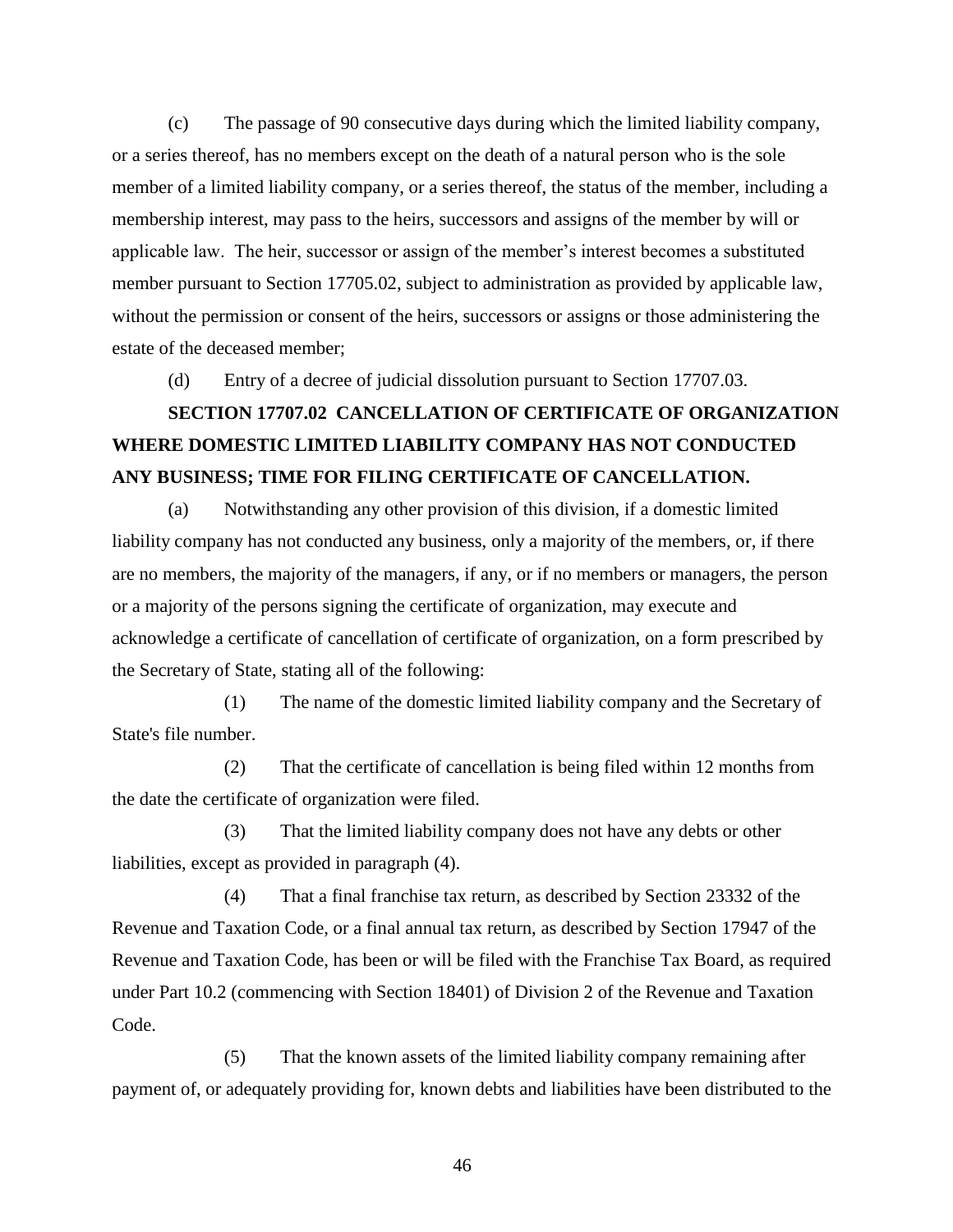persons entitled thereto or that the limited liability company acquired no known assets, as the case may be.

(6) That the limited liability company has not conducted any business from the time of the filing of the certificate of organization.

(7) That a majority of the managers or members voted, or, if no managers or members, the person or a majority of the persons signing the certificate of organization, voted to dissolve the limited liability company.

(8) If the limited liability company has received payments for interests from investors, that those payments have been returned to those investors.

(b) A certificate of cancellation executed and acknowledged pursuant to subdivision (a) shall be filed with the Secretary of State within 12 months from the date that the certificate of organization were filed. The Secretary of State shall notify the Franchise Tax Board of the cancellation.

(c) Upon filing a certificate of cancellation pursuant to subdivision (a), a limited liability company shall be cancelled and its powers, rights, and privileges shall cease.

(d) A domestic limited liability company that filed certificate of organization on or after January 1, 2004, and that meets all of the conditions described in subdivision (a) may file a certificate of cancellation under this section.

## **SECTION 17707.03 DECREE OF DISSOLUTION UPON SPECIFIED EVENT; AVOIDANCE OF DISSOLUTION**.

(a) Pursuant to an action filed by any manager or by any member or members of a limited liability company, a court of competent jurisdiction may decree the dissolution of a limited liability company whenever any of the events specified in subdivision (b) occurs. Pursuant to an action filed by a manager or by any member or members of a series, a court of competent jurisdiction may decree the dissolution of that series whenever any of the events specified in subdivision (b) with respect to that series occurs.

(b) (1) It is not reasonably practicable to carry on the business in conformity with the certificate of organization or operating agreement.

(2) Dissolution is reasonably necessary for the protection of the rights or interests of the complaining members.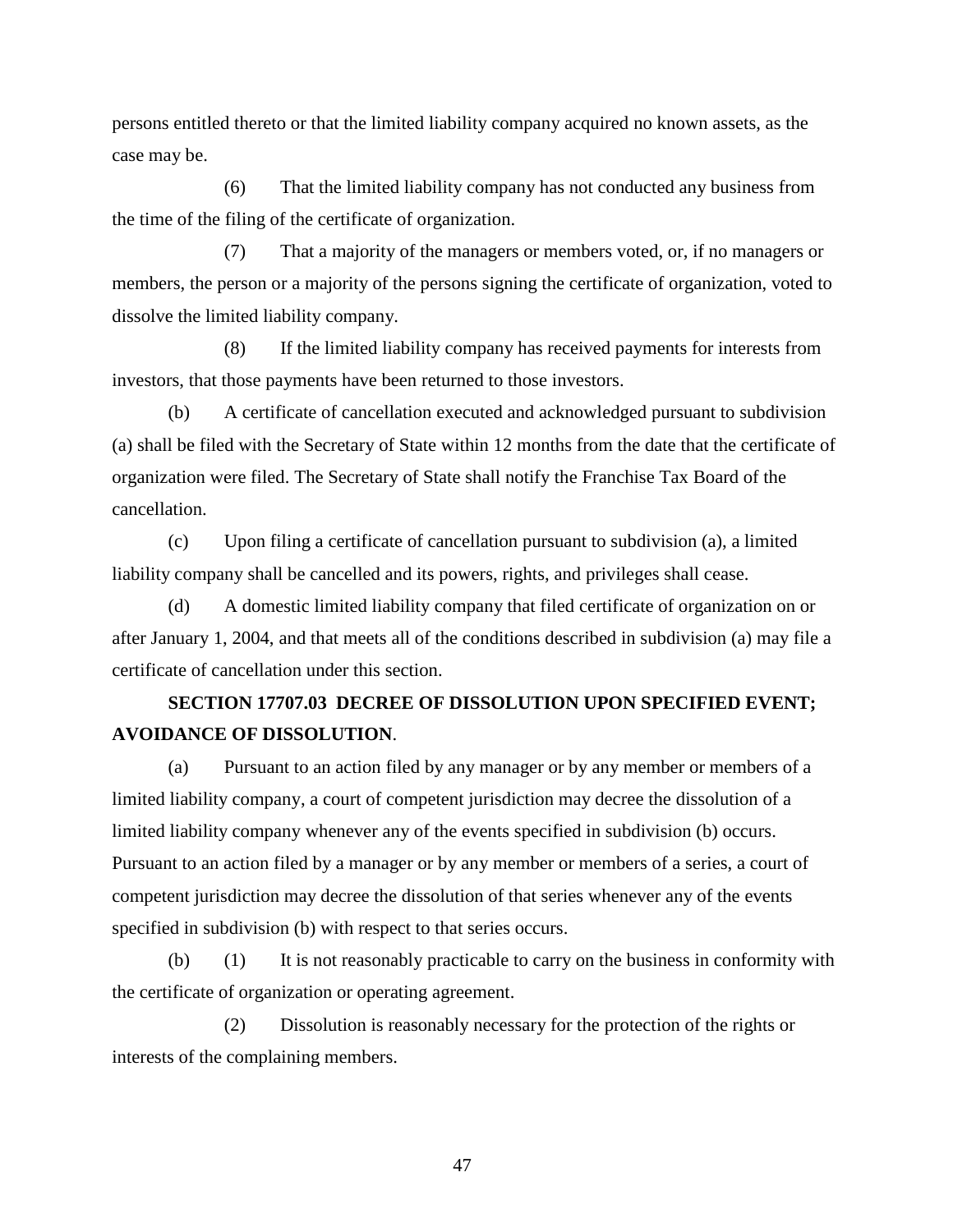(3) The business of the limited liability company, or a series thereof, has been abandoned.

(4) The management of the limited liability company, or a series thereof, is deadlocked or subject to internal dissention.

(5) Those in control of the limited liability company, or a series thereof, have been guilty of, or have knowingly countenanced persistent and pervasive fraud, mismanagement, or abuse of authority.

(c) (1) In any suit for judicial dissolution, the other members may avoid the dissolution of the limited liability company, or a series thereof, by purchasing for cash the membership interests owned by the members so initiating the proceeding (the "moving parties") at their fair market value. In fixing the value, the amount of any damages resulting if the initiation of the dissolution is a breach by any moving party or parties of an agreement with the purchasing party or parties, including, without limitation, the operating agreement, may be deducted from the amount payable to the moving party or parties; provided, that no member who sues for dissolution on the grounds set forth in paragraph (3), (4), or (5) of subdivision (a) shall be liable for damages for breach of contract in bringing that action.

(2) If the purchasing parties (A) elect to purchase the membership interests owned by the moving parties, (B) are unable to agree with the moving parties upon the fair market value of the membership interests, and (C) give bond with sufficient security to pay the estimated reasonable expenses, including attorneys' fees, of the moving parties if the expenses are recoverable under paragraph (3), the court, upon application of the purchasing parties, either in the pending action or in a proceeding initiated in the superior court of the proper county by the purchasing parties, shall stay the winding up and dissolution proceeding and shall proceed to ascertain and fix the fair market value of the membership interests owned by the moving parties.

(3) The court shall appoint three disinterested appraisers to appraise the fair market value of the membership interests owned by the moving parties, and shall make an order referring the matter to the appraisers so appointed for the purpose of ascertaining that value. The order shall prescribe the time and manner of producing evidence, if evidence is required. The award of the appraisers or a majority of them, when confirmed by the court, shall be final and conclusive upon all parties. The court shall enter a decree that shall provide in the alternative for winding up and dissolution of the limited liability company, or a series thereof, unless payment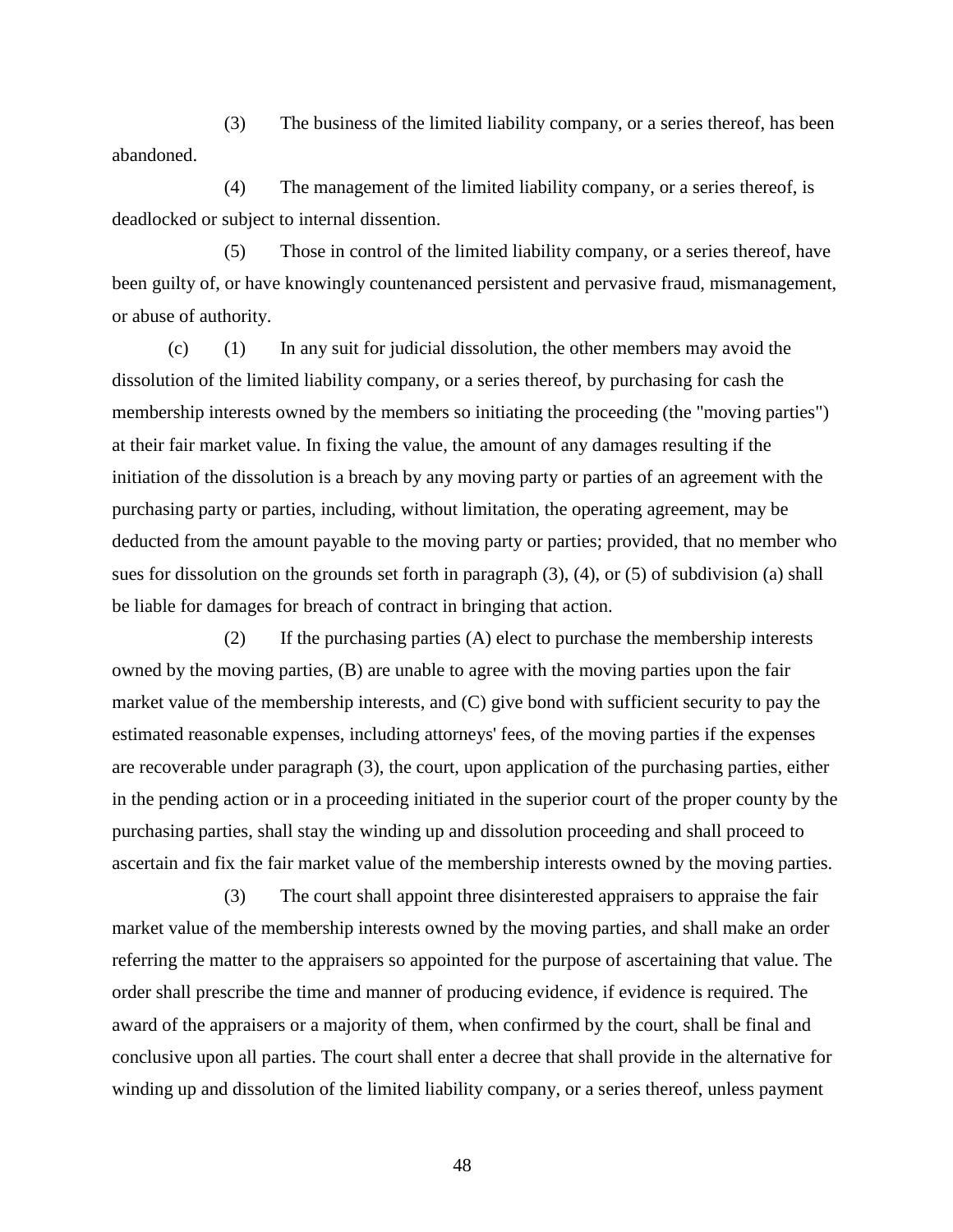is made for the membership interests within the time specified by the decree. If the purchasing parties do not make payment for the membership interests within the time specified, judgment shall be entered against them and the surety or sureties on the bond for the amount of the expenses, including attorneys' fees, of the moving parties. Any member aggrieved by the action of the court may appeal therefrom.

(4) If the purchasing parties desire to prevent the winding up and dissolution of the limited liability company, or a series thereof, they shall pay to the moving parties the value of their membership interests ascertained and decreed within the time specified pursuant to this section, or, in the case of an appeal, as fixed on appeal. On receiving that payment or the tender thereof, the moving parties shall transfer their membership interests to the purchasing parties.

(5) For the purposes of this section, the valuation date shall be the date upon which the action for judicial dissolution was commenced. However, the court may, upon the hearing of a motion by any party, and for good cause shown, designate some other date as the valuation date.

(6) A dismissal of any suit for judicial dissolution by a manager, member or members shall not affect the other members' rights to avoid dissolution pursuant to this Section 17707.03.

# **SECTION 17707.04 WINDING UP OF COMPANY'S AFFAIRS; NOTICE TO CREDITORS AND CLAIMANTS; DECREE ORDERING WINDING UP OF COMPANY; COMPENSATION OF MANAGERS OR MEMBERS.** In the event of a dissolution of a limited liability company:

(a) The managers who have not wrongfully dissolved the limited liability company, or a series thereof, or, if none, the members, or, if none, the person or a majority of the persons signing the certificate of organization, may wind up the limited liability company's, or a series' thereof, affairs, unless the dissolution occurs pursuant to Section 17707.03, in which event the winding up shall be conducted in accordance with the decree of dissolution. The persons winding up the affairs of the limited liability company, or a series thereof, shall give written notice of the commencement of winding up by mail to all known creditors and claimants whose addresses appear on the records of the limited liability company.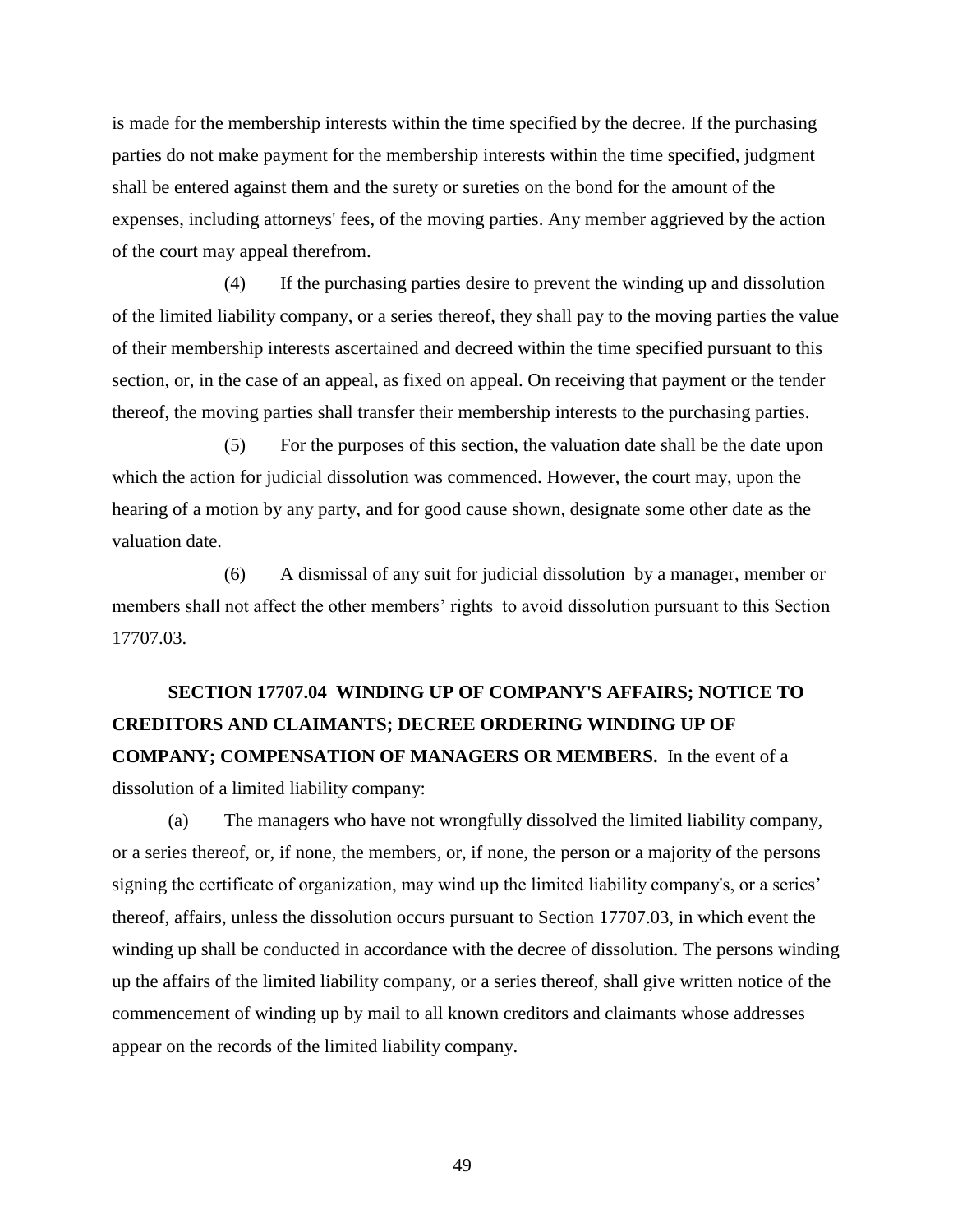(b) Upon the petition of any manager or of any member or members, or three or more creditors of a limited liability company, a court of competent jurisdiction may enter a decree ordering the winding up of the limited liability company, or a series thereof, if that appears necessary for the protection of any parties in interest. The decree shall designate the managers or members, or if good cause is shown, another person or persons, who are to wind up the limited liability company's, or a series' thereof, affairs.

(c) Except as otherwise provided in the certificate of organization or a written operating agreement, the persons winding up the affairs of the limited liability company, or a series thereof, pursuant to this section shall be entitled to reasonable compensation.

## **SECTION 17707.05 DISTRIBUTION OF REMAINING ASSETS; PREFERENCES**.

(a) Except as otherwise provided in the certificate of organization or the written operating agreement, after determining that all the known debts and liabilities of a limited liability company, or a series thereof, in the process of winding up, including, without limitation, debts and liabilities to members who are creditors of the limited liability company, or a series thereof, have been paid or adequately provided for, the remaining assets shall be distributed among the members according to their respective rights and preferences as follows:

(1) To members in satisfaction of liabilities for distributions pursuant to Sections 17704.04, 17704.05 and 17704.06.

(2) To members of the limited liability company, or a series thereof, for the return of their contributions.

(3) To members in the proportions in which those members share in distributions.

(b) If the winding up is by court proceeding or subject to court supervision, the distribution shall not be made until after the expiration of any period for the presentation of claims that has been prescribed by order of the court.

(c) The payment of a debt or liability, whether the whereabouts of the creditor is known or unknown, has been adequately provided for if the payment has been provided for by either of the following means:

(1) Payment thereof has been assumed or guaranteed in good faith by one or more financially responsible persons or by the United States government or any agency thereof,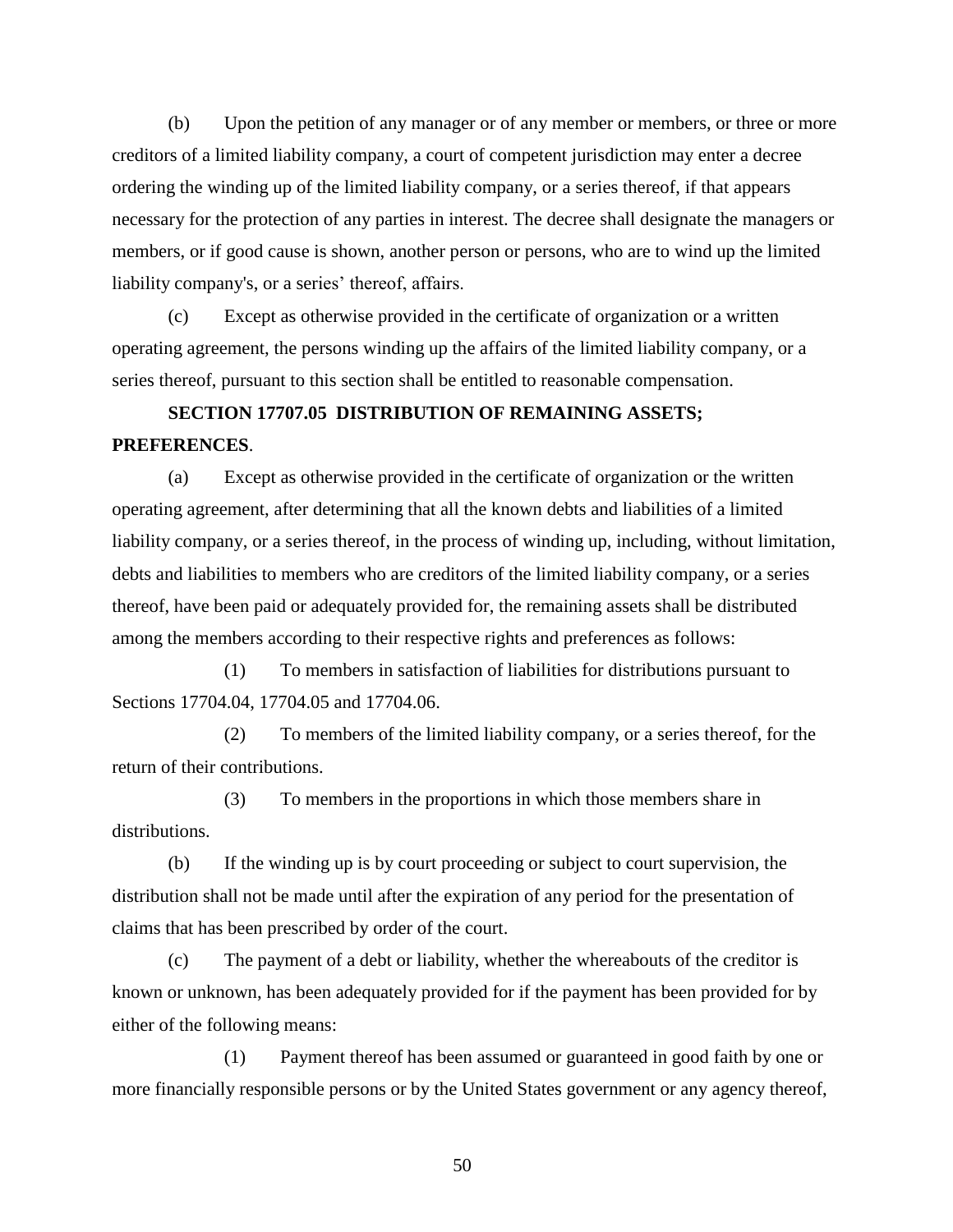and the provision, including the financial responsibility of the person, was determined in good faith and with reasonable care by the members or managers of the limited liability company to be adequate at the time of any distribution of the assets pursuant to this section.

(2) The amount of the debt or liability has been deposited as provided in Section 2008 of the General Corporation Law.

This subdivision shall not prescribe the exclusive means of making adequate provision for debts and liabilities.

# **SECTION 17707.06 CONTINUATION OF DISSOLVED COMPANY FOR SPECIFIED PURPOSES; DISTRIBUTION OF ASSETS PREVIOUSLY OMITTED; POWER TO BIND LIMITED LIABILITY COMPANY AFTER DISSOLUTION**.

(a) A limited liability company, or a series thereof, that is dissolved nevertheless continues to exist for the purpose of winding up its affairs, prosecuting and defending actions by or against it in order to collect and discharge obligations, disposing of and conveying its property, and collecting and dividing its assets. A limited liability company, or a series thereof, shall not continue business except so far as necessary for the winding up thereof.

(b) No action or proceeding to which a limited liability company is a party abates by the dissolution of the limited liability company, or a series thereof, or by reason of proceedings for the winding up and dissolution thereof.

(c) Any assets inadvertently or otherwise omitted from the winding up continue in the dissolved limited liability company, or a series thereof, for the benefit of the persons entitled thereto upon dissolution and on realization shall be distributed accordingly.

(d) After dissolution of the limited liability company, or a series thereof, the limited liability company, or a series thereof, is bound by:

(1) The act of a person authorized to wind up the affairs of the limited liability company, or a series thereof, if the act is appropriate for winding up the limited liability company's, or a series' thereof, activities; or

(2) The act of a person authorized to act on behalf of the limited liability company, or a series thereof, if the act would have bound the limited liability company, or a series thereof, before dissolution, if the other party to the transaction did not have notice of the dissolution.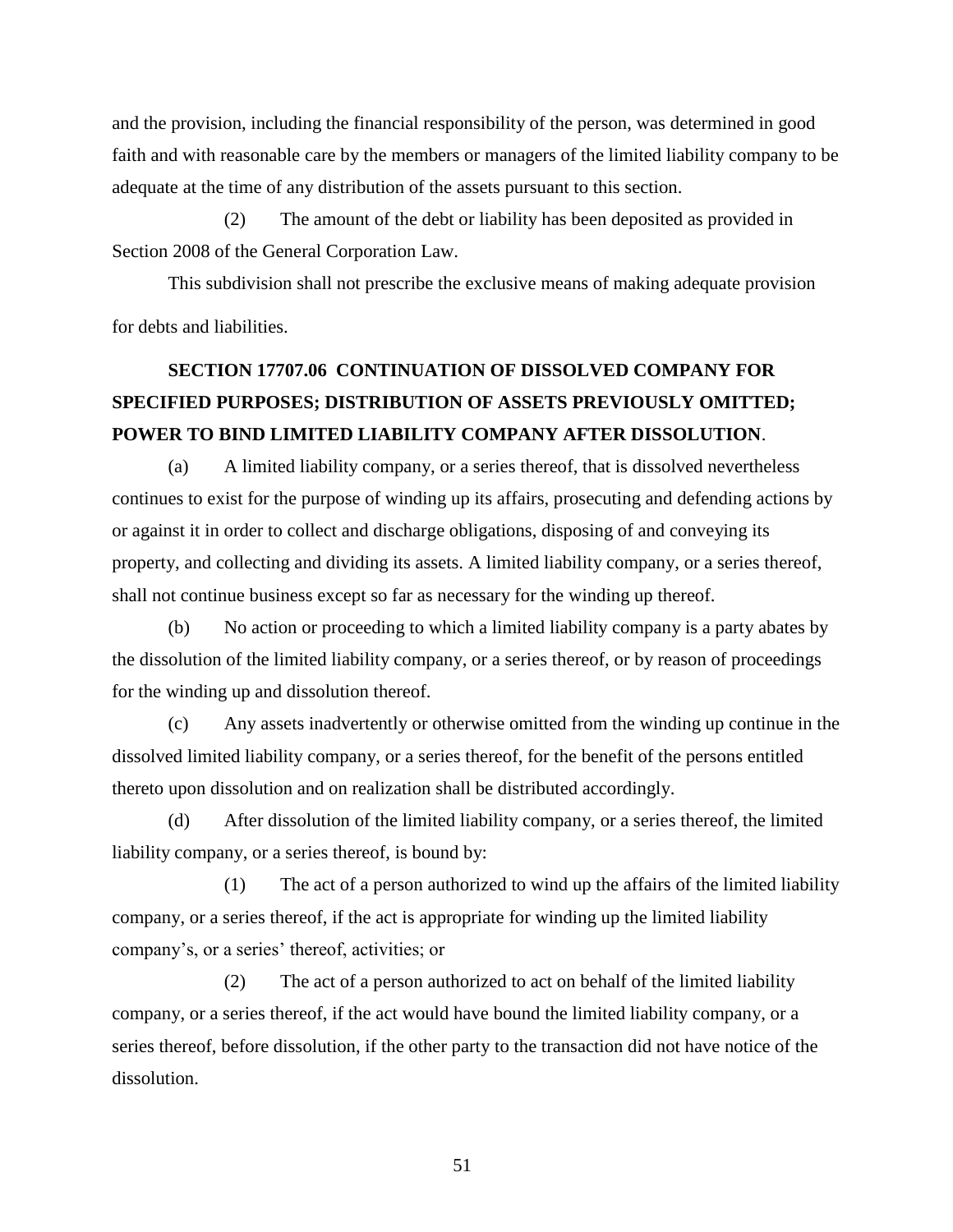# **SECTION 17707.07 CAUSES OF ACTION AGAINST DISSOLVED COMPANY; SERVICE OF PROCESS; CONTINUATION OF COMPANY IN QUIET TITLE ACTION**.

(a) (1) Causes of action against a dissolved limited liability company, or a series thereof, whether arising before or after the dissolution of the limited liability company, or a series thereof, may be enforced against any of the following:

(A) Against the dissolved limited liability company, or a series thereof, to the extent of its undistributed assets, including, without limitation, any insurance assets held by the limited liability company, or a series thereof, that may be available to satisfy claims.

(B) If any of the assets of the dissolved limited liability company, or a series thereof, have been distributed to members, against members of the dissolved limited liability company, or a series thereof, to the extent of the limited liability company, or a series thereof, assets distributed to them upon dissolution of the limited liability company, or a series thereof.

Any member compelled to return distributed assets in an amount that exceeds the sum of the member's pro rata share of the claim and the amount for which the member could otherwise be held liable under Section 17704.05 or 17704.06 may seek contribution for the excess from any other member or manager, up to the sum of that other person's pro rata share of the claim and that other person's liabilities under Section 17704.05 or 17704.06; provided that in case of dissolution of a series, such member may seek contribution as provided in this Section only from another member or manager of that series.

(2) Except as set forth in subdivision (c), all causes of action against a member of a dissolved limited liability company, or a series thereof, arising under this section are extinguished unless the claimant commences a proceeding to enforce the cause of action against that member of a dissolved limited liability company, or a series thereof, prior to the earlier of the following:

(A) The expiration of the statute of limitations applicable to the cause of action.

(B) Four years after the effective date of the dissolution of the limited liability company or a series thereof.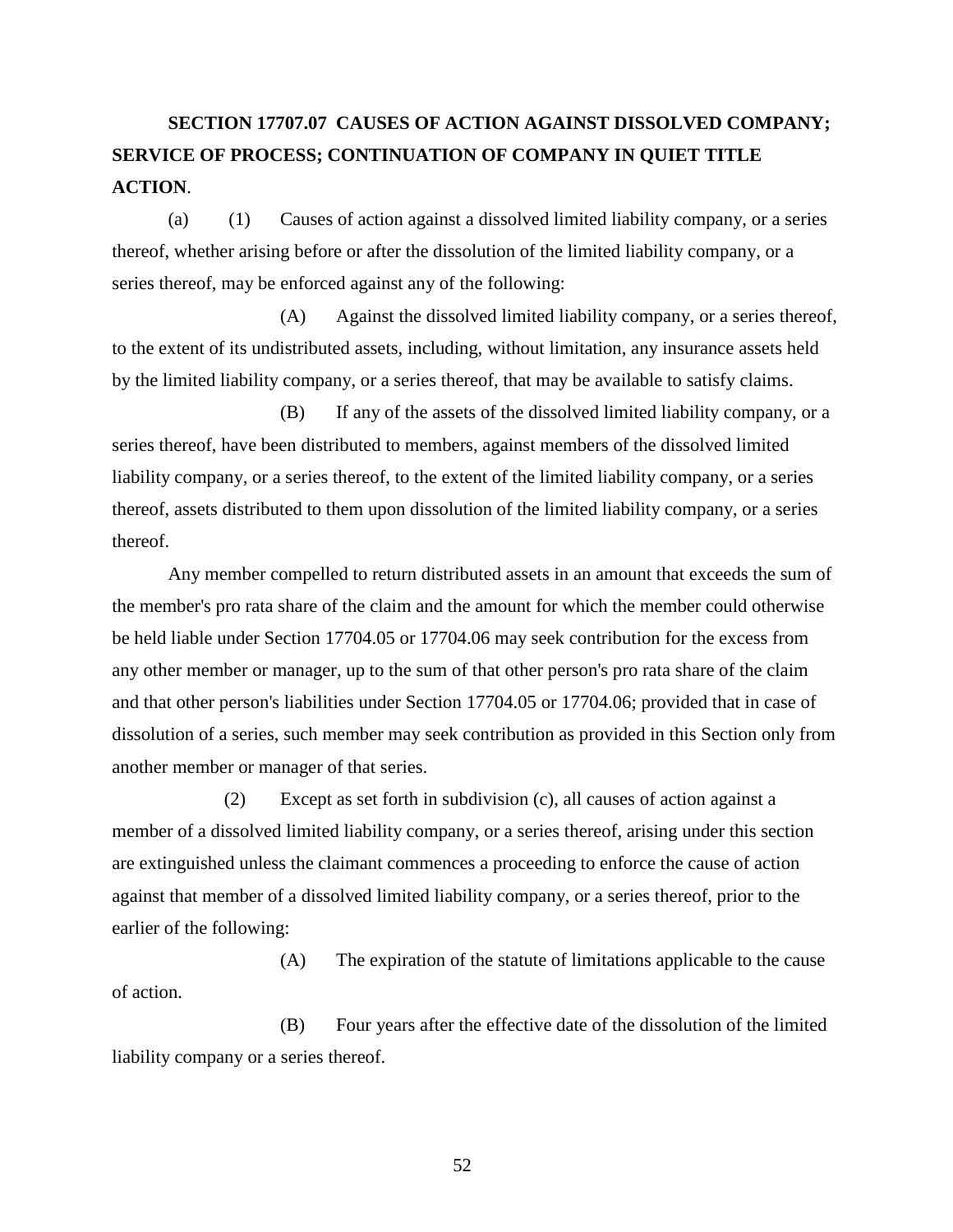(3) As a matter of procedure only, and not for purposes of determining liability, members of the dissolved limited liability company, or a series thereof, may be sued in the name of the limited liability company, or a series thereof, upon any cause of action against the limited liability company, or a series thereof. This section does not affect the rights of the limited liability company, or a series thereof, or its creditors under Sections 17704.05 and 17704.06, or the rights, if any, of creditors under the Uniform Fraudulent Transfer Act, that may arise against the member of a limited liability company, or a series thereof.

(b) Summons or other process against a limited liability company, or a series thereof, may be served by delivering a copy thereof to a manager, member, officer, or person having charge of its assets or, if no such person can be found, to any agent upon whom process might be served at the time of dissolution. If none of those persons can be found with due diligence and it is so shown by affidavit to the satisfaction of the court, then the court may make an order that summons or other process be served upon the dissolved limited liability company, or a series thereof, by personally delivering a copy thereof, together with a copy of the order, to the Secretary of State or an assistant or deputy Secretary of State. Service in this manner is deemed complete on the 10th day after delivery of the process to the Secretary of State. Upon receipt of process and the fee therefor, the Secretary of State shall give notice to the limited liability company as provided in Section 17717.02.

(c) Every limited liability company and each series thereof shall survive and continue to exist indefinitely for the purpose of being sued in any quiet title action. Any judgment rendered in any such action shall bind each and all of its members or other persons having any equity or other interest in the limited liability company, or a series thereof, to the extent of their interest therein, and the action shall have the same force and effect as an action brought under the provisions of Sections 410.50 and 410.60 of the Code of Civil Procedure. Service of summons or other process in any action may be made as provided in Chapter 4 (commencing with Section 413.10) of Title 5 of Part 2 of the Code of Civil Procedure or as provided in subdivision (b).

(d) For purposes of Article 4 (commencing with Section 19071) of Chapter 4 of Part 10.2 of Division 2 of the Revenue and Taxation Code, the liability described in this section shall be considered a liability at law within respect to a dissolved limited liability company, or a series thereof.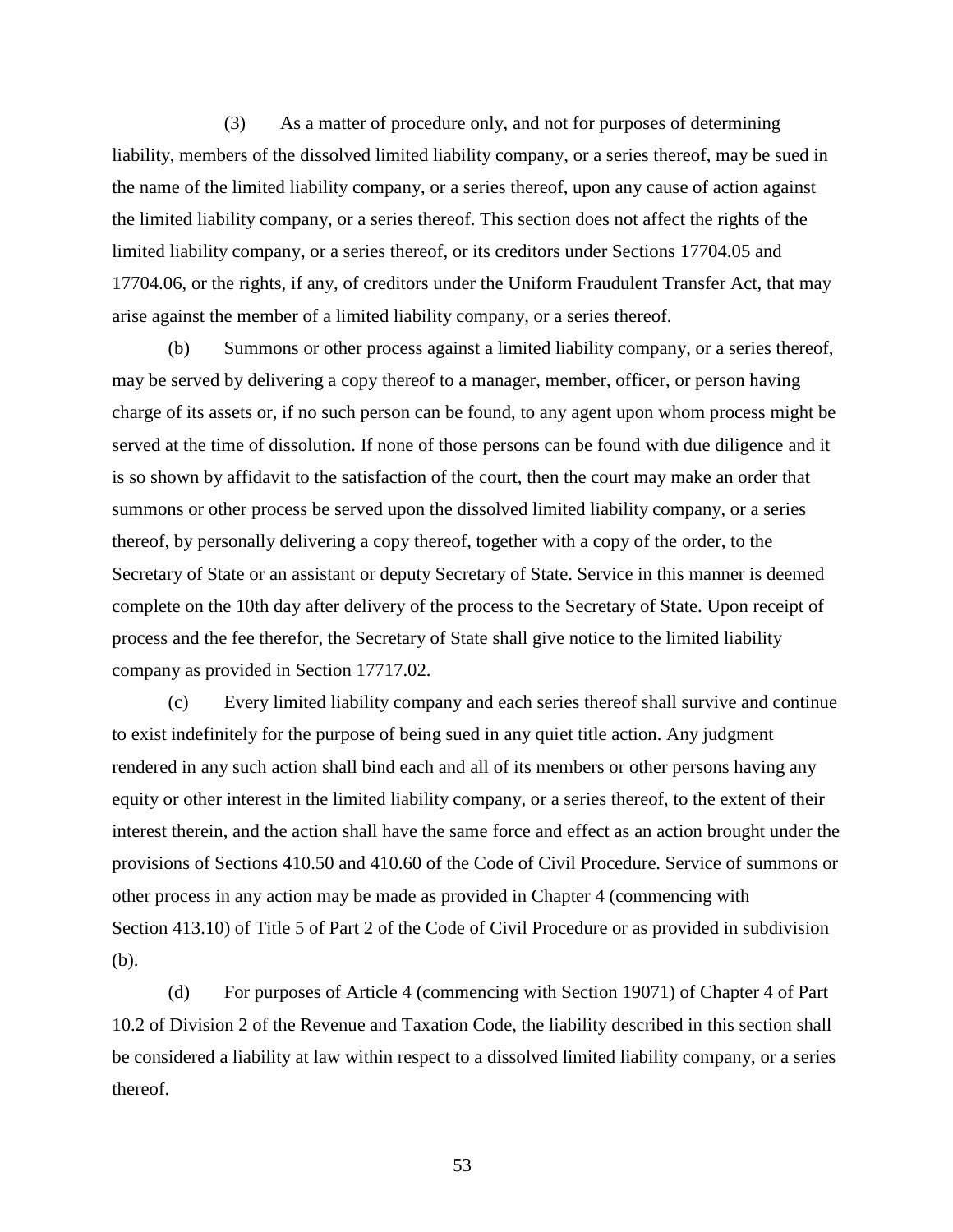## **SECTION 17707.08 CERTIFICATE OF DISSOLUTION; CERTIFICATE OF CANCELLATION OF CERTIFICATE OF ORGANIZATION**.

(a) (1) The managers shall cause to be filed in the office of, and on a form prescribed by, the Secretary of State, a certificate of dissolution upon the dissolution of the limited liability company pursuant to Article 7 (commencing with Section 17707.01, unless the event causing the dissolution is that specified in subdivision (c) of Section 17707.01, in which case the persons conducting the winding up of the limited liability company's affairs pursuant to Section 17707.04 shall have the obligation to file the certificate of dissolution.

(2) The certificate of dissolution shall set forth all of the following:

(A) The name of the limited liability company and the Secretary of State's file number.

(B) Any other information the persons filing the certificate of dissolution determine to include.

(3) If a dissolution pursuant to subdivision (b) of Section 17707.01 is made by the vote of all of the members and a statement to that effect is added to the certificate of cancellation of certificate of organization pursuant to subdivision (b), the separate filing of a certificate of dissolution pursuant to this subdivision is not required.

(b) (1) The persons who filed the certificate of dissolution shall cause to be filed in the office of, and on a form prescribed by, the Secretary of State, a certificate of cancellation of certificate of organization upon the completion of the winding up of the affairs of the limited liability company pursuant to Section 17707.06, unless the event causing the dissolution is that specified in subdivision (c) of Section 17707.01, in which case the persons conducting the winding up of the limited liability company's affairs pursuant to Section 17707.04 shall have the obligation to file the certificate of cancellation of certificate of organization.

(2) The certificate of cancellation of certificate of organization shall set forth all of the following:

(A) The name of the limited liability company and the Secretary of State's file number.

(B) That a final franchise tax return, as described by Section 23332 of the Revenue and Taxation Code, or a final annual tax return, as described by Section 17947 of the Revenue and Taxation Code, has been or will be filed with the Franchise Tax board, as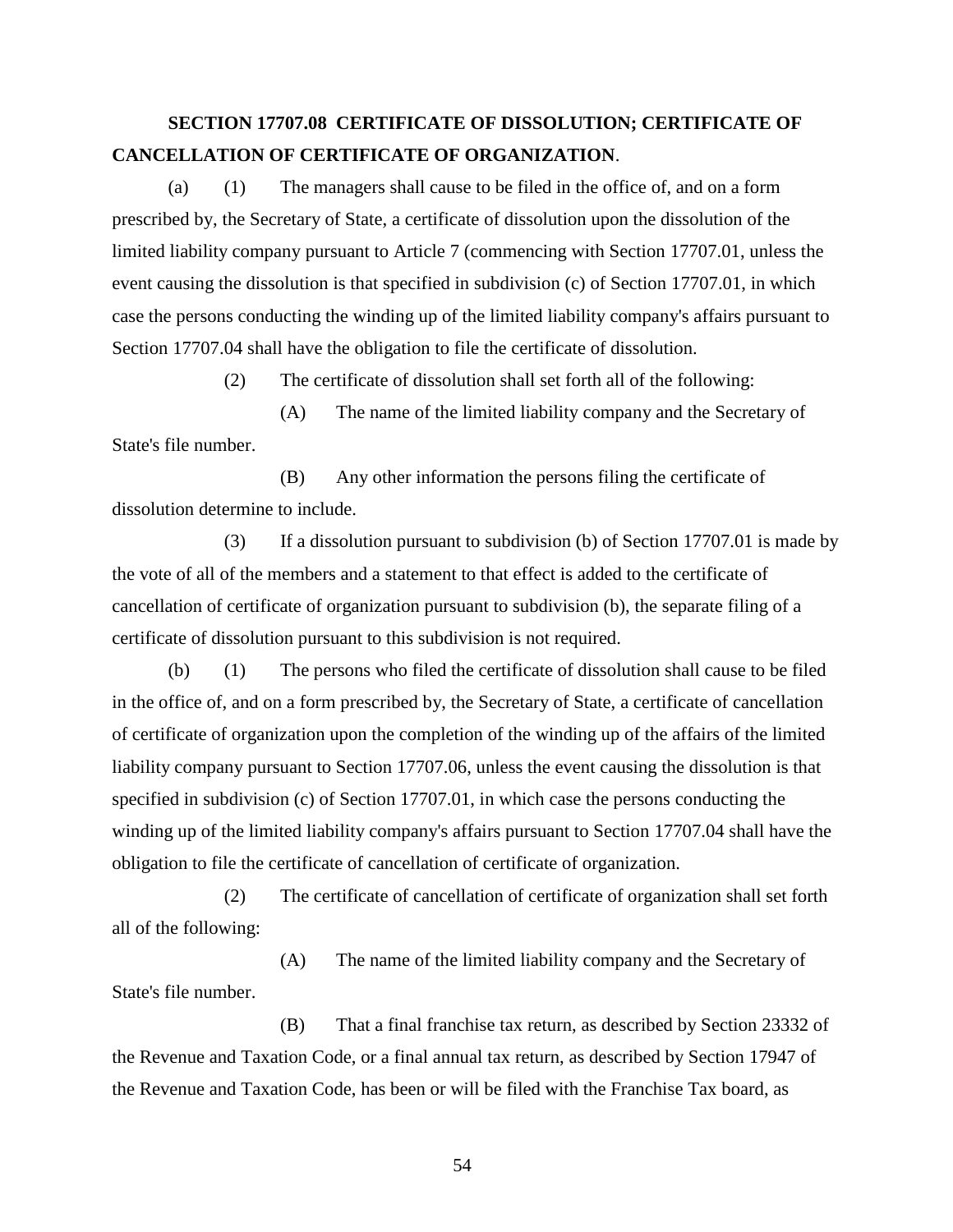required under Part 10.2 (commencing with Section 18401) of Division 2 of the Revenue and Taxation Code.

(C) Any other information the persons filing the certificate of cancellation of certificate of organization determine to include.

(3) The Secretary of State shall notify the Franchise Tax Board of the filing.

### **SECTION 17707.09 CERTIFICATE OF CONTINUATION**.

(a) Notwithstanding the filing of a certificate of dissolution, a majority in interest of the members may cause to be filed, in the office of, and on a form prescribed by, the Secretary of State, a certificate of continuation, in any of the following circumstances:

(1) The business of the limited liability company is to be continued pursuant to a unanimous vote of the remaining members.

(2) The dissolution of the limited liability company was by vote of the members pursuant to subdivision (b) of Section 17707.01 and each member who consented to the dissolution has agreed in writing to revoke his or her vote in favor of or consent to the dissolution.

(3) The limited liability company was not, in fact, dissolved.

(b) The certificate of continuation shall set forth all of the following:

(1) The name of the limited liability company and the Secretary of State's file number.

(2) The grounds provided by subdivision (a) that are the basis for filing the certificate of continuation.

(3) Upon the filing of a certificate of continuation, the certificate of dissolution shall be of no effect from the time of the filing of the certificate of dissolution.

### **SECTION 17707.10 REVIVAL OF LIMITED LIABILITY COMPANY.**

(a) A domestic limited liability company whose certificate of organization has been canceled pursuant to Section 17707.08 may be revived by filing with, and on a form prescribed by, the Secretary of State, a certificate of revival. The certificate of revival shall be accompanied by written confirmation by the Franchise Tax Board that all of the following have been paid to the Franchise Tax Board:

(1) The annual tax due under Section 23038 of the Revenue and Taxation Code;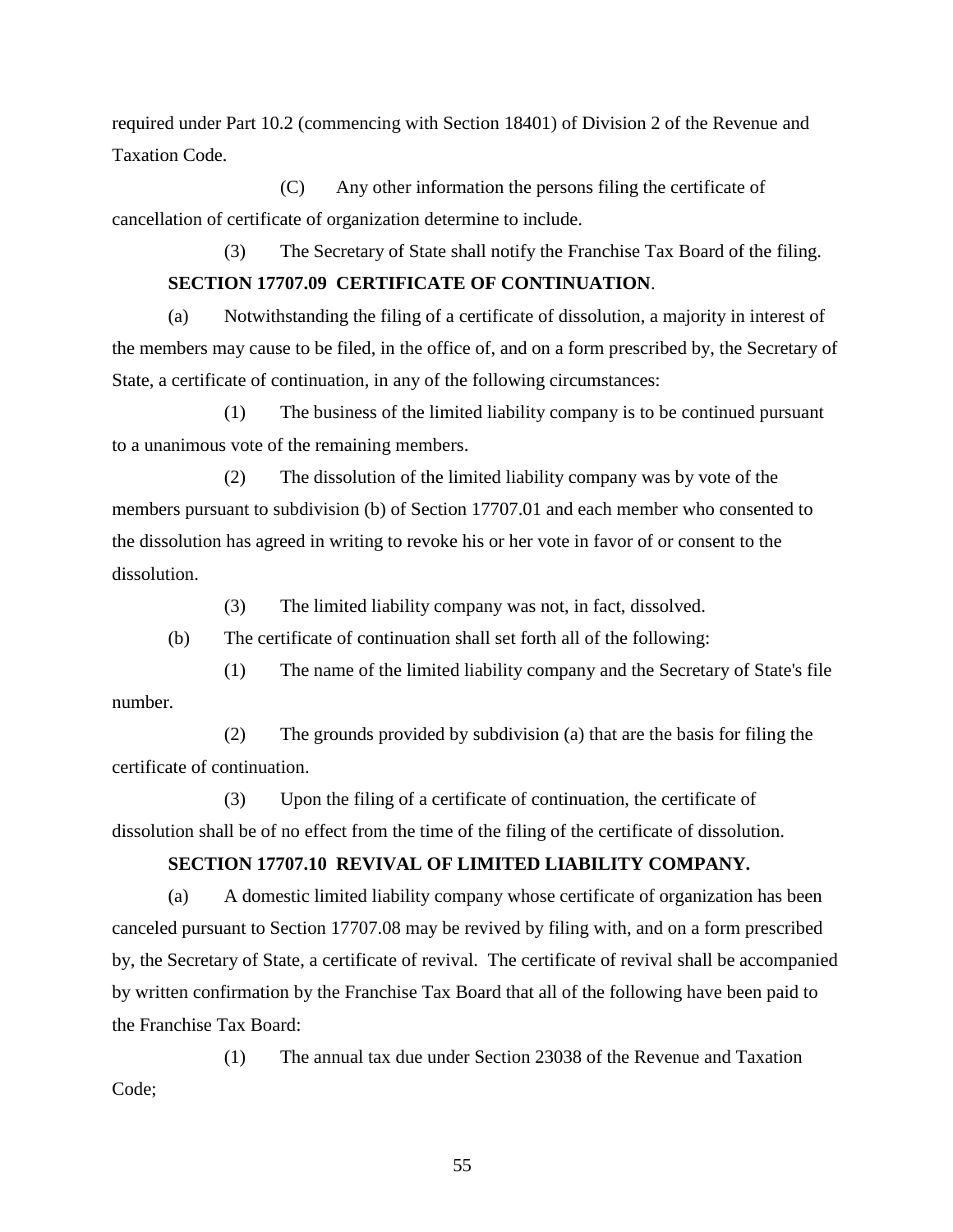(2) The annual fee due under Section 17943 of the Revenue and Taxation Code;

(3) All penalties and interest thereof for each year for which the domestic limited liability company failed to pay such annual tax, including each year between the cancellation of its certificate of organization and its revival.

(b) The certificate of revival shall set forth all of the following:

(1) The name of the limited liability company at the time its certificate of organization was cancelled, and if the name is not available at the time of revival, the name under which the limited liability company is to be revived.

(2) The date of filing of the original certificate of organization.

(3) The address of the limited liability company's designated office.

(4) The name and address of the initial agent for service of process in accordance with paragraph (1) of subdivision (a) of Section 17701.13.

(5) A statement that the certificate of revival is filed by one or more managers of a manager-managed limited liability company or one or more members of a member-managed limited liability company authorized to execute and file the certificate of revival to revive the limited liability company.

(6) The Secretary of State's file number for the original limited liability company.

(7) The name and address of each manager of a manager-managed limited liability company or each member of a member-managed limited liability company.

(8) Any other matters the managers or members executing the certificate of revival determine to include therein.

(c) The certificate of revival should be deemed to be an amendment to the certificate of organization, and the limited liability company shall not be required to take any further action to amend its certificate of organization pursuant to Section 17702.02 with respect to the matter set forth in the certificate of revival.

(d) Upon the filing of the certificate of revival, the limited liability company shall be revived with the same force and effect as if the certificate of organization had not been canceled pursuant to Section 17707.08. The revival shall validate all contracts, acts, matters, and things made, done, and performed by the limited liability company, its managers, members, employees,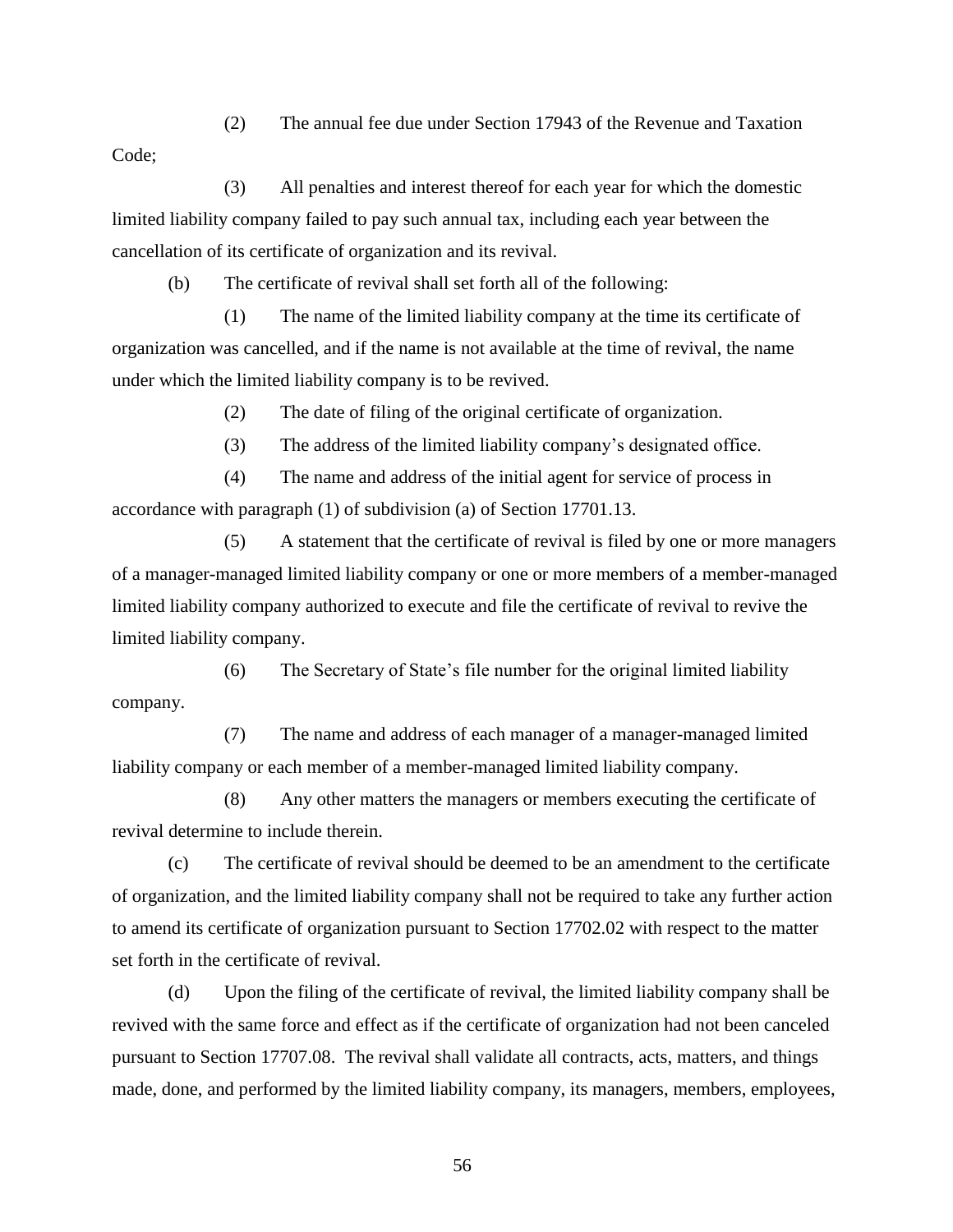and agents following the time its certificate of organization was canceled pursuant to Section 17702.08 with the same force and effect and all intents and purposes as if the certificate of organization had remained in full force and effect. This provision shall apply provided that third parties are relying on the acts of the limited liability company, its managers, members, employees, and agents. All real and personal property, and all rights and interests, that belong to a limited liability company at the time its certificate of organization was cancelled pursuant to Section 17707.08 or that were acquired by the limited liability company following the cancellation of the certificate of organization, that were not disposed of prior to the time of its revival, shall be vested in the limited liability company after its revival as fully as if they were held by the limited liability company at, and during the time after, as the case may be, the time the certificate of organization was cancelled. After its revival, the limited liability company and its managers or members shall have all of the same liability for contracts, acts, matters, and things made, done, or performed in the limited liability company's name and on behalf of its managers, members, employees, and agents, as the limited liability company and its members would have had if the limited liability company's certificate of organization had at all times remained in full force and effect.

## **SECTION 17707.11 REVIVAL AFTER DISSOLUTION OF A SERIES.**

(a) A series that has been dissolved may be revived upon compliance with the following conditions:

(1) The affirmative vote or consent shall have been obtained from the members or other persons of the series entitled to vote or consent at the time that is.

(i) Required for revival under its operating agreement; or

(ii) If its operating agreement does not state the vote or consent required for reinstatement of that series, sufficient for dissolution of a series under this title, or such greater or lesser vote or consent as is required for dissolution of a series under its operating agreement;

(2) The members and other persons of a series having authority under this Act and under its operating agreement to bring about or prevent dissolution of a series shall not have, before or at the time of the vote or consent required by paragraph (1) of this subsection (a), voted against revival of a series or delivered to the limited liability company their written objection to revival of a series; and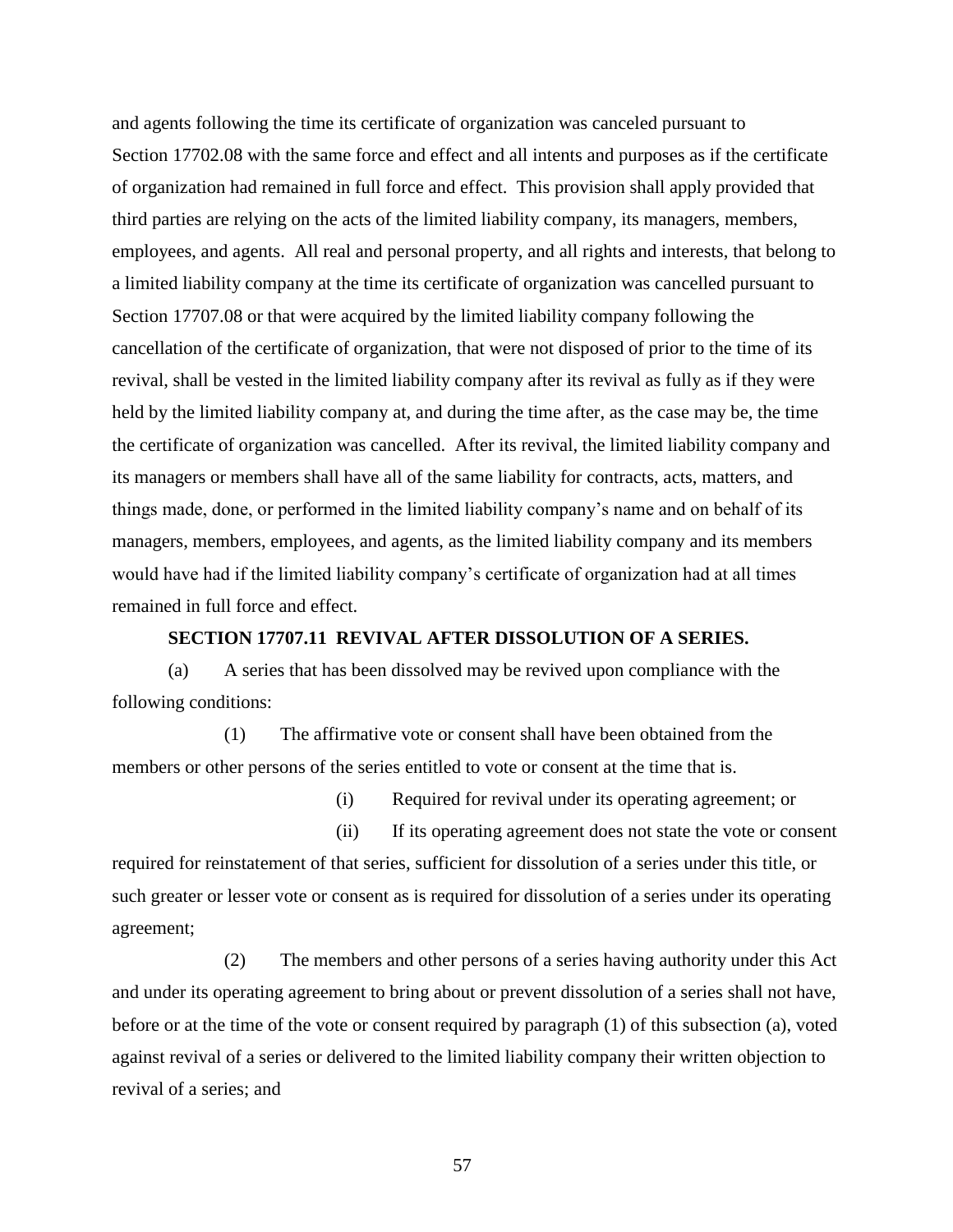(3) In the case of a series dissolved in a judicial proceeding pursuant to Section 17707.03 initiated by one or more of the members of the series, the affirmative vote or consent of each such member shall have been obtained and shall be included in the vote or consent required by paragraph (1) of this subsection (a).

(b) To the extent that an operating agreement provides for the voting rights of members or other persons of a series, for the calling of meetings, for notices of meetings, for consents and actions of members and other persons of the series without a meeting, for establishing a record date for meetings, or for other matters concerning the voting or consent of members and other persons of the series, those provisions shall govern the vote or consent required by paragraph (1) of subsection (a) of this section with respect to the series and the vote or objection of members and other persons of the series provided for in paragraph (2) of subsection (a) of this section with respect to the series.

(c) The revival shall validate all contracts, acts, matters, and things made, done, and performed by the series, its managers, members, employees, and agents following the time its dissolution with the same force and effect and all intents and purposes as if the series had remained in full force and effect. This provision shall apply provided that third parties are relying on the acts of the limited liability company, its managers, members, employees, and agents. All real and personal property, and all rights and interests, that belong to a series at the time its dissolution or that were acquired by the series following the dissolution, that were not disposed of prior to the time of its revival, shall be vested in the series after its revival as fully as if they were held by the series at, and during the time after, as the case may be, the time the dissolution. After its revival, the series and its managers or members shall have all of the same liability for contracts, acts, matters, and things made, done, or performed in the series' name and on behalf of its managers, members, employees, and agents, as the series and its members would have had if the series had at all times remained in full force and effect.

## **California Code Comment**

This Section differs from Section 17707.10 since dissolution of a series does not require a public filing.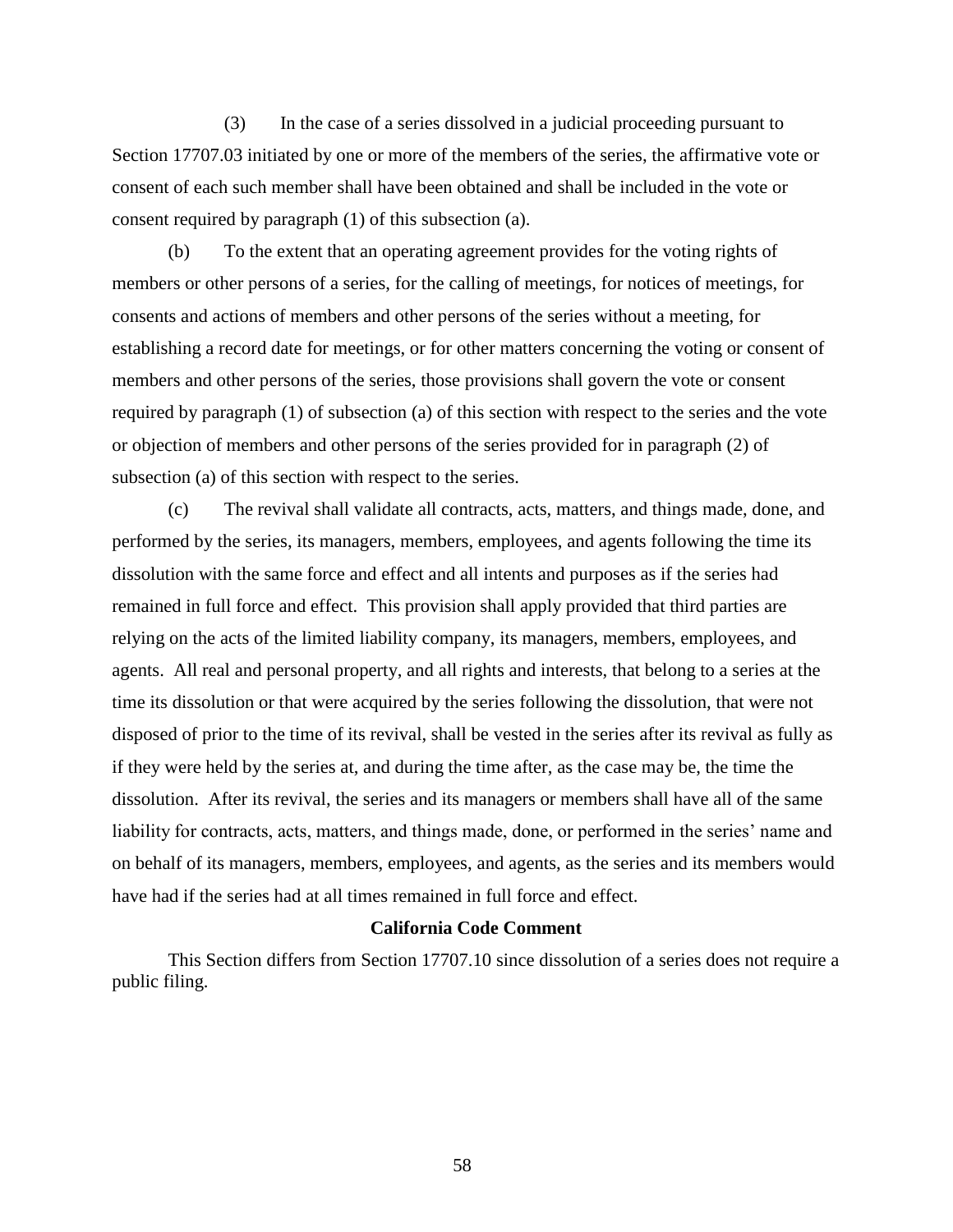#### **ARTICLE 8**

#### **FOREIGN LIMITED LIABILITY COMPANIES**

#### **SECTION 17708.01 GOVERNING LAW**.

(a) The law of the state or other jurisdiction under which a foreign limited liability company is formed governs:

(1) the organization of the limited liability company, its internal affairs, and the authority of its members and managers; and

(2) the liability of a member as member and a manager as manager for the debts, obligations, or other liabilities of the limited liability company or a series thereof.

(b) A foreign limited liability company may not be denied a certificate of authority by reason of any difference between the law of the jurisdiction under which the limited liability company is formed and the law of this state.

(c) A certificate of authority does not authorize a foreign limited liability company to engage in any business or exercise any power that a limited liability company may not engage in or exercise in this state.

#### **SECTION 17708.02 APPLICATION FOR CERTIFICATE OF AUTHORITY**.

(a) A foreign limited liability company, or a series thereof, may apply for a certificate of authority to transact business in this state by delivering an application to the Secretary of State for filing. The application shall state:

(1) the name of the limited liability company and, if the name does not comply with Section 17701.08, an alternate name adopted pursuant to Section 17708.05(a);

(2) the name of the state or other jurisdiction under whose law the limited liability company is formed;

(3) the street and mailing addresses of the limited liability company's principal office and, if the law of the jurisdiction under which the limited liability company is formed require the limited liability company to maintain an office in that jurisdiction, the street and mailing addresses of the required office;

(4) the name and street and mailing addresses of the limited liability company's initial agent for service of process in this state; and

(5) if the foreign limited liability company is a low-profit limited liability company, the foreign limited liability company shall comply with Section 17701.08.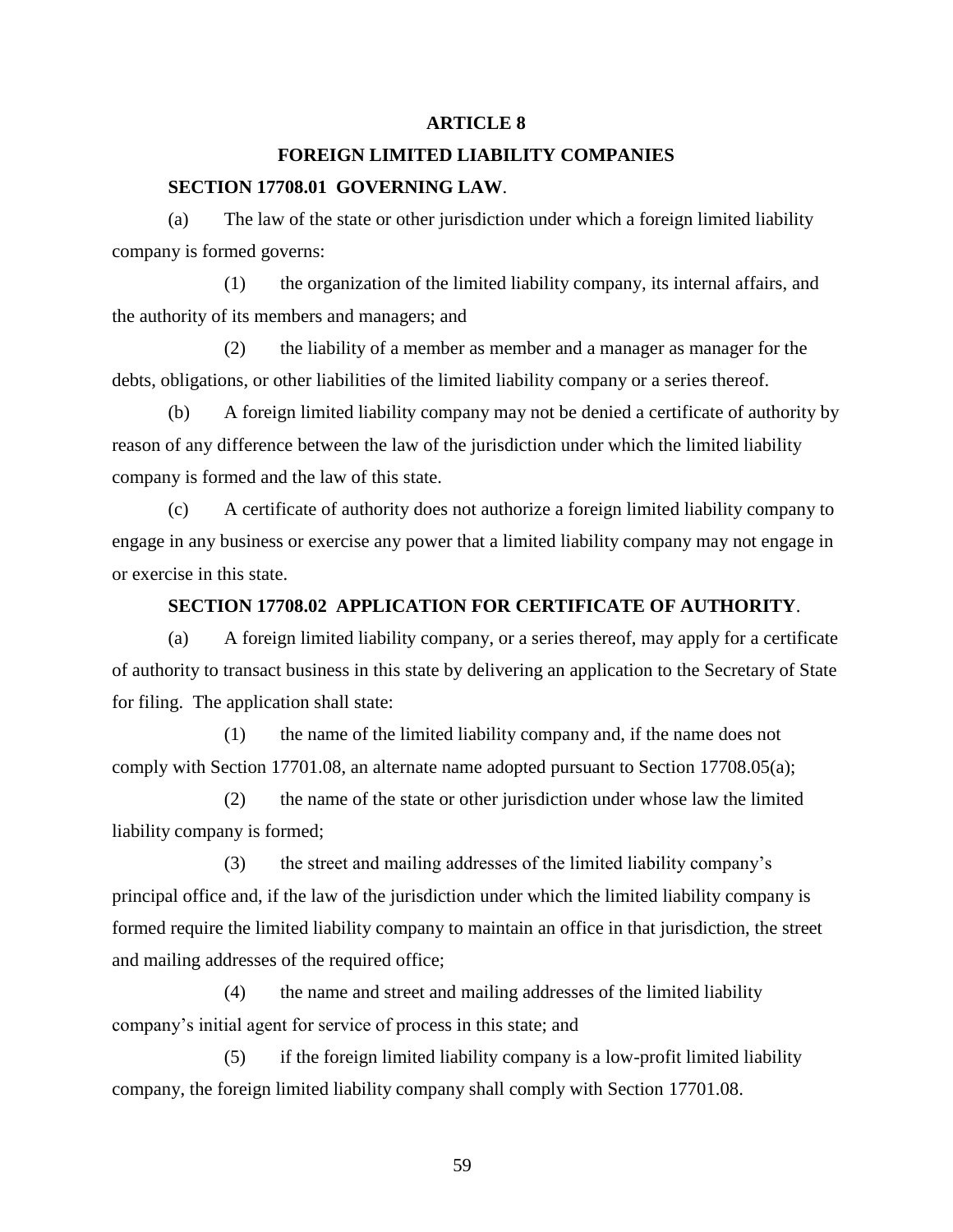(b) A foreign limited liability company shall deliver with a completed application under subsection (a) a certificate of existence or a record of similar import signed by the Secretary of State or other official having custody of the limited liability company's publicly filed records in the state or other jurisdiction under whose law the limited liability company is formed.

(c) The Secretary of State shall include with instructional materials, provided in conjunction with registration under subdivision (a), a notice that filing the registration will obligate the limited liability company to pay an annual tax to the Franchise Tax Board pursuant to Section 17941 of the Revenue and Taxation Code. That notice shall be updated annually to specify the dollar amount of the tax.

(d) If a foreign limited liability company establishes or provides for the establishment of one or more series of assets, that fact shall be so stated on the statement of foreign qualification. In addition, the foreign limited liability company shall state on the statement of foreign qualification whether the debts, liabilities and obligations incurred, contracted for or otherwise existing with respect to a series, if any, shall be enforceable against the assets of that series only, and not against the assets of the foreign limited liability company generally or any other series thereof, and whether any of the debts, liabilities, obligations and expenses incurred, contracted for or otherwise existing with respect to the foreign limited liability company generally or any other series thereof shall be enforceable against the assets of that series.

# **SECTION 17708.03 ACTIVITIES NOT CONSTITUTING TRANSACTING BUSINESS**.

(a) A foreign limited liability company that enters into repeated and successive transactions of business in this state, other than in interstate or foreign commerce, is considered to be transacting business in this state within the meaning of this article.

(b) Without excluding other activities which may not be considered to be transacting business in this state within the meaning of this article, activities of a foreign limited liability company, or a series thereof, which do not constitute transacting such business in this state include:

(1) Maintaining or defending any action or suit or any administrative or arbitration proceeding, or effecting the settlement thereof, or the settlement of claims or disputes;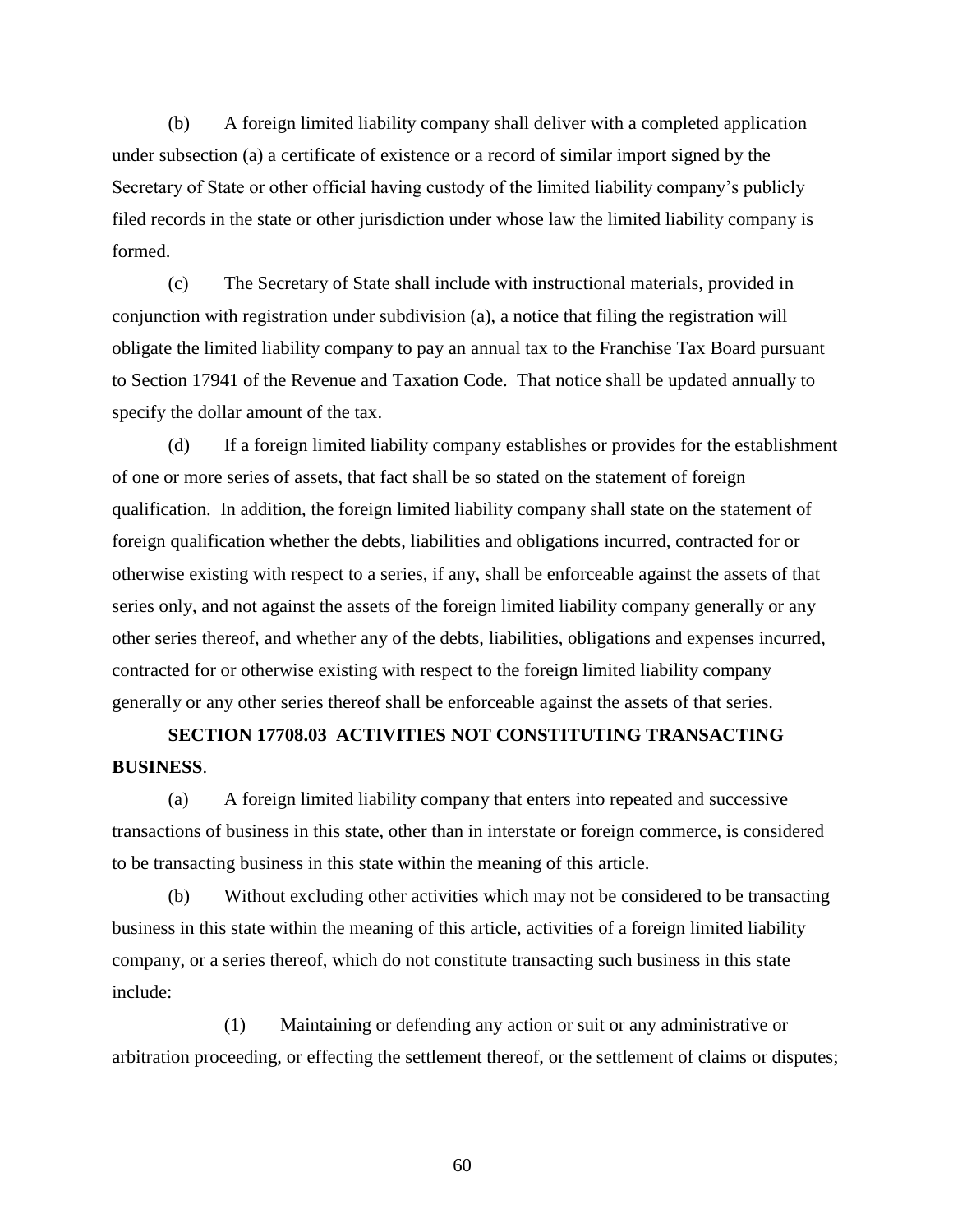(2) carrying on any activity concerning its internal affairs, including holding meetings of its members or managers;

(3) maintaining accounts in financial institutions;

(4) maintaining offices or agencies for the transfer, exchange, and registration of the limited liability company's own securities or maintaining trustees or depositories with respect to those securities;

(5) selling through independent contractors;

(6) soliciting or procuring orders, whether by mail or electronic means or through employees or agents or otherwise, if the orders require acceptance outside this state before they become contracts;

(7) creating or acquiring indebtedness, evidences of indebtedness, mortgages, liens, or security interests in real or personal property;

(8) securing or collecting debts or enforcing mortgages or other security interests in property securing the debts and holding, protecting, or maintaining property so acquired;

(9) conducting an isolated transaction that is completed within 180 days and is not in the course of a number of repeated transactions of a like nature; and

(10) transacting business in interstate commerce.

(c) Without excluding other activities which may not be considered to be transacting business in this state within the meaning of this article, a foreign limited liability company, or a series thereof, shall not be considered to be transacting such business in this state merely because its subsidiary transacts such business in this state, or merely because of its status as any one or more of the following:

(1) a shareholder of a domestic corporation;

(2) a shareholder of a foreign corporation transacting intrastate business;

(3) a limited partner of a foreign limited partnership transacting intrastate

business

(4) a limited partner of a domestic limited partnership

(5) a member or manager of a foreign limited liability company transacting intrastate business; or

(6) a member or manager of a domestic limited liability company.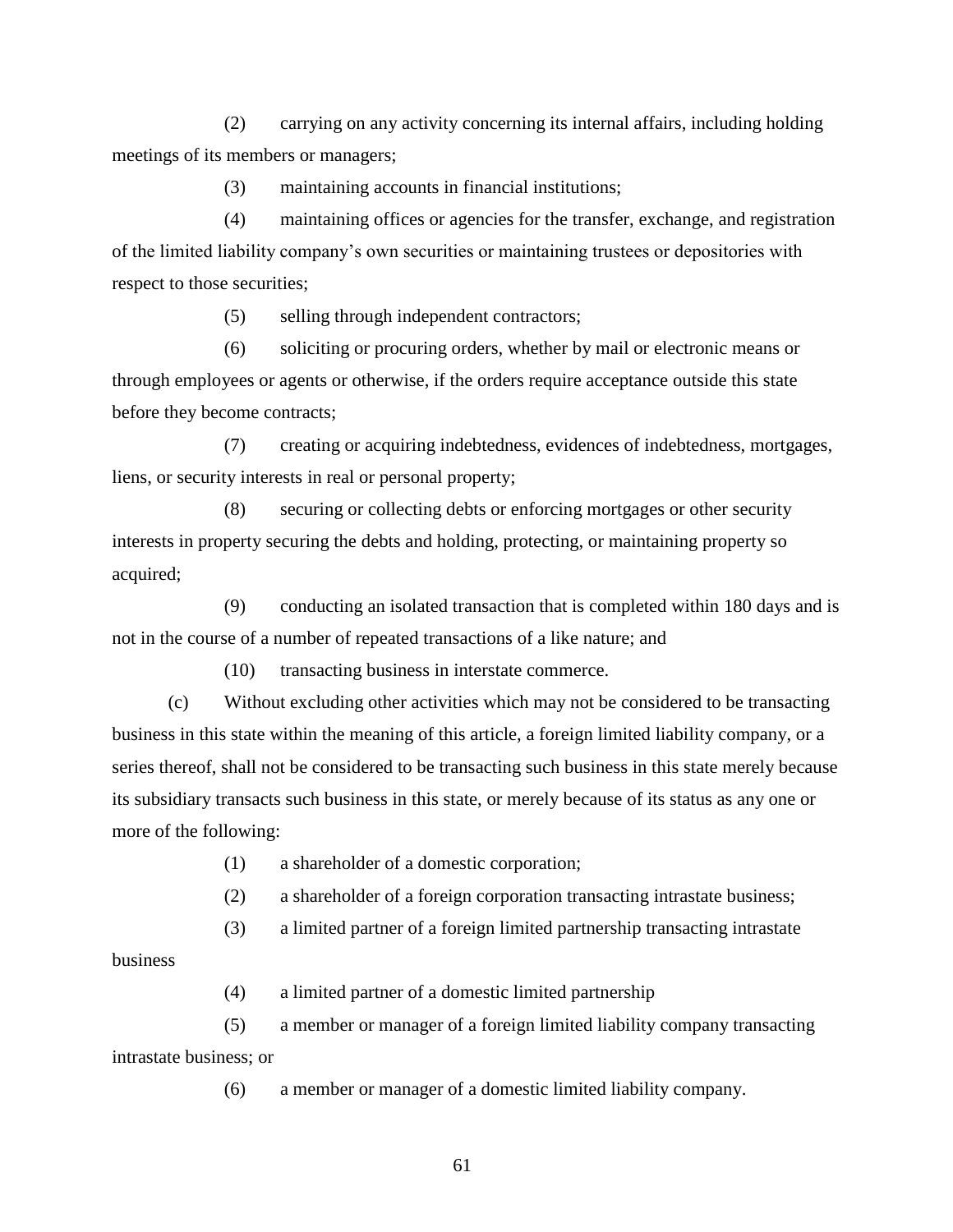(d) A person shall not be deemed to be transacting business in this state within the meaning of this article merely because of its status as a member or manager of a domestic limited liability company, or a series thereof, or a foreign limited liability company registered to transact intrastate business in this state.

(e) This section does not apply in determining the contacts or activities that may subject a foreign limited liability company, or a series thereof, to service of process, taxation, or regulation under law of this state other than this article.

**SECTION 17708.04 FILING OF CERTIFICATE OF AUTHORITY**. Unless the Secretary of State determines that an application for a certificate of authority does not comply with the filing requirements of this article, the Secretary of State, upon payment of all filing fees, shall file the application of a foreign limited liability company, prepare, sign, and file a certificate of authority to transact business in this state, and send a copy of the filed certificate, together with a receipt for the fees, to the limited liability company or its representative.

# **SECTION 17708.05 NONCOMPLYING NAME OF FOREIGN LIMITED LIABILITY COMPANY**.

(a) A foreign limited liability company whose name does not comply with Section 17701.08 may not obtain a certificate of authority until it adopts, for the purpose of transacting business in this state, an alternate name that complies with Section 17701.08. A foreign limited liability company that adopts an alternate name under this subsection and obtains a certificate of authority with the alternate name need not comply with fictitious or assumed name statute. After obtaining a certificate of authority with an alternate name, a foreign limited liability company shall transact business in this state under the alternate name unless the limited liability company is authorized under fictitious or assumed name statute to transact business in this state under another name.

(b) If a foreign limited liability company, or a series thereof, authorized to transact business in this state changes its name to one that does not comply with Section 17701.08, it may not thereafter transact business in this state until it complies with subsection (a) and obtains an amended certificate of authority.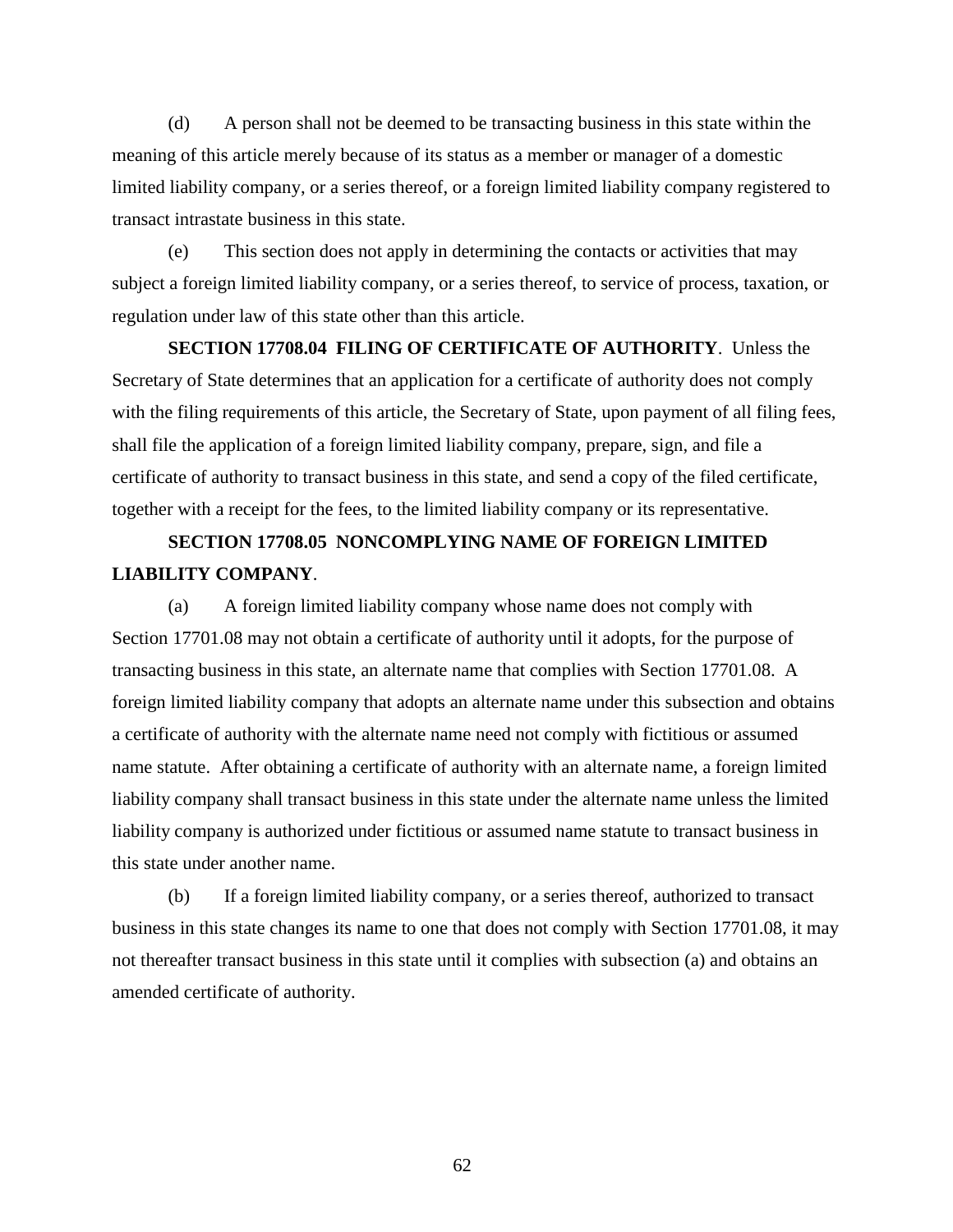### **SECTION 17708.06 REVOCATION OF CERTIFICATE OF AUTHORITY**.

(a) A certificate of authority of a foreign limited liability company to transact business in this state may be revoked by the Secretary of State in the manner provided in subsections (b) and (c) if the limited liability company does not:

(1) pay, within 60 days after the due date, any fee, tax, or penalty due to the Secretary of State under this article or law other than this article;

(2) deliver, within 60 days after the due date, its annual report required under Section 17702.09;

(3) appoint and maintain an agent for service of process as required by Section 17701.13(b); or

(4) deliver for filing a statement of a change under Section 17701.14 within 30 days after a change has occurred in the name or address of the agent.

(b) To revoke a certificate of authority of a foreign limited liability company, the Secretary of State shall prepare, sign, and file a notice of revocation and send a copy to the limited liability company's agent for service of process in this state, or if the limited liability company does not appoint and maintain a proper agent in this state, to the limited liability company's designated office. The notice shall state:

(1) the revocation's effective date, which shall be at least 60 days after the date the Secretary of State sends the copy; and

(2) the grounds for revocation under subsection (a).

(c) The authority of a foreign limited liability company and all series thereof, to transact business in this state ceases on the effective date of the notice of revocation unless before that date the limited liability company cures each ground for revocation stated in the notice filed under subsection (b). If the limited liability company cures each ground, the Secretary of State shall file a record so stating.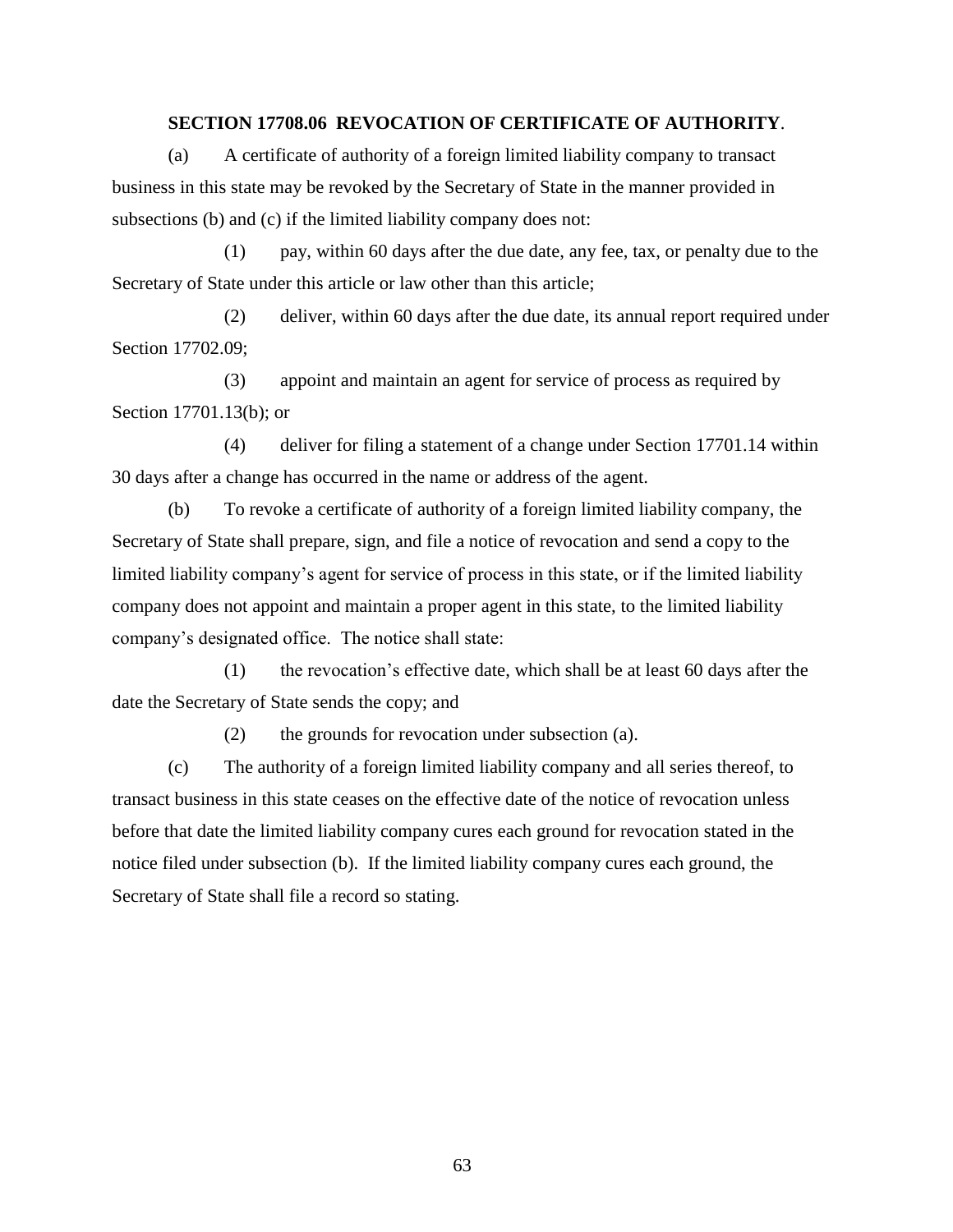### **SECTION 17708.07 CANCELLATION OF CERTIFICATE OF AUTHORITY**. To

cancel its certificate of authority to transact business in this state, a foreign limited liability company shall deliver to the Secretary of State for filing a notice of cancellation stating the name of the limited liability company and that the limited liability company desires to cancel its certificate of authority. The certificate is canceled when the notice becomes effective.

# **SECTION 17708.08 EFFECT OF FAILURE TO HAVE CERTIFICATE OF AUTHORITY**.

(a) A foreign limited liability company, or a series thereof, transacting business in this state may not maintain an action or proceeding in this state unless it has a certificate of authority to transact business in this state.

(b) The failure of a foreign limited liability company, or a series thereof, to have a certificate of authority to transact business in this state does not impair the validity of a contract or act of the limited liability company or prevent the limited liability company from defending an action or proceeding in this state.

(c) A member or manager of a foreign limited liability company, or a series thereof, is not liable for the debts, obligations, or other liabilities of the limited liability company solely because the limited liability company transacted business in this state without a certificate of authority.

(d) If a foreign limited liability company, or a series thereof, transacts business in this state without a certificate of authority or cancels its certificate of authority, it appoints the Secretary of State as its agent for service of process for rights of action arising out of the transaction of business in this state.

**SECTION 17708.09 ACTION BY ATTORNEY GENERAL**. The Attorney General may maintain an action to enjoin a foreign limited liability company from transacting business in this state in violation of this title.

#### **ARTICLE 9**

#### **ACTIONS BY MEMBERS**

**SECTION 17709.01 DIRECT ACTION BY MEMBER**. Any member of a series, foreign or domestic limited liability company may bring a class action on behalf of all or a class of members to enforce any claim common to those members and any such action shall be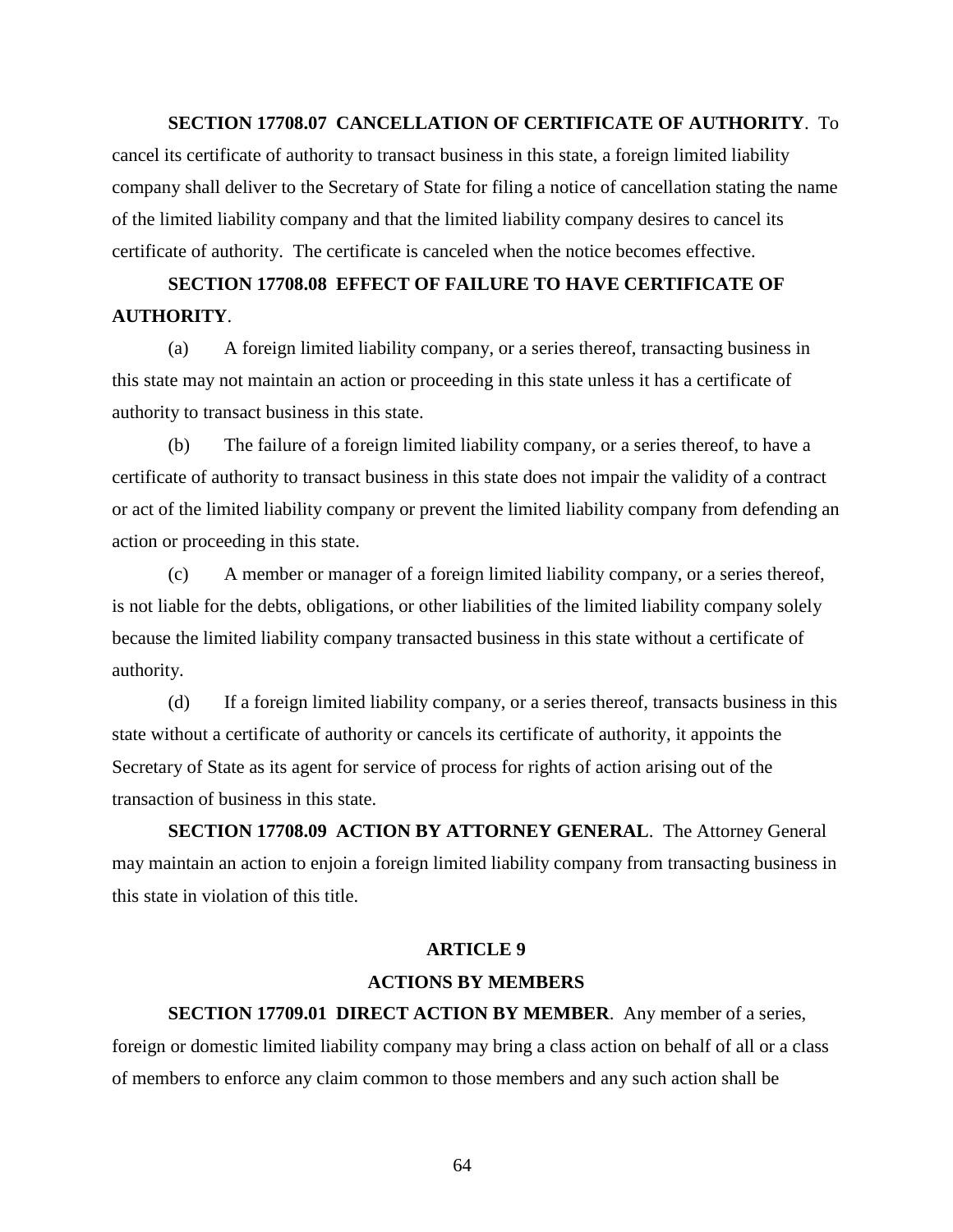governed by the law governing class actions generally, provided that in order to maintain the class action there shall be no requirement that the class be so numerous that joinder of all members of the class is impracticable.

#### **SECTION 17709.02 DERIVATIVE ACTION**.

(a) No action shall be instituted or maintained in right of any domestic or foreign limited liability company by any member of the limited liability company, or a series thereof, unless both of the following conditions exist:

(1) The plaintiff alleges in the complaint that plaintiff was a member of record, or beneficiary, at the time of the transaction or any part thereof of which plaintiff complains, or that plaintiff's interest thereafter devolved upon plaintiff by operation of law from a member who was a member at the time of the transaction or any part thereof complained of. Any member who does not meet these requirements may nevertheless be allowed in the discretion of the court to maintain the action on a preliminary showing to and determination by the court, by motion and after a hearing at which the court shall consider any evidence, by affidavit or testimony, as it deems material, of all of the following:

(A) There is a strong prima facie case in favor of the claim asserted on behalf of the limited liability company or a series thereof.

(B) No other similar action has been or is likely to be instituted.

(C) The plaintiff acquired the interest before there was disclosure to the public or to the plaintiff of the wrongdoing of which plaintiff complains.

(D) Unless the action can be maintained, the defendant may retain a gain derived from defendant's willful breach of a fiduciary duty.

(E) The requested relief will not result in unjust enrichment of the limited liability company or any member of the limited liability company or a series thereof.

(2) The plaintiff alleges in the complaint with particularity plaintiff's efforts to secure from the managers the action plaintiff desires or the reasons for not making that effort, and alleges further that plaintiff has either informed the limited liability company, or a series thereof, or the managers in writing of the ultimate facts of each cause of action against each defendant or delivered to the limited liability company or the managers a true copy of the complaint that plaintiff proposes to file.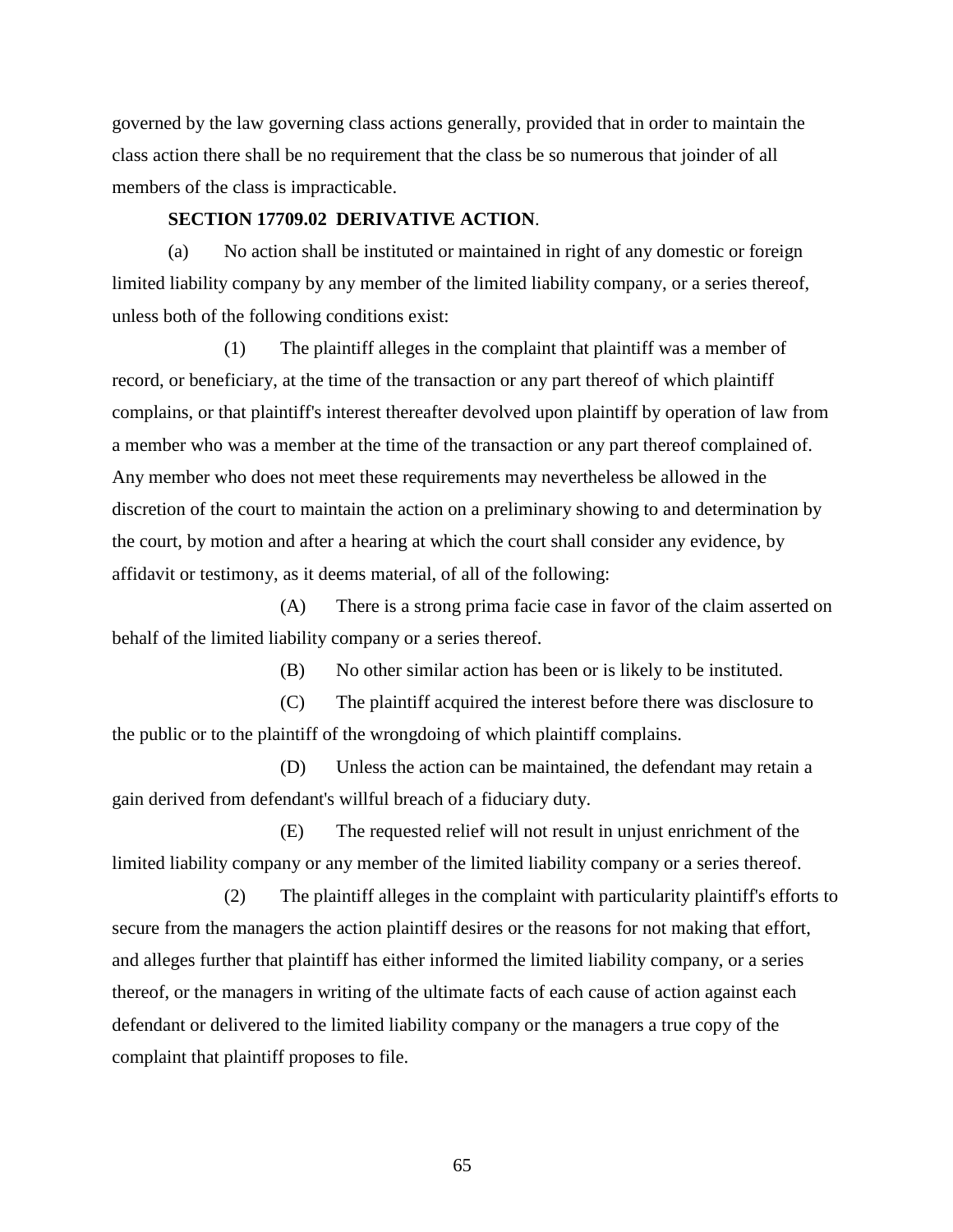(b) In any action referred to in subdivision (a), at any time within 30 days after service of summons upon the limited liability company or upon any defendant who is a manager of the limited liability company, or a series thereof, or held that position at the time of the acts complained of, the limited liability company or the defendant may move the court for an order, upon notice and hearing, requiring the plaintiff to furnish security as hereinafter provided. The motion shall be based upon one or both of the following grounds:

(1) That there is no reasonable possibility that the prosecution of the cause of action alleged in the complaint against the moving party will benefit the limited liability company, or a series thereof, or its members.

(2) That the moving party, if other than the limited liability company, or a series thereof, did not participate in the transaction complained of in any capacity. The court, on application of the limited liability company, or a series thereof, or any defendant, may, for good cause shown, extend the 30-day period for an additional period not exceeding 60 days.

(c) At the hearing upon any motion pursuant to subdivision (b), the court shall consider evidence, written or oral, by witnesses or affidavit, as may be material (1) to the ground upon which the motion is based, or (2) to a determination of the probable reasonable expenses, including attorneys' fees, of the limited liability company, or a series thereof, and the moving party that will be incurred in the defense of the action.

If the court determines, after hearing the evidence adduced by the parties, that the moving party has established a probability in support of any of the grounds upon which the motion is based, the court shall fix the nature and amount of security, not to exceed fifty thousand dollars (\$50,000), to be furnished by the plaintiff for reasonable expenses, including attorneys' fees, that may be incurred by the moving party and the limited liability company in connection with the action. A ruling by the court on the motion shall not be a determination of any issue in the action or of the merits thereof. The amount of the security may thereafter be increased or decreased in the discretion of the court upon a showing that the security provided has or may become inadequate or is excessive, but the court may not in any event increase the total amount of the security beyond fifty thousand dollars (\$50,000) in the aggregate for all defendants. If the court, upon a motion, makes a determination that security shall be furnished by the plaintiff as to any one or more defendants, the action shall be dismissed as to that defendant or defendants, unless the security required by the court has been furnished within any reasonable time as may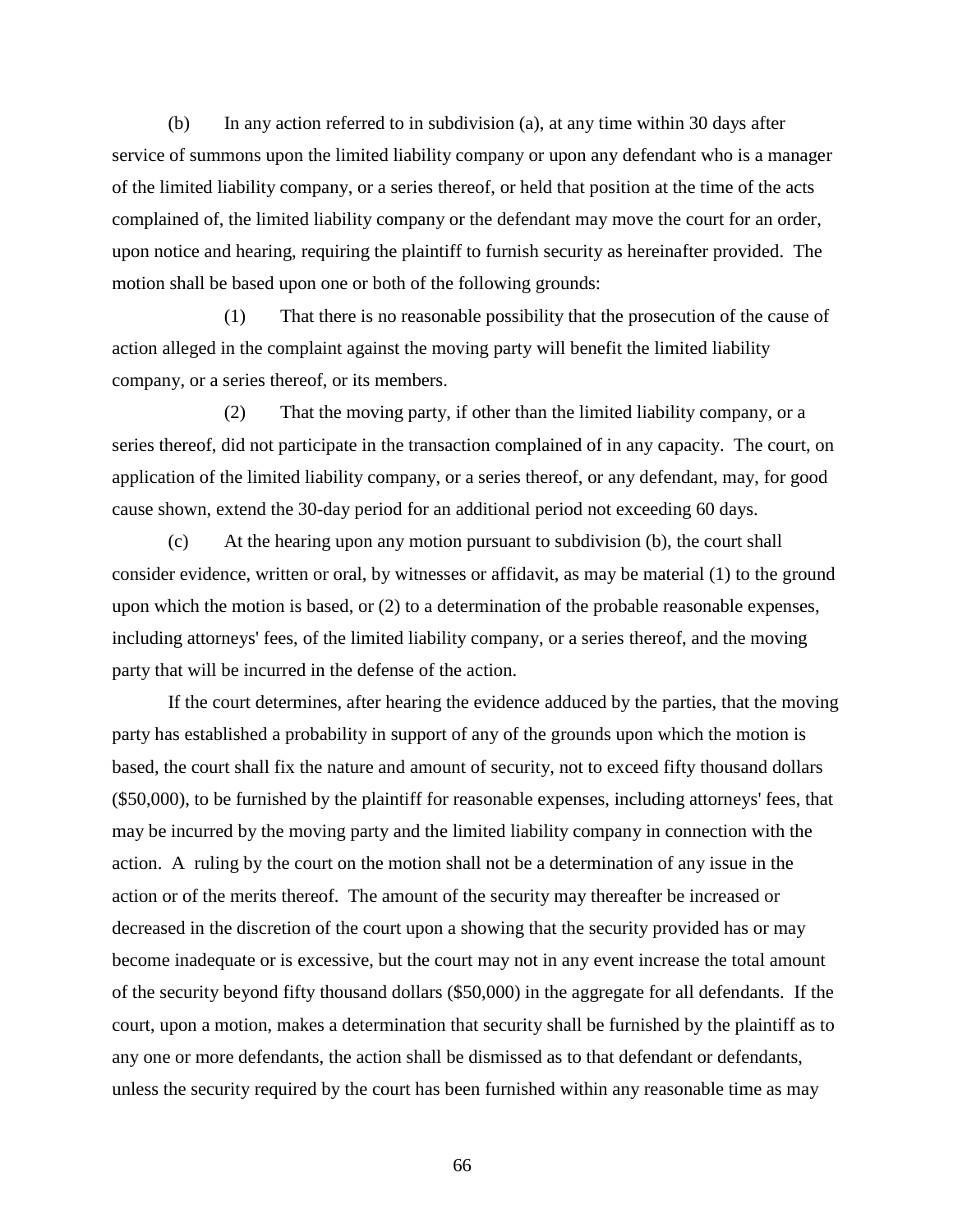be fixed by the court. The limited liability company and the moving party shall have recourse to the security in the amount that the court determines upon the termination of the action.

(d) If the plaintiff, either before or after a motion is made pursuant to subdivision (b), or any order or determination pursuant to that motion, posts good and sufficient bond or bonds in the aggregate amount of fifty thousand dollars (\$50,000) to secure the reasonable expenses of the parties entitled to make the motion, the plaintiff shall be deemed to have complied with the requirements of this section and with any order for security made pursuant to this section. Any motion then pending shall be dismissed and no further or additional bond or other security shall be required.

(e) If a motion is filed pursuant to subdivision (b), no pleadings need be filed by the limited liability company or any other defendant and the prosecution of the action shall be stayed until 10 days after the motion has been disposed of.

#### **SECTION 17709.03 SPECIAL LITIGATION COMMITTEE**.

(a) If a limited liability company is named as or made a party in a derivative proceeding, the limited liability company may appoint a special litigation committee to investigate the claims asserted in the proceeding and determine whether pursuing the action is in the best interests of the limited liability company. If the limited liability company appoints a special litigation committee, on motion by the committee made in the name of the limited liability company, except for good cause shown, the court shall stay discovery for the time reasonably necessary to permit the committee to make its investigation. This subsection does not prevent the court from enforcing a person's right to information under Section 17704.10 or, for good cause shown, granting extraordinary relief in the form of a temporary restraining order or preliminary injunction.

(b) A special litigation committee may be composed of one or more disinterested and independent individuals, who may be members.

(c) A special litigation committee may be appointed:

(1) in a member-managed limited liability company:

(A) by the consent of a majority of the members not named as defendants or plaintiffs in the proceeding; and

(B) if all members are named as defendants or plaintiffs in the proceeding, by a majority of the members named as defendants; or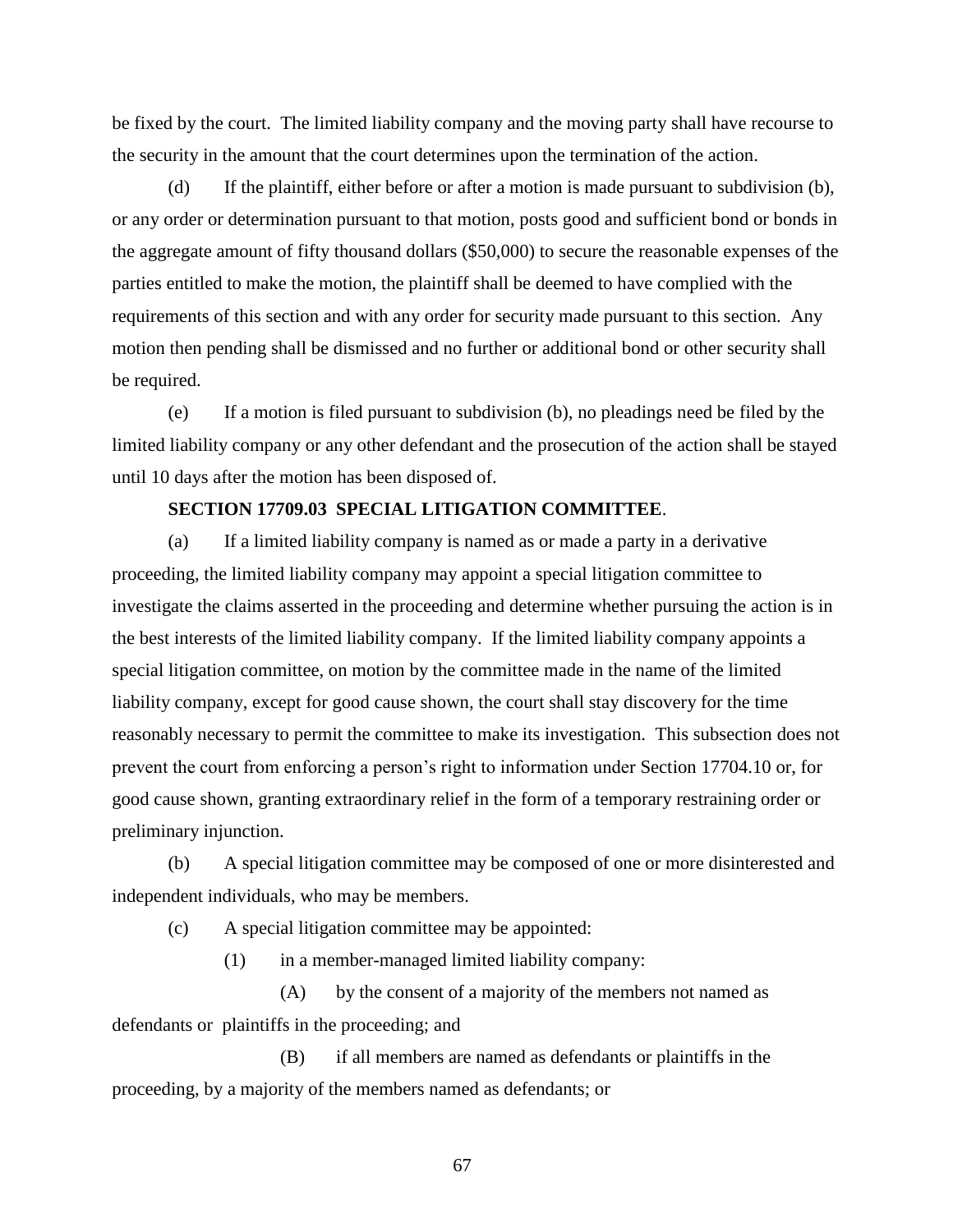(2) in a manager-managed limited liability company:

(A) by a majority of the managers not named as defendants or plaintiffs in the proceeding; and

(B) if all managers are named as defendants or plaintiffs in the proceeding, by a majority of the managers named as defendants.

(d) After appropriate investigation, a special litigation committee may determine that it is in the best interests of the limited liability company that the proceeding:

- (1) continue under the control of the plaintiff;
- (2) continue under the control of the committee;
- (3) be settled on terms approved by the committee; or
- (4) be dismissed.

(e) After making a determination under subsection (d), a special litigation committee shall file with the court a statement of its determination and its report supporting its determination, giving notice to the plaintiff. The court shall determine whether the members of the committee were disinterested and independent and whether the committee conducted its investigation and made its recommendation in good faith, independently, and with reasonable care, with the committee having the burden of proof. If the court finds that the members of the committee were disinterested and independent and that the committee acted in good faith, independently, and with reasonable care, the court shall enforce the determination of the committee. Otherwise, the court shall dissolve the stay of discovery entered under subsection (a) and allow the action to proceed under the direction of the plaintiff.

## **ARTICLE 10**

## **MERGER AND CONVERSION**

#### **SECTION 17710.01 DEFINITIONS**.

For purposes of this article, the following definitions apply:

(a) "Converted entity" means the other business entity or foreign other business entity or foreign limited liability company that results from a conversion of a domestic limited liability company under this chapter.

(b) "Converted limited liability company" means a domestic limited liability company that results from a conversion of an other business entity or a foreign other business entity or a foreign limited liability company pursuant to Section 17710.08.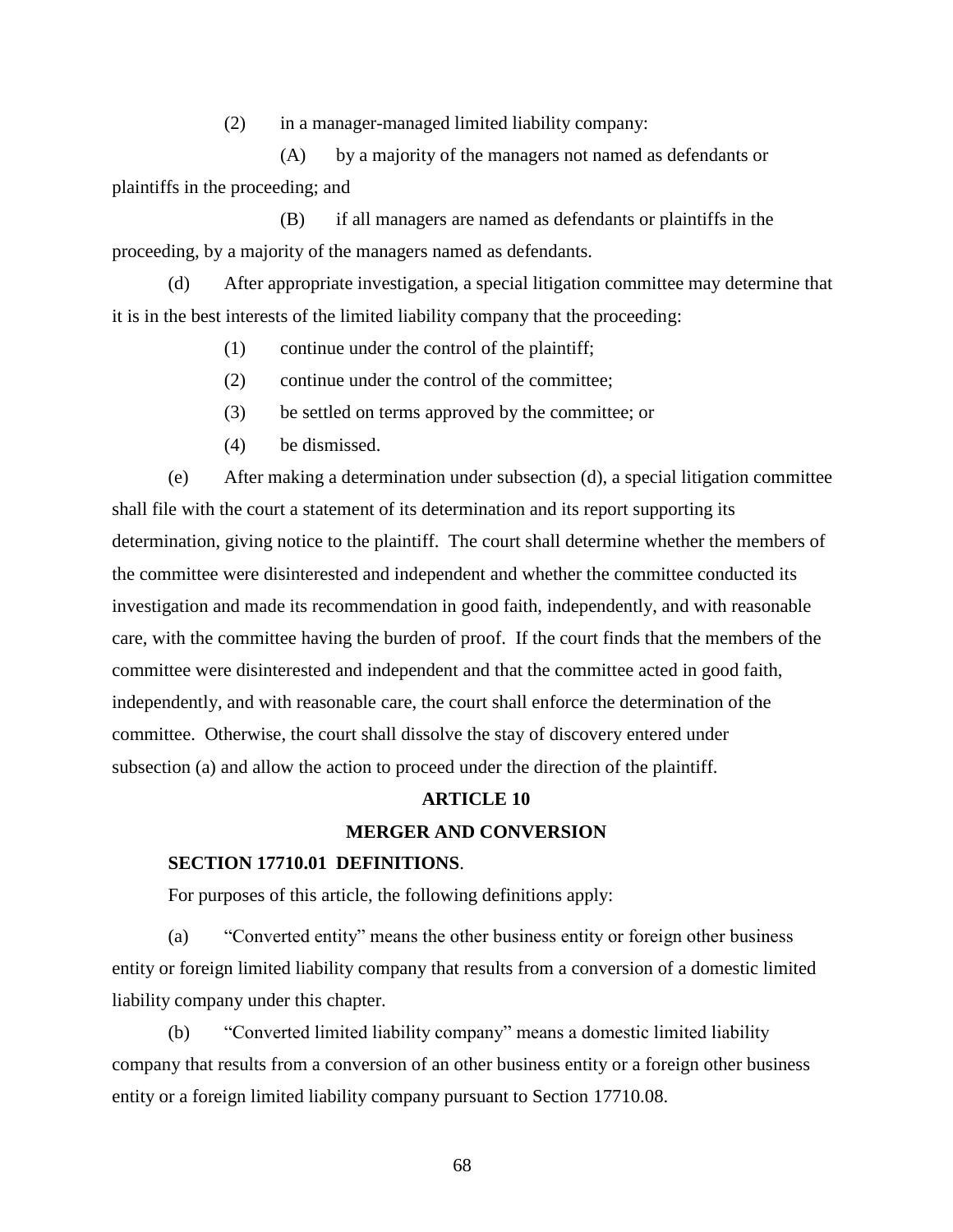(c) "Converting limited liability company" means a domestic limited liability company that converts to an other business entity or a foreign other business entity or a foreign limited liability company pursuant to this chapter.

(d) "Converting entity" means an other business entity or a foreign other business entity or a foreign limited liability company that converts to a domestic limited liability company pursuant to the terms of Section 17710.08.

(e) "Constituent corporation" means a corporation that is merged with or into one or more limited liability companies or other business entities and that includes a surviving corporation.

(f) "Constituent limited liability company" means a limited liability company that is merged with or into one or more other limited liability companies or other business entities and that includes a surviving limited liability company.

(g) "Constituent other business entity" means an other business entity that is merged with or into one or more limited liability companies and that includes a surviving other business entity.

(h) "Disappearing limited liability company" means a constituent limited liability company that is not the surviving limited liability company.

(i) "Disappearing other business entity" means a constituent other business entity that is not the surviving other business entity.

(j) "Foreign other business entity" means an other business entity formed under the laws of any state other than this state or under the laws of a foreign country.

(k) "Other business entity" means a corporation, general liability company, limited membership, business trust, real estate investment trust, or unincorporated association (other than a nonprofit association), but excludes a limited liability company.

(l) "Surviving limited liability company" means a limited liability company into which one or more other limited liability companies or other business entities are merged.

(m) "Surviving other business entity" means another business entity into which one or more limited liability companies are merged.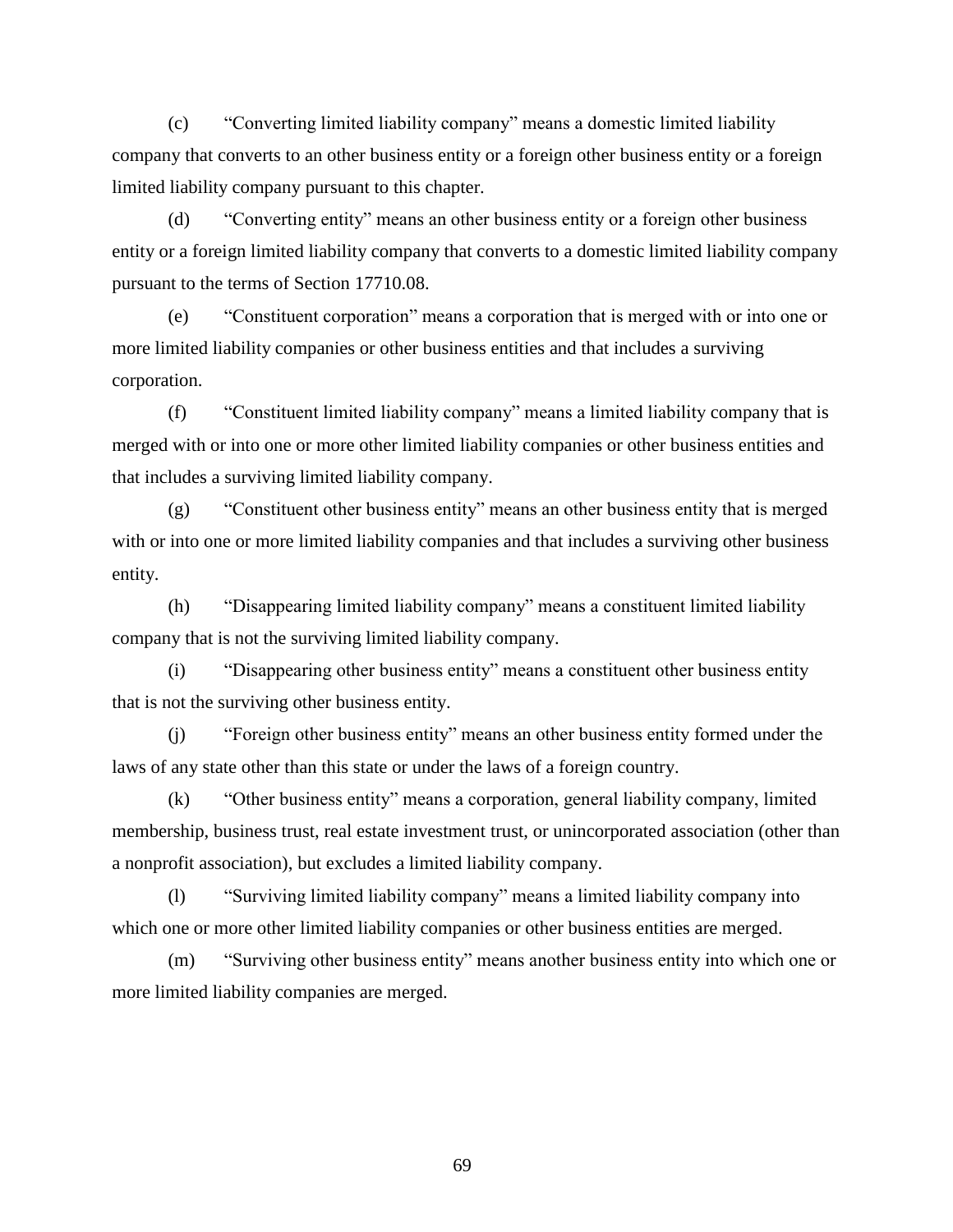## **SECTION 17710.02 CONVERSION INTO FOREIGN, OTHER ENTITIES OR FOREIGN LIMITED LIABILITY COMPANIES: CONDITIONS.**

(a) A limited liability company may be converted into another business entity or a foreign other business entity or a foreign limited liability company pursuant to this article if both of the following apply:

(1) Pursuant to a conversion into a domestic or foreign liability company or limited liability company or into a foreign limited liability company, each of the members of the converting limited liability company receives a percentage interest in the profits and capital of the converted entity equal to that member's percentage interest in profits and capital of the converting limited liability company as of the effective time of the conversion.

(2) Pursuant to a conversion into an other business entity or foreign other business entity not specified in paragraph (1), both of the following occur: (A) Each limited liability company interest of the same class is treated equally with respect to any distribution of cash, property, rights, interests, or securities of the converted entity, unless all limited members of the class consent. (B) The nonredeemable limited liability company interests of the converting limited liability company are converted only into nonredeemable interests or securities of the converted entity, unless all holders of the unredeemable interests consent.

(b) The conversion of a limited liability company to an other business entity or a foreign other business entity or a foreign limited liability company may be effected only if both of the following conditions are satisfied:

(1) The law under which the converted entity will exist expressly permits the formation of that entity pursuant to a conversion.

(2) The limited liability company complies with all other requirements of any other law that applies to conversion to the converted entity.

#### **SECTION 17710.03 PLAN OF CONVERSION**.

(a) A limited liability company that desires to convert to an other business entity or a foreign other business entity or a foreign limited liability company shall approve a plan of conversion. The plan of conversion shall state all of the following:

(1) The terms and conditions of the conversion.

(2) The place of the organization of the converted entity and of the converting limited liability company and the name of the converted entity after conversion.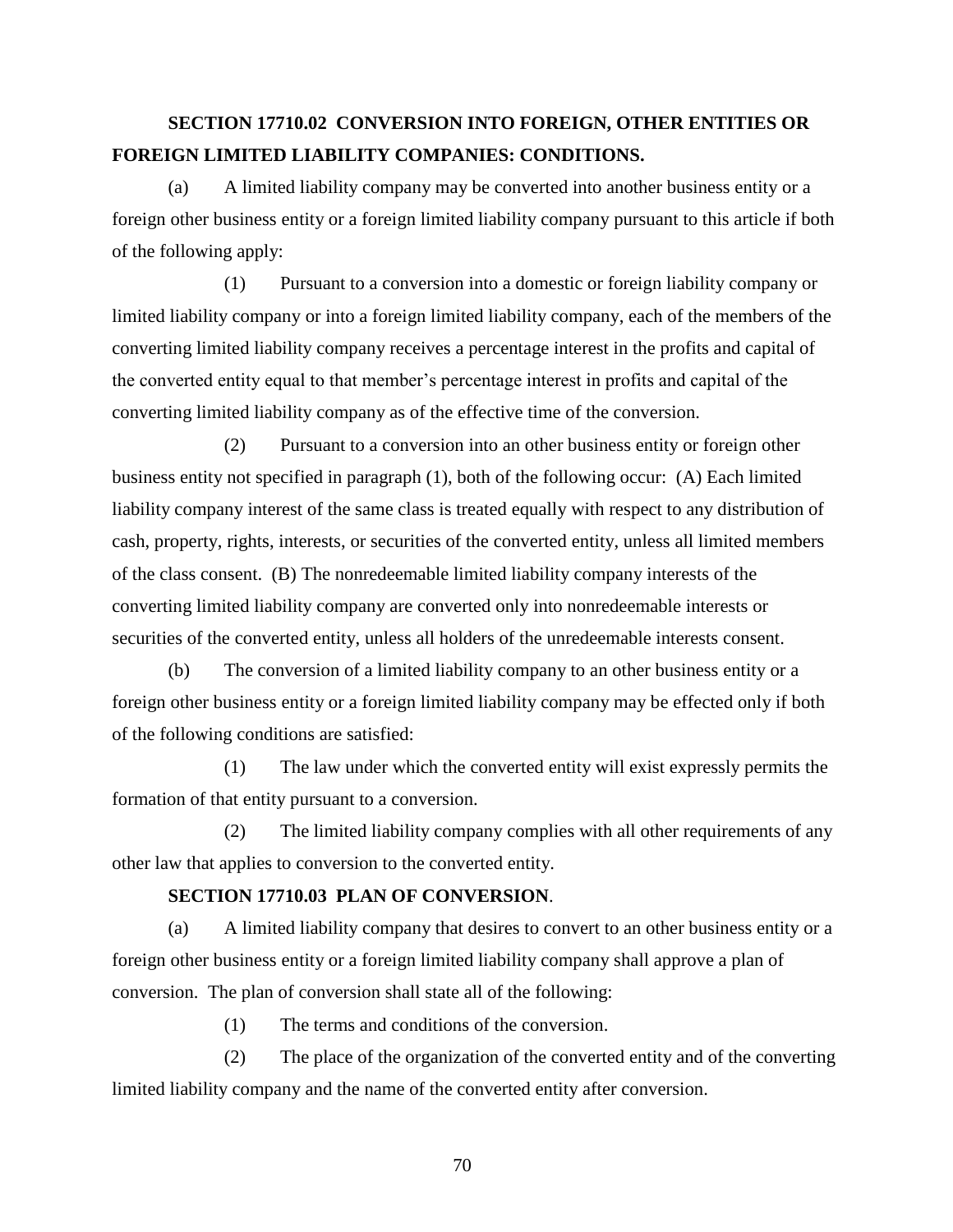(3) The manner of converting the membership interests of each of the members into shares of, securities of, or interests in, the converted entity.

(4) The provisions of the governing documents for the converted entity, including the limited liability company certificate of organization and operating agreement, or articles or certificate of incorporation if the converted entity is a corporation, to which the holders of interests in the converted entity are to be bound.

(5) Any other details or provisions that are required by the laws under which the converted entity is organized, or that are desired by the parties.

(b) The plan of conversion shall be approved by all managers and a majority in interest of each class of membership interest or if there are no managers, a majority in interest of each class of membership of the converting limited liability company, unless a greater or lesser approval is required by the operating agreement of the converting limited liability company.

However, if the members of the limited liability company would become personally liable for any obligations of the converted entity as a result of the conversion, the plan of conversion shall be approved by all of the limited members of the converting limited liability company, unless the plan of conversion provides that all members will have dissenters' rights as provided in Article 11 (commencing with Section 17711.01).

(c) Upon the effectiveness of the conversion, all members of the converting limited liability company, except those that exercise dissenters' rights as provided in Article 11 (commencing with Section 17711.01), shall be deemed parties to any governing documents for the converted entity adopted as part of the plan of conversion, irrespective of whether or not the member has executed the plan of conversion or the governing documents for the converted entity. Any adoption of governing documents made pursuant thereto shall be effective at the effective time or date of the conversion.

(d) Notwithstanding its prior approval, a plan of conversion may be amended before the conversion takes effect if the amendment is approved by all managers and a majority of the members or if there are no managers, a majority of the members of the converting limited liability company and, if the amendment changes any of the principal terms of the plan of conversion, the amendment is approved by the managers and members of the converting limited liability company in the same manner and to the same extent as required for the approval of the original plan of conversion.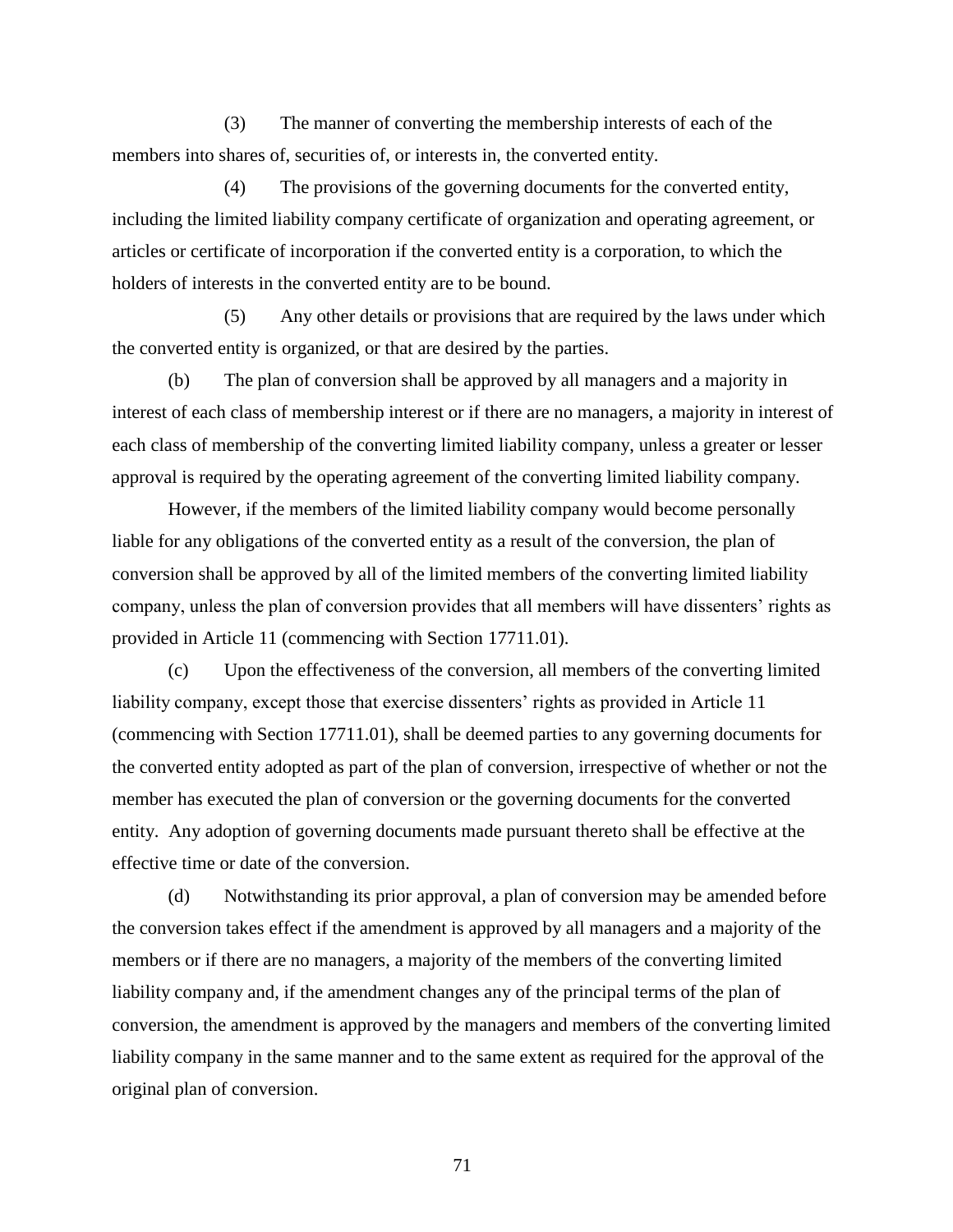(e) The managers by unanimous approval and the members of a converting limited liability company may, by majority approval at any time before the conversion is effective, in their discretion, abandon a conversion, without further approval by the managers or members, subject to the contractual rights of third parties other than managers or members.

(f) The converted entity shall keep the plan of conversion at the principal place of business of the converted entity if the converted entity is a domestic liability company or foreign other business entity, at the principal executive office of, or registrar or transfer agent of, the converted entity, if the converted entity is a domestic corporation, or at the office at which records are to be kept under Section 17701.13 if the converted entity is a domestic limited liability company. Upon the request of a member of a converting limited liability company, the authorized person on behalf of the converted entity shall promptly deliver to the member or the holder of shares, interests, or other securities, at the expense of the converted entity, a copy of the plan of conversion. A waiver by a member of the rights provided in this subdivision shall be unenforceable.

**SECTION 17710.04 EFFECTIVE DATE OF CONVERSION; EVIDENCE OF CONVERSION**.

(a) A conversion into an other business entity or a foreign other business entity or a foreign limited liability company shall become effective upon the earliest date that all of the following occur:

(1) The plan of conversion is approved by the members of the converting limited liability company, as provided in Section 17710.03.

(2) All documents required by law to create the converted entity are filed, which documents shall also contain a statement of conversion, if required under Section 17710.06.

(3) The effective date, if set forth in the plan of conversion occurs.

(b) A copy of the statement of liability company authority or certificate of organization complying with Section 17710.06, if applicable, duly certified by the Secretary of State, is conclusive evidence of the conversion of the limited liability company.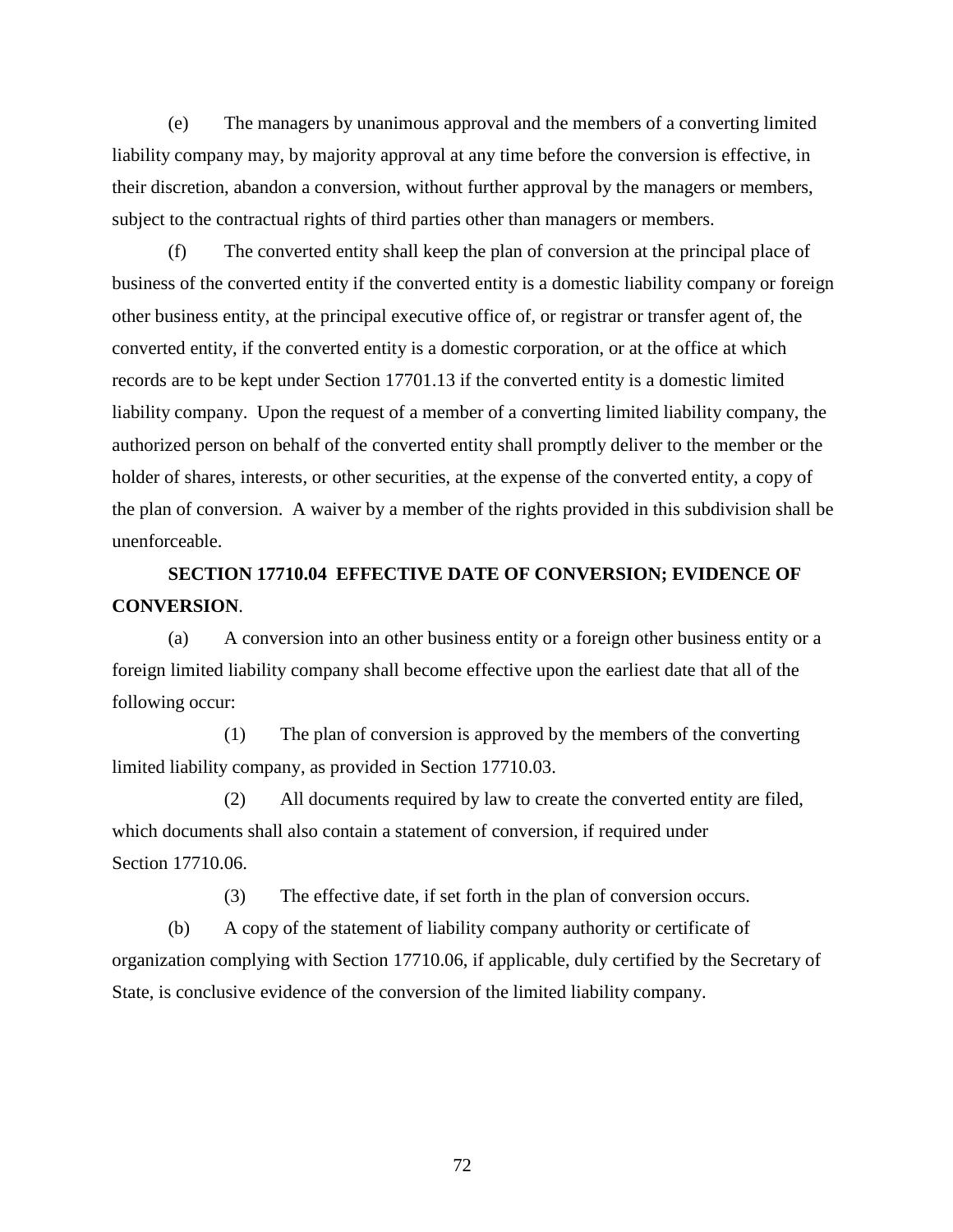## **SECTION 17710.05 COMPLIANCE WITH OTHER LAWS; SERVICE OF PROCESS.**

(a) The conversion of a limited liability company into a foreign limited liability company or foreign other business entity shall be required to comply with Section 17710.02.

(b) If the limited liability company is converting into a foreign limited liability company or foreign other business entity, those conversion proceedings shall be in accordance with the laws of the state or place of organization of the foreign limited liability company or foreign other business entity and the conversion shall become effective in accordance with that law.

(c) (1) To enforce an obligation of a limited liability company that has converted to a foreign limited liability company or foreign other business entity, the Secretary of State shall only be the agent for service of process in an action or proceeding against that converted foreign entity, if the agent designated for the service of process for that entity is a natural person and cannot be found with due diligence or if the agent is a corporation and no person, to whom delivery may be made, may be located with due diligence, or if no agent has been designated and if no one of the officers, members, managers, members, or agents of that entity may be located after diligent search, and it is so shown by affidavit to the satisfaction of the court. The court then may make an order that service be made by personal delivery to the Secretary of State or to an assistant or deputy Secretary of State of two copies of the process together with two copies of the order, and the order shall set forth an address to which the process shall be sent by the Secretary of State. Service in this manner is deemed complete on the 10th day after delivery of the process to the Secretary of State.

(2) Upon receipt of the process and order and the fee set forth in Section 12206 of the Government Code, the Secretary of State shall provide notice to that entity of the service of the process by forwarding by certified mail, return receipt requested, a copy of the process and order to the address specified in the order.

(3) The Secretary of State shall keep a record of all process served upon the Secretary of State and shall record therein the time of service and the Secretary of State's action with respect thereto. The certificate of the Secretary of State, under the Secretary of State's official seal, certifying to the receipt of process, the providing of notice thereof to that entity, and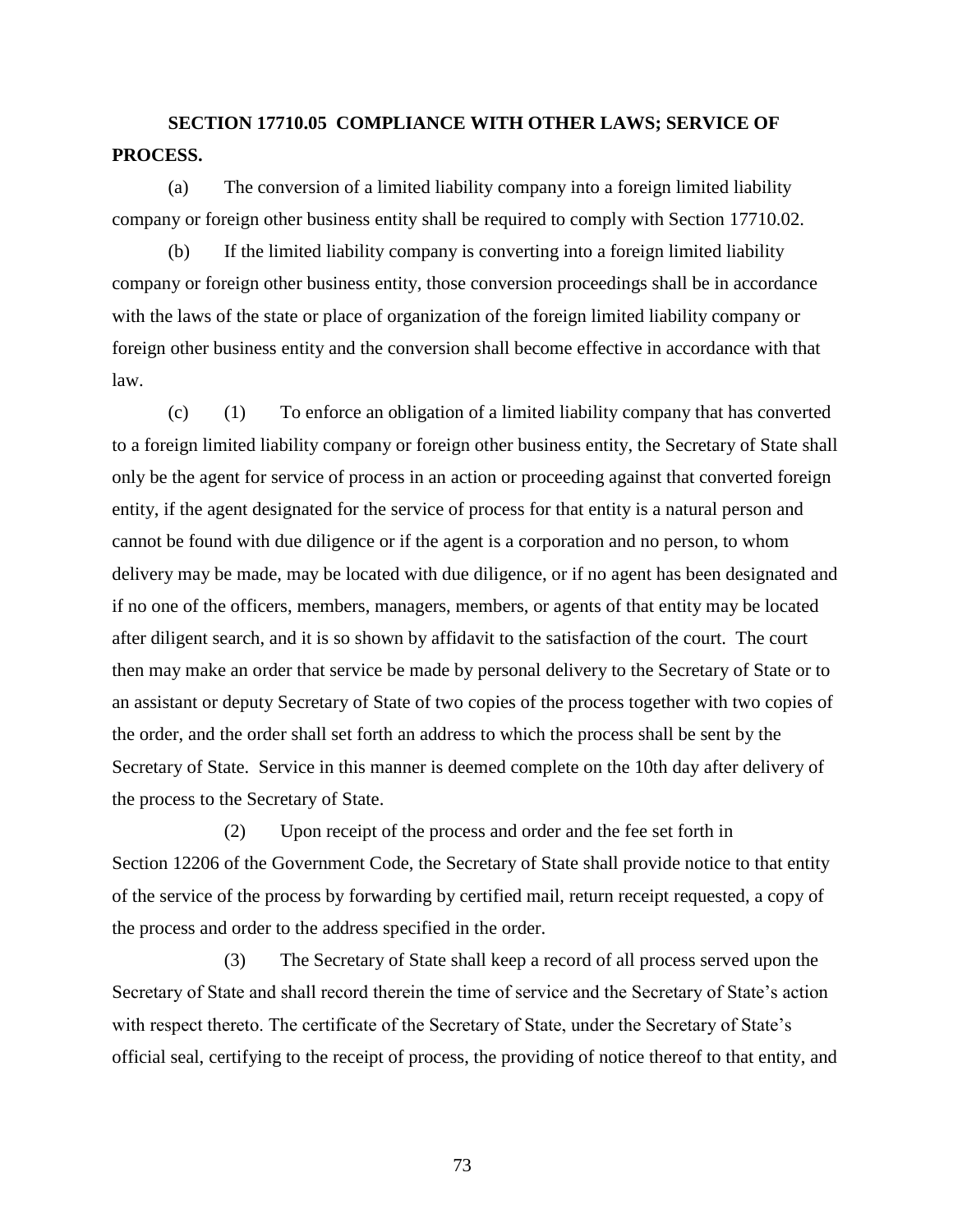the forwarding of the process shall be competent and prima facie evidence of the matters stated therein.

## **SECTION 17710.06 CERTIFICATE OR STATEMENT OF CONVERSION**.

(a) Upon conversion of a limited liability company, one of the following applies:

(1) If the limited liability company is converting into a domestic limited partnership, a statement of conversion shall be completed on a certificate of limited partnership for the converted entity and shall be filed with the Secretary of State.

(2) If the limited liability company is converting into a domestic partnership, a statement of conversion shall be completed on the statement of partnership authority for the converted entity. If no statement of partnership authority is filed, a certificate of conversion shall be filed separately with the Secretary of State.

(3) If the limited liability company is converting into a domestic corporation, a statement of conversion shall be completed on the articles of incorporation for the converted entity and shall be filed with the Secretary of State.

(4) If the limited liability company is converting to a foreign limited liability company or foreign other business entity, a certificate of conversion shall be filed with the Secretary of State.

(b) Any certificate or statement of conversion shall be executed and acknowledged by all members, unless a lesser number is provided in the certificate of organization or operating agreement, and shall set forth all of the following:

(1) The name and the Secretary of State's file number of the converting limited liability company.

(2) A statement that the principal terms of the plan of conversion were approved by a vote of the members, that equaled or exceeded the vote required under Section 17710.03, specifying each class entitled to vote and the percentage vote required of each class.

(3) The form of organization of the converted entity.

(4) The mailing address of the converted entity's agent for service of process and the chief executive office of the converted entity.

(c) The filing with the Secretary of State of a certificate of conversion or a statement of partnership authority, certificate of organization, or articles of incorporation containing a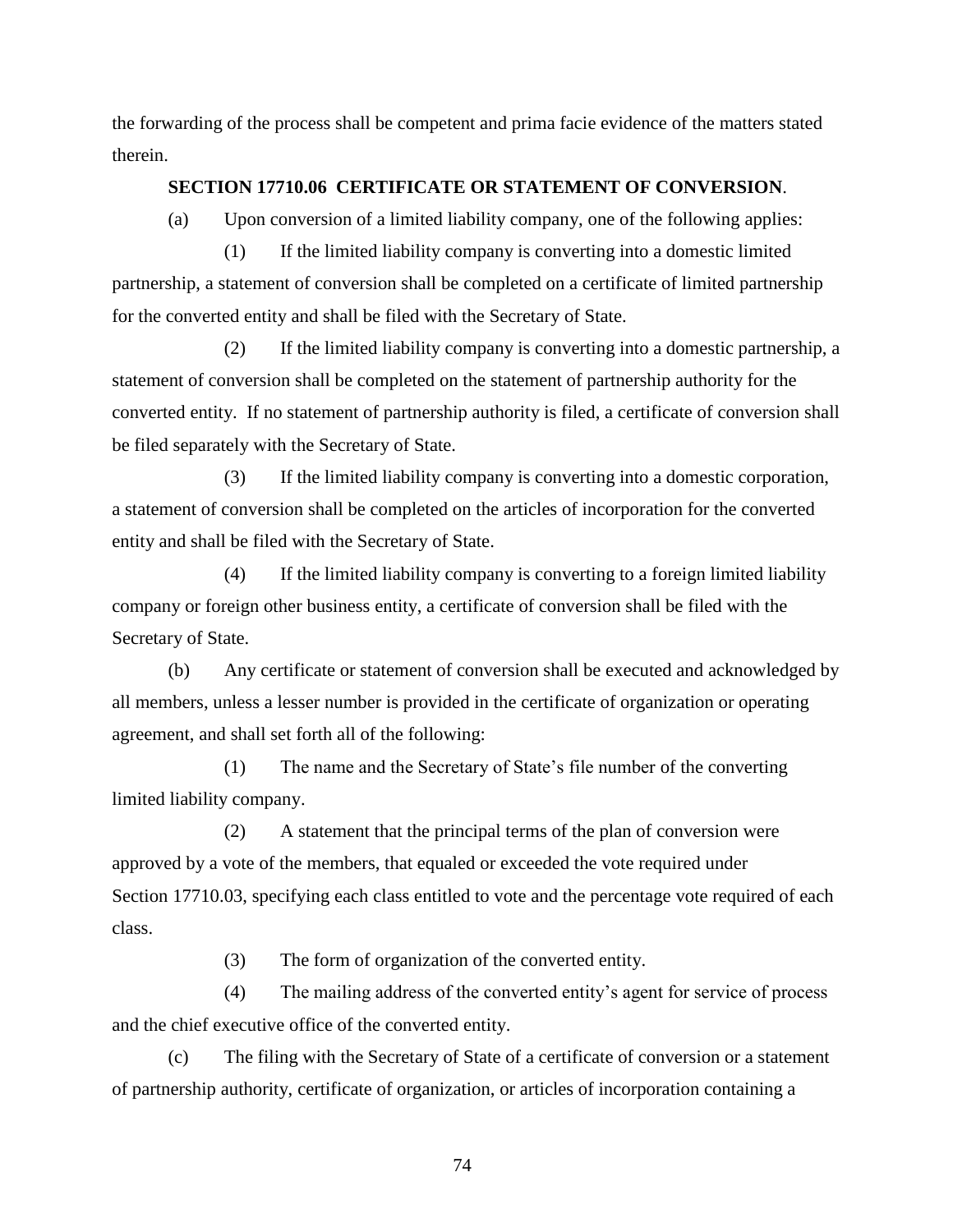statement of conversion as set forth in subdivision (a) shall have the effect of the filing of a certificate of cancellation by the converting limited liability company, and no converting limited liability company that has made the filing is required to take any action under Article 7 as a result of that conversion.

# **SECTION 17710.07 REAL PROPERTY; ESTABLISHMENT OF RECORD OWNERSHIPS**.

(a) Whenever a limited liability company or other business entity having any real property in this state converts into a limited liability company or an other business entity pursuant to the laws of this state or of the state or place in which the limited liability company or other business entity was organized, and the laws of the state or place of organization, including this state, of the converting limited liability company or other converting entity provide substantially that the conversion vests in the converted limited liability company or other converted entity all the real property of the converting limited liability company or other converting entity, the filing for record in the office of the county recorder of any county in this state in which any of the real property of the converting limited liability company or other converting entity is located of either of the following shall evidence record ownership in the converted limited liability company or other converted entity of all interest of the converting limited liability company or other converting entity in and to the real property located in that county: (1) A certificate of conversion or statement of partnership authority, certificate of limited partnership, or certificate of organization complying with Section 17710.06, in the form prescribed and certified by the Secretary of State. (2) A copy of a certificate of conversion on a statement of limited partnership authority, certificate of limited partnership, certificate of organization, articles of incorporation, or other certificate or document evidencing the creation of a foreign other business entity or foreign limited liability company by conversion, containing a statement of conversion, certified by the Secretary of State or an authorized public official of the state or place pursuant to the laws of which the conversion is effected.

(b) A filed and, if appropriate, recorded certificate of conversion or a statement of partnership authority, certificate of limited partnership, certificate of organization, articles or certificate of incorporation, or other certificate evidencing the creation of a foreign other business entity or foreign limited liability company by conversion, containing a statement of conversion, filed pursuant to subdivision (a) of Section 17710.06, stating the name of the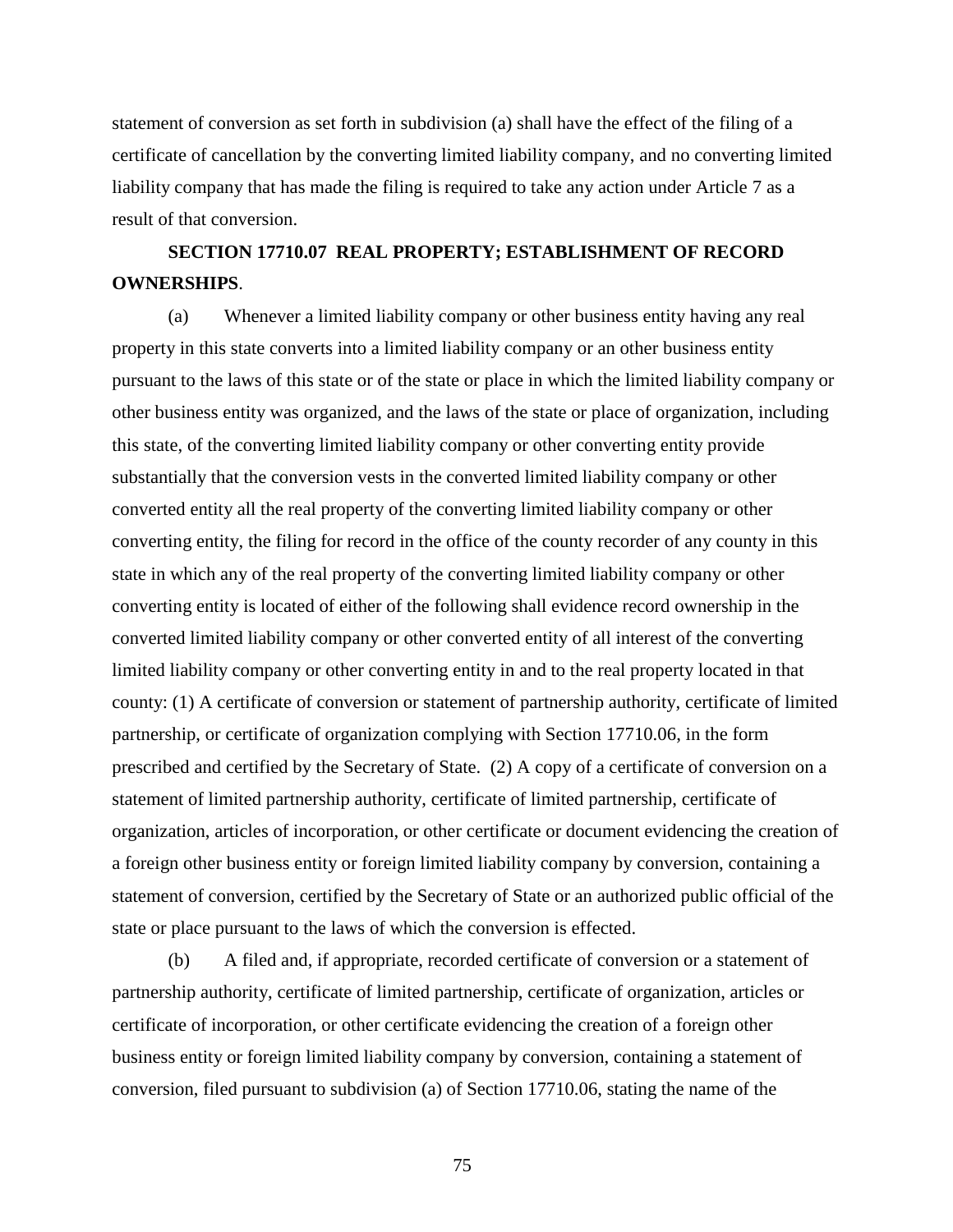converting limited liability company or other converting entity in whose name property was held before the conversion and the name of the converted entity or converted limited liability company, but not containing all of the other information required by Section 17710.06, operates with respect to the entities named to the extent provided in subdivision (a).

(c) Recording of a certificate of conversion, or a statement of partnership authority, certificate of limited partnership, certificate of organization, articles of incorporation, or other certificate evidencing the creation of another business entity or a limited liability company by conversion, containing a statement of conversion, in accordance with subdivision (a), shall create, in favor of bona fide purchasers or encumbrances for value, a conclusive presumption that the conversion was validly completed.

## **SECTION 17710.08 CONVERSION TO A DOMESTIC LIMITED LIABILITY COMPANY.**

(a) An other business entity or a foreign other business entity or a foreign limited liability company may be converted to a domestic limited liability company pursuant to this article only if the converting entity is authorized by the laws under which it is organized to effect the conversion.

(b) An other business entity or a foreign other business entity or a foreign limited liability company that desires to convert into a domestic limited liability company shall approve a plan of conversion or another instrument as is required to be approved to effect the conversion pursuant to the laws under which that entity is organized.

(c) The conversion of an other business entity or a foreign other business entity or a foreign limited liability company into a domestic limited liability company shall be approved by the number or percentage of the members, members, shareholders, or holders of interest of the converting entity as is required by the laws under which that entity is organized, or a greater or lesser percentage, subject to applicable laws, as set forth in the converting entity's partnership agreement, certificate of organization, operating agreement, articles or certificate of incorporation, or other governing document.

(d) The conversion by an other business entity or a foreign other business entity or a foreign limited liability company into a domestic limited liability company shall be effective under this article at the time the conversion is effective under the laws under which the converting entity is organized, as long as a certificate of organization containing a statement of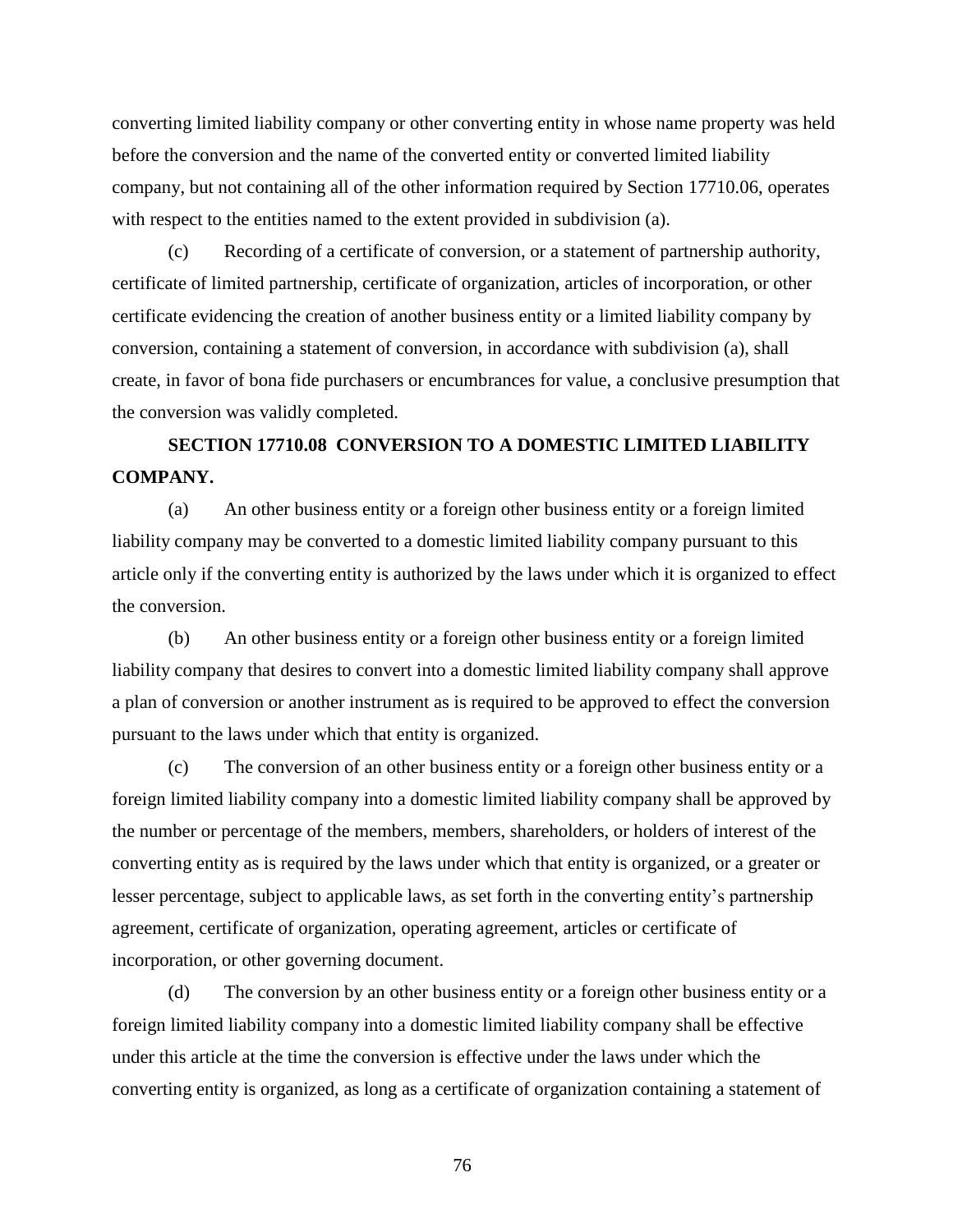conversion has been filed with the Secretary of State. If the converting entity's governing law is silent as to the effectiveness of the conversion, the conversion shall be effective upon the completion of all acts required under this title to form a limited liability company.

(e) The filing with the Secretary of State of a certificate of conversion or a certificate of organization containing a statement of conversion pursuant to subdivision (a) shall have the effect of the filing of a certificate of cancellation by the converting foreign limited liability company or foreign limited liability company and no converting foreign limited liability company or foreign limited liability company that has made the filing is required to take any action under Article 7 concerning dissolution as a result of that conversion. If a converting other business entity is a foreign corporation qualified to transact business in this state, the foreign corporation shall, by virtue of the filing, automatically surrender its right to transact intrastate business.

### **SECTION 17710.09 CONVERSION TO ANOTHER ENTITY.**

(a) An entity that converts into another entity pursuant to this article is for all purposes other than for the purposes of Part 10 (commencing with Section 17701) of Part 10.20 (commencing with Section 18401) of, and Part 11 (commencing with Section 23001) of, Division 2 of the Revenue and Taxation Code, the same entity that existed before the conversion and the conversion shall not be deemed a transfer of property.

(b) Upon a conversion taking effect, all of the following apply:

(1) All the rights and property, whether real, personal, or mixed, of the converting entity or converting limited liability company are vested in the converted entity or converted limited liability company.

(2) All debts, liabilities, and obligations of the converting entity or converting limited liability company continue as debts, liabilities, and obligations of the converted entity or converted limited liability company.

(3) All rights of creditors and liens upon the property of the converting entity or converting limited liability company shall be preserved unimpaired and remain enforceable against the converted entity or converted limited liability company to the same extent as against the converting entity or converting limited liability company as if the conversion had not occurred.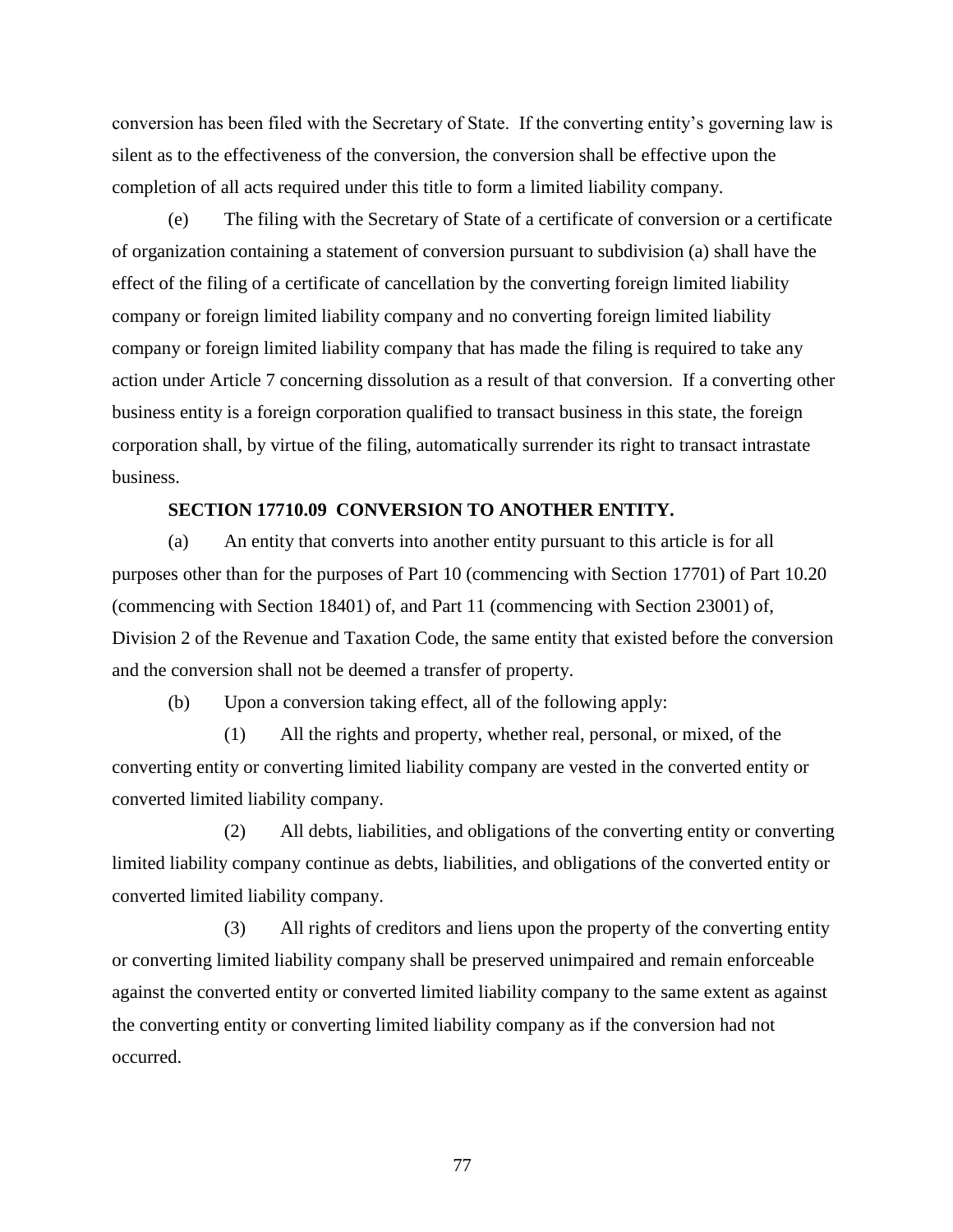(4) Any action or proceeding pending by or against the converting entity or converting limited liability company may be continued against the converted entity or converted limited liability company as if the conversion had not occurred.

(c) A member of a converting limited liability company is liable for the following:

(1) All obligations of the converting limited liability company for which the member was personally liable before the conversion.

(2) All obligations of the converted entity incurred after the conversion takes effect, but those obligations may be satisfied only out of property of the entity if that member of a limited liability company, or a shareholder in a corporation, or unless expressly provided otherwise in the certificate of organization or other governing documents, a limited partner of a limited partnership, or a holder of equity securities in another converted entity if the holders of equity securities in that entity are not personally liable for the obligations of that entity under the law under which the entity is organized or its governing documents.

(d) A member of a converted limited liability company remains liable for any and all obligations of the converting entity for which the member was personally liable before the conversion, but only to the extent that the member was liable for the obligations of the converting entity prior to the conversion.

**SECTION 17710.10 MERGERS**. Mergers of limited liability companies shall be governed by Sections 17710.11 to 17710.19 inclusive.

**SECTION 17710.11 MERGERS; CONDITIONS**. The following entities may be merged pursuant to this article:

(a) Two or more limited liability companies into one limited liability company.

(b) One or more limited liability companies and one or more other business entities into one of those other business entities.

(c) One or more limited liability companies and one or more other business entities into one limited liability company.

Notwithstanding this section, the merger of any number of limited liability companies with any number of other business entities may be effected only if the other business entities that are organized in California are authorized by the laws under which they are organized to effect the merger, and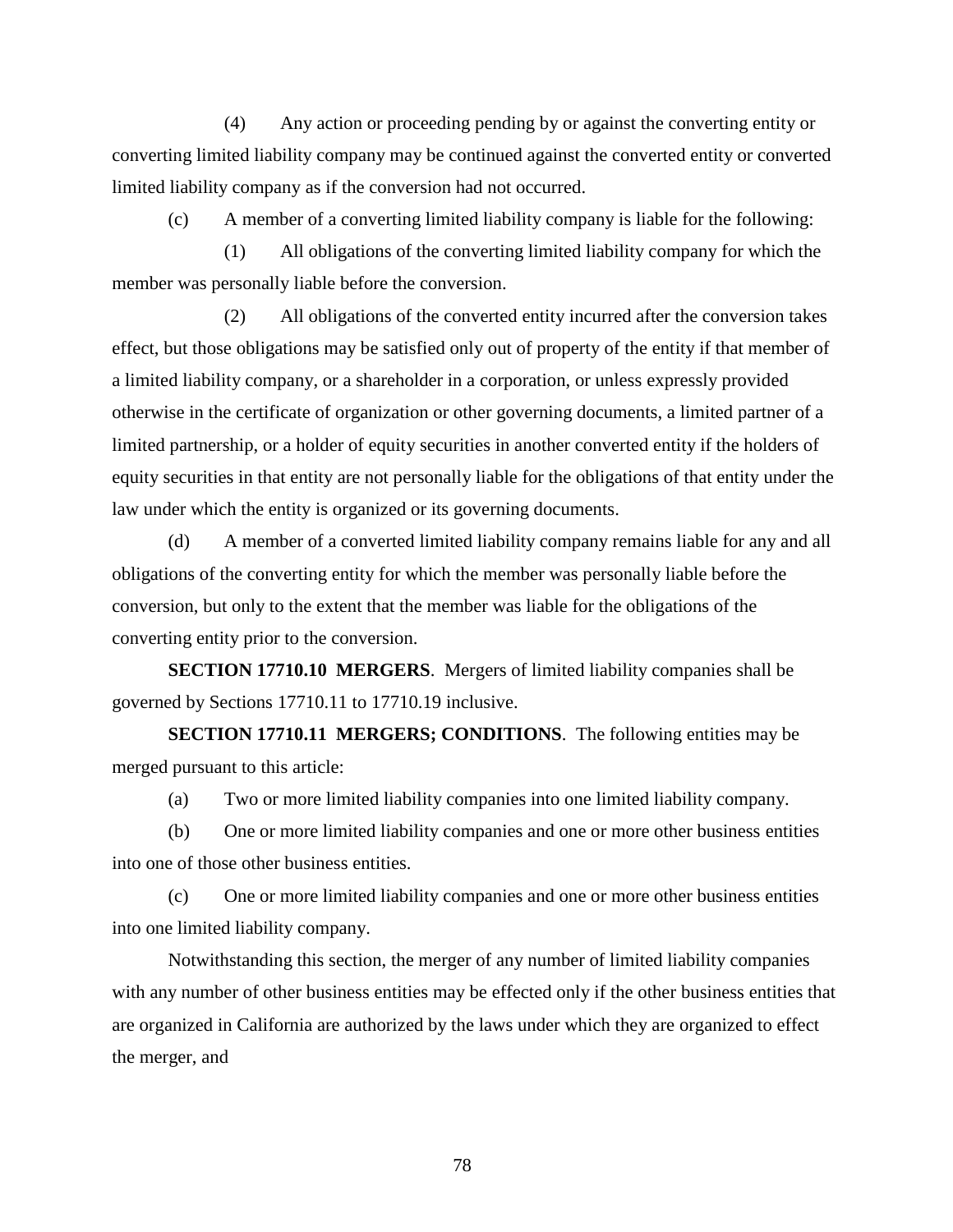(1) if a limited liability company is the surviving limited liability company, the foreign other business entities are not prohibited by the laws under which they are organized from effecting that merger, and

(2) if a foreign limited liability company or foreign other business entity is the survivor of the merger, the laws of the jurisdiction under which the survivor is organized authorize that merger. Notwithstanding the first sentence of this paragraph, if one or more domestic corporations is also a party to the merger described in that sentence, the merger may be effected only if, with respect to any foreign other business entity that is a corporation, the foreign corporation is authorized by the laws under which it is organized to effect that merger.

# **SECTION 17710.12 AGREEMENT; APPROVAL; PARTIES; CONTRACTS; LIMITED LIABILITY COMPANY MEMBERSHIP INTERESTS; DISTRIBUTIONS; CONVERSIONS; AMENDMENTS; ABANDONMENT; DELIVERY.**

(a) Each limited liability company and other business entity that desires to merge shall approve an agreement of merger. The agreement of merger shall be approved by all managers and a majority in interest of each class of membership interests of each constituent limited liability company, unless a greater approval is required by the operating agreement of the constituent limited liability company. Notwithstanding the previous sentence, if the members of any constituent limited liability company become personally liable for any obligations of a constituent limited liability company or constituent other business entity as a result of the merger, the principal terms of the agreement of merger shall be approved by all of the members of the constituent limited liability company, unless the agreement of merger provides that all members will have the dissenters' rights provided in Article 11 (commencing with Section 17711.01). The agreement of merger shall be approved on behalf of each constituent other business entity by those persons required to approve the merger by the laws under which it is organized. Other persons, including a parent of a constituent limited liability company, may be parties to the agreement of merger. The agreement of merger shall state:

(1) The terms and conditions of the merger.

(2) The name and place of organization of the surviving limited liability company or surviving other business entity, and of each disappearing limited liability company and disappearing other business entity, and the agreement of merger may change the name of the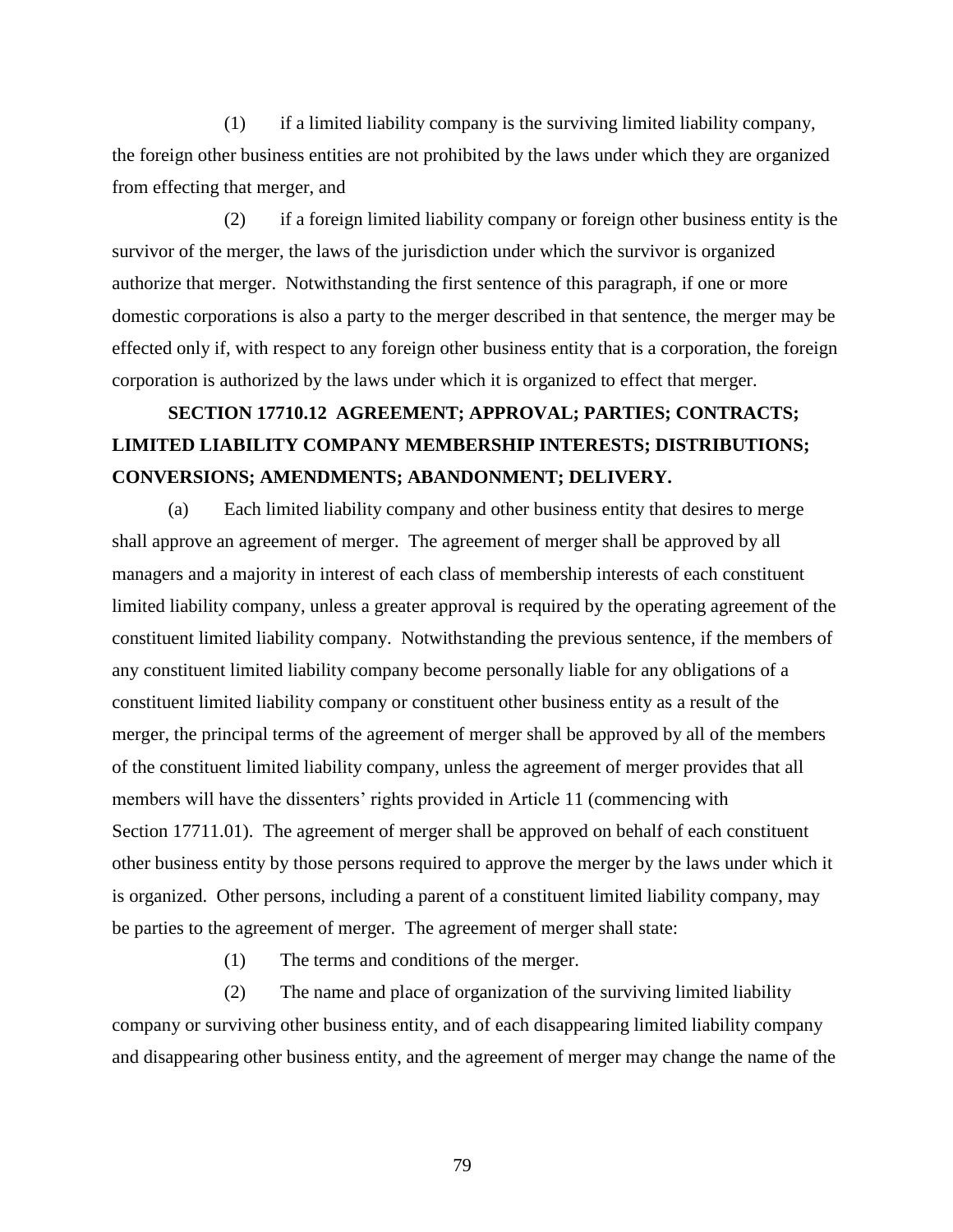surviving limited liability company, which new name may be the same as or similar to the name of a disappearing domestic or foreign limited liability company, subject to Section 17710.08.

(3) The manner of converting the membership interests of each of the constituent limited liability companies into interests, shares, or other securities of the surviving limited liability company or surviving other business entity, and if limited liability company interests of any of the constituent limited liability companies are not to be converted solely into interests, shares, or other securities of the surviving limited liability company or surviving other business entity, the cash, property, rights, interests, or securities that the holders of the limited liability company interests are to receive in exchange for the membership interests, which cash, property, rights, interests, or securities may be in addition to or in lieu of interests, shares, or other securities of the surviving limited liability company or surviving other business entity, or that the liability company interests are canceled without consideration.

(4) Any other details or provisions that are required by the laws under which any constituent other business entity is organized, including, if a domestic corporation is a party to the merger, subdivision (b) of Section 17711.13.

(5) Any other details or provisions that are desired, including, without limitation, a provision for the treatment of fractional membership interests.

(b) Each membership interest of the same class of any constituent limited liability company, other than a membership interest in another constituent limited liability company that is being canceled and that is held by a constituent limited liability company or its parent or a limited liability company of which the constituent limited liability company is a parent shall, unless all members of the class consent, be treated equally with respect to any distribution of cash, property, rights, interests, or securities. Notwithstanding this subdivision, except in a merger of a limited liability company with a limited liability company in which it controls at least 90 percent of the membership interests entitled to vote with respect to the merger, the unredeemable membership interests of a constituent limited liability company may be converted only into unredeemable interests or securities of the surviving limited liability company or other business entity or a parent if a constituent limited liability company or a constituent other business entity or its parent owns, directly or indirectly, prior to the merger, membership interests of another constituent limited liability company or interests or securities of a constituent other business entity representing more than 50 percent of the interests or securities entitled to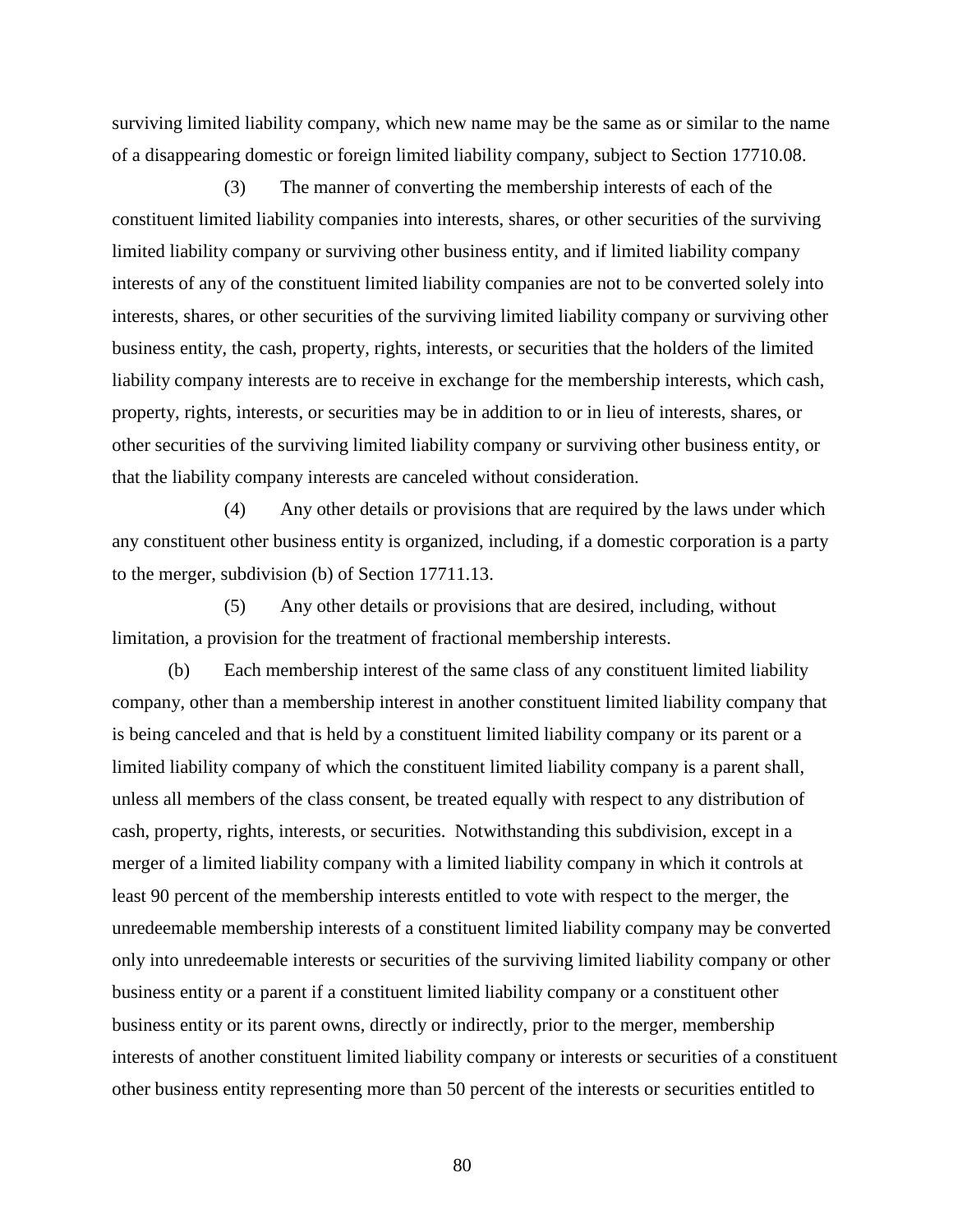vote with respect to the merger of the other constituent limited liability company or constituent other business entity or more than 50 percent of the voting power, as defined in Section 194.5, of a constituent other business entity that is a domestic corporation, unless all of the members of the class consent. This subdivision shall apply only to constituent limited liability companies with over 35 members.

(c) Notwithstanding its prior approval, an agreement of merger may be amended prior to the filing of the certificate of merger or the agreement of merger, as provided in Section 17710.14, if the amendment is approved by the managers and members of each constituent limited liability company in the same manner as required for approval of the original agreement of merger and, if the amendment changes any of the principal terms of the agreement of merger, the amendment is approved by the managers and members of each constituent limited liability company in the same manner and to the same extent as required for the approval of the original agreement of merger, and by each of the constituent other business entities.

(d) The managers and members of a constituent limited liability company may, in their discretion, abandon a merger, subject to the contractual rights, if any, of third parties, including other constituent limited liability companies and constituent other business entities, without further approval by the membership interests, at any time before the merger is effective.

(e) An agreement of merger approved in accordance with subdivision (a) may

(1) effect any amendment to the operating agreement of any constituent limited liability company or

(2) effect the adoption of a new operating agreement for a constituent limited liability company if it is the surviving limited liability company in the merger. Any amendment to an operating agreement or adoption of a new operating agreement made pursuant to the foregoing sentence shall be effective at the effective time or date of the merger. Notwithstanding the above provisions of this subdivision, if a greater number of members is required to approve an amendment to the operating agreement of a constituent limited liability company than is required to approve the agreement of merger pursuant to subdivision (a), and the number of members that approve the agreement of merger is less than the number of members required to approve an amendment to the operating agreement of the constituent limited liability company, any amendment to the operating agreement or adoption of a new operating agreement of that constituent limited liability company made pursuant to the first sentence of this subdivision shall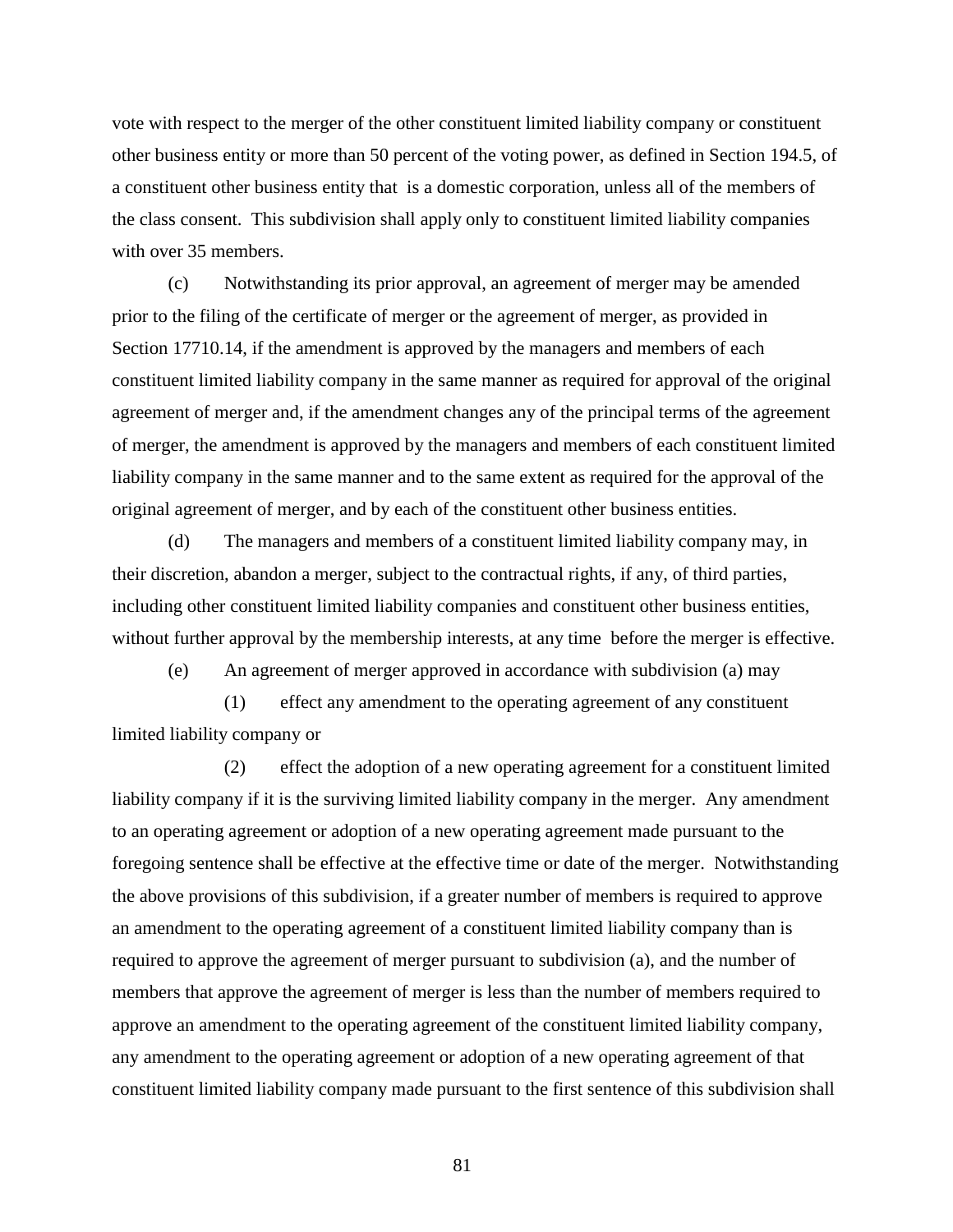be effective only if the agreement of merger provides that all of the members shall have the dissenters' rights provided in Article 11 (commencing with Section 17711.01).

(f) The surviving limited liability company or surviving other business entity shall keep the agreement of merger at its designated office or at the business address specified in paragraph (5) of subdivision (a) of Section 17710.14, as applicable, and, upon the request of a member of a constituent limited liability company or a holder of shares, interests, or other securities of a constituent other business entity, the managers or members of the surviving limited liability company or the authorized person of the surviving other business entity shall promptly deliver to the member or the holder of shares, interests, or other securities, at the expense of the surviving limited liability company or surviving other business entity, a copy of the agreement of merger. A waiver by a member or holder of shares, interests, or other securities of the rights provided in this subdivision shall be unenforceable.

# **SECTION 17710.13 APPROVAL OF TERMS AND CONDITIONS OF TRANSACTION BY COMMISSIONER IN APPLICATION OF SUBDIVISION (b) OF SECTION 17710.12.**

Subdivision (b) of Section 17710.12 shall not apply to any transaction if the commissioner has approved the terms and conditions of the transaction and the fairness of such terms and conditions pursuant to Section 25142.

## **SECTION 17710.14 CERTIFICATE OF MERGER; FILING; EXECUTION; CONTENTS; EFFECT; AGREEMENT OF MERGER FILING.**

(a) If the surviving entity is a limited liability company or an other business entity, other than a corporation in a merger in which a domestic corporation is a constituent party, after approval of a merger by the constituent limited liability companies and any constituent other business entities, the constituent limited liability companies and constituent other business entities shall file a certificate of merger in the office of, and on a form prescribed by, the Secretary of State. The certificate of merger shall be executed and acknowledged by each domestic constituent limited liability company by all managers or if none all members unless a lesser number is provided in the certificate of organization or operating agreement of the domestic constituent limited liability company and by each foreign constituent limited liability company by one or more managers or if none, members, and by each constituent other business entity by those persons required to execute the certificate of merger by the laws under which the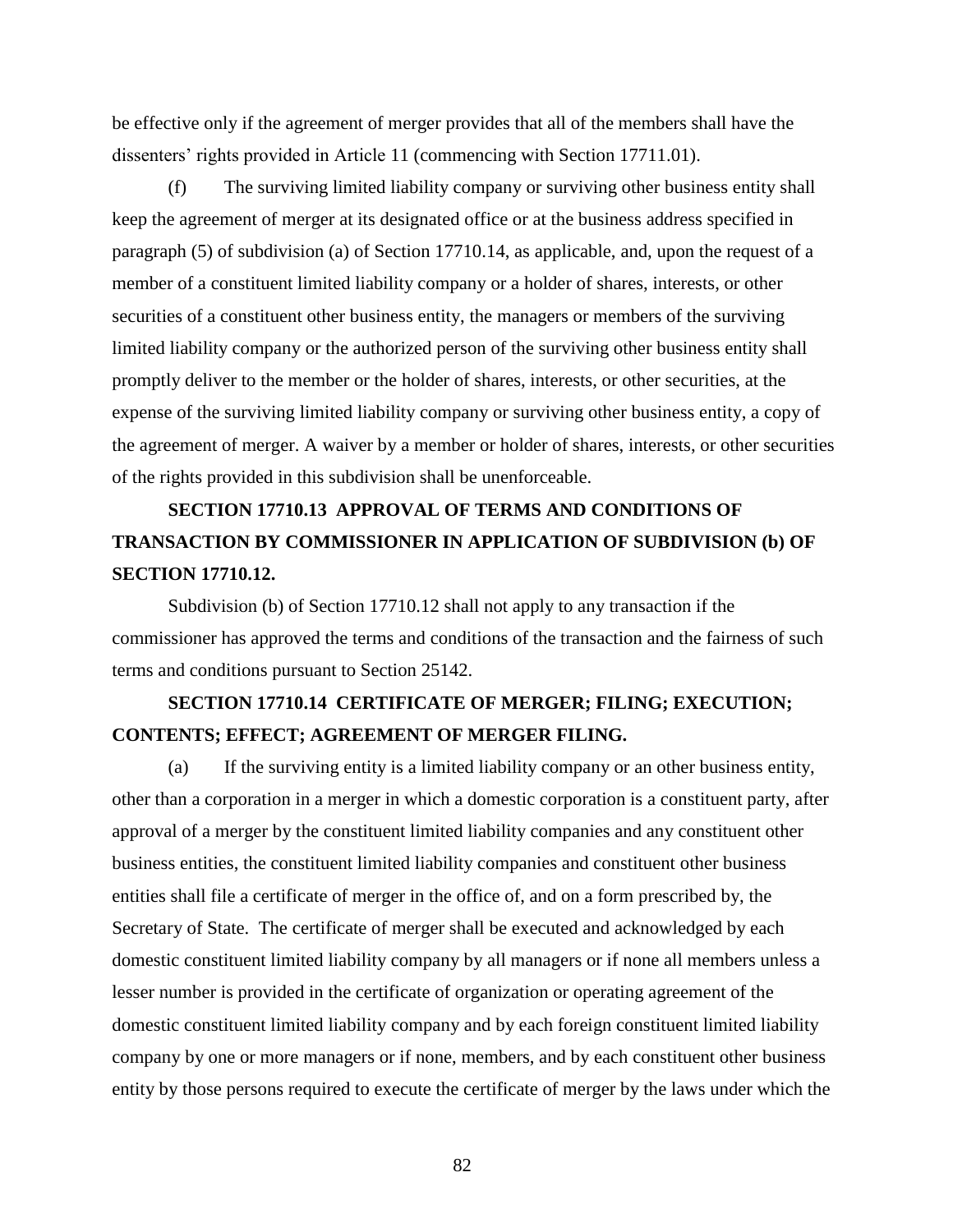constituent other business entity is organized. The certificate of merger shall set forth all of the following:

(1) The names and the Secretary of State's file numbers, if any, of each of the constituent limited liability companies and constituent other business entities, separately identifying the disappearing limited liability companies and disappearing other business entities and the surviving limited liability company or surviving other business entity.

(2) If a vote of the members was required under Section 17710.12, a statement setting forth the total number of outstanding interests of each class entitled to vote on the merger and that the principal terms of the agreement of merger were approved by a vote of the number of interests of each class which equaled or exceeded the vote required, specifying each class entitled to vote and the percentage vote required of each class.

(3) If the surviving entity is a limited liability company and not an other business entity, any change required to the information set forth in the certificate of organization of the surviving limited liability company resulting from the merger, including any change in the name of the surviving limited liability company resulting from the merger. The filing of a certificate of merger setting forth any such changes to the certificate of organization of the surviving limited liability company shall have the effect of the filing of a certificate of amendment by the surviving limited liability company, and the surviving limited liability company need not file a certificate of amendment under Section 17702.02 to reflect those changes.

(4) The future effective date, which shall be a date certain not more than 90 days subsequent to the date of filing of the merger, if the merger is not to be effective upon the filing of the certificate of merger with the office of the Secretary of State.

(5) If the surviving entity is an other business entity or a foreign limited liability company, the full name of the entity, type of entity, legal jurisdiction in which the entity was organized and by whose laws its internal affairs are governed, and the address of the principal place of business of the entity.

(6) Any other information required to be stated in the certificate of merger by the laws under which each constituent other business entity is organized, including, if a domestic corporation is a party to the merger, paragraph (2) of subdivision (g) of Section 17711.13. If the surviving entity is a foreign limited liability company in a merger in which a domestic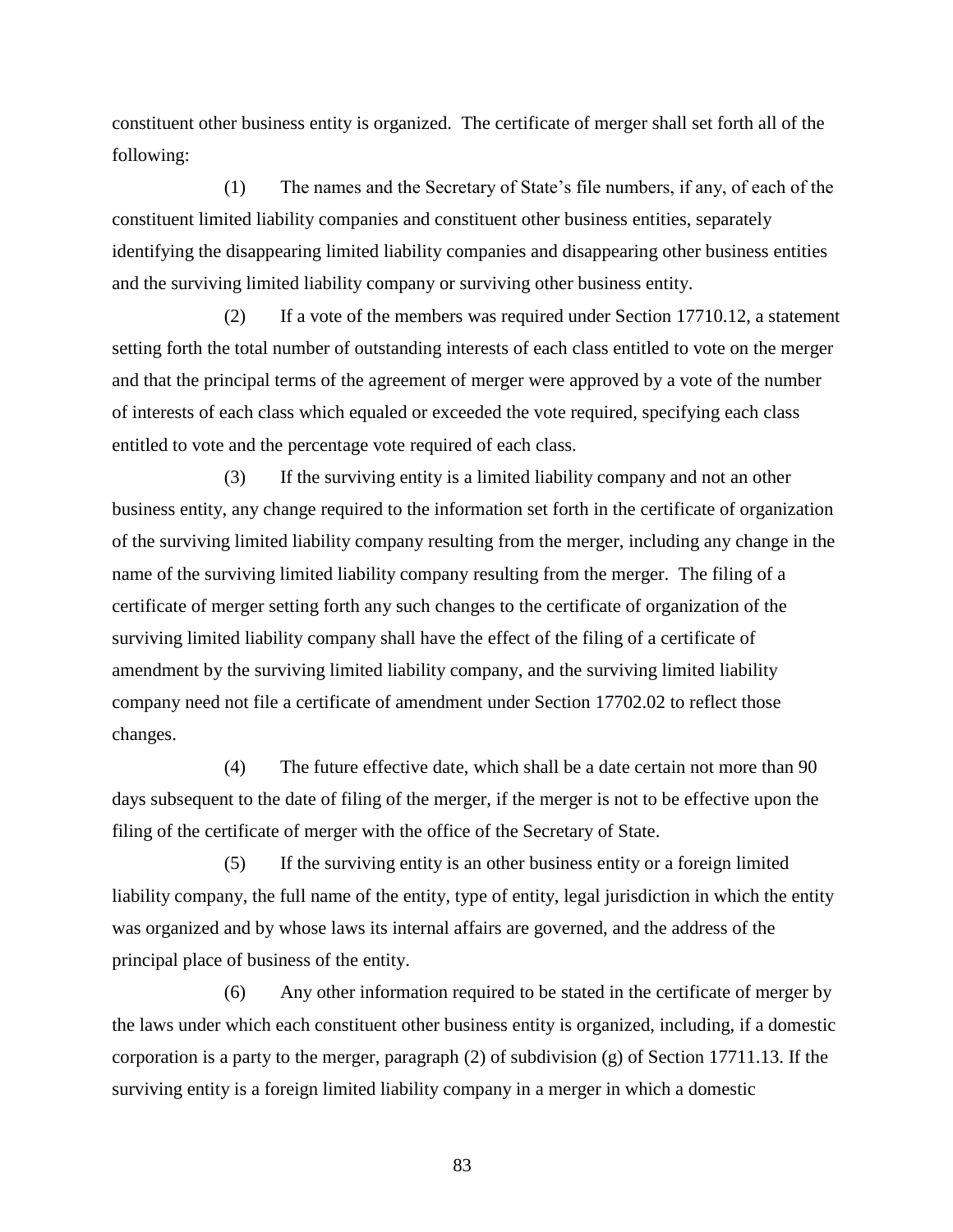corporation is a disappearing other business entity, a copy of the agreement of merger and attachments as required under paragraph (1) of subdivision (g) of Section 17711.13 shall be filed at the same time as the filing of the certificate of merger.

(b) If the surviving entity is a domestic corporation or a foreign corporation in a merger in which a domestic corporation is a constituent party, after approval of the merger by the constituent limited liability companies and constituent other business entities, the surviving corporation shall file in the office of the Secretary of State a copy of the agreement of merger and attachments required under paragraph (1) of subdivision (g) of Section 17711.13. The certificate of merger shall be executed and acknowledged by each domestic constituent limited liability company by all general members, unless a lesser number is provided in the certificate of limited liability company of the domestic constituent limited liability company.

(c) A certificate of merger or the agreement of merger, as is applicable under subdivision (a) or (b), shall have the effect of the filing of a certificate of cancellation for each disappearing limited liability company, and no disappearing limited liability company need take any action under Article 7 concerning dissolution as a result of the merger.

(d) If the organization disappearing into the other business entity is a foreign corporation qualified to transact intrastate business in this state, a certificate of satisfaction of the Franchise Tax Board as required by Section 23334 of the Revenue and Taxation Code shall be filed with the certificate of merger or agreement of merger, as is applicable under subdivision (a) or (b). By the filing of the certificate of merger or agreement of merger, as is applicable, the foreign corporation shall automatically surrender its right to transact intrastate business.

# **SECTION 17710.15 EFFECTIVE DATE OF MERGER; CONCLUSIVE EVIDENCE OF MERGER; CERTIFIED COPY OF MERGER AGREEMENT.**

(a) Unless a future effective date is provided in a certificate of merger or the agreement of merger, if an agreement of merger is required to be filed under Section 17710.14, in which event the merger shall be effective at that future effective date, a merger shall be effective upon the filing of the certificate of merger or the agreement of merger, as is applicable, in the office of the Secretary of State.

(b) (1) For all purposes, a copy of the certificate of merger duly certified by the Secretary of State is conclusive evidence of the merger of (A) the constituent limited liability companies, either by themselves or together with constituent other business entities, into the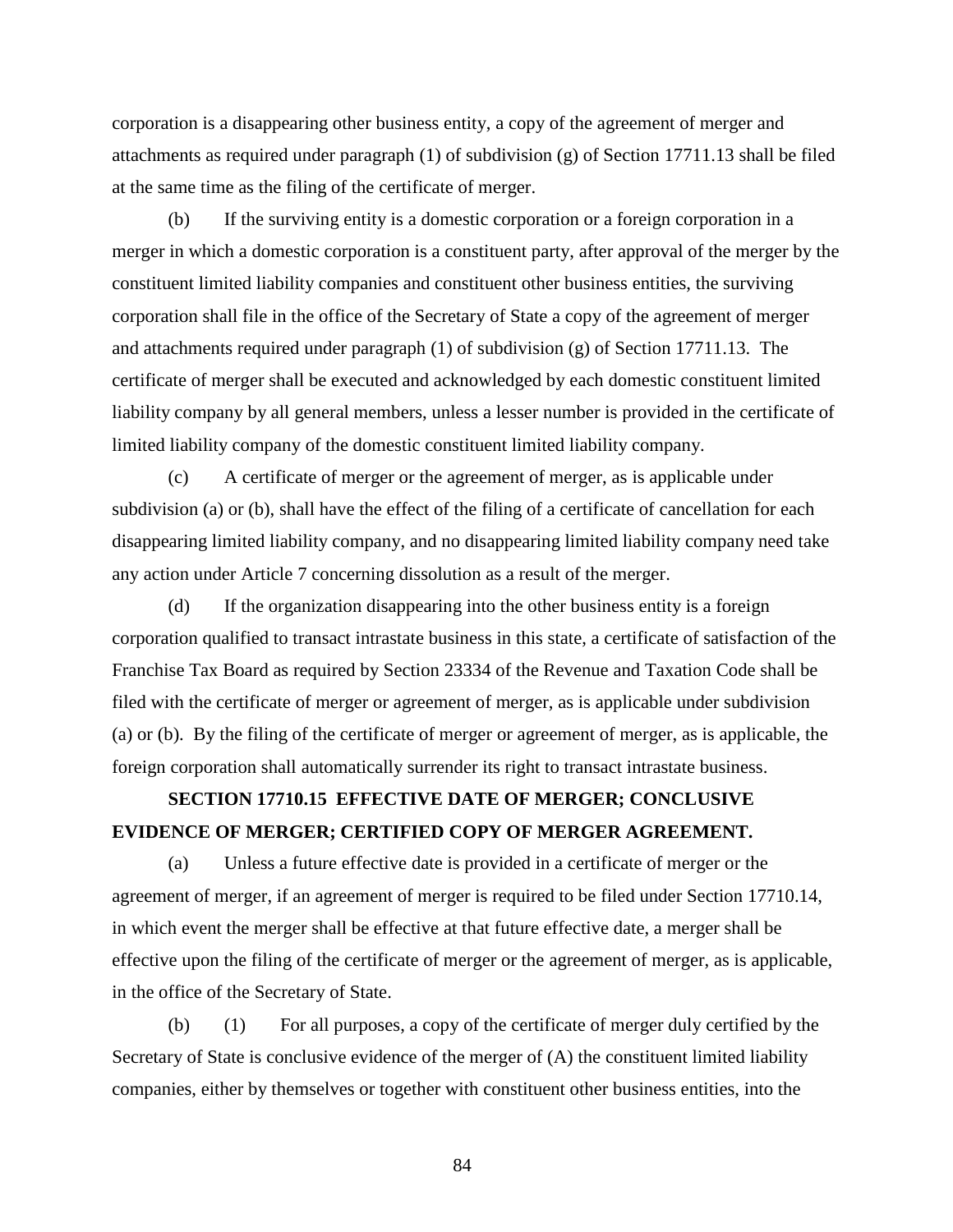surviving other business entity, or (B) the constituent limited liability companies or the constituent other business entities, or both, into the surviving limited liability company.

(2) In a merger in which the surviving entity is a corporation in a merger in which a domestic corporation and a domestic limited liability company are parties to the merger, a copy of an agreement of merger certified on or after the effective date by an official having custody thereof has the same force in evidence as the original and, except as against the state, is conclusive evidence of the performance of all conditions precedent to the merger, the existence on the effective date of the surviving corporation, and the performance of the conditions necessary to the adoption of any amendment to the articles of incorporation of the surviving corporation, if applicable, contained in the agreement of merger.

# **SECTION 17710.16 SURVIVING LIMITED LIABILITY COMPANY SUCCESSION TO RIGHTS AND PROPERTY AND DEBT AND LIABILITIES OF DISAPPEARING ENTITY LIENS ON PROPERTY; PENDING ACTION.**

(a) Upon a merger of limited liability companies or limited liability companies and other business entities pursuant to this chapter, the separate existence of the disappearing limited liability companies and disappearing other business entities ceases and the surviving limited liability company or surviving other business entity shall succeed, without other transfer, act or deed, to all the rights and property, whether real, personal, or mixed, of each of the disappearing limited liability companies and disappearing other business entities, and shall be subject to all the debts and liabilities of each in the same manner as if the surviving limited liability company or surviving other business entity had itself incurred them.

(b) All rights of creditors and all liens upon the property of each of the constituent limited liability companies and constituent other business entities shall be preserved unimpaired and may be enforced against the surviving limited liability company or the surviving other business entity to the same extent as if the debt, liability, or duty which gave rise to that lien had been incurred or contracted by the surviving limited liability company or the surviving other business entity, provided that such liens upon the property of a disappearing limited liability company or disappearing other business entity shall be limited to the property affected thereby immediately prior to the time the merger is effective.

(c) Any action or proceeding pending by or against any disappearing limited liability company or disappearing other business entity may be prosecuted to judgment, which shall bind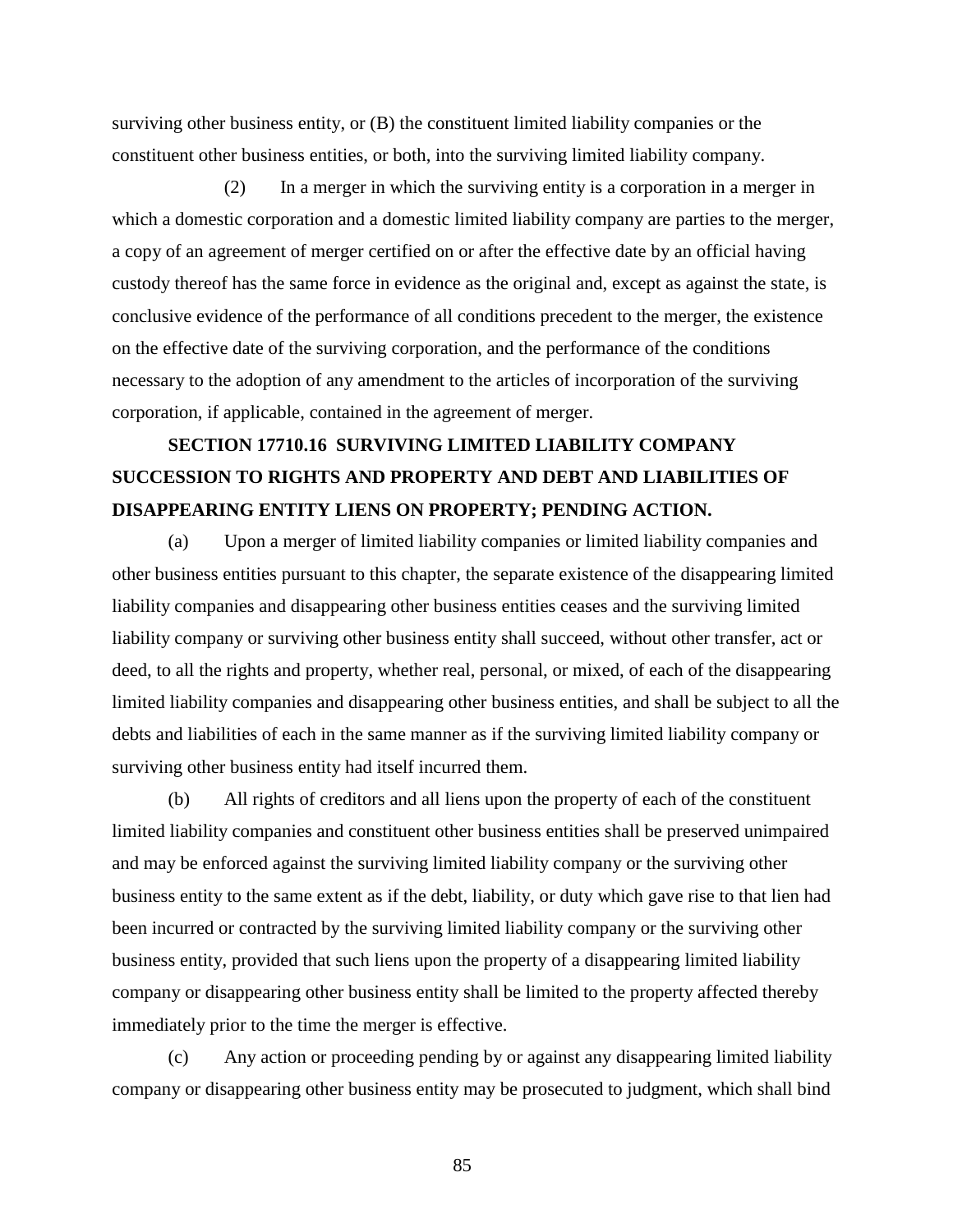the surviving limited liability company or surviving other business entity, or the surviving limited liability company or surviving other business entity may be proceeded against or be substituted in the place of the disappearing limited liability company or disappearing other business entity.

(d) Nothing in this article is intended to affect the liability a member of a disappearing limited liability company may have in connection with the debts and liabilities of the disappearing limited liability company existing prior to the time the merger is effective.

# **SECTION 17710.17 FOREIGN LIMITED LIABILITY COMPANY; MERGER WITH DOMESTIC ENTITIES; CONDITIONS; SURVIVING ENTITIES; LAW GOVERNING; EFFECTIVE DATE.**

(a) The merger of any number of domestic limited liability companies with any number of foreign limited liability companies or foreign other business entities shall be required to comply with Section 17710.10.

(b) If the surviving entity is a domestic limited liability company or a domestic other business entity, the merger proceedings with respect to that limited liability company or other business entity and any domestic disappearing limited liability company shall conform to the provisions of this chapter governing the merger of domestic limited liability companies, but if the surviving entity is a foreign limited liability company or a foreign other business entity, then, subject to the requirements of subdivision (d) and Article 11 (commencing with Section 17711.01) and, with respect to any domestic constituent corporation, Section 17711.13 and Chapters 12 (commencing with Section 17712.00) and 13 (commencing with Section 17713.00) of Division 1 of Title 1, the merger proceedings may be in accordance with the laws of the state or place of organization of the surviving limited liability company or surviving other business entity.

(c) If the surviving entity is a domestic limited liability company or domestic other business entity, other than a domestic corporation, the certificate of merger shall be filed as provided in subdivision (a) of Section 17710.14, and thereupon, subject to subdivision (a) of Section 17710.15, the merger shall be effective as to each domestic constituent limited liability company and domestic constituent other business entity. If the surviving entity is a domestic corporation, the agreement of merger with attachments shall be filed as provided in subdivision (b) of Section 17710.14, and thereupon, subject to subdivision (a) of Section 17710.15, the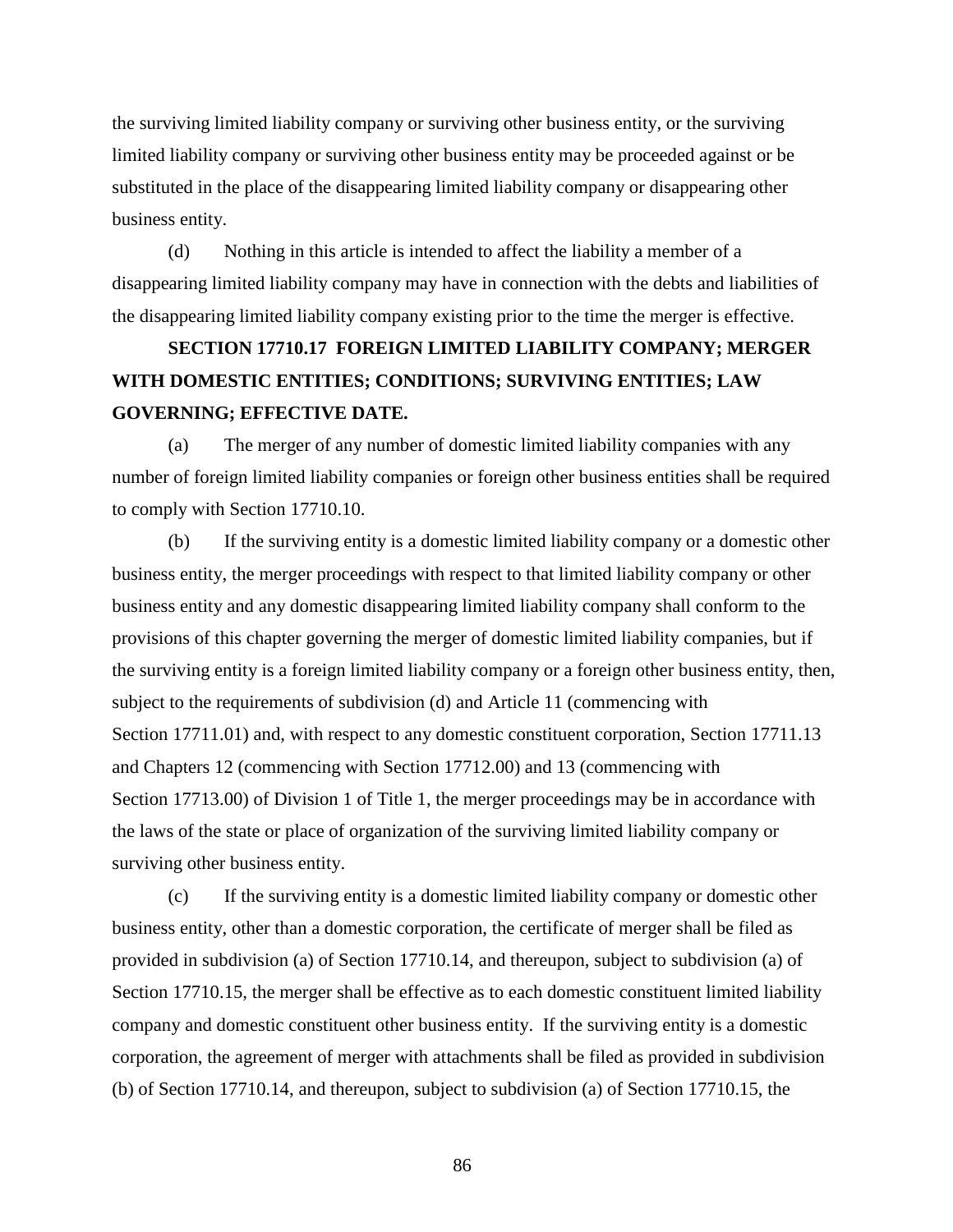merger shall be effective as to each domestic constituent limited liability company and domestic constituent other business entity unless another effective date is provided in Article 11 (commencing with Section 17711.01) of Division 1 of Title 1, with respect to any constituent corporation or constituent limited liability company.

(d) If the surviving entity is a foreign limited liability company or foreign other business entity, the merger shall become effective in accordance with the law of the jurisdiction in which the surviving limited liability company or surviving other business entity is organized, but shall be effective as to any domestic disappearing limited liability company as of the time of effectiveness in the foreign jurisdiction upon the filing in this state of a certificate of merger or agreement of merger as provided in Section 17710.14.

(e) If a merger described in subdivision (c) or (d) also includes a foreign disappearing limited liability company previously registered for the transaction of intrastate business in this state pursuant to Section 17708.02, the filing of the certificate of merger or agreement of merger, as is applicable under Section 17710.14, automatically has the effect of a cancellation of registration for that foreign limited liability company pursuant to Section 17708.07 without the necessity of the filing of a certificate of cancellation.

(f) The provisions of subdivision (b) of Section 17710.12 and Article 11 (commencing with Section 17711.01) apply to the rights of the limited members of any of the constituent limited liability companies that are domestic limited liability companies and of any domestic limited liability company that is a parent of any foreign constituent limited liability company.

## **SECTION 17710.18 REAL PROPERTY RIGHTS; RECORD OF OWNERSHIP; FILING REQUIREMENTS.**

Whenever a domestic or foreign limited liability company or other business entity having any real property in this state merges with another limited liability company or other business entity pursuant to the laws of this state or of the state or place in which any constituent limited liability company or constituent other business entity was organized, and the laws of the state or place of organization, including this state of any disappearing limited liability company or disappearing other business entity provide substantially that the making and filing of the agreement of merger or certificate of merger vests in the surviving limited liability company or surviving other business entity all the real property of any disappearing limited liability company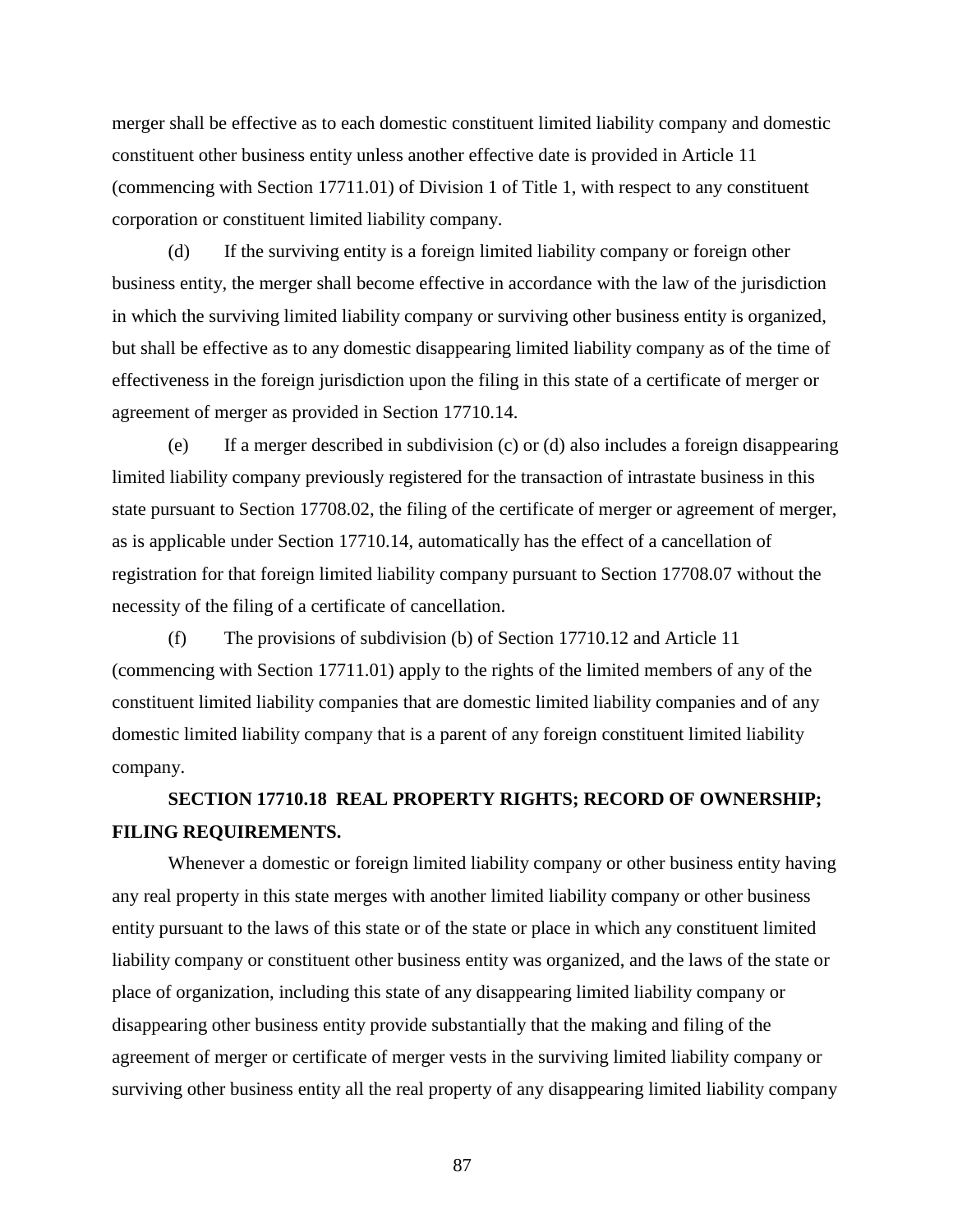and disappearing other business entity, the filing for record in the office of the county recorder of any county in this state in which any of the real property of the disappearing limited liability company or disappearing other business entity is located of either of the following shall evidence record ownership in the surviving limited liability company or surviving other business entity of all interest of such disappearing limited liability company or disappearing other business entity in and to the real property located in that county: (a) A certificate of merger certified by the Secretary of State, or other certificate prescribed by the Secretary of State, (b) A copy of the agreement of merger or certificate of merger, certified by the Secretary of State or an authorized public official of the state or place pursuant to the laws of which the merger is effected.

## **SECTION 17710.19 RECORDING OF CERTIFICATE; CONCLUSIVE**

**PRESUMPTIVE OF MERGER.** Recording of the certificate of merger in accordance with Section 17710.18 shall create, in favor of bona fide purchasers or encumbrancers for value, a conclusive presumption that the merger was validly completed.

# **ARTICLE 11**

## **DISSENTERS' RIGHTS**

#### **SECTION 17711.01 DEFINITIONS**.

(a) For purposes of this article, "reorganization" refers to any of the following:

- (1) A conversion pursuant to Article 10 (commencing with Section 17710.02).
- (2) A merger pursuant to Article 10 (commencing with Section 17710.10).

(3) The acquisition by one limited liability company in exchange, in whole or in part, for its membership interests (or the membership interests or equity securities of a limited liability company or other business entity that is in control of the acquiring limited liability company) of membership interests or equity securities of another limited liability company or other business entity if, immediately after the acquisition, the acquiring limited liability company has control of the other limited liability company or other business entity.

(4) The acquisition by one limited liability company in exchange in whole or in part for its membership interests (or the membership interests or equity securities of a limited liability company or other business entity which is in control of the acquiring limited liability company) or for its debts securities (or debt securities of a limited liability company or other business entity which is in control of the acquiring limited liability company) which are not adequately secured and which have a maturity date in excess of five years after the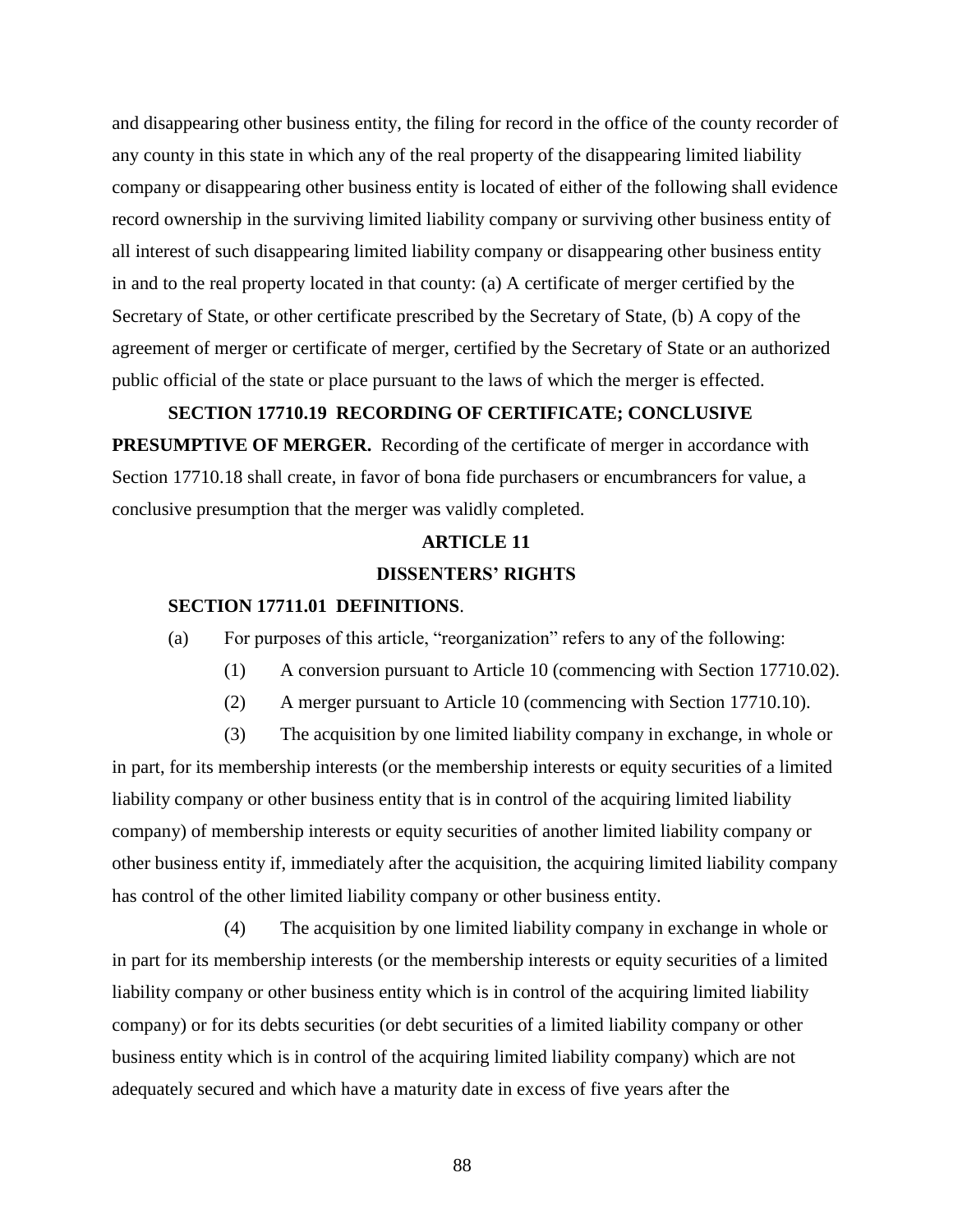consummation of the acquisition, or both, of all or substantially all of the assets of another limited liability company or other business entity.

(b) For purposes of this article, "control" means the possession, direct or indirect, of the power to direct or cause the direction of the management and policies of a limited liability company or other business entity.

# **SECTION 17711.02 MEMBERS' RIGHT TO REQUIRE LIMITED LIABILITIES COMPANIES TO PURCHASE DISSENTING INTEREST.**

(a) If the approval of outstanding membership interests is required for a limited liability company to participate in a reorganization, pursuant to the limited liability company agreement, or otherwise, then each member of the limited liability company holding those interests may, by complying with this article, require the limited liability company to purchase for cash, at its fair market value, the interest owned by the member in the limited liability company, if the interest is a dissenting interest as defined in subdivision (b). The fair market value shall be determined as of the day before the first announcement of the terms of the proposed reorganization, excluding any appreciation or depreciation in consequence of the proposed reorganization.

(b) As used in this article, "dissenting interest" means the interest of a member that satisfies all of the following conditions:

(1) Either:

(A) Was not, immediately prior to the reorganization, either (i) listed on any national securities exchange certified by the Commissioner of Corporations under subdivision (o) of Section 25100, or (ii) listed on the list of OTC margin stocks issued by the Board of Governors of the Federal Reserve System, provided that in either such instance the limited liability company whose outstanding interests are so listed provides, in its notice to members requesting their approval of the proposed reorganization, a summary of the provisions of this section and Sections 17711.03, 17711.04, 17711.05 and 17711.06; or

(B) If the interest is of a class of interests listed as described in clause (i) or (ii) of subparagraph (A), demands for payment are filed with respect to 5 percent or more of the outstanding interests of that class.

(2) Was outstanding on the date for the determination of members entitled to vote on the reorganization.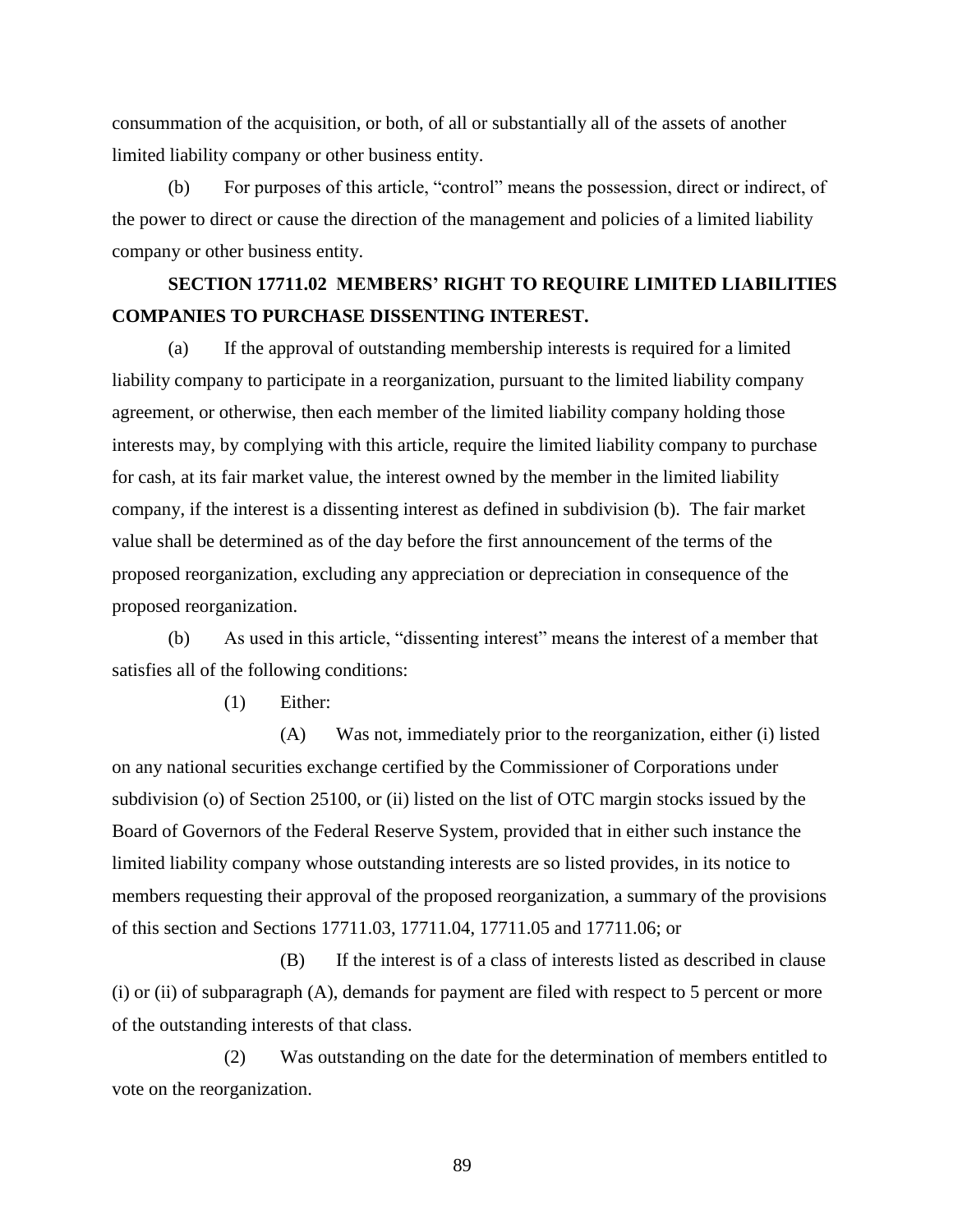(3) (A) Was not voted in favor of the reorganization, or (B) if the interest is described in clause (i) or (ii) of subparagraph (A) of paragraph (1), was voted against the reorganization; provided, however, that clause (A) rather than clause (B) of this paragraph applies in any event where the approval for the proposed reorganization is sought by written consent rather than at a meeting.

(4) The member has demanded that it be purchased by the limited liability company at its fair market value in accordance with Section 17711.03.

(5) The member has submitted it for endorsement, if applicable, in accordance with Section 17711.04.

(c) As used in this article, "dissenting member" means the recordholder of a dissenting interest, and includes an assignee of record of such an interest.

## **SECTION 17711.03 PURCHASE OF DISSENTING INTERESTS - NOTICE OF REORGANIZATION.**

(a) If members have a right under Section 17711.02, subject to compliance with paragraphs (4) and (5) of subdivision (b) thereof, to require the limited liability company to purchase their membership interests for cash, such limited liability company shall mail to each such member a notice of the approval of the reorganization by the requisite vote or consent of the members, within 10 days after the date of such approval, accompanied by a copy of this section and Sections 17711.01, 17711.02, 17711.04 and 17711.05, a statement of the price determined by the limited liability company to represent the fair market value of its outstanding interests, and a brief description of the procedure to be followed if the member desires to exercise the member's rights under such sections. The statement of price constitutes an offer by the limited liability company to purchase at the price stated any dissenting interests as defined in subdivision (b) of Section 17711.02, unless they lose their status as dissenting interests under Section 17711.11.

(b) Any member who has a right to require the limited liability company to purchase the member's interest for cash under Section 17711.02, subject to compliance with paragraphs (4) and (5) of subdivision (b) thereof, and who desires the limited liability company to purchase such interest, shall make written demand upon the limited liability company for the purchase of such interest and the payment to the member in cash of its fair market value. The demand is not effective for any purpose unless it is received by the limited liability company or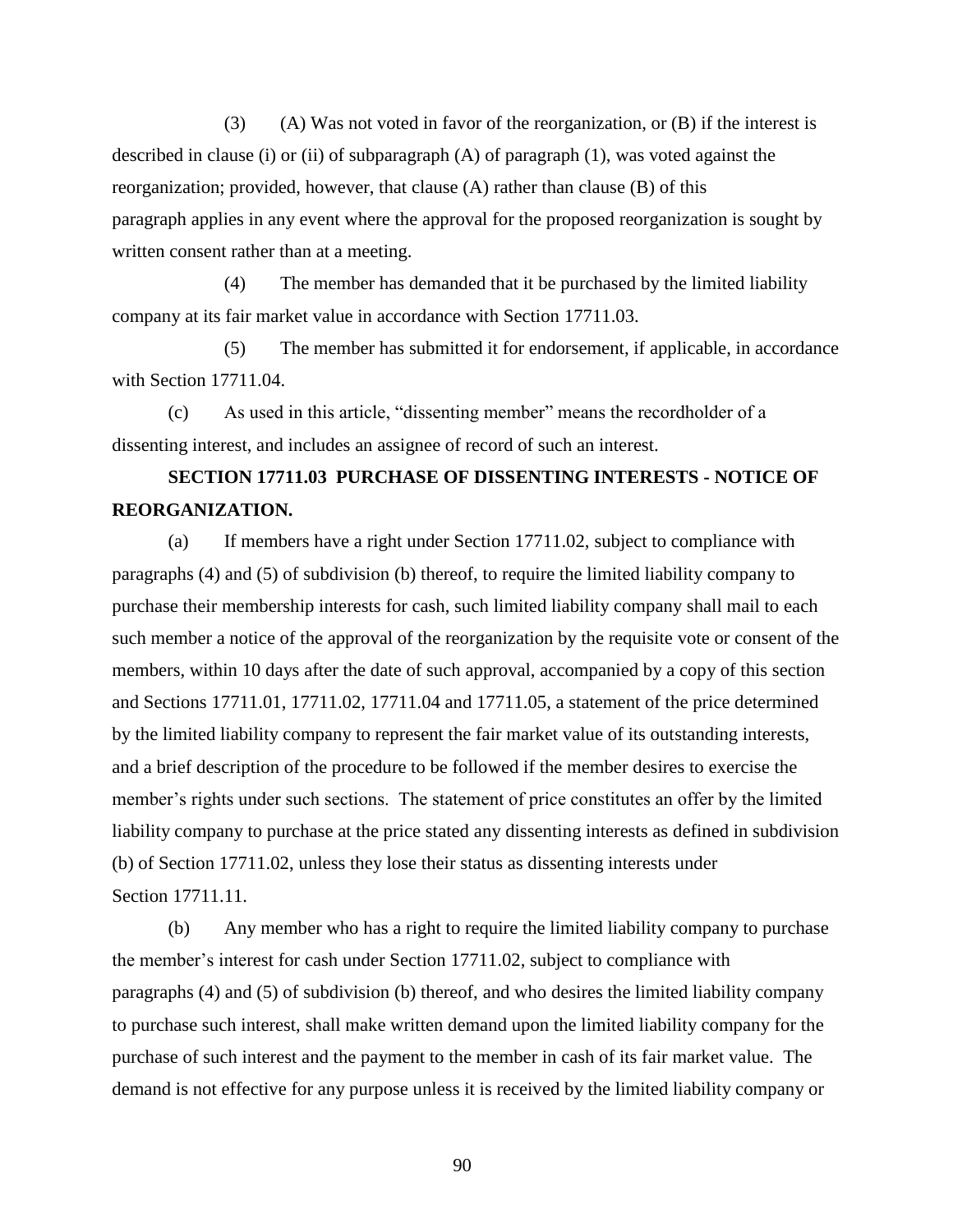any transfer agent thereof (1) in the case of interests described in clause (i) or (ii) of subparagraph (A) of paragraph (1) of subdivision (b) of Section 17711.02, not later than the date of the members' meeting to vote upon the reorganization, or (2) in any other case, within 30 days after the date on which notice of the approval of the reorganization by the requisite vote or consent of the members is mailed by the limited liability company to the members.

(c) The demand shall state the number or amount of the member's interest in the limited liability company and shall contain a statement of what such member claims to be the fair market value of that interest on the day before the announcement of the proposed reorganization. The statement of fair market value constitutes an offer by the member to sell the interest at such price.

# **SECTION 17711.04 PURCHASE OF DISSENTING INTERESTS - SUBMISSION OF CERTIFICATE OR WRITTEN NOTICE OF MEMBERSHIP INTEREST**. Within 30

days after the date on which notice of the approval of the outstanding interests of the limited liability company is mailed to the member pursuant to subdivision (a) of Section 17711.03, the member shall submit to the limited liability company at its principal office or at the office of any transfer agent thereof, (a) if the interest is evidenced by a certificate, the member's certificate representing the interest which the member demands that the limited liability company purchase, to be stamped or endorsed with a statement that the interest is a dissenting interest or to be exchanged for certificates of appropriate denominations so stamped or endorsed, or (b) if the interest is not evidenced by a certificate, written notice of the number or amount of interest which the member demands that the limited liability company purchase. Upon subsequent transfers of the dissenting interest on the books of the limited liability company, the new certificates or other written statement issued therefor shall bear a like statement, together with the name of the original holder of the dissenting interest.

## **SECTION 17711.05 AGREEMENT ON PURCHASE OF DISSENTING MEMBERSHIP INTEREST.**

(a) If the limited liability company and the dissenting member agree that such member's interest is a dissenting interest and agree upon the price to be paid for the dissenting interest, the dissenting member is entitled to the agreed price with interest thereon at the legal rate on judgments from the date of consummation of the reorganization. All agreements fixing the fair market value of any dissenting member's interest as between the limited liability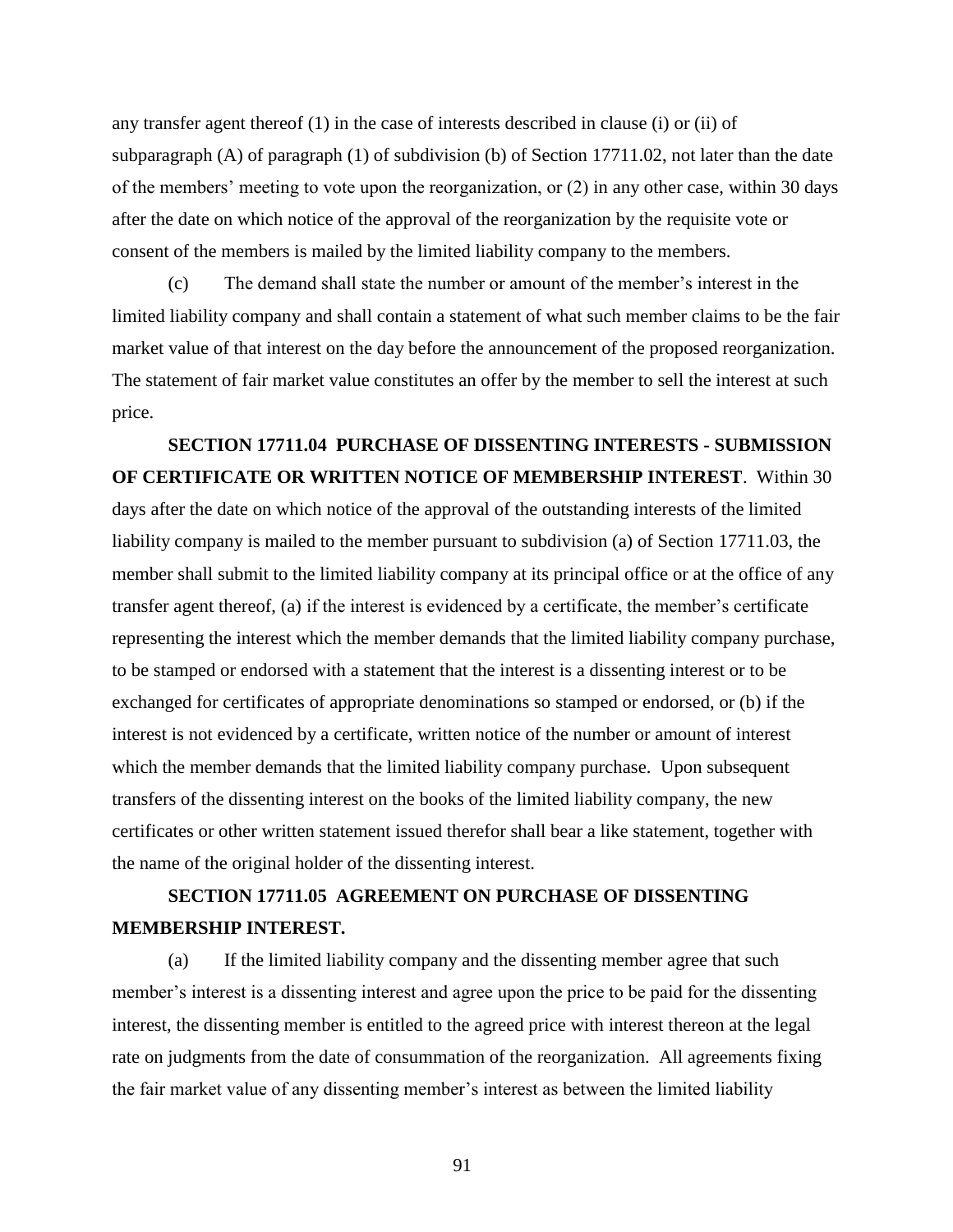company and such member shall be in writing and filed in the records of the limited liability company.

(b) Subject to the provisions of Section 17711.08, payment of the fair market value for a dissenting interest shall be made within 30 days after the amount thereof has been agreed to or within 30 days after any statutory or contractual conditions to the reorganization are satisfied, whichever is later, and in the case of dissenting interests evidenced by certificates of interest, subject to surrender of such certificates of interest, unless provided otherwise by agreement.

## **SECTION 17711.06 DISAGREEMENT ON PURCHASE OF DISSENTING MEMBERSHIP INTEREST - JUDICIAL RELIEF.**

(a) If the limited liability company denies that a membership interest is a dissenting interest, or the limited liability company and a dissenting member fail to agree upon the fair market value of a dissenting interest, then such member or any interested limited liability company, within six months after the date on which notice of the approval of the reorganization by the requisite vote or consent of the members was mailed to the member, but not thereafter, may file a complaint in the superior court of the proper county praying the court to determine whether the interest is a dissenting interest, or the fair market value of the dissenting interest, or both, or may intervene in any action pending on such a complaint.

(b) Two or more dissenting members may join as plaintiffs or be joined as defendants in any such action and two or more such actions may be consolidated.

(c) On the trial of the action, the court shall determine the issues. If the status of the membership interest as a dissenting interest is in issue, the court shall first determine that issue. If the fair market value of the dissenting interest is in issue, the court shall determine, or shall appoint one or more impartial appraisers to determine, the fair market value of the dissenting interest.

## **SECTION 17711.07 APPRAISAL OF FAIR MARKET VALUE OF MEMBERSHIP INTEREST; JUDGMENT; PAYMENT; COSTS.**

(a) If the court appoints an appraiser or appraisers, they shall proceed forthwith to determine the fair market value per interest of the outstanding membership interests of the limited liability company, by class if necessary. Within the time fixed by the court, the appraisers, or a majority of them, shall make and file a report in the office of the clerk of the court. Thereupon, on the motion of any party, the report shall be submitted to the court and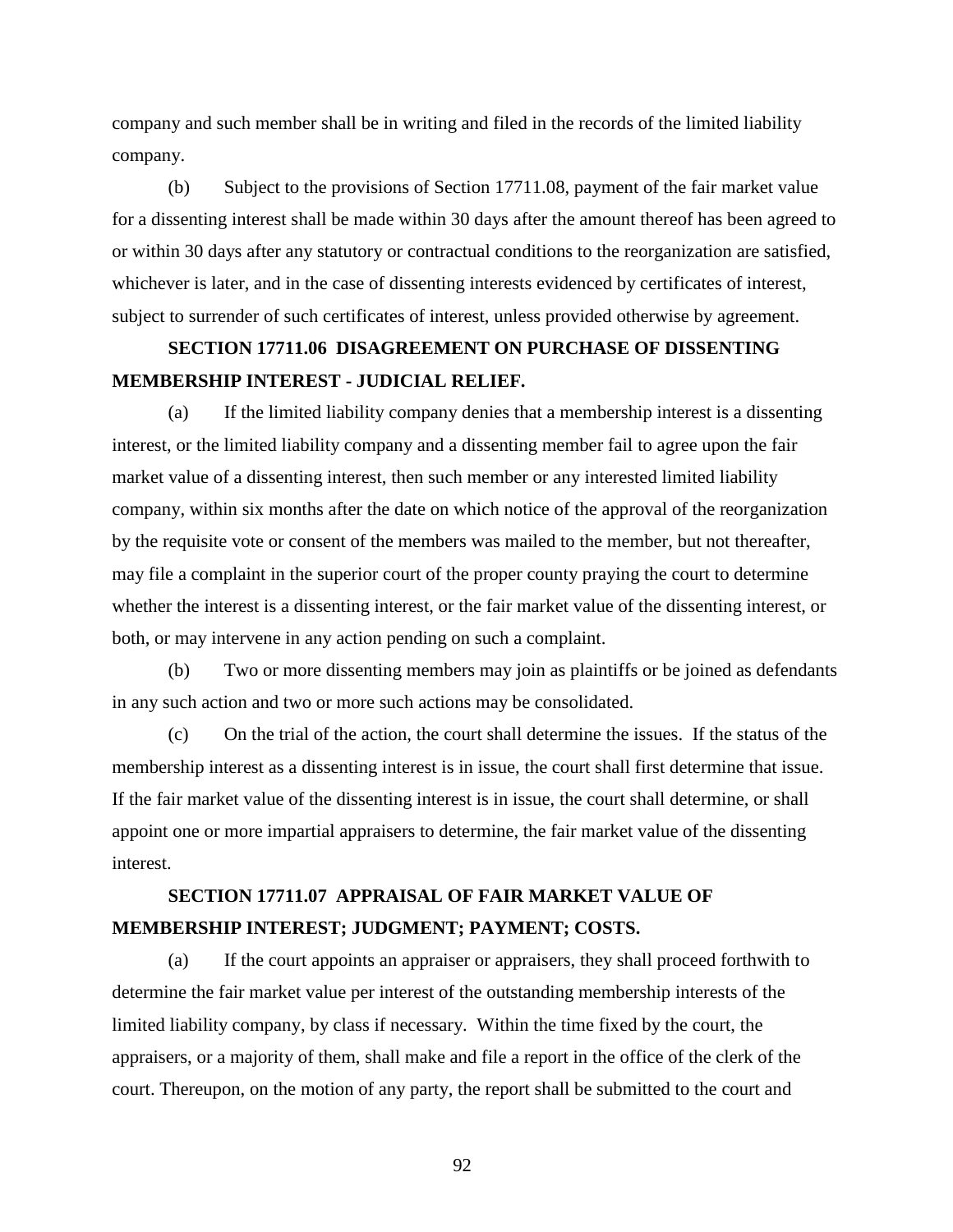considered on such additional evidence as the court considers relevant. If the court finds the report reasonable, the court may confirm it.

(b) If a majority of the appraisers appointed fails to make and file a report within 30 days from the date of their appointment, or within such further time as may be allowed by the court, or the report is not confirmed by the court, the court shall determine the fair market value per interest of the outstanding membership interests of the limited liability company, by class if necessary.

(c) Subject to Section 17711.08, judgment shall be rendered against the limited liability company for payment of an amount equal to the fair market value, as determined by the court, of each dissenting interest which any dissenting member who is a party, or has intervened, is entitled to require the limited liability company to purchase, with interest thereon at the legal rate on judgments from the date of consummation of the reorganization.

(d) Any such judgment shall be payable forthwith, provided, however, that with respect to membership interests evidenced by transferable certificates of interest, only upon the endorsement and delivery to the limited liability company of those certificates representing the interests described in the judgment. Any party may appeal from the judgment.

(e) The costs of the action, including reasonable compensation for the appraisers, to be fixed by the court, shall be assessed or apportioned as the court considers equitable, but, if the appraisal exceeds the price offered by the limited liability company, the limited liability company shall pay the costs (including, in the discretion of the court, if the value awarded by the court for the dissenting interest is more than 125 percent of the price offered by the limited liability company under subdivision (a) of Section 17711.02, attorneys' fees and fees of expert witnesses).

**SECTION 17711.08 WITHHOLDING OF CERTAIN PAYMENTS DUE TO DISSENTING MEMBERS**. To the extent that the payment to dissenting members of the fair market value of their dissenting interests would require the dissenting members to return such payment or a portion thereof by reason of Section 17711.09 or the Uniform Fraudulent Transfer Act (Chapter 1 (commencing with Section 3439) of Title 2 of Part 2 of Division 4 of the Civil Code), then that payment or portion thereof shall not be made and the dissenting members shall become creditors of the limited liability company for the amount not paid, together with interest thereon at the legal rate on judgments until the date of payment, but subordinate to all other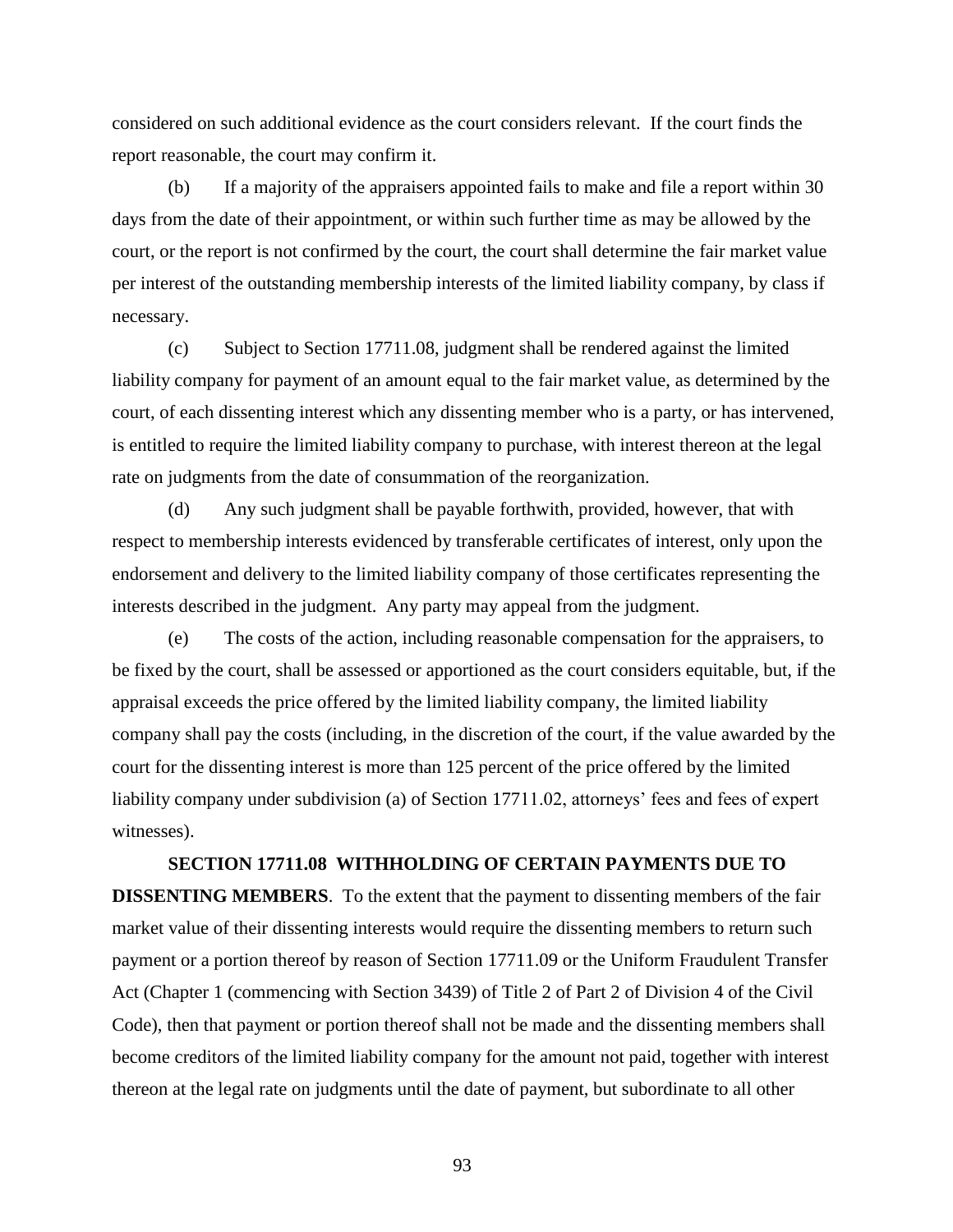creditors in any proceeding relating to the winding up and dissolution of the limited liability company, such debt to be payable when permissible.

**SECTION 17711.09 CASH DISTRIBUTIONS CREDITED AGAINST AMOUNT TO BE PAID FOR DISSENTING INTEREST**. Any cash distributions made by a limited liability company to a dissenting member after the date of consummation of the reorganization, but prior to any payment by the limited liability company for such dissenting member's interest, shall be credited against the total amount to be paid by the limited liability company for such dissenting interest.

# **SECTION 17711.10 RIGHTS AND PRIVILEGES OF DISSENTING MEMBERS; NO RIGHT TO WITHDRAWAL OF DEMAND FOR PAYMENT**. Except as expressly limited by this article, dissenting members shall continue to have all the rights and privileges incident to their interests immediately prior to the reorganization, including limited liability, until payment by the limited liability company for their dissenting interests. A dissenting member may not withdraw a demand for payment unless the limited liability company consents thereto.

**SECTION 17711.11 LOSS OF STATUS AS DISSENTING INTEREST**. A dissenting interest loses its status as a dissenting interest and the holder thereof ceases to be a dissenting member and ceases to be entitled to require the limited liability company to purchase the interest upon the happening of any of the following:

(a) The limited liability company abandons the reorganization. Upon abandonment of the reorganization, the limited liability company shall pay, on demand, to any dissenting member who has initiated proceeding in good faith under this article, all reasonable expenses incurred in such proceedings and reasonable attorneys' fees.

(b) The interest is transferred prior to its submission for endorsement in accordance with Section 17711.04.

(c) The dissenting member and the limited liability company do not agree upon the status of the interest as a dissenting interest or upon the purchase price of the dissenting interest, and neither files a complaint nor intervenes in a pending action, as provided in Section 17711.06, within six months after the date upon which notice of the approval of the reorganization by the requisite vote or consent of members was mailed to the member.

(d) The dissenting member, with the consent of the limited liability company, withdraws such member's demand for purchase of the dissenting interest.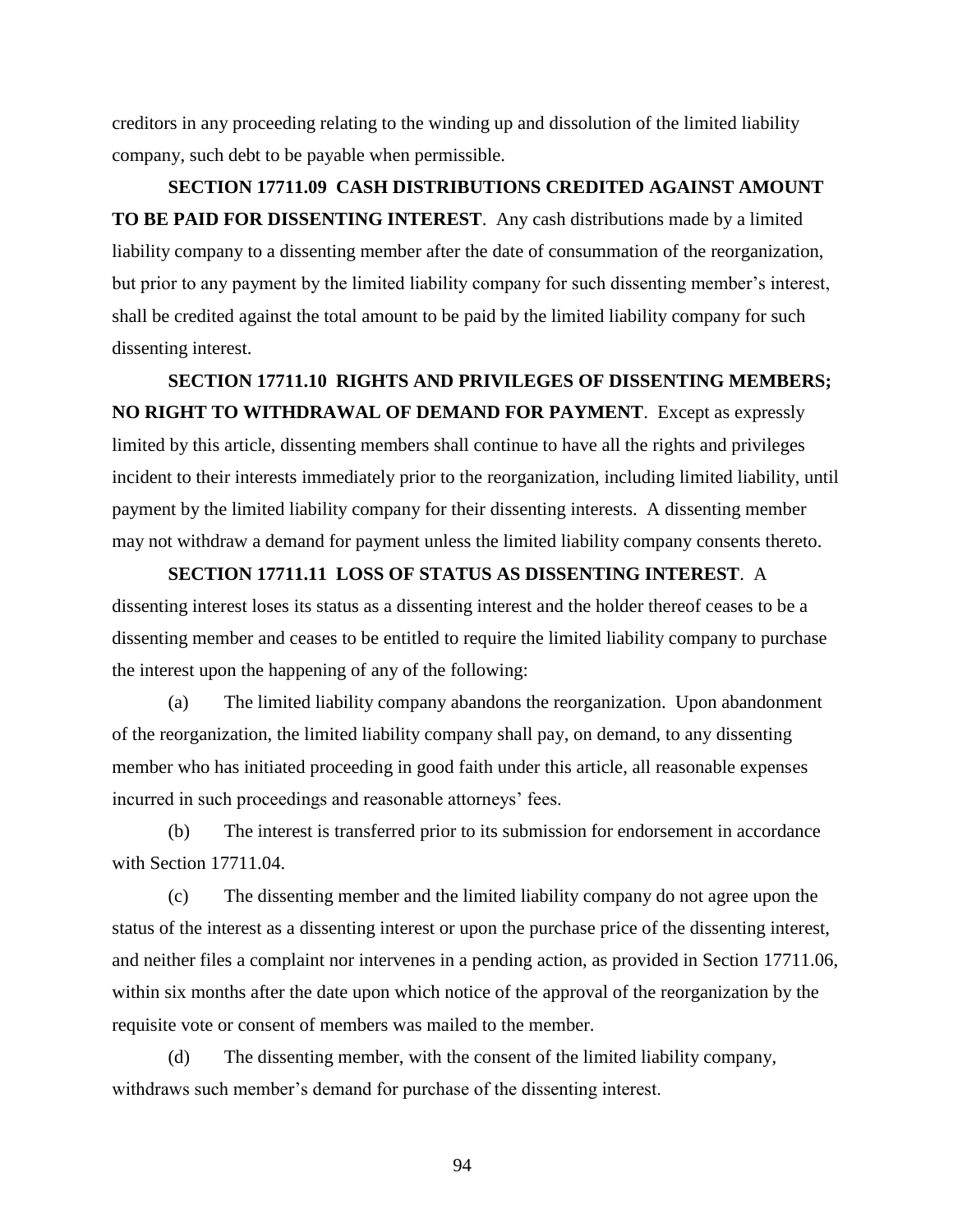#### **SECTION 17711.12 SUSPENSION OF PROCEEDINGS PENDING OUTCOME**

**OF LITIGATION.** If litigation is instituted to test the sufficient or regularity of the vote or consent of the members in authorizing a reorganization, any proceedings under Sections 17711.06 and 17711.07 shall be suspended until final determination of that litigation.

# **SECTION 17711.13 LIMITED LIABILITY COMPANIES SUBJECT TO ARTICLE.**

(a) This article applies to the following:

\_\_\_\_\_\_.

(1) A domestic limited liability company formed on or after January 1,

(2) A foreign limited liability company if (A) the foreign limited liability company was formed on or after January 1, \_\_\_\_\_\_ or filed an application to qualify to do business on or after January 1, \_\_\_\_\_\_, and (B) members holding more than 50 percent of the voting power held by all members of the foreign limited liability company reside in this state.

(3) A limited liability company if the operating agreement so provides or if all managers and a majority of the members if it is a manager-managed limited liability company or a majority if it is a member-managed liability company determine that this article shall apply.

(b) This article does not apply to membership interests governed by operating agreements whose terms and provisions specifically set forth the amount to be paid in respect of such interests in the event of a reorganization of the limited liability company, or to limited liability companies with 35 or fewer members, unless the operating agreement provides that this article shall apply or unless all managers and a majority of the members of a manager-managed limited liability company or a majority of the member of a member-managed limited liability company agree that this article shall apply.

## **SECTION 17711.14 RIGHTS OF MEMBERS TO CHALLENGE REORGANIZATION.**

(a) No member of a limited liability company who has a right under this article to demand payment of cash for the interest owned by such member in a limited liability company shall have any right at law or in equity to attack the validity of the reorganization, or to have the reorganization set aside or rescinded, except in an action to test whether the vote or consent of members required to authorize or approve the reorganization has been obtained in accordance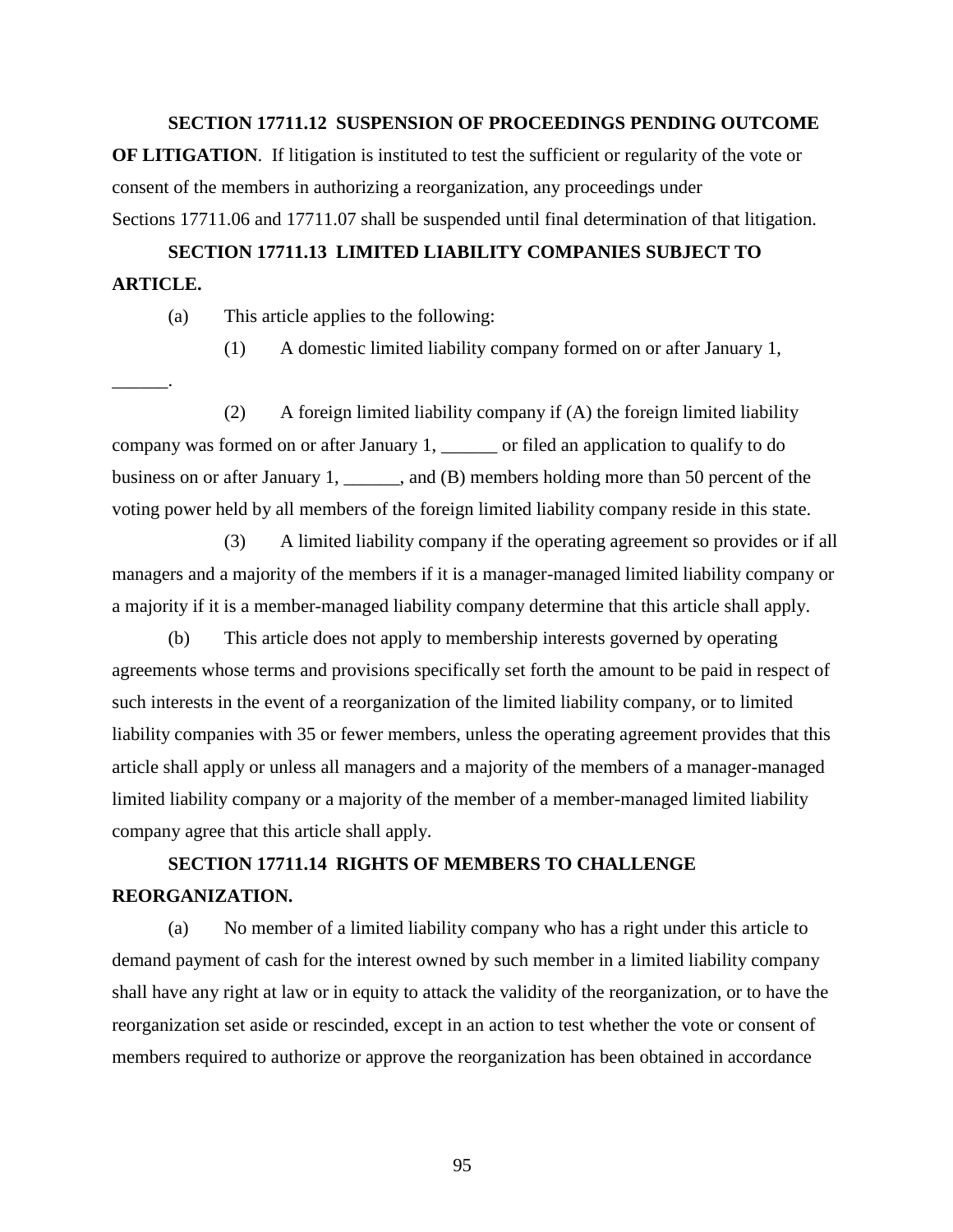with the procedures established therefor by the operating agreement of the limited liability company.

(b) If one of the parties to a reorganization is directly or indirectly controlled by, or under common control with, another party to the reorganization, subdivision (a) shall not apply to any member of such controlled party who has not demanded payment of cash for such member's interest pursuant to this article; but if such member institutes any action to attack the validity of the reorganization or to have the reorganization set aside or rescinded, the member shall not thereafter have any right to demand payment of cash for such member's interest pursuant to this article.

(c) If one of the parties to a reorganization is directly or indirectly controlled by, or under common control with, another party to the reorganization, then, in any action to attack the validity of the reorganization or to have the reorganization set aside or rescinded, (1) a party to a reorganization which controls another party to a reorganization shall have the burden of proving that the transaction is just and reasonable as to the members of the controlled party, and (2) a person who controls two or more parties to a reorganization shall have the burden of proving that the transaction is just and reasonable as to the members of any party so controlled.

(d) Subdivisions (b) and (c) shall not apply if a majority of the members other than members who are directly or indirectly controlled by, or under common control with, another party to the reorganization approve or consent to the reorganization.

(e) This section shall not prevent a partner of a limited liability company that is a party to a reorganization from bringing an action against a manager of the limited liability company, the limited liability company, or any person controlling a manager at law or in equity as to any matters (including, without limitation, an action for breach of fiduciary obligation or fraud) other than to attack the validity of the reorganization or to have the reorganization set aside or rescinded.

#### **ARTICLE 12**

#### **SERIES PROVISIONS**

## **SECTION 17712.01 SERIES OF ASSETS.**

(a) If a limited liability company complies with Section 17712.02, an operating agreement may establish or provide for the establishment of one or more designated series of assets that: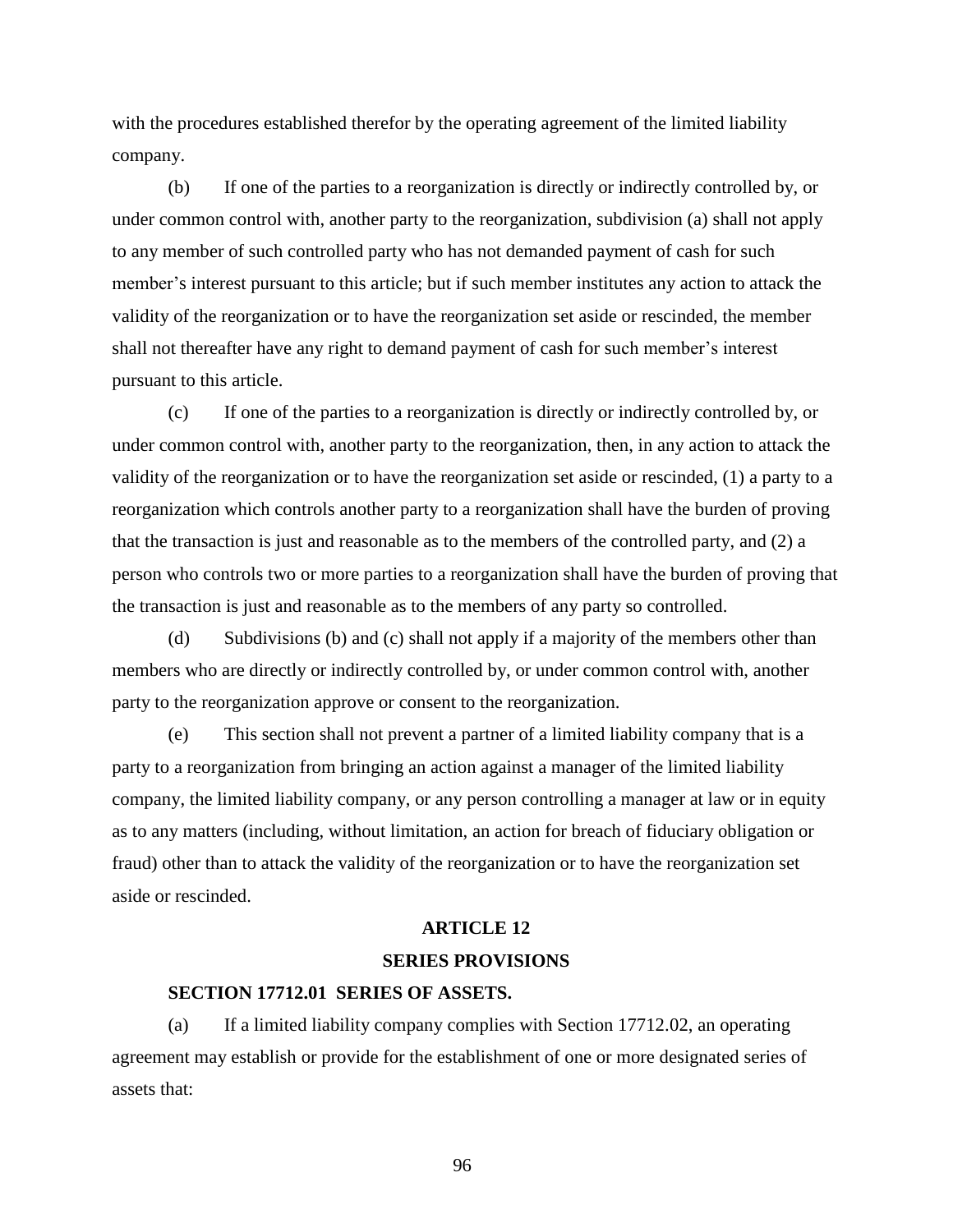(1) has separate rights, powers, or duties with respect to specified property or obligations of the limited liability company or profits and losses of specified property or obligations; or

(2) has a separate purpose or investment objective.

(b) A series established in accordance with subsection (a) may carry on any activity, whether or not for profit.

## **SECTION 17712.02 ENFORCEABILITY OF OBLIGATIONS AND EXPENSES OF SERIES AGAINST ASSETS.**

(a) Subject to subsection (b):

(1) the debts, liabilities, obligations, and expenses incurred, contracted for, or otherwise existing with respect to a series shall be enforceable against the assets of that series only, and shall not be enforceable against the assets of the limited liability company generally or any other series thereof; and

(2) none of the debts, liabilities, obligations, and expenses incurred, contracted for, or otherwise existing with respect to the limited liability company generally or any other series thereof shall be enforceable against the assets of a series.

(b) Subsection (a) applies only if:

(1) the records maintained for that series account for the assets of that series separately from the other assets of the limited liability company or any other series;

(2) the operating agreement contains a statement to the effect of the limitations provided in subsection (a); and

(3) the limited liability company's certificate of organization contains a statement that the limited liability company may have one or more series of assets subject to the limitations provided in subsection (a).

#### **SECTION 17712.03 ASSETS OF SERIES**.

(a) Assets of a series may be held directly or indirectly, including being held in the name of the series, in the name of the limited liability company, through a nominee, or otherwise.

(b) If the records of a series are maintained in a manner so that the assets of the series can be reasonably identified by specific listing, category, type, quantity, or computational or allocational formula or procedure, including a percentage or share of any assets, or by any other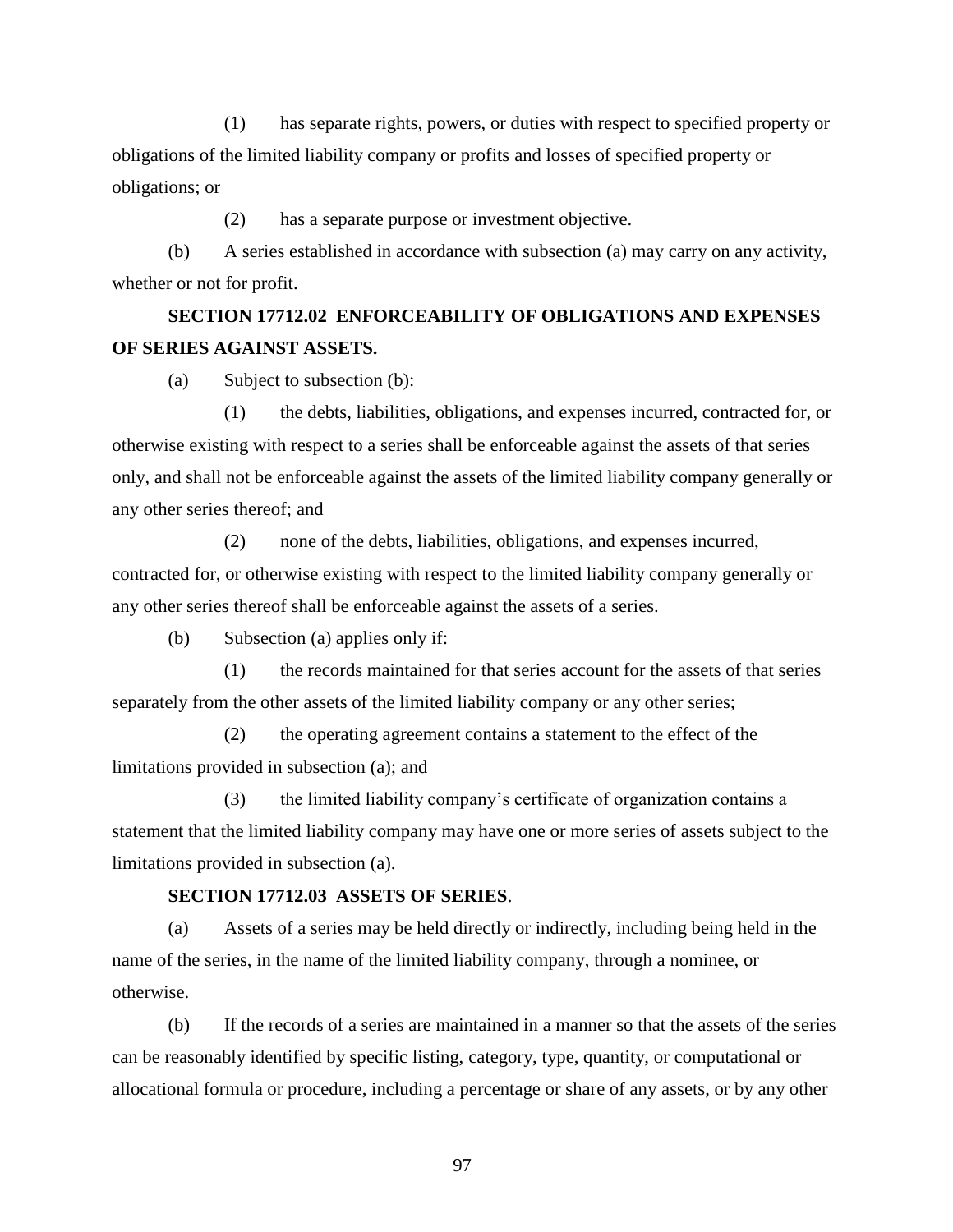method in which the identity of the assets can be objectively determined, the records are considered to satisfy the requirements of Section 17712.02.

### **SECTION 17712.04 STATEMENT OF LIMITATION ON LIABILITIES OF**

**SERIES**. The statement of limitation on liabilities of a series required by Section 17712.02 is sufficient regardless of whether:

(a) the limited liability company has established any series under this title when the statement of limitations is contained in the certificate of organization; and

(b) the statement of limitations makes reference to a specific series of the limited liability company.

## **SECTION 17712.05 MEMBER'S POWER TO DISSOCIATE AS A MEMBER ASSOCIATED WITH A SERIES; WRONGFUL DISSOCIATION.**

(a) A person has the power to dissociate as a member of a series at any time, rightfully or wrongfully, by withdrawing as a member of a series by express will under Section 17712.06(1).

(b) A person's dissociation from a series is wrongful only if the dissociation:

- (1) is in breach of an express provision of the operating agreement; or
- (2) occurs before the termination of the series and
	- (A) the person withdraws as a member of a series by express will;
	- (B) the person is expelled as a member of the series by judicial

determination under Section 17712.04; or

(C) the person is dissociated as a member of a series under Section 17712.06(8) by being a debtor in bankruptcy; or

(D) in the case of a person that is not a trust other than a business trust, an estate or an individual, the person is expelled or otherwise dissociated as a member because it dissolved or terminated

(c) A person that wrongfully dissociates as a member of a series is liable to the series and, subject to Section 17706.01, to the other members of that series for damages caused by the dissociation. The liability is in addition to any other debt, obligation, or liability of the member of a series to the series or the other members of that series.

**SECTION 17712.06 EVENTS CAUSING DISSOCIATION OF A MEMBER ASSOCIATED WITH A SERIES**. A person is dissociated as a member of a series when: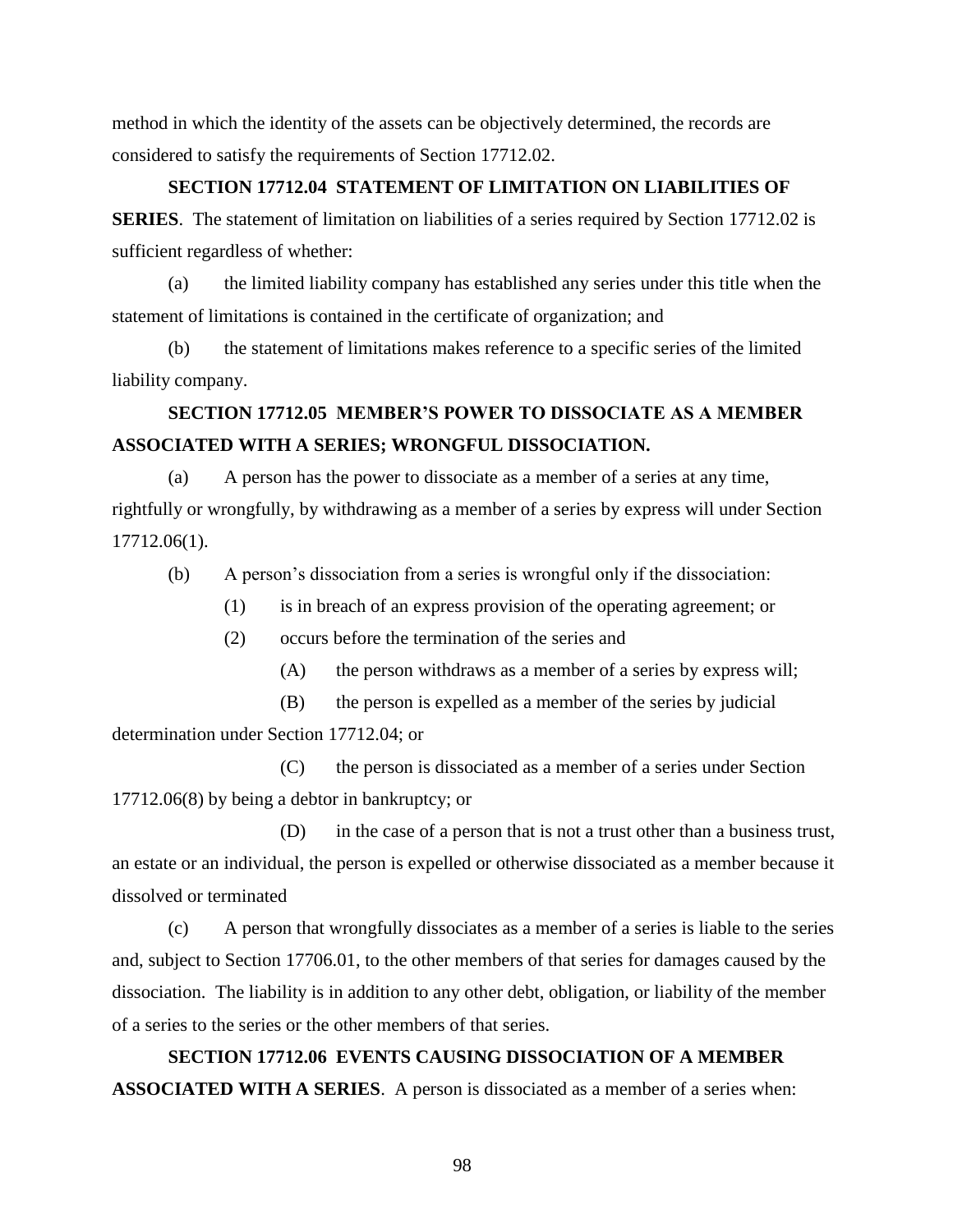(1) the series has notice of the person's express will to dissociate from the series, except if the person specifies a dissociation date later than the date the series had notice, the person is dissociated from the series on that later date;

(2) an event stated in the operating agreement as causing the person's dissociation from the series occurs;

(3) the person is dissociated as a member of the limited liability company pursuant to Section 17706.02;

(4) the person is expelled as a member of that series pursuant to the operating agreement;

(5) the person is expelled as a member of the series by the unanimous consent of the other members of that series if:

(A) it is unlawful to carry on the series' activities with the person as a member of that series; or

(B) there has been a transfer of all of the person's transferrable interest other than: (i) a transfer for security purposes, or (ii) a charging order in effect under Section 17705.03 which has not been foreclosed; or

(C) the person is a corporation and, within 90 days after the series notifies the person that it will be expelled as a member of that series because the person has filed a certificate of dissolution or the equivalent, or its right to conduct activities has been suspended by its jurisdiction of formation, the certificate of dissolution or the equivalent has not been revoked or its right to conduct activities has not been reinstated; or

(D) the person is a limited liability company or partnership that has been dissolved and whose business is being wound up;

(6) on application by the series, the person is expelled as a member of that series by judicial order because the person:

(A) has engaged, or is engaging, in wrongful conduct that has adversely and materially affected, or will adversely and materially affect, that series' activities;

(B) has willfully or persistently committed, or is willfully and persistently committing, a material breach of the operating agreement or the person's duty or obligation under this Act or other applicable law; or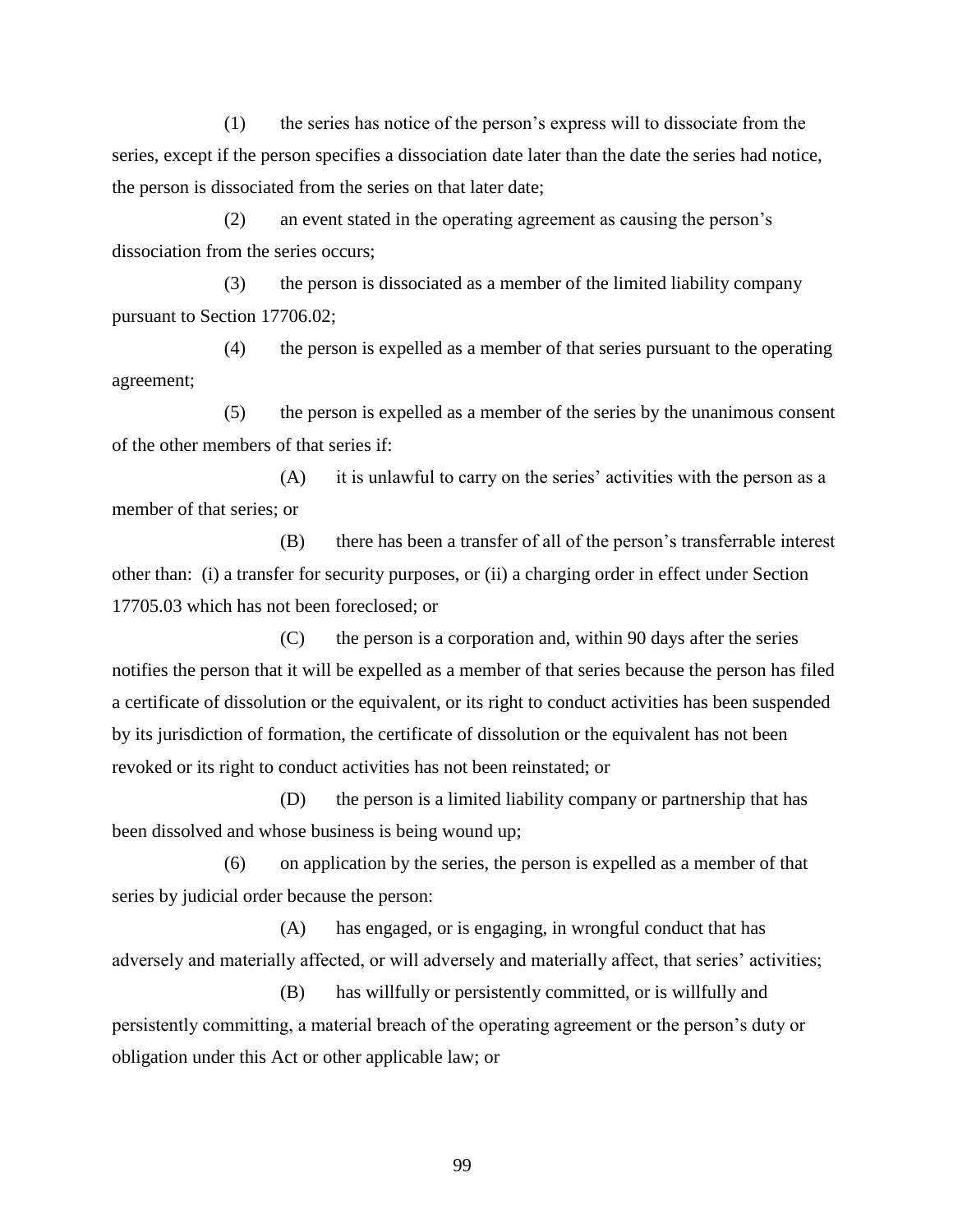(C) has engaged in, or is engaging, in conduct relating to that series' activities that makes it not reasonably practicable to carry on the activities with the person as a member of that series;

(7) in the case of a person who is an individual: (A) the person dies, or (B) in a member managed limited liability company: (i) a guardian or general conservator is appointed, or (ii) there is a judicial order that the person has otherwise become incapable of performing the person's duties as a member of a series under this title or the operating agreement,

(8) the person becomes a debtor in bankruptcy;

(9) in the case of a person that is a trust or is acting as a member by virtue of being a trustee of a trust, the trust's entire transferrable interest is distributed, but not solely by reason of the substitution of a successor trustee;

(10) in the case of a person that is an estate or is acting as a member by virtue of being a personal representative of an estate, the estate's entire transferrable interest, but not solely by reason of the substitution of a successor personal representative;

(11) in the case of a member of a series that is not an individual, the legal existence of the member otherwise terminates.

(12) the series terminates.

### **SECTION 17712.07 EFFECT OF PERSON'S DISSOCIATION AS A MEMBER.**

(a) A person who has dissociated as a member of a series shall have no right to participate in the activities and affairs of that series and is entitled only to receive the distributions to which that member would have been entitled if the member had not dissociated from that series.

(b) A person's dissociation as a member of a series does not of itself discharge the person from any debt, obligation, or liability to that series, the limited liability company or the other members that the person incurred while a member of that series.

(c) A member's dissociation from a series does not, in itself, cause the member to dissociate from any other series or require the winding up of the series unless the dissociated member was the last remaining member of the series.

(d) A member's dissociation from a series does not, in itself, cause the member to dissociate from the limited liability company.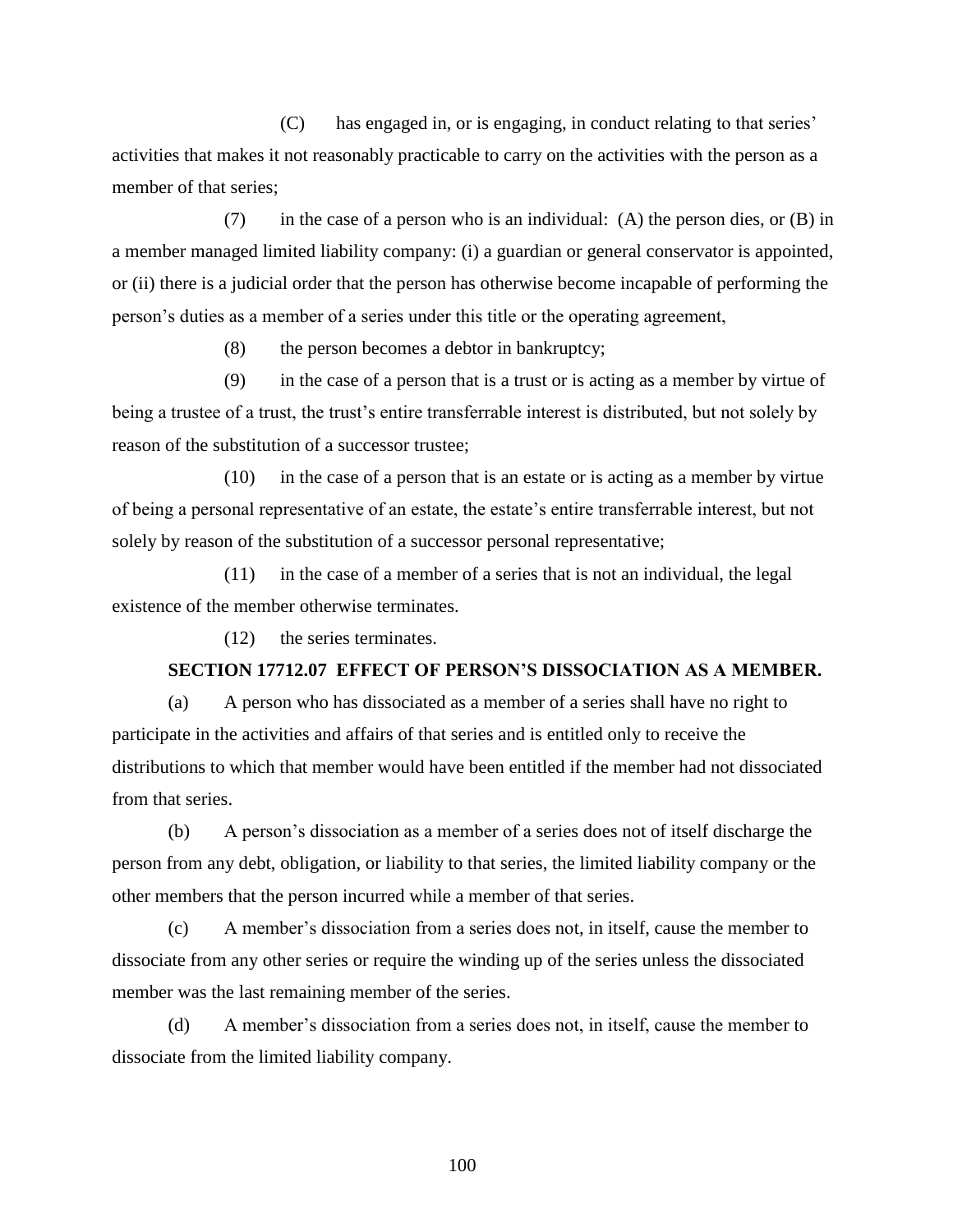### **ARTICLE 13**

### **MISCELLANEOUS PROVISIONS**

## **SECTION 17713.01 UNIFORMITY OF APPLICATION AND CONSTRUCTION**.

In applying and construing this uniform act, consideration shall be given to the need to promote uniformity of the law with respect to its subject matter among states that enact it.

### **SECTION 17713.02 RELATION TO ELECTRONIC SIGNATURES IN GLOBAL**

**AND NATIONAL COMMERCE ACT**. This title modifies, limits, and supersedes the federal Electronic Signatures in Global and National Commerce Act, 15 U.S.C. Section 7001 et seq., but does not modify, limit, or supersede Section 101(c) of that act, 15 U.S.C. Section 7001(c), or authorize electronic delivery of any of the notices described in Section 103(b) of that act, 15 U.S.C. Section 7003(b).

**SECTION 17713.03 SAVINGS CLAUSE**. This title does not affect an action commenced, proceeding brought, or right accrued before this title takes effect.

## **SECTION 17713.04 APPLICATION TO EXISTING RELATIONSHIPS.**

(a) Before January 1, 2015, this title governs only:

(1) a limited liability company formed on or after January 1, 2013; and

(2) except as otherwise provided in subsection (c), a limited liability company formed before January 1, 2013 which elects, in the manner provided in its operating agreement or by law for amending the operating agreement, to be subject to this title.

(b) Except as otherwise provided in subsection (c), on and after January 1, 2015 this title governs all limited liability companies.

(c) For the purposes applying this title to a limited liability company formed before January 1, 2013:

(1) the limited liability company's certificate of organization are deemed to be the limited liability company's certificate of organization; and

(2) for the purposes of applying Section 17701.02(10) and subject to Section 17701.12(d), language in the limited liability company's certificate of organization designating the limited liability company's management structure operates as if that language were in the operating agreement.